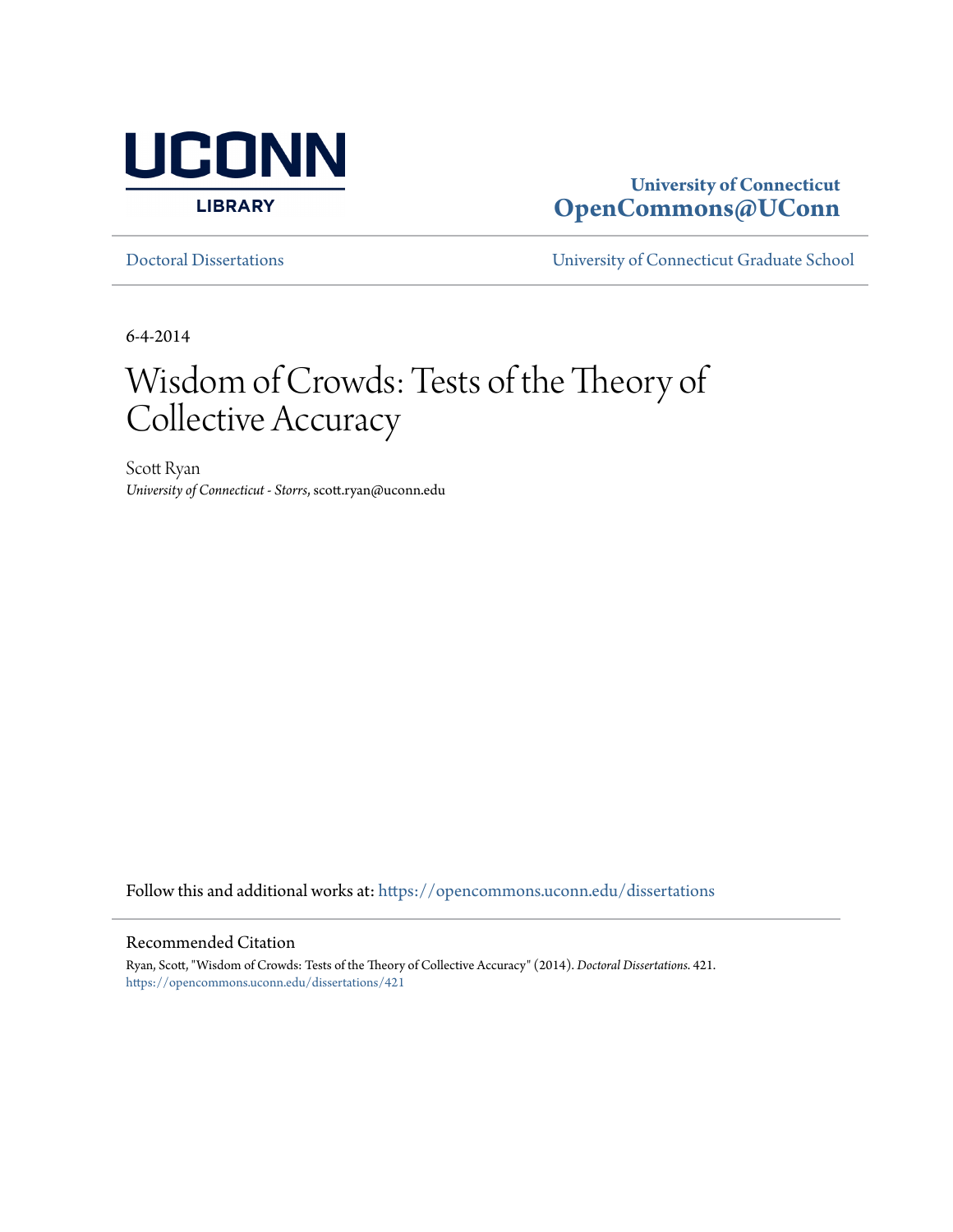# Wisdom of Crowds: Tests of the Theory of Collective Accuracy Scott Ryan University of Connecticut, 2014

Organizations have a unique ability to draw on a large collective of individuals to make decisions, judgments, and solve problems. With the complexity of work increasing, a great deal of interest has developed regarding collective leadership in organizations. The term "wisdom of crowds" has surfaced to describe accuracy that can emerge from a large collective of individuals. Collective judgments have been hypothesized to be accurate even when many members of a collective have little knowledge relevant to a judgment. The two most cited predictors of collective accuracy are independence and diversity of judgments. The current project tested three main hypotheses regarding collective accuracy. These hypotheses state that a collective will make judgments that approach zero error, that collective judgments are more accurate when the judgments are made independently than when the judgments are not made independently, and that collective judgments are more accurate when those judgments exhibit diversity than when the judgments do not exhibit diversity. Two experiments involving 33 naturalistic judgments refuted all three hypotheses. Judgments did not approach zero error, collectives composed of independent judges were significantly less accurate than collectives composed of dependent judges, and collectives providing high diversity judgments were significantly less accurate than collectives providing low diversity judgments. The inconsistencies between the current and prior research are explained in terms of the narrow range of judgments used in prior studies, and the lack of specificity in the operational definitions of independence and diversity.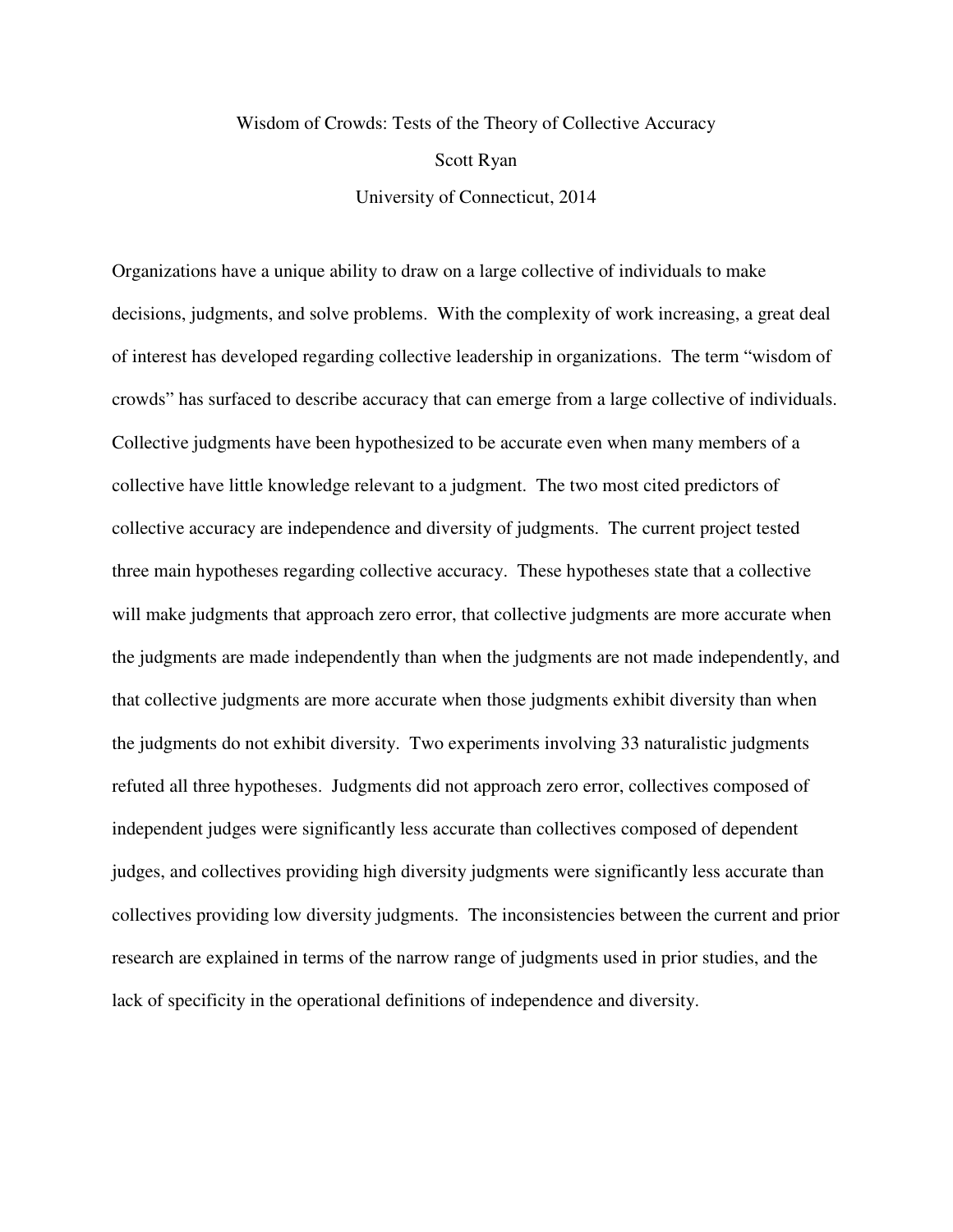Wisdom of Crowds: Tests of the Theory of Collective Accuracy

# Scott Ryan

M.S., Psychology, Brown University, 1999

M.S., Computer Science, University of Rhode Island, 2007

M.A., Industrial and Organizational Psychology, University of Connecticut, 2010

# A Dissertation

Submitted in Partial Fulfillment of the

Requirement for the Degree of

Doctor of Philosophy

at the

University of Connecticut

2014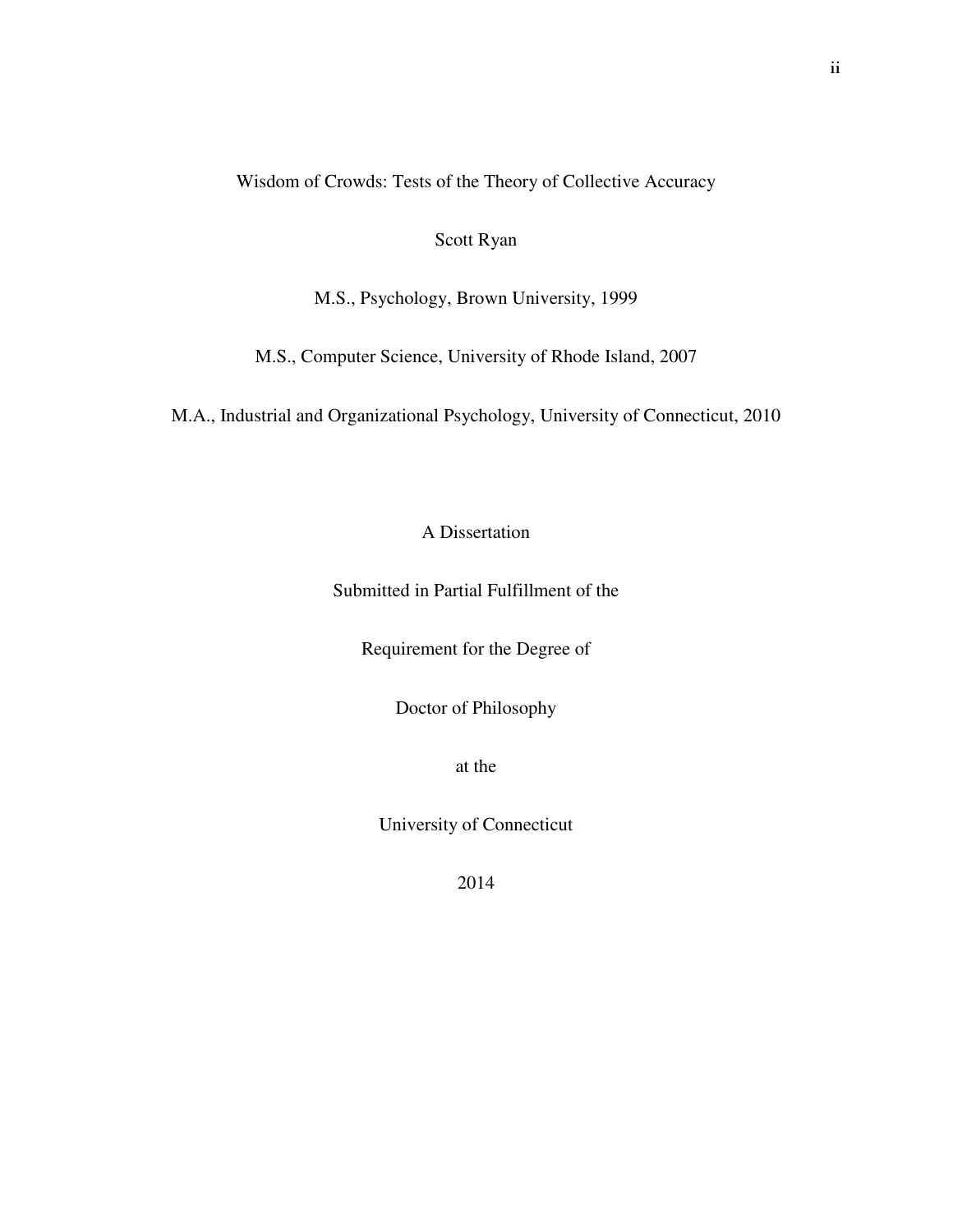#### APPROVAL PAGE

### Doctor of Philosophy Dissertation

Wisdom of Crowds: Tests of the Theory of Collective Accuracy

Presented by

Scott Ryan

Major Advisor\_\_\_\_\_\_\_\_\_\_\_\_\_\_\_\_\_\_\_\_\_\_\_\_\_\_\_\_\_\_\_\_\_\_\_\_\_\_\_\_\_\_\_\_\_\_\_\_\_\_\_\_\_\_\_\_\_\_\_\_

R. James Holzworth

Associate Advisor\_\_\_\_\_\_\_\_\_\_\_\_\_\_\_\_\_\_\_\_\_\_\_\_\_\_\_\_\_\_\_\_\_\_\_\_\_\_\_\_\_\_\_\_\_\_\_\_\_\_\_\_\_\_\_\_\_

Janet Barnes-Farrell

Associate Advisor\_\_\_\_\_\_\_\_\_\_\_\_\_\_\_\_\_\_\_\_\_\_\_\_\_\_\_\_\_\_\_\_\_\_\_\_\_\_\_\_\_\_\_\_\_\_\_\_\_\_\_\_\_\_\_\_\_\_

Lutz Hamel

University of Connecticut

2014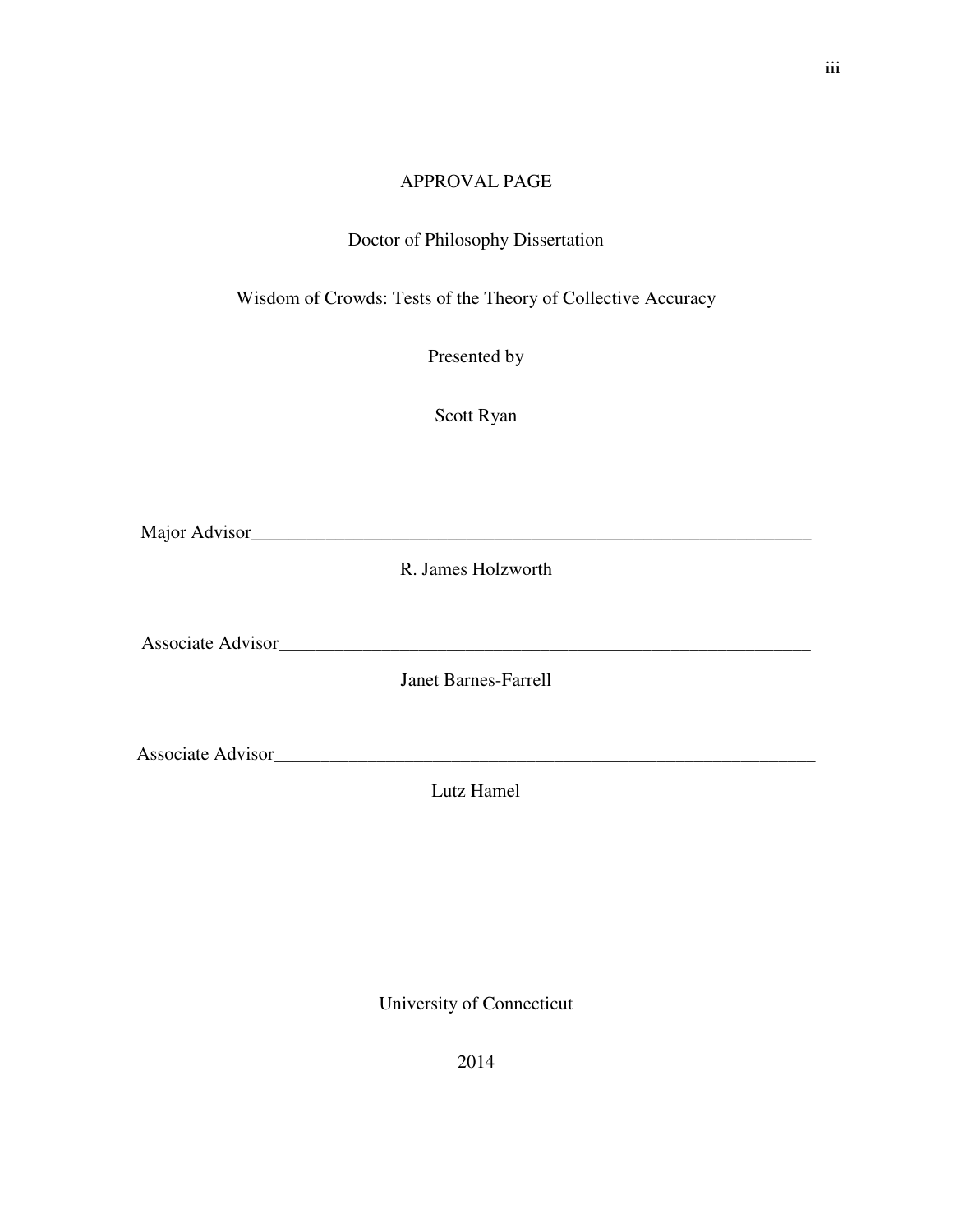#### Acknowledgments

It is rare to find a mix of both great intelligence and great humility in academic scholars, but I was very lucky to find three individuals who possessed both of these important traits to serve on my committee. First I would like to thank my advisor Jim Holzworth for all of his extensive help over my years of study. From the beginning he has been very supportive and open minded, selflessly allowing me to pursue interests that have brought me great happiness and intellectual growth. I would also like to thank Janet Barnes-Farrell. She has been extremely supportive, open minded, knowledgeable, and quick to respond to any requests for help. I would also like to thank Lutz Hamel, who freely donated his time and wisdom to help on this project. He is a great empirical and theoretical scientist. Dev Dalal, Robert Henning, Vicki Magley, and Steven Mellor have all made my time here a great pleasure, creating a supportive scholarly environment. I would also like to thank my fellow graduate students for all of their intellectual and emotional support. I would not have been able to accomplish my goals without the help of so many great people.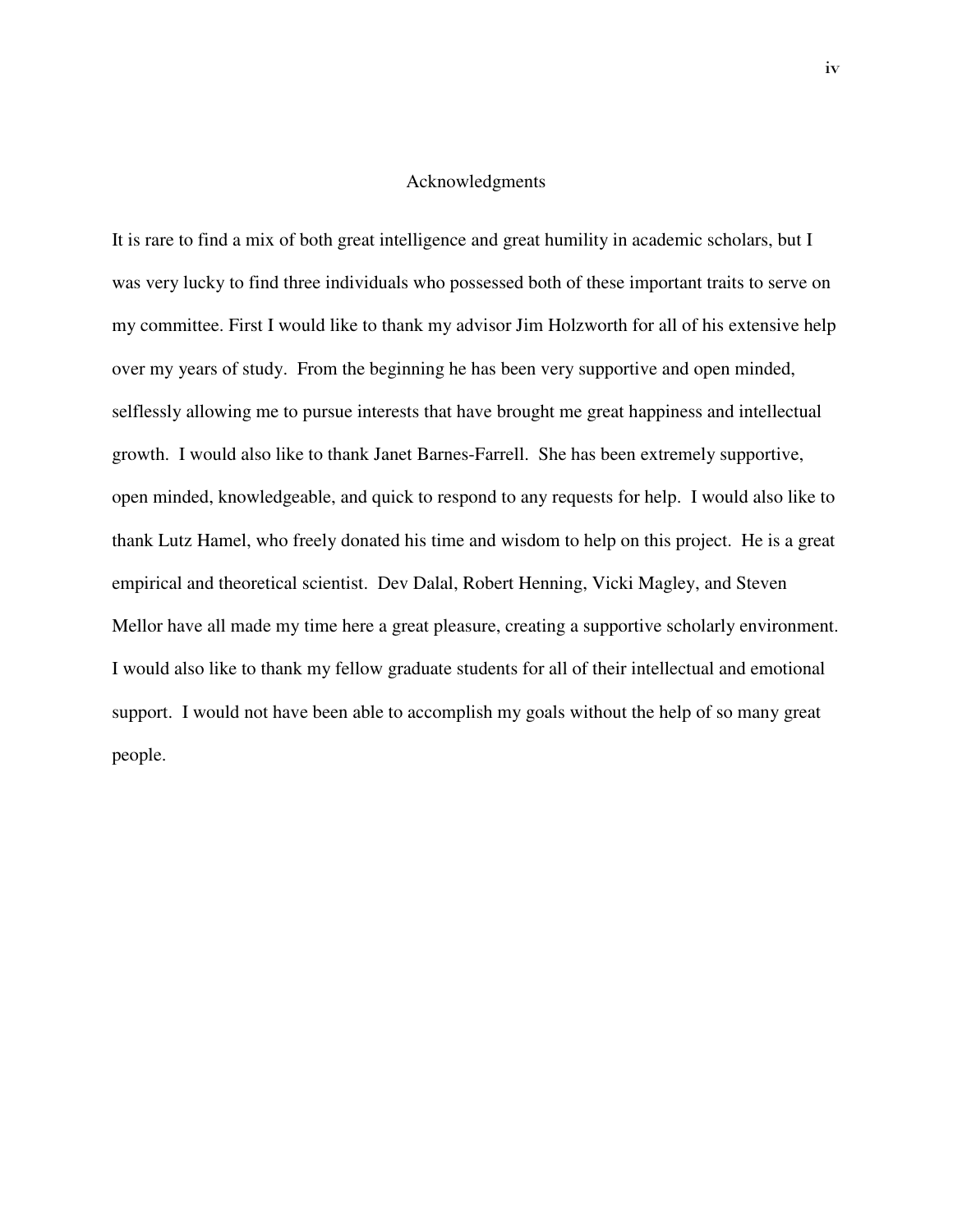# Table of Contents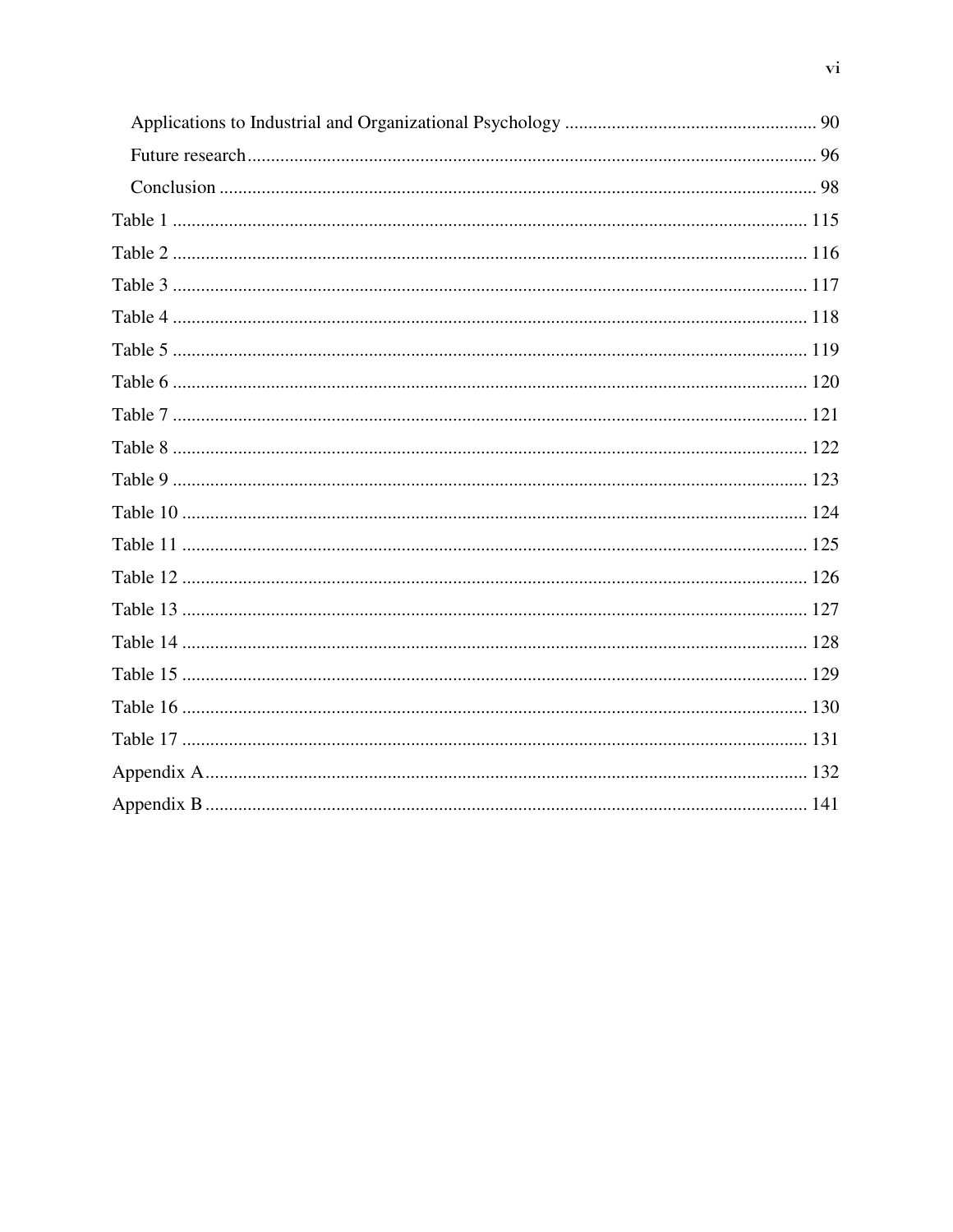Wisdom of Crowds: Tests of the Theory of Collective Accuracy

How individuals make collective and individual judgments is an important topic in industrial and organizational psychology (Dalal et al., 2010). Although leaders may have the authority to make judgments on their own, it may be more accurate to encompass the input of subordinates. Leadership research has traditionally focused on characteristics of individual leaders and live interactions with a small number of followers (Yammarino, Salas, Serban, Shirreffs, & Shuffler, 2012). With the complexity of work increasing, there has been an emerging interest in collective leadership (Yammarino & Dansereau, 2008). Collective leadership approaches involve aggregation of skills and knowledge from multiple individuals (Yammarino et al., 2012). One of the best ways to make judgments is to rely on a large collective (Gigone & Hastie, 1997; Larrick & Soll, 2006; Lorge, Fox, Davitz, & Brenner, 1958). A large group of subordinates may have knowledge that supervisors do not possess on their own, and this knowledge may be relevant when making a judgment (Hayek, 1945; Vroom, 2000). The idea of including the input of numerous individuals may have emerged due to a general decline in elitism and distrust of the opinions of experts, who have been shown to have limited accuracy (Meehl, 1954; Shanteau & Stewart, 1992; Tetlock, 2005). With the advent of the Internet and easy access to information, individuals are relying less on the knowledge and opinions of experts.

Although there are advantages to relying on input from others, some leaders may have been put in leadership positions specifically because their knowledge and abilities are greater than those of their subordinates. If leaders believe that their knowledge and judgment ability is superior to their subordinates, it may be wise for them to make judgments independent of input from others (Vroom, 2000). Even if leaders believe that they should include the input of others,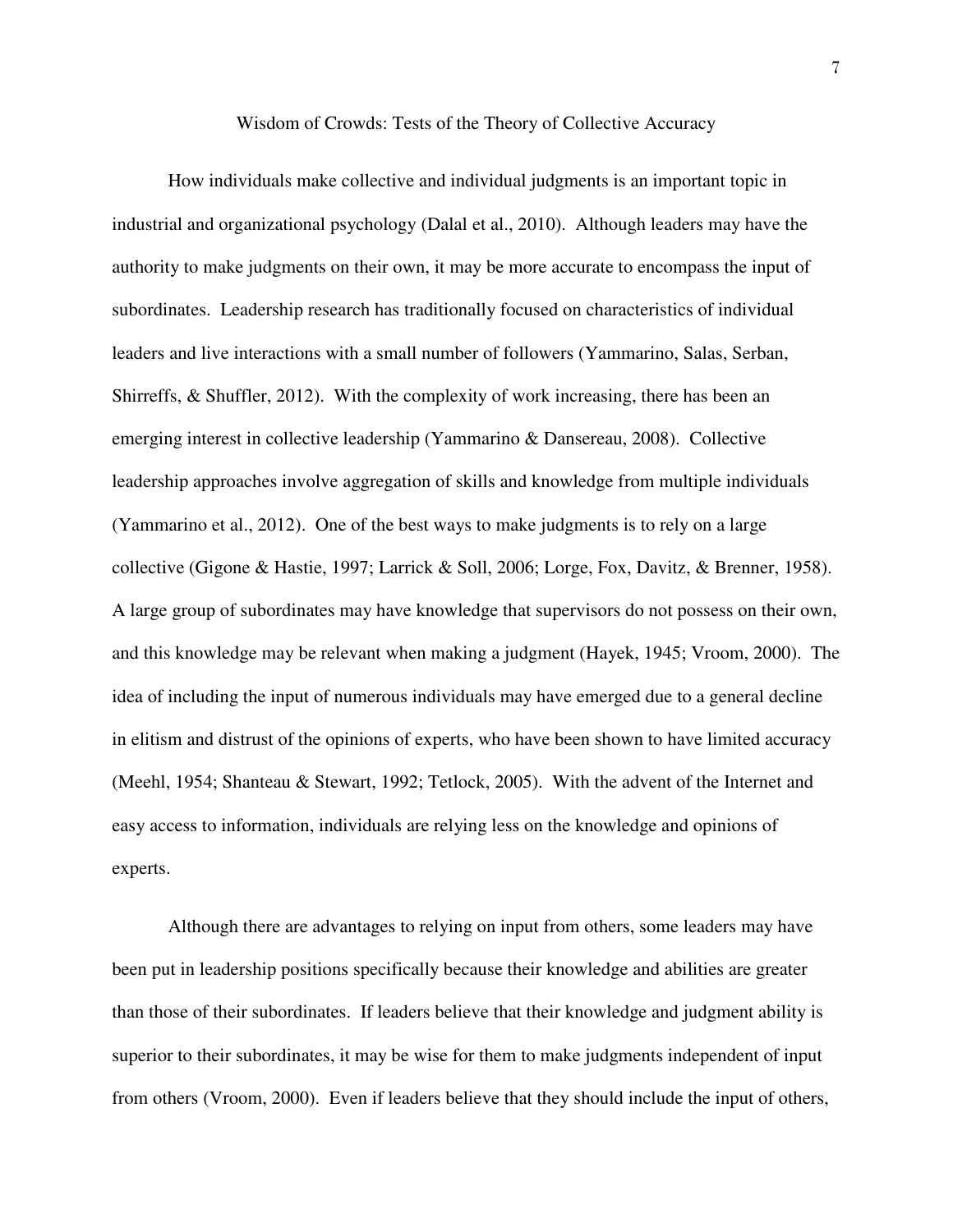there is still a question of who should be consulted. With modern communication tools, leaders could potentially query thousands of individuals in a matter of hours by posting a survey online or soliciting comments through email. With the concept of collective leadership gaining more research attention (Yammarino et al., 2012), it is important to determine under which conditions collective leadership leads to desirable outcomes.

Until recently, collective judgment studies have primarily focused on groups that interact in a live setting (McGrath, 1984; Stasser & Titus, 2003; Steiner, 1972). With the availability of a new method of aggregation, the Internet, a new interest has emerged in collective judgment. Collective judgment can be contrasted with group judgment in that *group judgment* usually refers to groups that interact in person, whereas *collective judgment* refers to a judgment that uses information from several individuals, whether these individuals interact or not. Much of the interest in collective judgment has been sparked by the influential book *The Wisdom of Crowds* (Surowiecki, 2005). The book has been so influential that the idea that a collective can be more accurate than an individual is often referred to as "the wisdom of crowds." The current project draws on literature from several research areas that investigate collective action in order to formalize the wisdom of crowds into a new theory: *the theory of collective accuracy*. This theory of collective accuracy describes the conditions under which collective judgment is accurate.

#### **Empirical evidence for collective accuracy**

The theory of collective accuracy is meant to explain the surprising (Larrick  $\&$  Soll, 2006) level of accuracy that has emerged from studies of collective judgment. Collective judgment has a long history in social psychology. Much of the research in this area has focused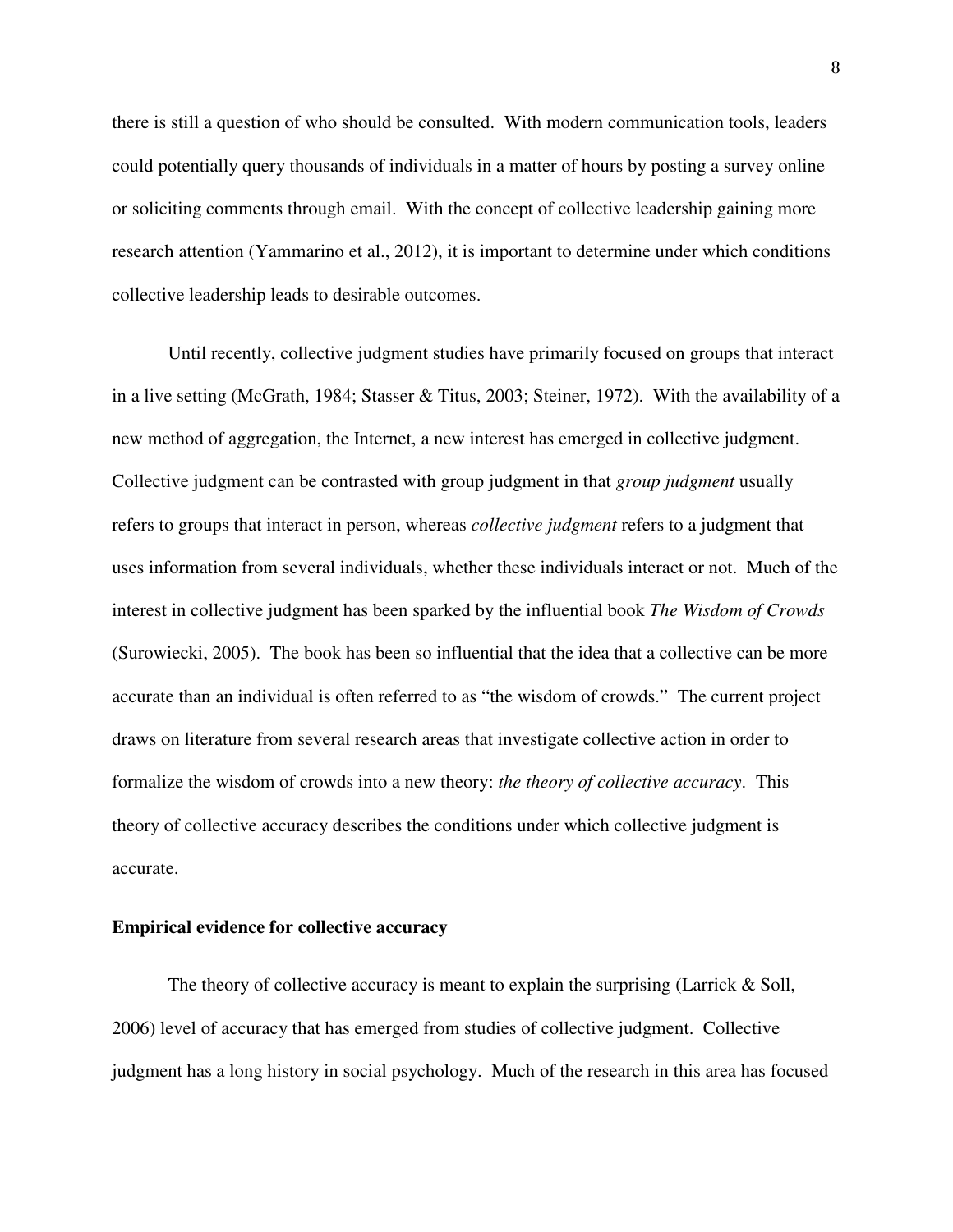on the role of interpersonal relationships, interaction patterns, and communication in groups that interact in a live setting (McGrath, 1984; Stasser & Titus, 2003; Steiner, 1972). Some of the earliest work on collective judgment involved groups that did not interact (Gordon, 1924; Stroop, 1932). The idea of using a large group to make simple perceptual judgments, such as size or weight, has a long history in psychology. For example, Galton (1907) studied 787 individuals who entered a contest to guess the weight of an ox. Galton collected the estimates and calculated the median. The median guess was 1,207 pounds, and actual weight was 1,197 pounds. Similarly, Gordon (1924) had individuals rank 10 weights from lightest to heaviest. The correlation between the ranking of the weights and the true values of the weights was computed for each individual. The average correlation was .41. When 50 different individuals ranked the weights, and then the average position was computed, the correlation between these average rankings and the true value improved to .94.

Stroop (1932) replicated and extended Gordon's (1924) study of ranking weights. Gordon averaged the rankings of 50 different individuals. Stroop's study involved a similar task, but used a within-subjects design. He had four *individuals* make 50 different rankings each, and then averaged these 50 rankings from each of these individuals. The correlations between these averaged rankings and the true rankings were .95, .96, .98 and .98. When individuals made only one rating, the average correlation was only .41. These data showed that a large number of rankings, whether provided by the same or different individuals, will be very accurate. In both the within and between subjects measurements, the values will be accurate for the same reason. Random error will cancel, and the value will approach the true mean. This is similar to asking individuals to answer several questions on a scale in order to get a more reliable measure. These results lead to Hypothesis 1: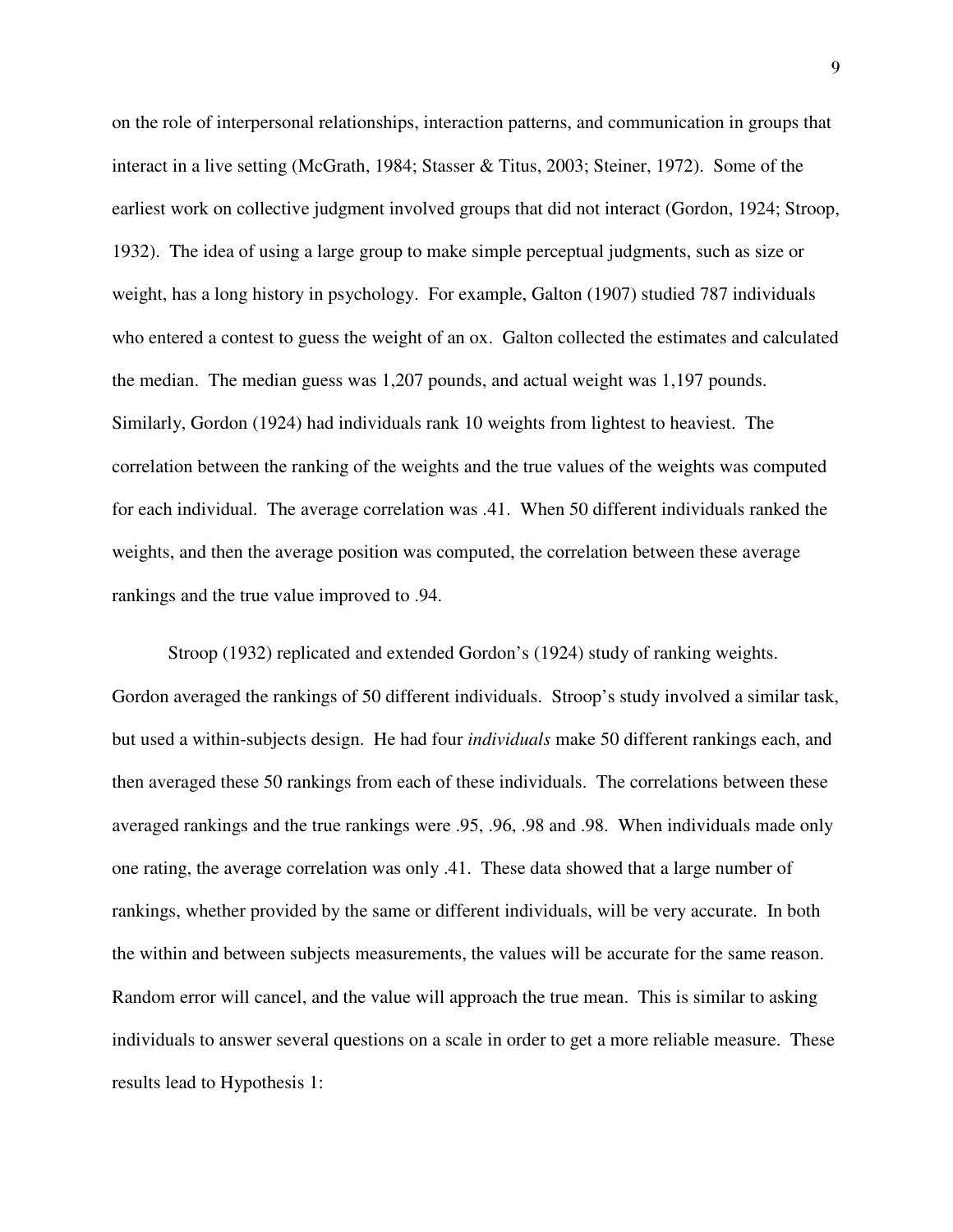*Hypothesis 1: A large collective will produce judgments that approach zero error.*

#### **Empirical and a priori knowledge**

The reaction to collective accuracy research has been polar. Interpreting these results in a negative light, Stroop (1932) wrote "Extreme caution should always be exercised in interpreting data which have been treated statistically that the outcomes of statistical manipulation are not mistaken for experimental results" (p. 562). Other researchers (Lorge et al., 1958) lamented "Not until 1932 were the obvious defects of Knight's so-called "statisticized" technique criticized" (p. 345). In contrast, in more recent times, these results have been hailed as extremely important. Page (2007) writes "Many of the specific examples in which collections of people predict correctly seem almost unbelievable" (p. 177).

Philosophers of knowledge (Moser, 1987) have long contrasted the "statistical" and "experimental" results referred to by Stroop (1932). Knowledge that does not need to be verified by experiment is referred to as *a priori* knowledge. It is mathematical or logical knowledge; tautologies are a type of a priori knowledge. An example of a priori knowledge is the fact that anyone who is over 7 feet tall is also over 6 feet tall. This statement does not need to be verified by measuring individuals' heights. In contrast, knowledge that does require observation to be verified is called empirical knowledge. An example of empirical knowledge is the statement "Everyone on earth is shorter than 8 feet tall." This statement requires verification by measuring everyone on earth to confirm that they are less than eight feet tall.

Stroop's (1932) criticism was that Gordon's (1924) results were a form of a priori knowledge and therefore did not require empirical verification. If this were true it would mean that the results could not have possibly come out any differently, not only in practice but in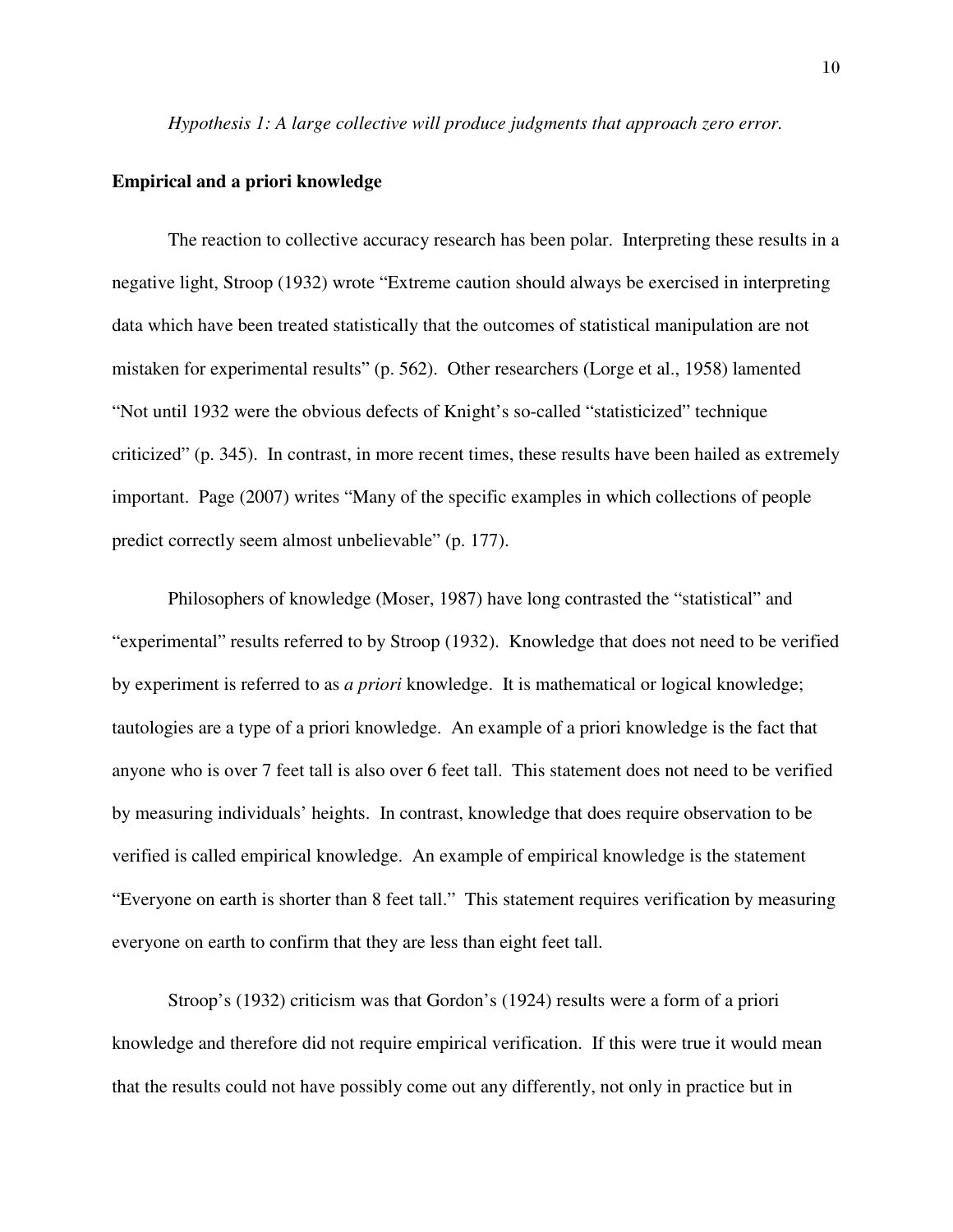theory. It would mean that contrary results would be literally impossible, such as someone being both over 7 feet and under 6 feet tall at the same time. This is not the case. It could have been true that averaging the judgments of several individuals could have resulted in less accuracy. For example, there could have been some systematic bias that made some of the weights appear heavier than they were, and this bias could have led the groups with more individuals to make less accurate, not more accurate, judgments. Stroop (1932) tried to demonstrate the a priori nature of the results by demonstrating that within subject averaging was just as accurate as between subject averaging. However, far from being an a priori fact, other researchers have shown that between subject averaging leads to more accuracy than within subject averaging (Ariely et al., 2000).

Although most researchers agree that collective accuracy is at least partly a consequence of statistical rules (Ariely et al., 2000; Gigone & Hastie, 1997), one could argue that this makes these results more, not less, important. If this result were a basic mathematical fact, it would indicate that it is extremely robust. This is a benefit, not a detriment, of this research. Unfortunately, this accuracy is not a certain mathematical fact. If there is systematic bias in the series of judgments, a judgment will not become more accurate as the size of the collective grows (Gigone & Hastie, 1997; Larrick & Soll, 2006; Lorge et al., 1958). When this technique will lead to accuracy and when it will not is an empirical question. If this increase in accuracy were an obvious, infallible mathematical fact, it should be utilized in every aspect of society; however, Sunstein (2005) states that both public and private institutions do not rely on statistical means, but instead rely on deliberating groups.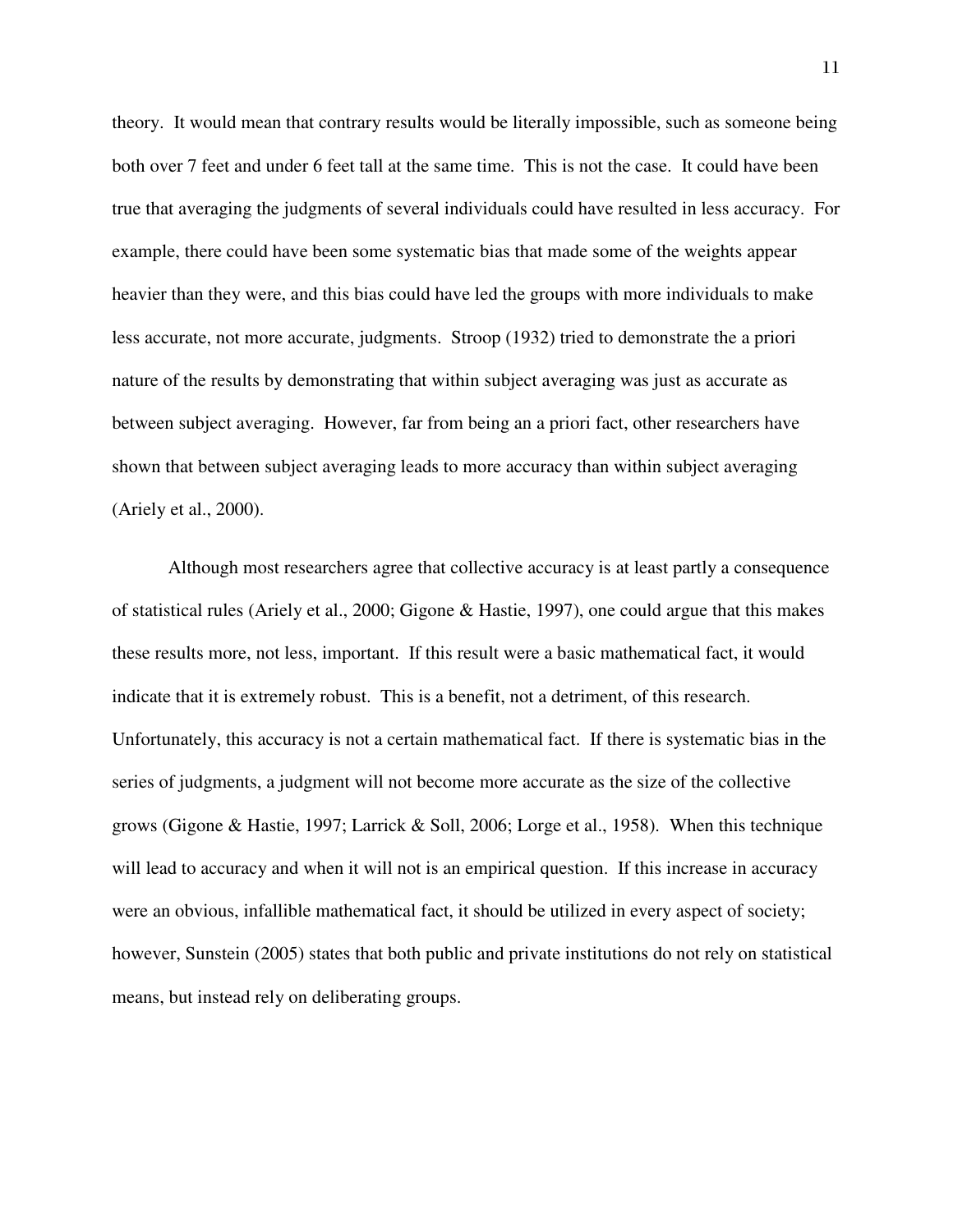#### **Intuitions concerning collective accuracy**

The high degree of collective accuracy has been shown to be counterintuitive (Larrick  $\&$ Soll, 2006). Not surprisingly, individuals tend to think of averaging as creating an answer of average *quality*. Larrick and Soll (2006) suggest that this may stem from the representativeness heuristic (Tversky & Kahneman, 1974). For example, if one is going to have surgery performed by an "average" surgeon, one does not think of that surgeon as the best surgeon. This may be why some individuals do not trust voters, because the "average" American is seen as being of only average intelligence. However, the research of perceptual judgment already reviewed (Gordon, 1924; Stroop, 1932) indicates that *averaging* judgments sometimes *adds* to the quality of the judgment. Two types of research highlight this unusual "average is best" idea. Research (Langlois & Roggman, 1990) has shown that when pictures of faces are combined using a computer, the composite face is more attractive than almost all of the individual faces. The average face is actually not average in attractiveness. A similar situation occurs with many emotional intelligence tests, in which the correct answer is defined as the average of a large sample of test takers, referred to as consensus scoring (Mayer, Salovey, & Caruso, 2004; Mohoric, Taksic, & Duran, 2010; Warwick, Nettelbeck, & Ward, 2010). Again, to be average is to be best.

#### **Theoretical justification for collective accuracy**

The accuracy of collective perceptual judgments may seem surprising because it seems very difficult to judge the size of an object, such as an ox, exactly. However, this level of accuracy is a consequence of the Law of Large Numbers. The Law of Large Numbers states that as a sample size increases, the sample mean converges to the population mean (Grinstead  $\&$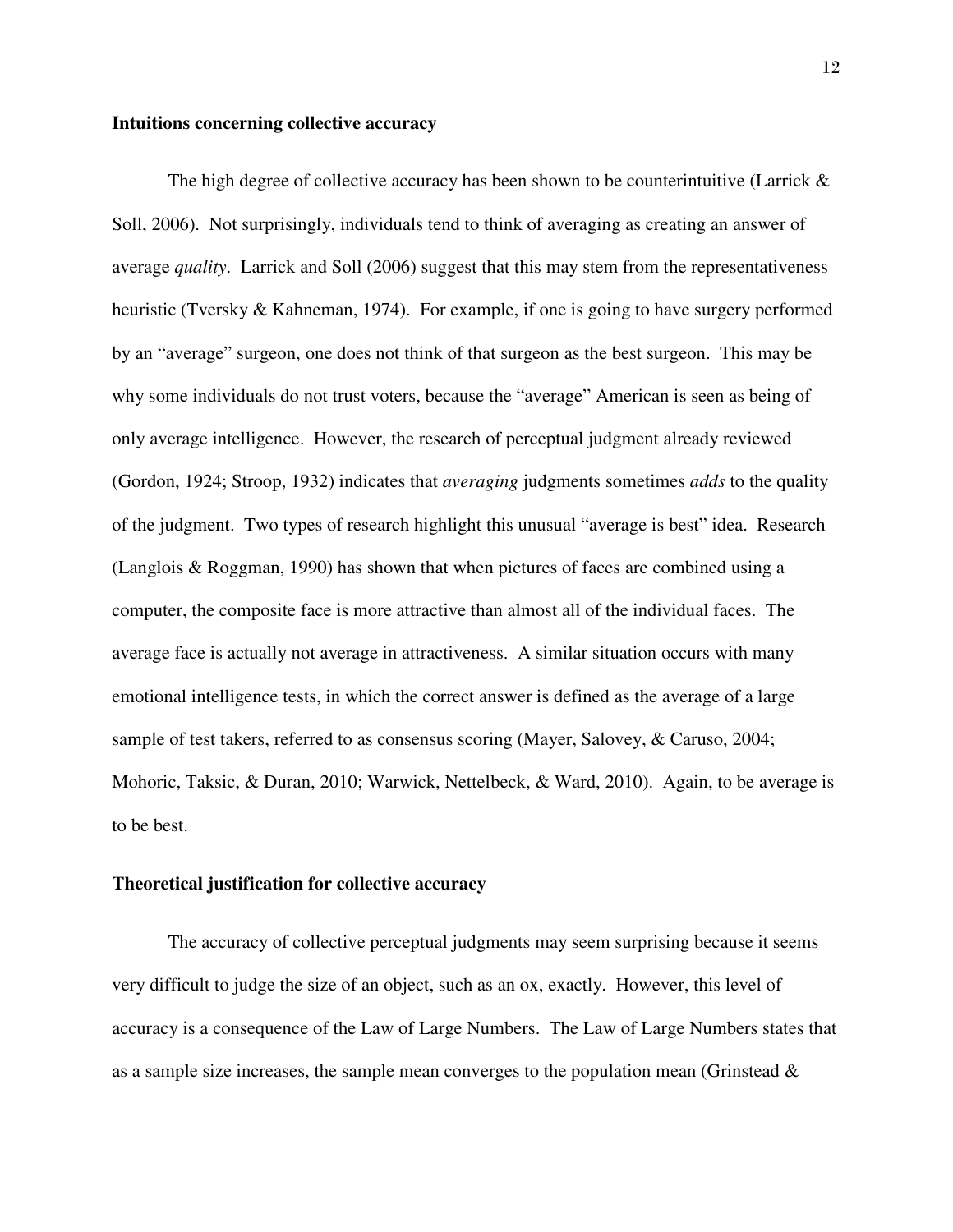Snell, 1997; Lindgren, 1993). The question becomes: Is the expected value of a judgment of a large population of guessers the actual mean of the judgment? The answer may appear to be that human perception is not precise enough to make exact estimates; however, human perception does not need to be precise, only unbiased. If some individuals are too high, and others are too low, then all of the errors are random, and cancel. The only case in which a perceptual judgment may be inaccurate is when there is systematic bias (Gigone & Hastie, 1997; Larrick & Soll, 2006; Lorge et al., 1958). For example, systematic bias would occur with visual illusions, in which case the population expected value that is approached is not accurate. It may also happen with certain counterintuitive situations, such as those that may occur in quantum physics or relativity.

It is important to note that the Law of Large Numbers does not guarantee collective accuracy. The Law of Large Numbers states that as a sample of events gets larger, the sample will approach the expected value of a population parameter. In the case of judgments, the expected value of the population parameter is the judgment of all individuals. Unfortunately, the judgment of all individuals may be inaccurate, in which case a collective judgment will be inaccurate. The Law of Large Numbers guarantees convergence on the expected value of a population parameter, not convergence to the accurate value of a judgment. For example, the American population believes that the government spends 27% of its annual budget on foreign aid, but it actually only spends 1% (Brodie, 2012). Therefore, if a very large sample of Americans were surveyed, the Law of Large Numbers guarantees that the sample would approach the population value of 27%, but they would be approaching an inaccurate value. In cases like these the Law of Large Numbers actually guarantees collective *inaccuracy*.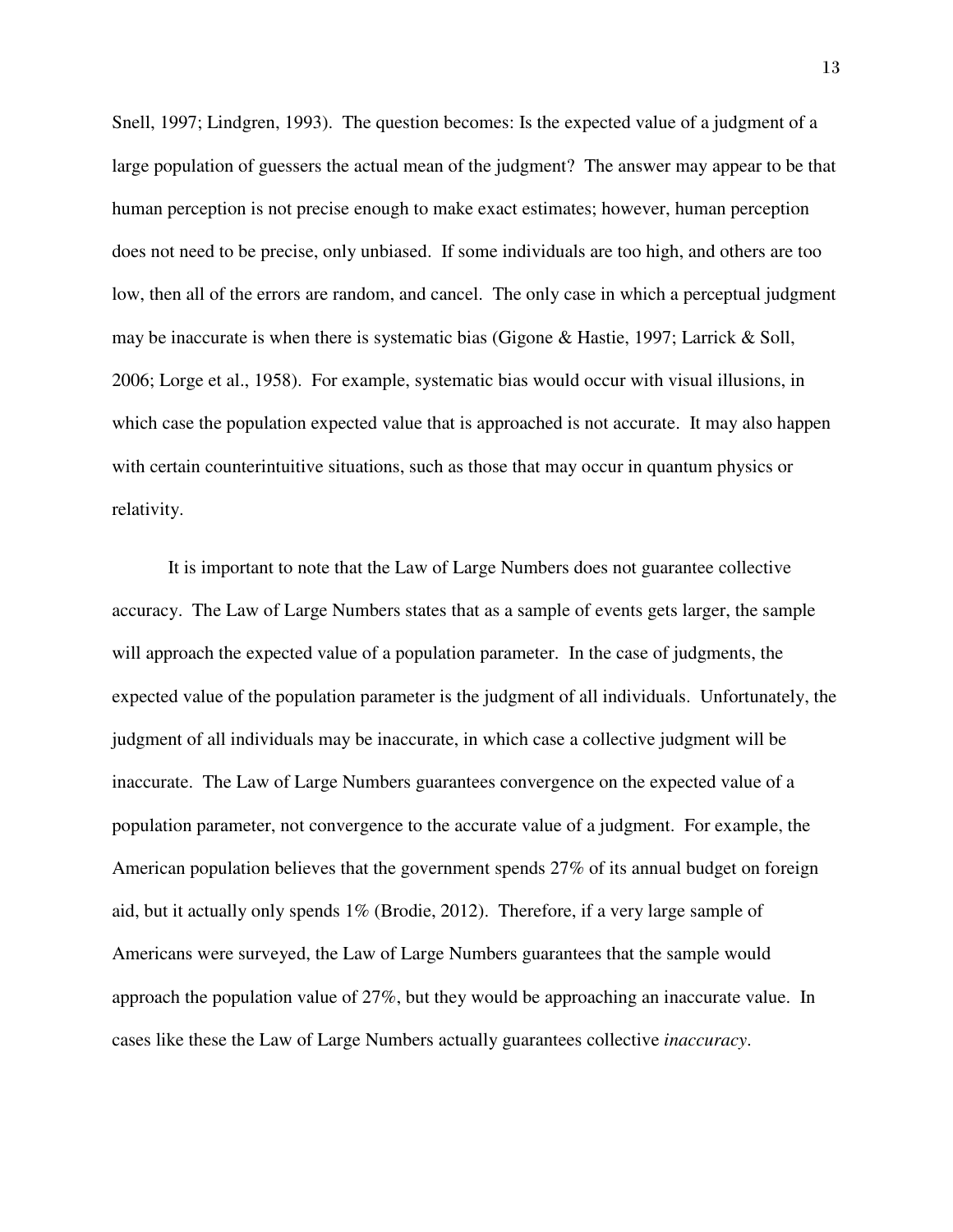In addition to the Law of Large Numbers, the Condorcet Jury Theorem (Condorcet, 1785) also states that increased group size will lead to more accurate judgments given correct conditions. The Condorcet Jury Theorem considers the case in which individuals are making a decision between two outcomes and the final decision will be made by majority rule. The theorem states that if each individual has a probability of being correct above .50, then the more individuals that vote, the more likely the correct decision will be reached. Another important assumption of this theorem is that each voter is independent, i.e. not influenced by other voters. This assumption is in stark contrast to much of the psychology research in group decision making, in which group decision making is usually studied with groups that interact. The Condorcet Jury Theorem may seem obvious at first. If everyone is likely to be right, it is good to have them all participate in the decision. However, note that this theorem will apply if everyone is only 51% likely to be correct. In this case everyone is almost as likely to be wrong as right, and yet including more individuals makes the group decision more likely to be correct. This theorem also indicates that even if a group were solely composed of experts that had a .90 probability of being correct, adding individuals with a .51 probability of being correct would still lead to an increased chance of making the correct decision. This results in a surprising fact, that adding *less* accurate individuals into a collective can make the collective *more* accurate. This analysis is similar to the previous discussion concerning the Law of Large Numbers. The Condorcet Jury Theorem states that as long as there is no bias that would lead to an incorrect answer, then as the sample size gets larger, the correct answer will be approached.

In the case of simple perceptual tasks that do not involve systematic bias, the answer of how to create the most accurate solution is obvious: Have as many people involved in the judgment as possible. The analysis results in a general rule to maximize collective accuracy: If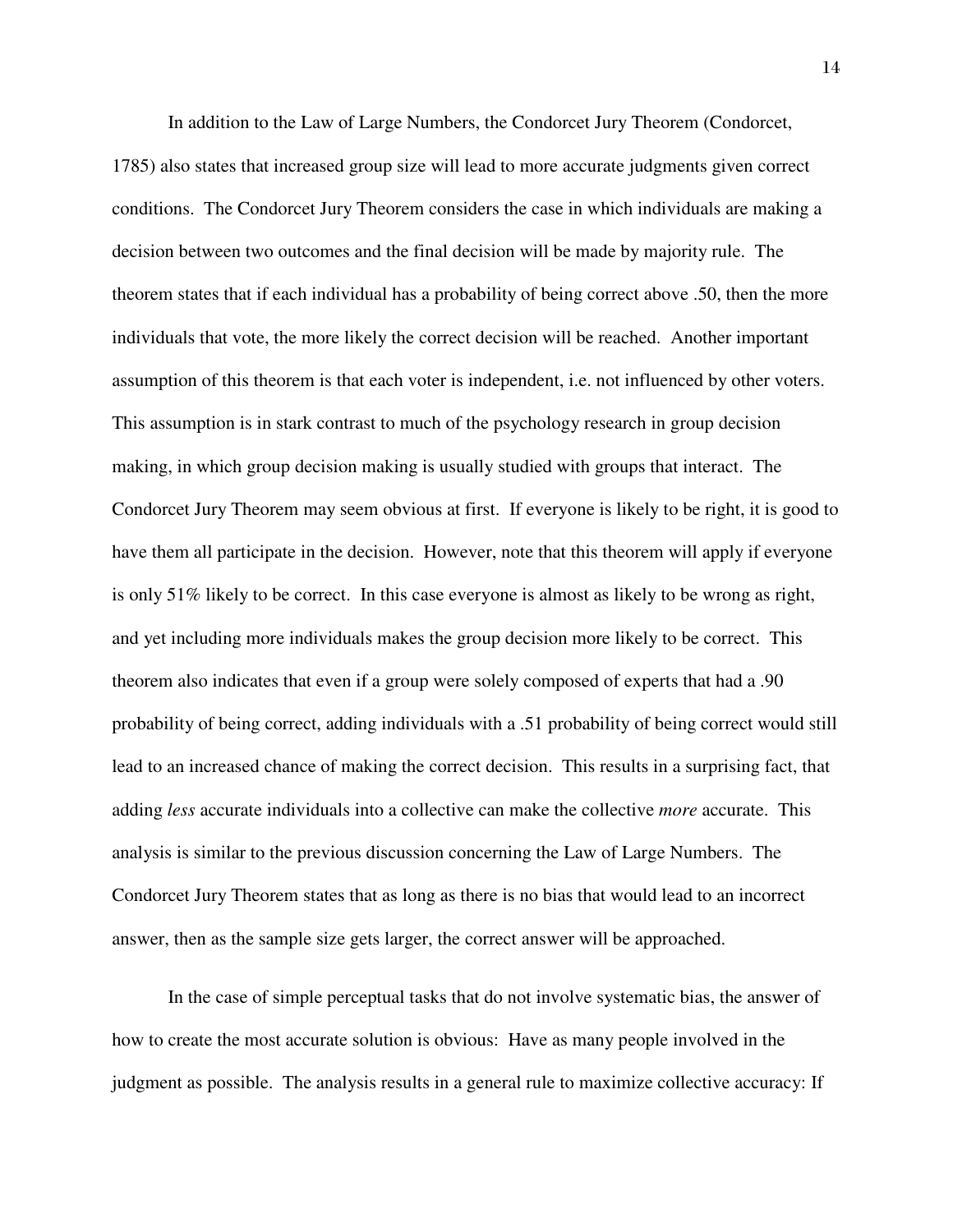there is no systematic bias, but only random error, then simply involve as many people as possible (Gigone & Hastie, 1997; Larrick & Soll, 2006; Lorge et al., 1958).

Although in theory there may be situations in which a large collective should make a judgment, in practice it may be difficult to use a very large group. As has been identified by economists (Clemen & Winkler, 1985), there may be large costs associated with involving several individuals in a judgment. In the cases in which costs are high, the size of the collective should be limited.

#### **Selecting based on expertise**

The previous sections have demonstrated that there are several advantages to selecting as many individuals as possible to contribute to a collective judgment. Given a large set of individuals, most of this research suggests that all available individuals should be involved in the judgment. However, there is an alternative procedure. A subset of experts could be chosen from the larger collective, and only the judgments of the experts could be used. It may be an advantage to include only the most knowledgeable individuals because the random error associated with their judgments may be smaller than the error associated with less knowledgeable individuals. A small group of experts may be more accurate than a group of similar size that involves non-experts because the variance of their judgments may be smaller, and therefore closer to the true value of the judgment.

Organizations often must choose between relying on a small amount of people with a large amount of information or a large amount of people with a small amount of information (Sunstein, 2006; Surowiecki, 2005). Leaders are usually placed in charge of others because they have greater knowledge, education, or experience. Leaders could be considered to have more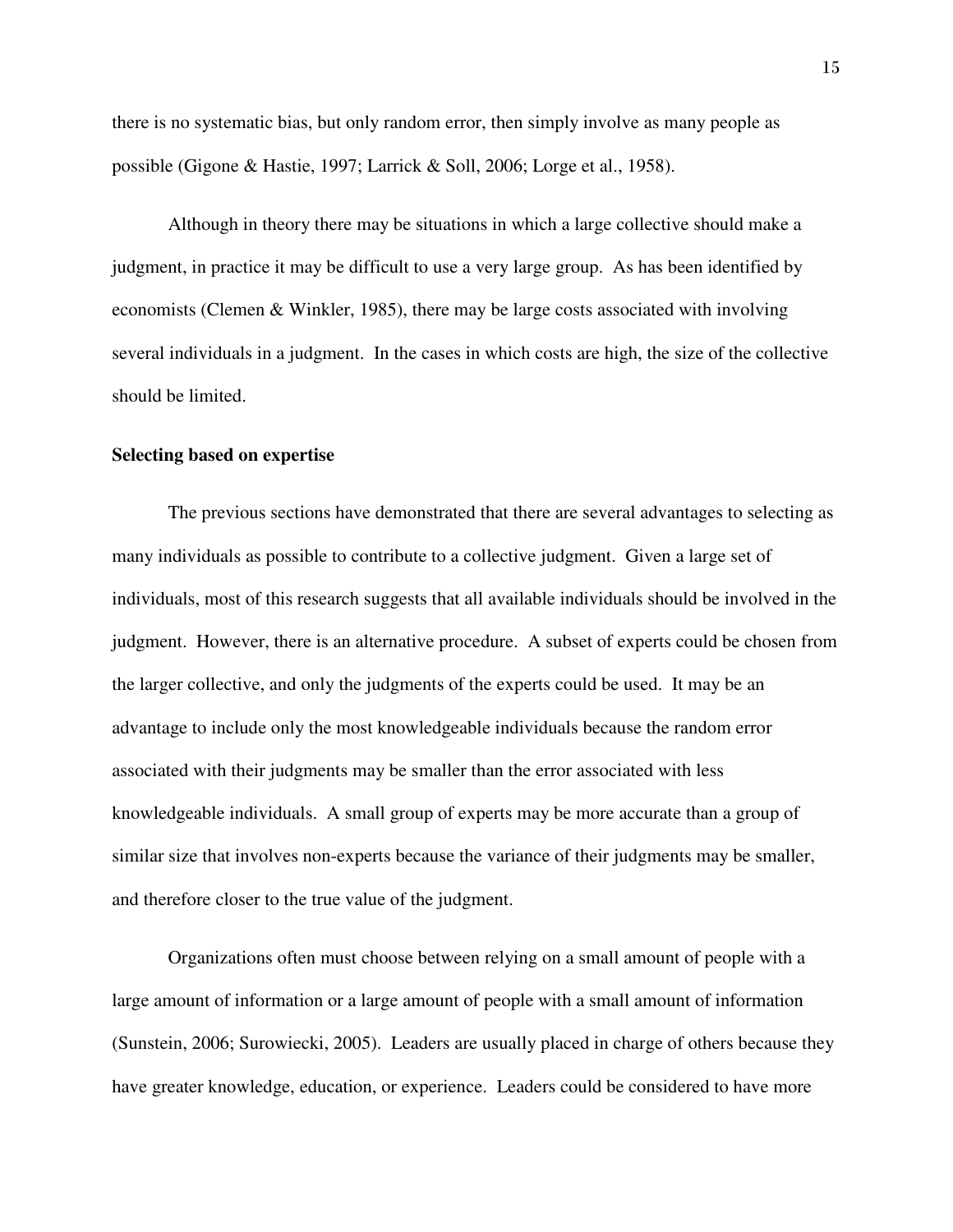expertise than their subordinates, and therefore may make more accurate judgments than their subordinates. Including subordinates with inferior judgment ability may (or may not) lower the accuracy of the entire collective. As opposed to selecting the entire collective, selecting only experts from the collective may *appear* to be the most accurate way to make a judgment. However, there are several reasons why selecting experts may not be the most accurate way to make a collective judgment.

The first reason is that experts may not be easy to identify (Shanteau & Stewart, 1992; Taleb, 2012). Even if experts with superior judgments can be identified, one of the key factors is how accurately these individuals can be ranked. If the individuals could not be ranked at all, because their errors are all equal, then there are no experts available to select. If individuals could be ranked with great accuracy, such that we are certain that the first judge is better than the second judge, who is certain to better than the third judge, etc., it is more likely that selecting the top or top few judges would lead to more accuracy than selecting all judges.

Even if individuals could be perfectly ranked on judgment accuracy, collective error can still be reduced by including *less* accurate individuals. If leaders make more accurate judgments than all of their subordinates, incorporating the judgment of anyone else will, by definition, indicate that they are incorporating someone with inferior judgment. This may seem to imply that when leaders have superior judgment they should make the judgment without incorporating judgments from others. However, it is possible that including someone with inferior *individual* judgment could improve *mean* accuracy. This could occur if the leader has a lower error than the second best judge but the second best judge has an error that partially cancels the leader's error.

For example: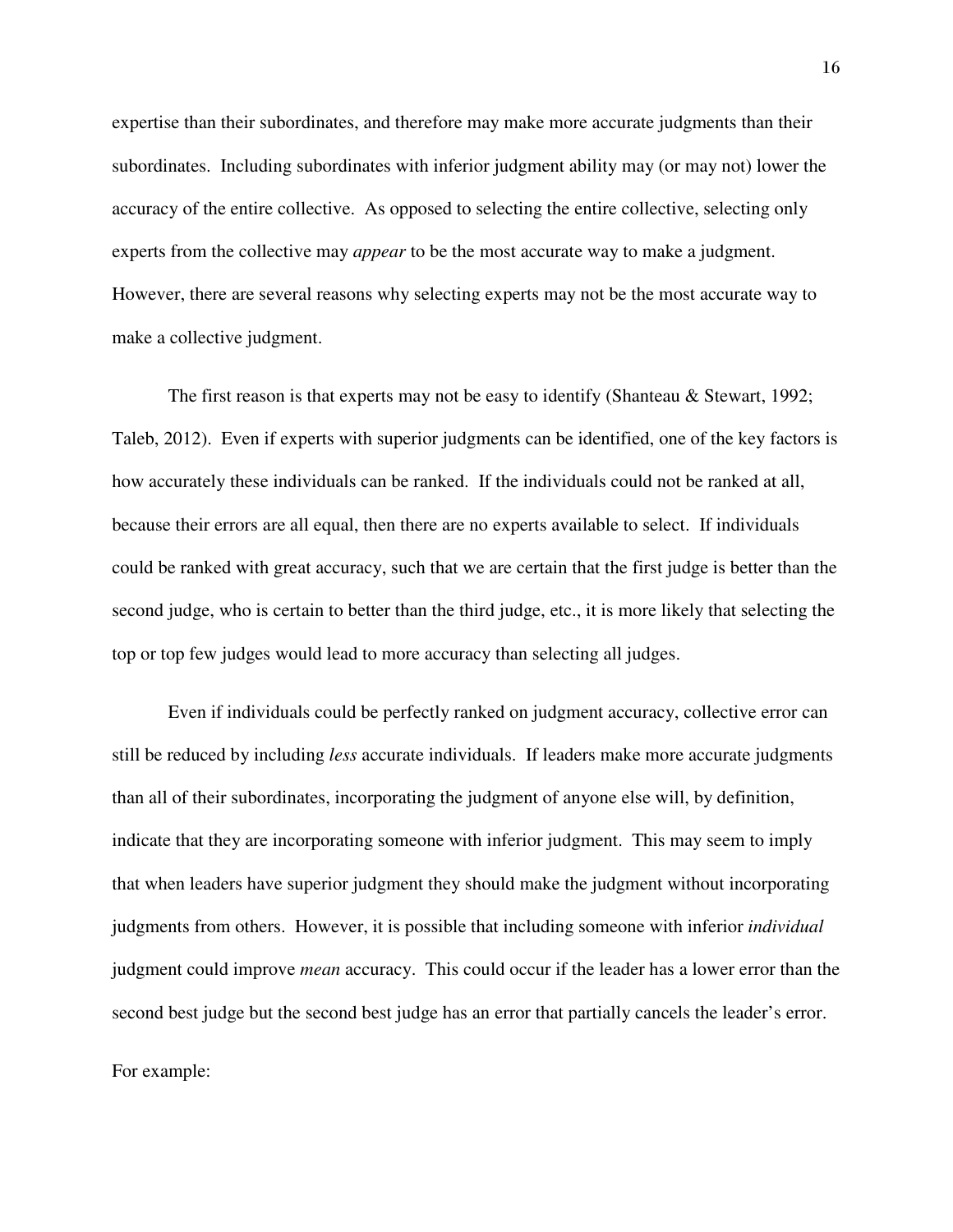|                   | Judgment | <b>True Value</b> | Error |
|-------------------|----------|-------------------|-------|
| Leader            |          |                   |       |
| Second best judge |          | 10                |       |
| Mean              |          | 10                |       |

In this example the leader is twice as accurate as the second best judge, yet combing their judgment by taking the mean still results in a more accurate judgment. This result occurs because although the individual error moves from 2 to 4, the error of the mean judgment is reduced to 1.

The relationship between individual and collective error is represented in the bias variance decomposition equation. The bias variance decomposition equation describes the relationship between mean squared error (MSE), bias (collective error), and variance. In this case bias is represented by the error of a collective; it is the expected value of a collective estimate minus the true value of a parameter. The relationship between average individual judgment error (MSE), collective judgment variance, and average collective judgment error (Bias) can be represented as:

$$
MSE = \text{Variance} + \text{Bias}^2 \tag{1}
$$

This equation indicates that the average squared individual judgment error equals the variance of the collective judgment plus the error of the collective judgment squared. A simple manipulation of this equation (Krogh & Vedelsby, 1995) yields an estimate of collective judgment error (Bias):

$$
Bias^2 = MSE - Variance
$$
 (2)

Page (2007) describes this as the diversity prediction theorem, and describes the equation as: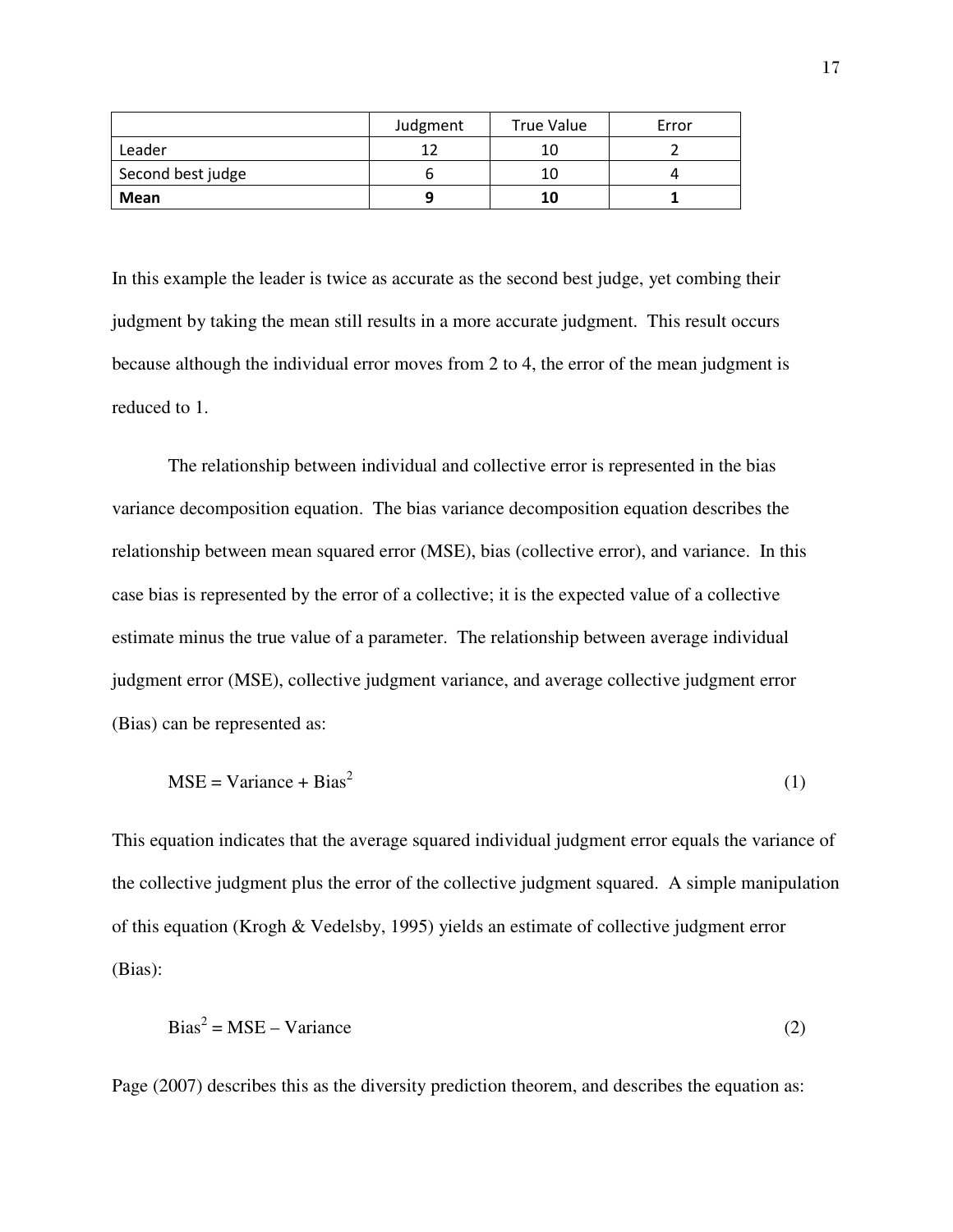$$
Collective Error = Average Individual Error - Prediction Diversity
$$
\n
$$
(3)
$$

where Collective Error =  $Bias^2$ , Average Individual Judgment Error = MSE, and Prediction Diversity = Collective Judgment Variance.

From the previous example of the leader and the second best judge:

|                   | Judgment | True Value | Error |
|-------------------|----------|------------|-------|
| Leader            |          |            |       |
| Second best judge |          | 10         |       |
| Mean              |          | 10         |       |

MSE =  $(2^2 + 4^2)$  / 2 = 10, Variance =  $((12-9)^2 + (6-9)^2)$  / 2 = 9, so:

 $Bias^2 = 10 - 9$  $Bias^2 = 1$  $Bias = 1$ 

This indicates that adding inferior judges, defined as those with judgments with greater errors, can actually increase the accuracy of the mean judgment, as long as they increase the variance of the judgments. It is important to note that this will not occur if the errors occur in the same direction, such as:

|                   | Judgment | <b>True Value</b> | Error |
|-------------------|----------|-------------------|-------|
| Leader            |          |                   |       |
| Second best judge | 14       |                   |       |
| Mean              | 13       | 10                |       |

In this case adding an additional judge increases the error from 2 to 3.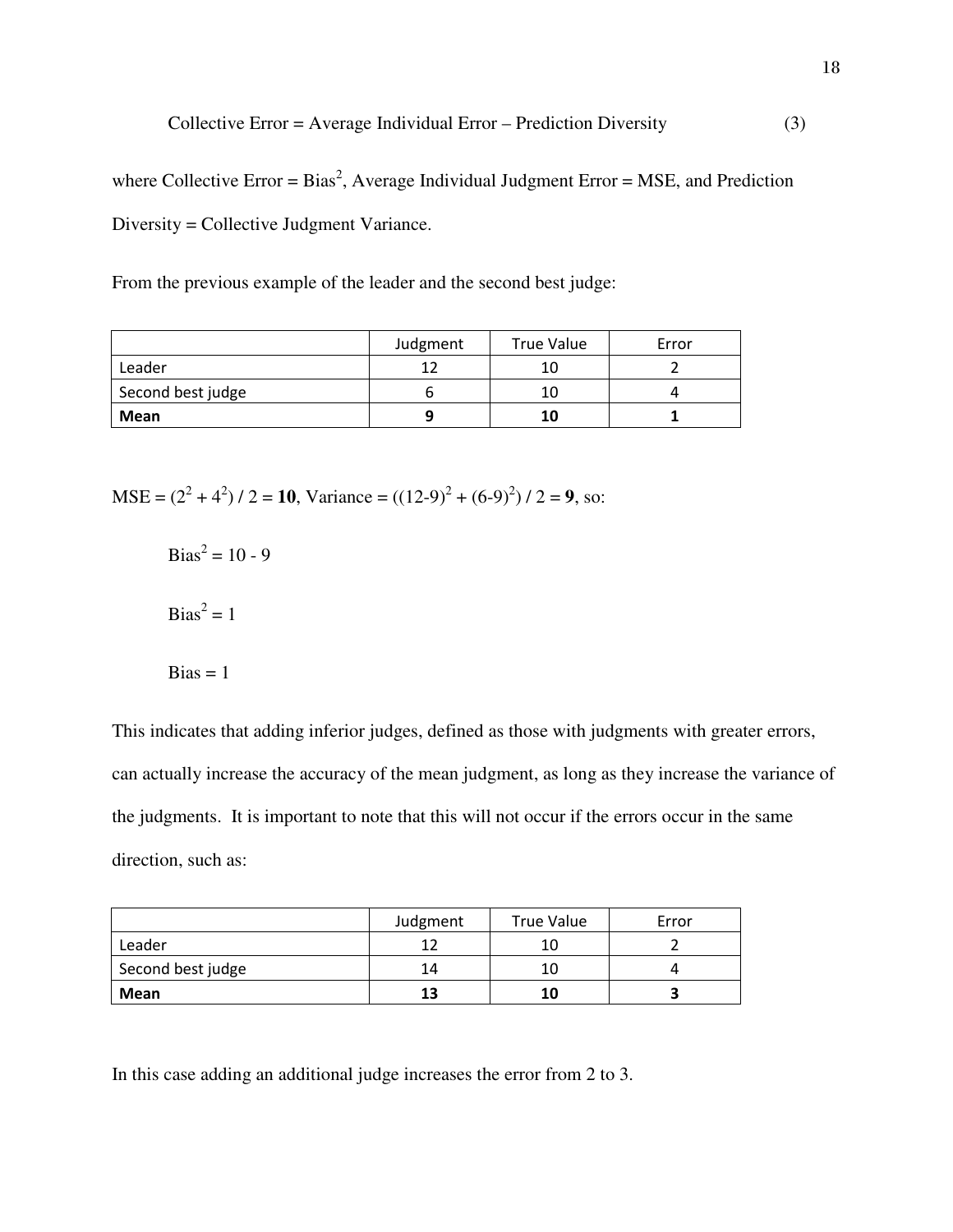Additionally, if the judgment accuracy of the second best judge is far inferior, even if the errors are on opposite sides of the true value, the mean error can then increase, as in:

|                   | Judgment | True Value | Error |
|-------------------|----------|------------|-------|
| Leader            |          |            |       |
| Second best judge |          | 10         |       |
| Mean              |          | 10         |       |

Again, the addition of the second judge increases the error from 2 to 3.

A non-mathematical way of describing this cancelling of errors would be to consider skills that are complimentary (Steiner, 1972). Although one member of a team may have a superior ability overall, there may be someone else on the team who has a skill in a different area. In this case the "errors" of the team members may cancel, and even though a member of a team may have inferior ability overall, the addition of the person to the team may increase the ability of the team.

In practical situations individuals are interested in making a judgment before the true value is known. If the true value of the judgment is already known, then there is no need to try to estimate it. The previous discussion uses the simplifying assumption that the true value is known, and individuals can be ranked based on accuracy. However, even before the true value is identified, in many cases individuals can be ranked based on other criteria. Experience, knowledge, or skill on previous judgment tasks could be used to rank individuals. These rankings could be used in place of the rankings of accuracy based on the true value. For example, if asking employees to forecast future sales figures, one cannot simply use the answer with the lowest error to forecast the future value, because the event has not yet occurred. If one is interested in using the judgment of the forecaster with the lowest error, one must use other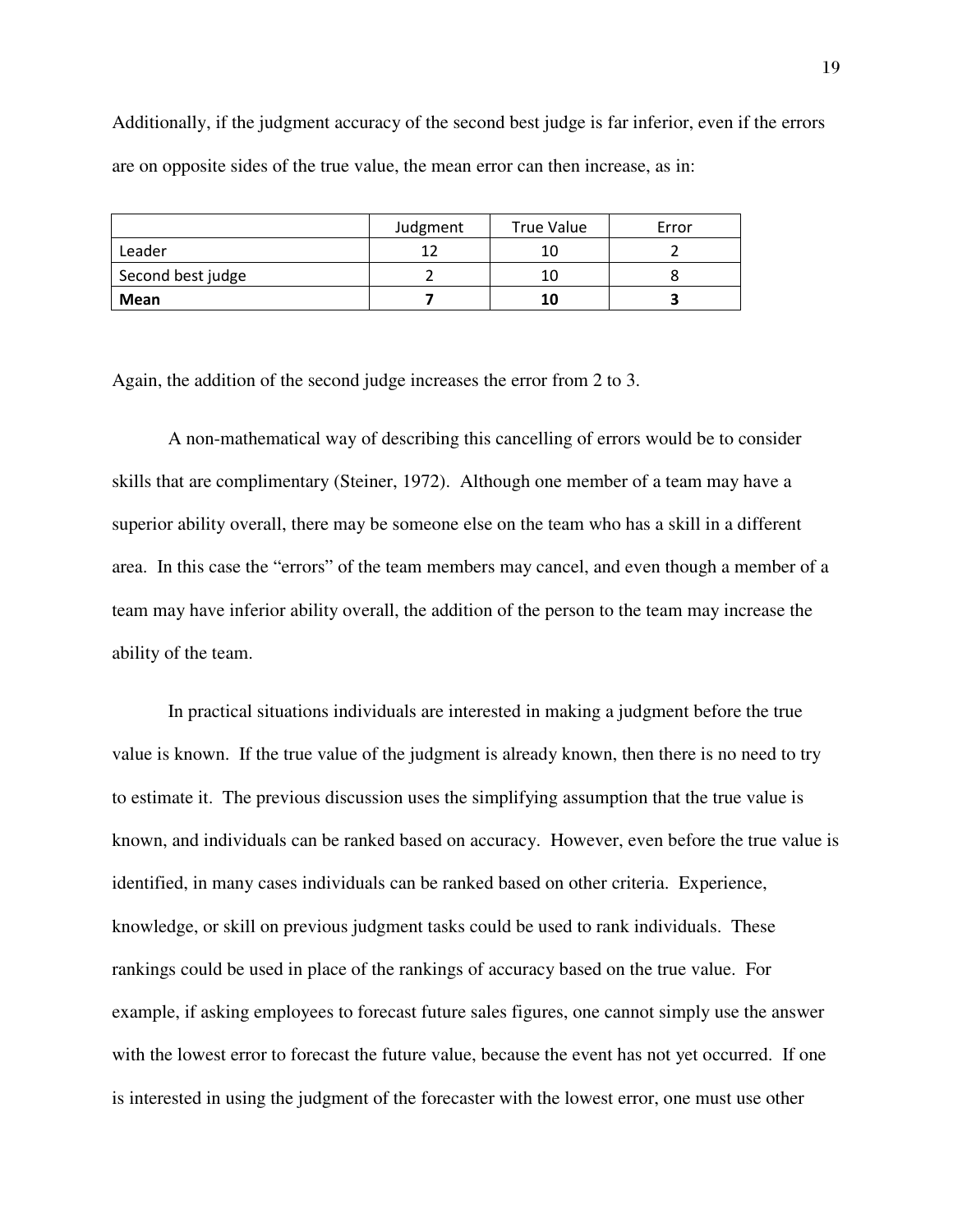criteria, such as past accuracy. This makes the task of selecting the most accurate individuals difficult, because it is likely that any criteria will not identify the most accurate judges perfectly, and therefore rankings of accuracy will be approximate.

It is an empirical question, not an a priori question, of whether errors will cancel when less accurate judges are added to a collective. One of the goals of this project is to determine whether the input of others should be solicited even though their judgments may have greater error. This leads to a series of alternate hypotheses. If errors cancel:

 *Hypothesis 2A: When ranked from most to least accurate, selecting all individuals will result in the most accurate judgment.* 

If errors do not cancel:

*Alternative Hypothesis 2B: When ranked from most to least accurate, selecting the most accurate individual will result in the most accurate judgment.* 

If errors only cancel for a small set of the most accurate judges:

 *Alternative Hypothesis 2C: When ranked from most to least accurate, selecting a subset of the highest ranked individuals will result in the most accurate judgment.* 

#### **Independence**

 The previous sections have demonstrated that when there is no systematic bias present in a collective, collective accuracy will increase as the number of individuals increase. Aside from systematic bias, one of the most commonly studied factors affecting collective accuracy is independence (Armstrong, 2001a; Lorenz, Rauhut, Schweitzer, & Helbing, 2011; Page, 2007; Surowiecki, 2005). Researchers have stated that for a collective to be accurate, the judgments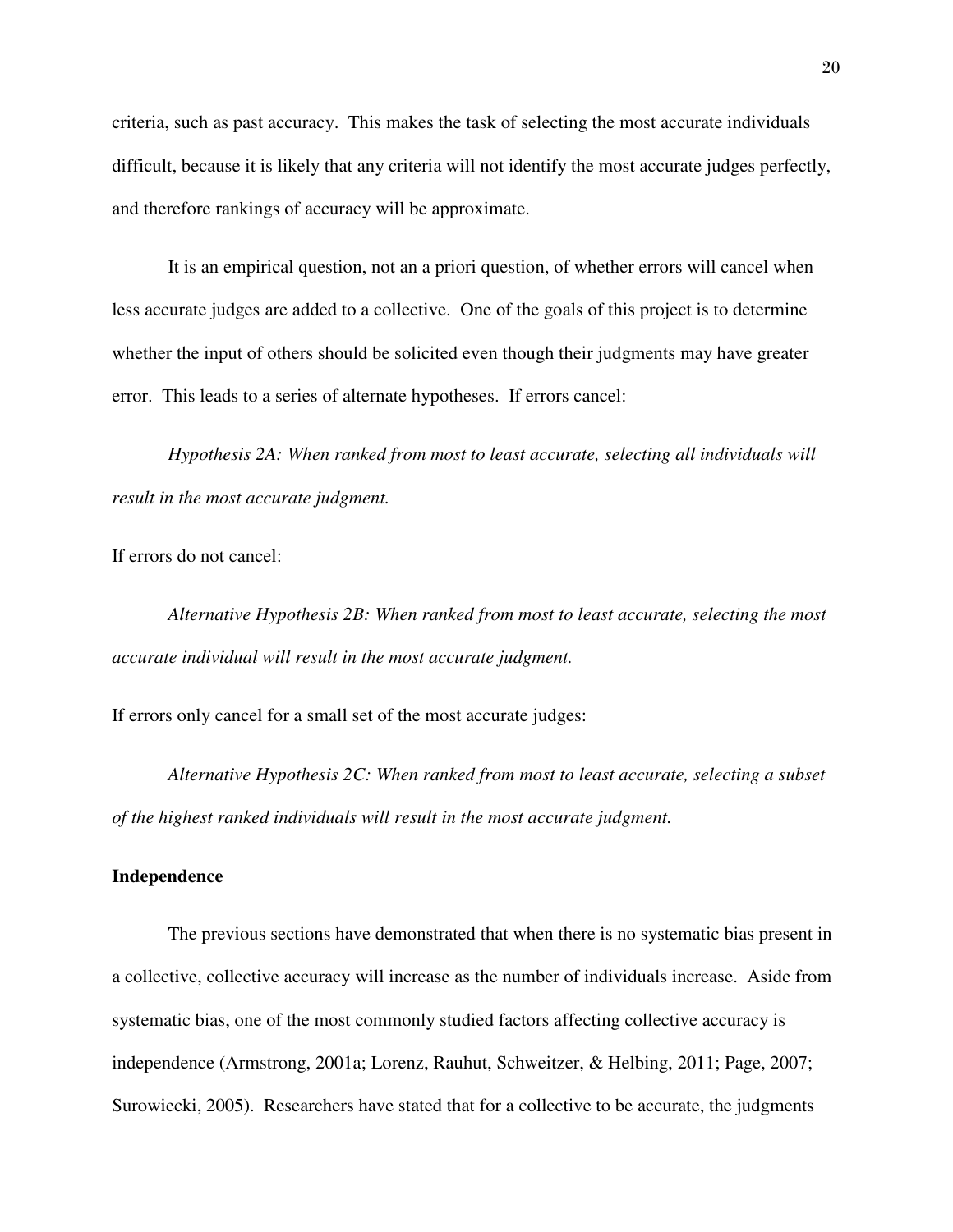made by the collective must be made independently of others in the collective. Dependence is supposed to be lead to inaccuracy when the judgments are dependent both in terms of statistical dependence (Clemen & Winkler, 1985) and in terms of whether the individuals in the collective are interacting with one another (Janis, 1982; Stoner, 1968).

A great deal of psychological research has focused on interacting groups (Davis, 1992; Esser, 1998; Goodman, 1972; Stasser & Titus, 2003). It is difficult to make any claims about interacting groups without directly comparing these groups to non-interacting groups. The prior section has shown that the mean of individual judgments can be very accurate (Gordon, 1924; Stroop, 1932). Therefore, when comparing interacting and non-interacting groups, the best comparison may be the mean of several individuals vs. the result of interacting groups. Group performance is sometimes evaluated by being compared to the best member of the group (Kerr & Tindale, 2004). However, because the best member of the group is identified after the solution is already known, this does not simulate real-world performance, in which the true value is not known before judgments are made.

The idea that a group might not perform as well as the same number of individuals working separately is called process loss (Steiner, 1972). A great deal of research on process loss has involved brainstorming (Paulus & Dzindolet, 1993; Paulus, Dugosh, Dzindolet, Coskun, & Putman, 2002). There is wide support for the result that brainstorming in non-interacting groups creates more unique solutions than brainstorming in interacting groups (Diehl & Stroebe, 1987; Paulus et al., 2002; Wright & Klumpp, 2004). Explanations for this process loss (Paulus et al., 2002) include evaluation apprehension (Diehl & Stroebe, 1987), social loafing (Latan, Williams, & Harkins, 1979), and loss of time due to interacting with others (Diehl & Stroebe, 1987). Process loss has even occurred with the more basic cognitive processes, such as memory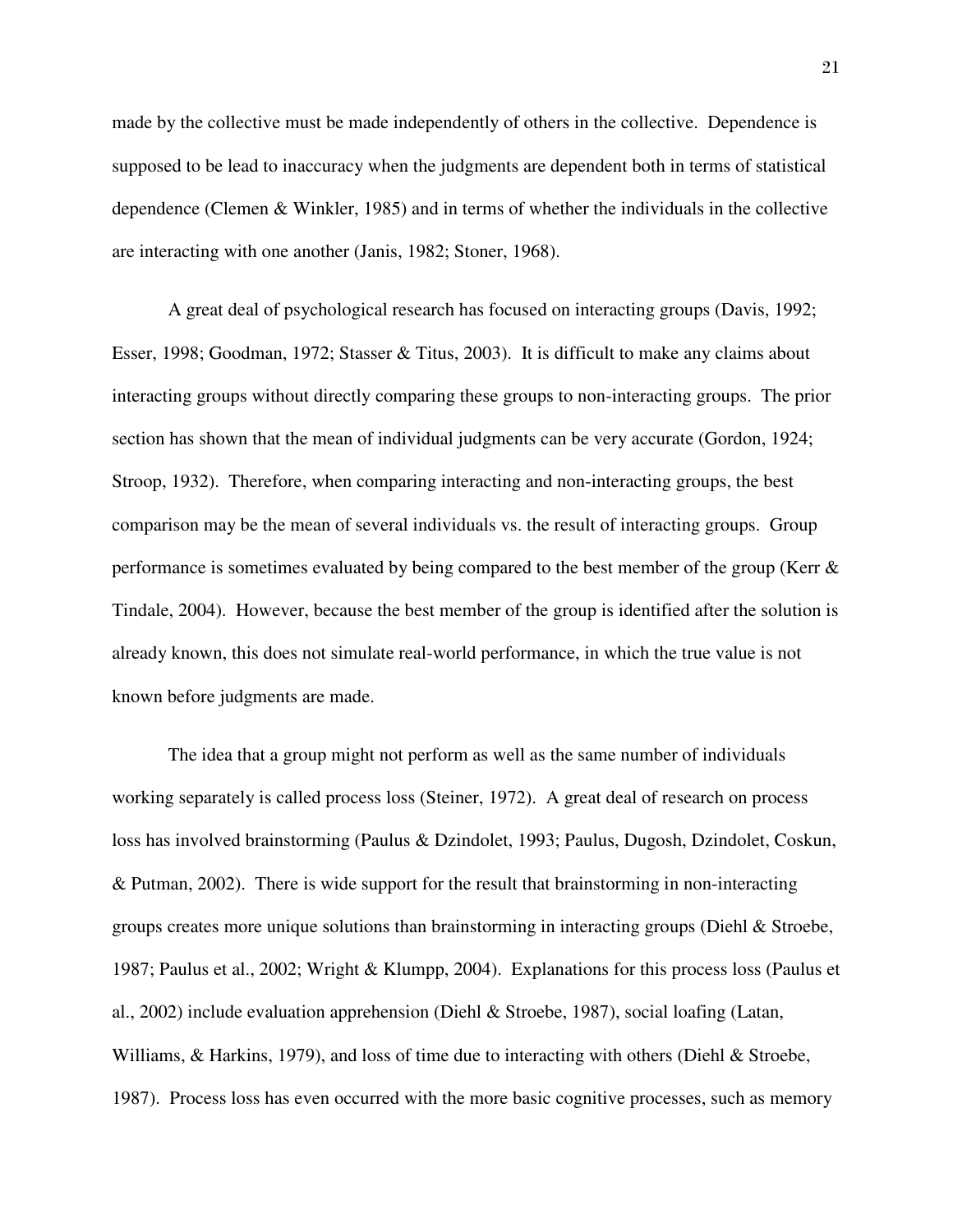(Weldon & Bellinger, 1997). Weldon and Bellinger (1997) referred to this as collaborative inhibition, in which an interacting pair of individuals recalls fewer items than the sum of a noninteracting pair. Recent research (Wright  $&$  Klumpp, 2004) has shown that collaborative inhibition may be caused by the interference of hearing what the other individual has recalled.

Studies of quantitative judgment tasks sometimes indicated process loss, although interacting and mathematical groups were often found to be equal in accuracy (Fischer, 1981; Gigone & Hastie, 1993; Gustafson, Shukla, Delbecq, & Walster, 1973). Gustafson and colleagues (Gustafson et al., 1973) found that the geometric mean of individual judgments was more accurate than the judgment of an interacting group when estimating likelihood ratios of individuals' gender given their height. A cue learning study indicated that group judgments after discussion were virtually identical in accuracy to the mean of individual judgments before discussion (Gigone & Hastie, 1993). A study of loan officers attempting to predict bankruptcy of real-world companies found similar results, with the mean of individual judgments being almost exactly equal to the judgment of an interacting group of similar size. A study of forecasting grade point averages using subjective probabilities (Fischer, 1981) found that interacting and non-interacting groups were nearly identical in accuracy. Overall, there appears to be little difference in accuracy between mathematical groups and groups using discussion.

Another common criticism of group judgment following discussion is the phenomenon referred to as groupthink (Janis, 1972). Janis described groupthink as "A mode of thinking that people engage in when they are deeply involved in a cohesive ingroup, when the members' strivings for unanimity override their motivation to realistically appraise alternative courses of action" (p. 8-9). Groupthink is a strong form of conformity caused by a lack of critical thinking. Individuals strive to conform so much that they do not bring new information into the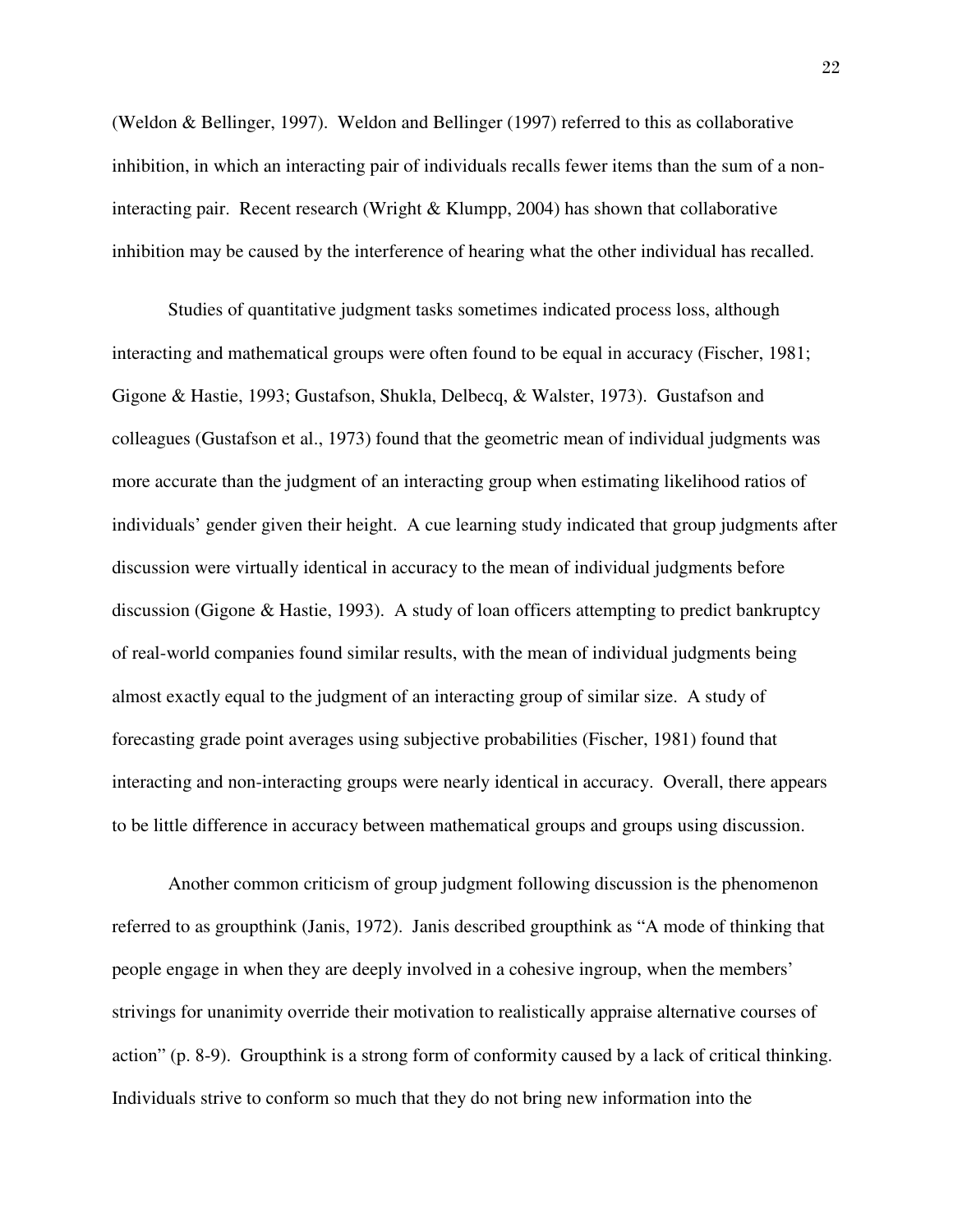deliberation process. Janis suggested that groupthink was responsible for political failures, such as the failure of the Bay of Pigs invasion of Cuba. Sunstein (2005) reviews the 2004 report of the Senate Select Committee on Intelligence that examined the incorrect conclusion that Iraq had weapons of mass destruction. The report explicitly describes the failure as "groupthink," and states that the CIA failed to consider alternative points of view. The CIA actually had formal procedures to prevent groupthink, such as "devil's advocacy," but these procedures were not followed in this case.

 Another result of group interaction is group polarization (Stoner, 1968). Group polarization occurs when a group decision becomes more extreme after discussion than it was before discussion. Sunstein (2006) describes a study in which individuals were separated into groups of individuals who were similar in ideology, either all Democrats or all Republicans. The groups discussed the controversial issues of civil unions for gays and lesbians, global warming treaties, and affirmative action. Results showed that individuals had more extreme positions on the issues after discussion than before discussion. A similar result (Myers, 1975) indicated that moderately pro-feminist women will become more extreme in their endorsement of feminism after group discussion. These groups were also shown to be more homogenous after discussion, with less variability in their beliefs concerning the issues that were discussed. Group polarization has been shown to be a very robust phenomenon (Isenberg, 1986).

Do all of these negative results imply that group decision making is inferior to individual decision making? It is important to note the comparisons made in the studies above. Most of the studies either compared deliberating groups to mathematical groups, or compared groups before and after deliberation. Overall, research has shown that group judgments, whether involving discussion or not, vastly outperform individual judgments (Armstrong, 2001a; Gigone & Hastie,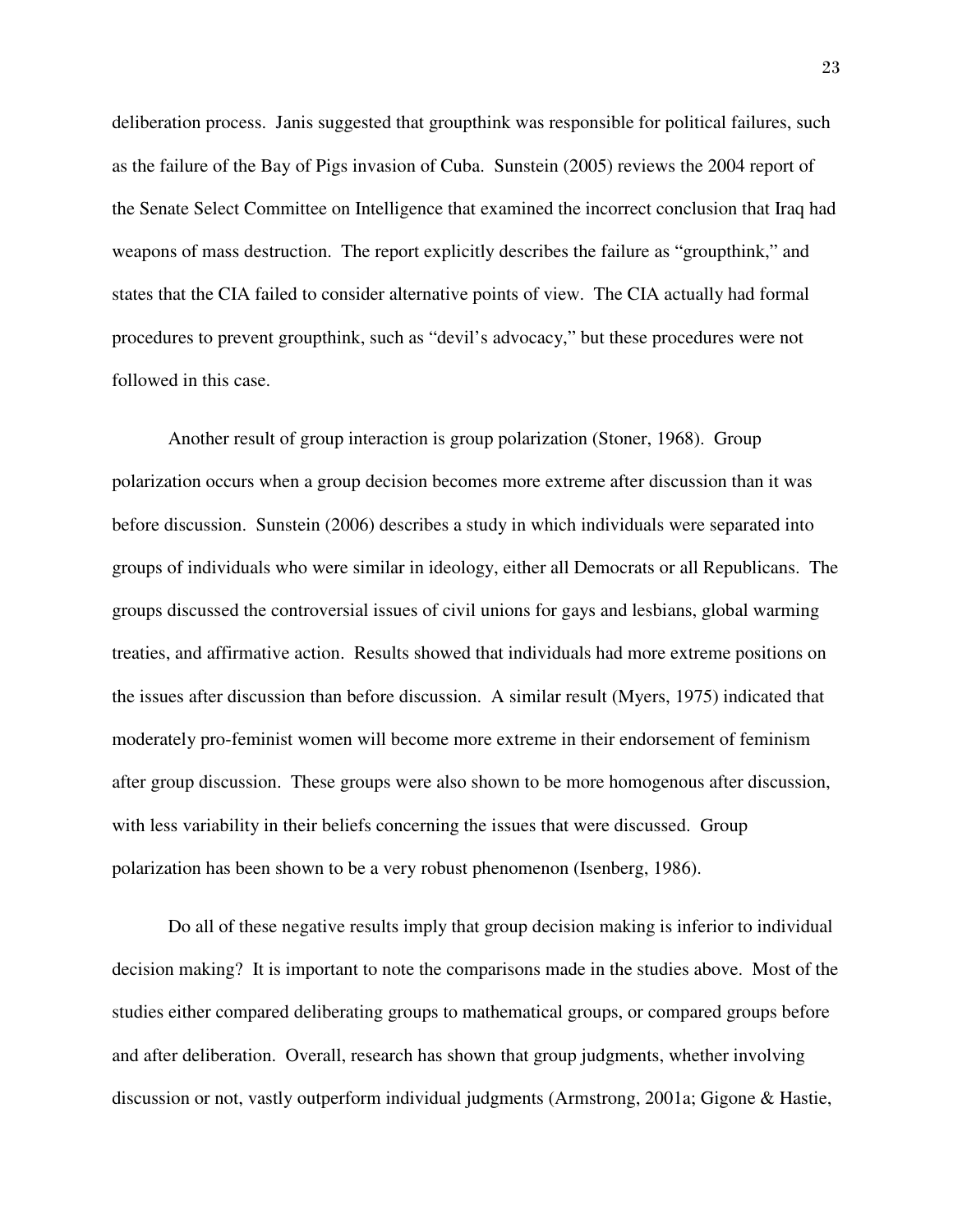1993; Gustafson et al., 1973; Hinsz, Tindale, & Vollrath, 1997; Lorge et al., 1958; Paulus et al., 2002). The previous section points to the detriments of *group discussion*, not collective judgment in general.

Although a formal meta-analysis may be needed to reconcile the issue of deliberating vs. mathematical group accuracy, this review does seem to indicate that in the majority of cases reviewed, collectives that involve discussion will be less accurate than those that do not involve discussion. This is especially true in brainstorming and memory studies. In judgment studies, there seems to be only a slight advantage for mathematical groups, with most studies showing no evidence for either technique displaying greater accuracy. A large number of reviews of the literature, in various disciplines, have emphasized the idea that deliberating groups are inferior to groups that do not deliberate. Paulus' review of brainstorming (Paulus et al., 2002) indicates that brainstorming produces fewer ideas when done in a group than when done independently. An influential book on the topic of collective judgment (Surowiecki, 2005), which has popularized the term "The wisdom of crowds", states that one of the preconditions for accuracy is that judgments be made independently. Sunstein's (2006) work on collective judgment has a chapter entitled "The Surprising Failures of Deliberating Groups." Page (2007) proves several theorems indicating that large groups are accurate, and many of these theorems assume independence of group members. In a review of combining forecasts, Armstrong (Armstrong, 2001a) writes "Sometimes forecasts are made in traditional group meetings. This also should be avoided because it does not use information efficiently" (p. 433).

Although research involving group discussion seems to support the hypothesis that independent collective judgments are often more accurate than dependent group judgments, research investigating more structured group interaction supports the opposite conclusion. Unlike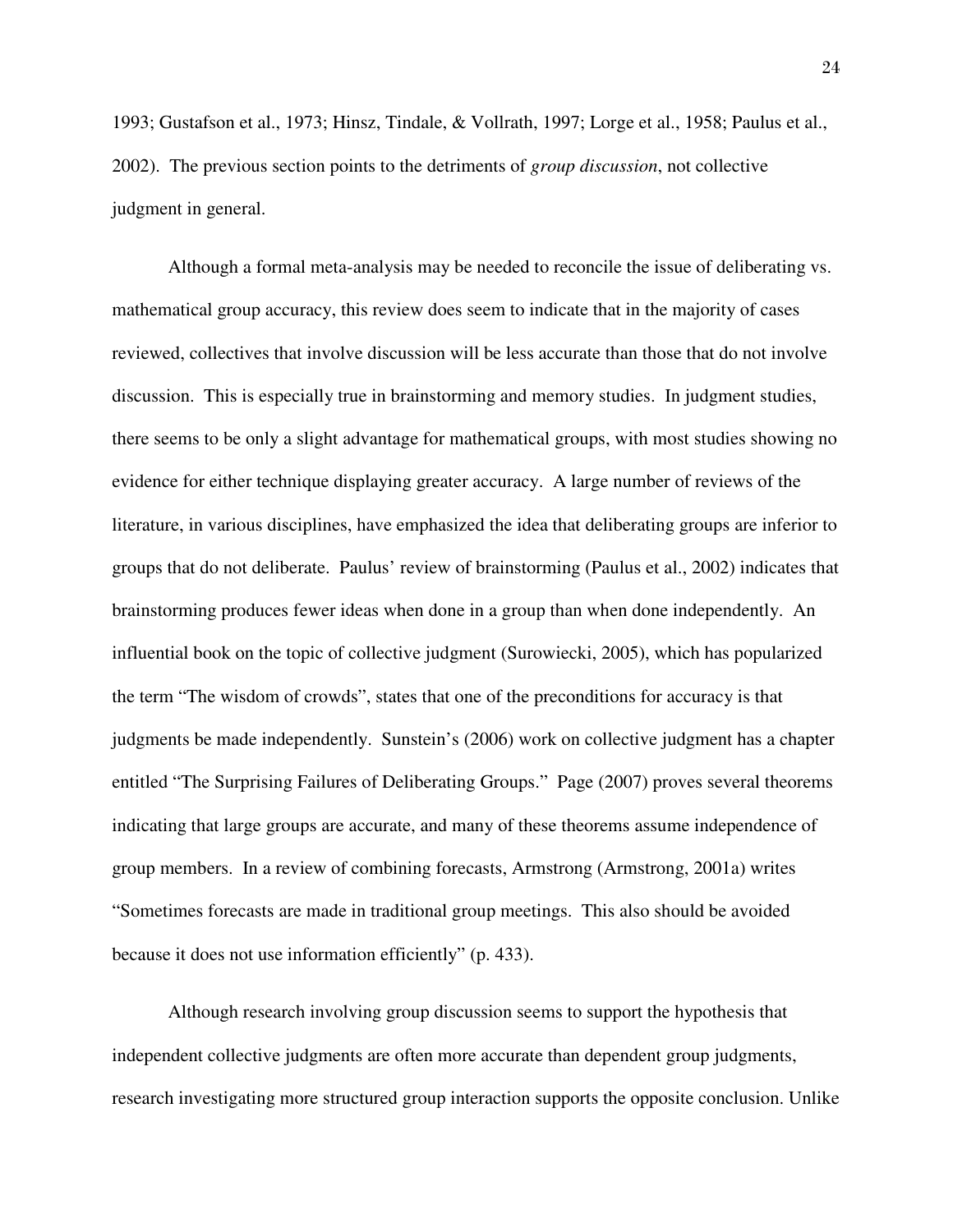groups that allow free discussion, many collective judgments are made through highly structured processes. Computers allow for more structure to be implemented in group judgment, especially the use of iterative feedback. A popular structured technique is the Delphi technique (Rowe  $\&$ Wright, 1996). The Delphi technique is an example in which dependence leads to higher, not lower collective accuracy. Although there are several modifications of the technique, the general method is that individuals first make a judgment, then are given anonymous feedback concerning the estimates of other individuals in the group, and then make another judgment. The number of iterations can vary, with several rounds of judgment-feedback-judgment. The idea behind the technique is that because group discussion has been shown to have such detrimental effects (Janis, 1982; Paulus et al., 2002; Sunstein, 2006), limiting interaction, while still allowing information sharing, may result in accurate judgment.

Researchers (Rowe & Wright, 1999) have reviewed the accuracy of Delphi techniques relative to several other methods in the field of forecasting. In contrasting the Delphi technique to estimates that were simply mathematically aggregated with no interaction, five studies found Delphi to be more accurate, five studies found no significant difference, and two studies found Delphi to be less accurate. Comparing Delphi to groups using discussion, Delphi was more accurate in five studies, two studies found no significant difference, and one study found discussion groups more accurate. This review indicated that in general the Delphi technique led to more accuracy than groups using discussion or mathematically aggregated groups.

A technique that emerged from the industrial and organizational psychology literature that allows information sharing without some of the biases of live interaction is the stepladder technique (Rogelberg, Barnes-Farrell, & Lowe, 1992). In the stepladder technique, a group starts with only two members. After these members work together on a problem, others are added to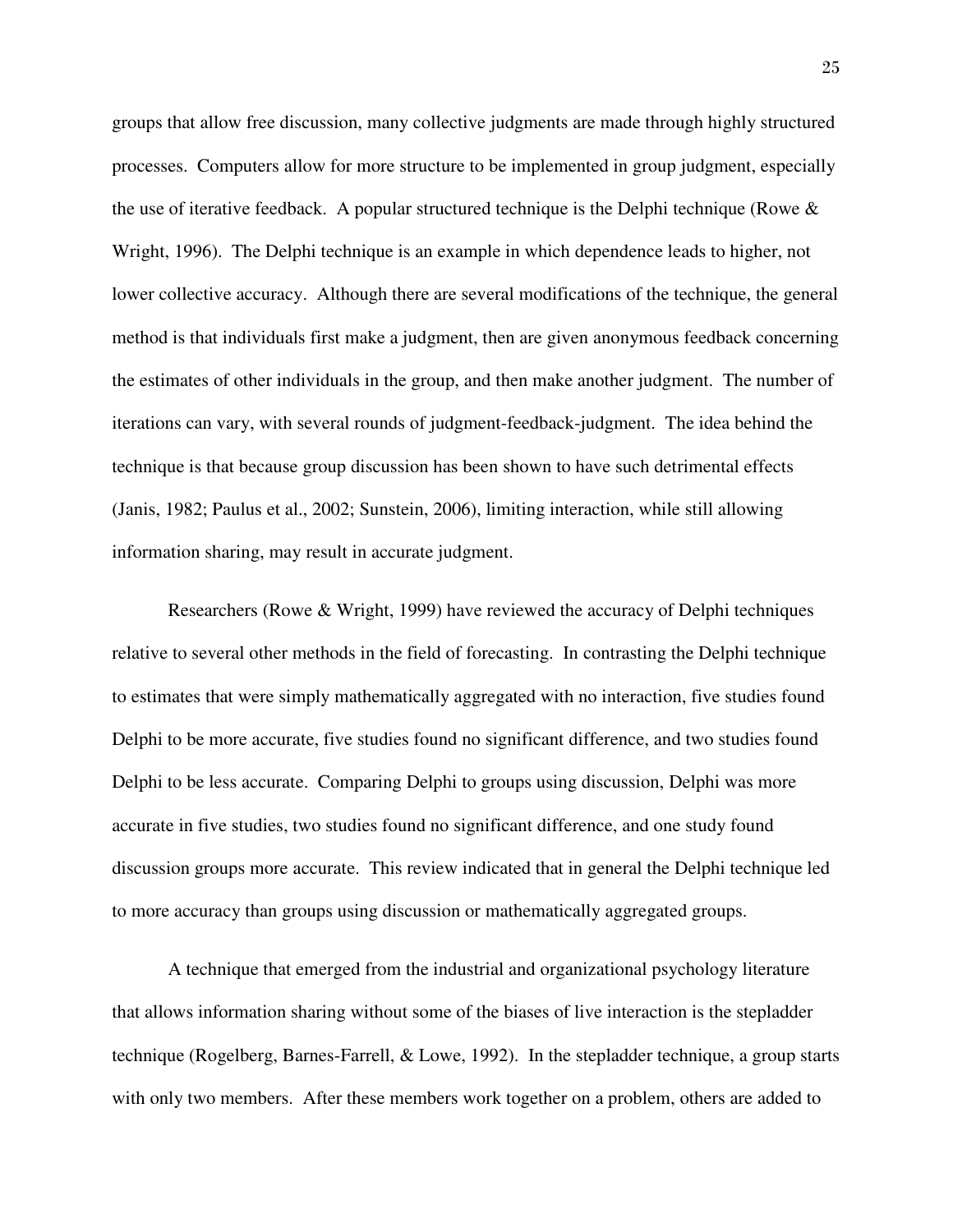the group one at a time. An important part of this technique is that each individual is given prior information and time to work on the problem before entering the group. This allows for independent evaluation before biasing can occur from others in the group. The stepladder technique requires individuals to combine independent knowledge while also facilitating information sharing. This method has been found to create more accurate solutions than traditional groups interacting in a live setting (Rogelberg et al., 1992).

Although the Delphi and stepladder techniques have advantages over live discussion, the most common type of structured interaction is a market. A market is defined as the means through which buyers and sellers are brought together to aid in the transfer of goods or services (Reilly & Brown, 2009). The markets that will be considered in the current project are prediction and financial markets, such as the stock market. These markets are all very similar because products and contracts are exchanged using a pricing system. Ideally, much of the information available about the value of an asset is reflected in the price per share of a stock (Reilly & Brown, 2009). Stock markets, commodity markets, futures markets, and information markets all use a similar mechanism to aggregate information: prices.

One of the main tenets of economics is not that all *individuals* are rational, but that collectives are rational. This idea is associated with the efficient market hypothesis (Fama, 1970). The efficient market hypothesis states that a market is efficient if the price of products fully reflect all available information. It is important to note that the hypothesis says nothing about how accurate markets are in general, only that they integrate information in an optimal manner. There are two more formal definitions of the efficient market hypothesis (Fama, 1970). The first is that the return on investment for a security is only a function of its risk, and any other fluctuation is random. For example, a very safe bond might only return 2% per year, but a risky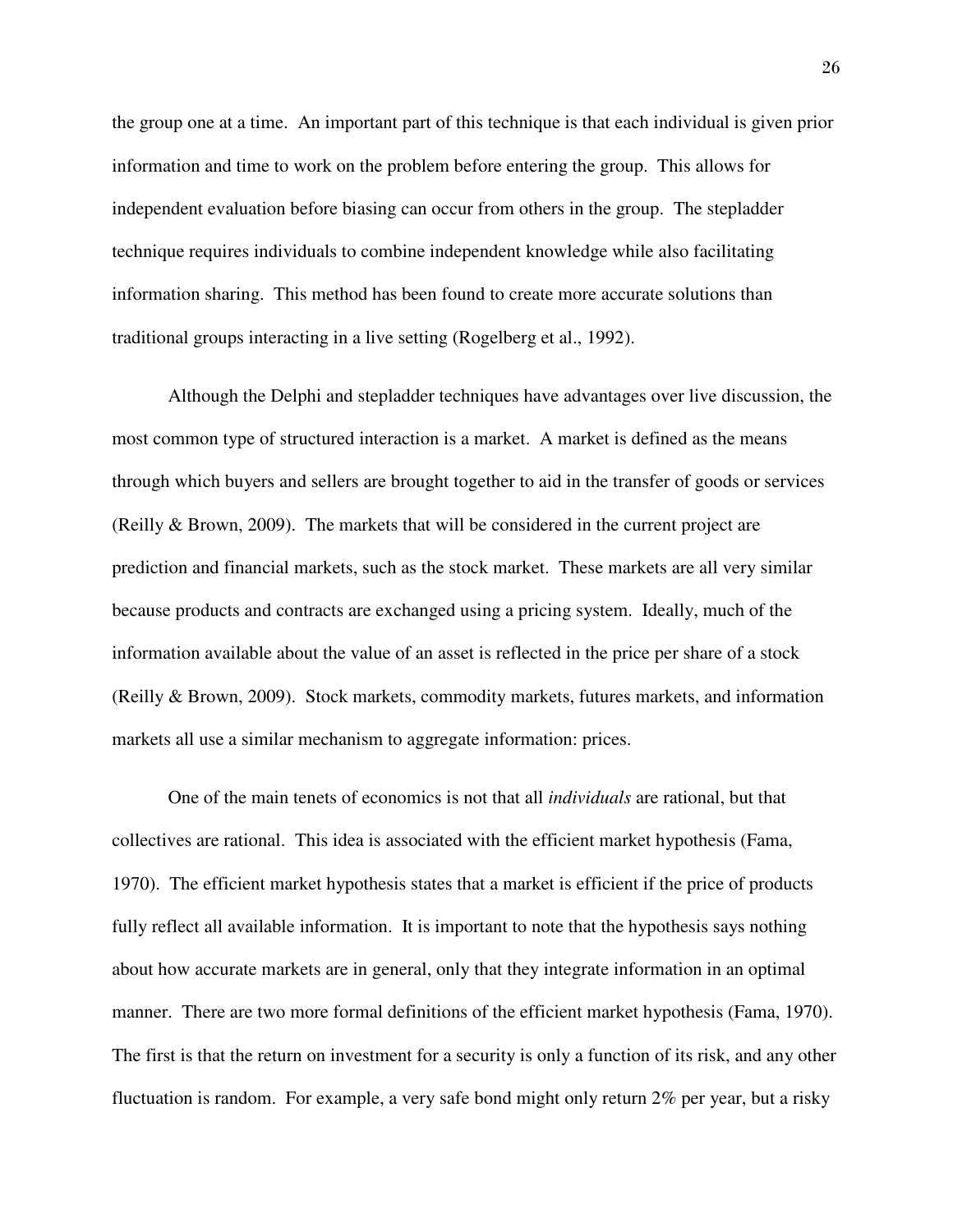stock, the price of which varies more than the bond, may return 15%. Another formal definition of the efficient market hypothesis is that future return values for an investment can only be modeled by taking the mean historical return and adding random error. In other words, deviation from the mean return value is simply random. What this means is that no individuals have special information that will allow them to gain higher than average returns. Although it is controversial (Gilson & Kraakman, 2003), there is a great deal of support for the idea that most financial markets are efficient as defined by the efficient market hypothesis (Fama, 1998; Fama, 1970; Gilson & Kraakman, 2003; Jensen, 1978). Markets are widely considered to be the most accurate way to make a judgment, and yet market prices emerge from a collective in which individuals are *interacting* with one another through the trading process. Therefore markets are collectives in which individuals make judgments that are *dependent* on others, and yet they are considered to be the most accurate way to make a judgment (Fama, 1998; Fama, 1970; Gilson  $\&$ Kraakman, 2003; Jensen, 1978). This accuracy is evidence against the premise that independence is necessary for collective accuracy.

Although it is often stated as a fact that independence is necessary for a collective to be accurate (Armstrong, 2001a; Lorenz et al., 2011; Page, 2007; Surowiecki, 2005), this review indicates that the evidence is actually mixed. In some cases dependence leads to lesser collective accuracy (Janis, 1972; Stoner, 1968), and in other cases dependence leads to greater collective accuracy (Fama, 1970; Rowe & Wright, 1996).

#### **Mathematical arguments regarding independence**

The prior sections indicate an intricate relationship between independence and collective accuracy, but the relationship is even more complex than has already been stated. Independence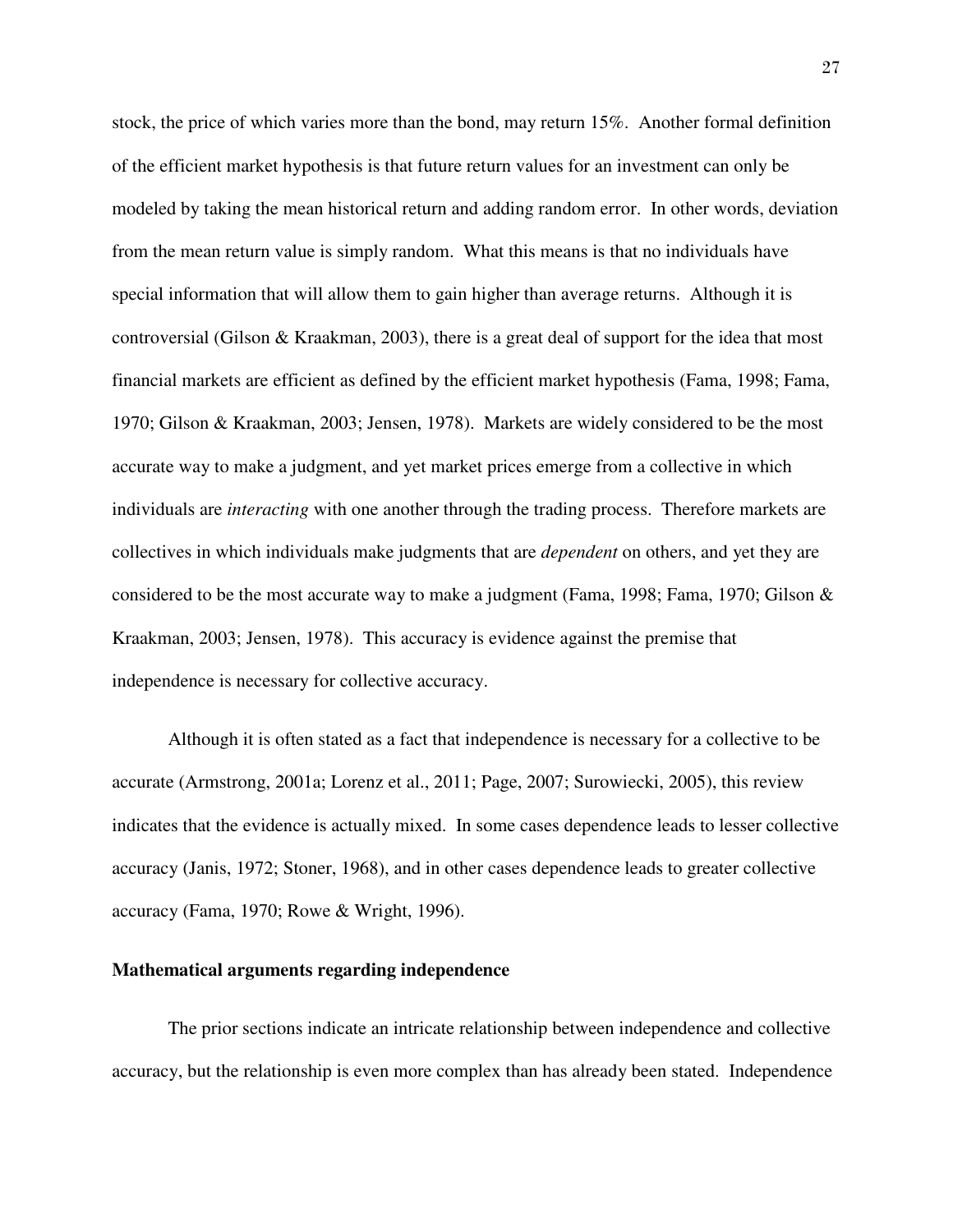is considered to have an effect through different mechanisms. Some researchers use the word "dependence" to indicate groups that interact through discussion (Janis, 1982; Stoner, 1968), but others consider dependence in a purely statistical manner (Clemen & Winkler, 1985). Statistical independence is defined in relative terms. Data are not dependent or independent, a datum can only be independent of another datum. Events A and B are independent if the probability of A and B is equal to the probability of A times the probability of B (Kac, 1959), i.e., two events are independent if the occurrence of one event does not change the probability of another.

Statistical dependence can affect collective accuracy in several ways. It is often stated (Lorenz et al., 2011; Surowiecki, 2005) that dependence leads to lower collective accuracy, or even that the only way to assure that larger collectives lead to greater accuracy is for the judgments to be made independently of others in the collective. The general idea behind independence increasing accuracy is that the quantity of information is higher when individuals are independent (Clemen & Winkler, 1985). Information theory describes this as the Shannon entropy of data (Shannon & Weaver, 1949). Dependent data have less information content because they can be characterized by a simple function. The concept of data entropy is used to compress files. For example, if a string of zeros 100 bits long is encountered in a file, it can be compressed from 100 bits into a shorter representation such as "100 zeros." If a similar string has a sequence of zeros and ones that do not form a simple pattern, but rather are randomly ordered, and therefore independent of one another, then the information cannot be compressed. Independent data therefore contain more information because they cannot be summarized and represented by a simpler function. Greater information can lead to greater accuracy. Research involving probability judgments (Ariely et al., 2000) has shown that accuracy increases as the number of judgments increases, but this increase is greater if several individuals make single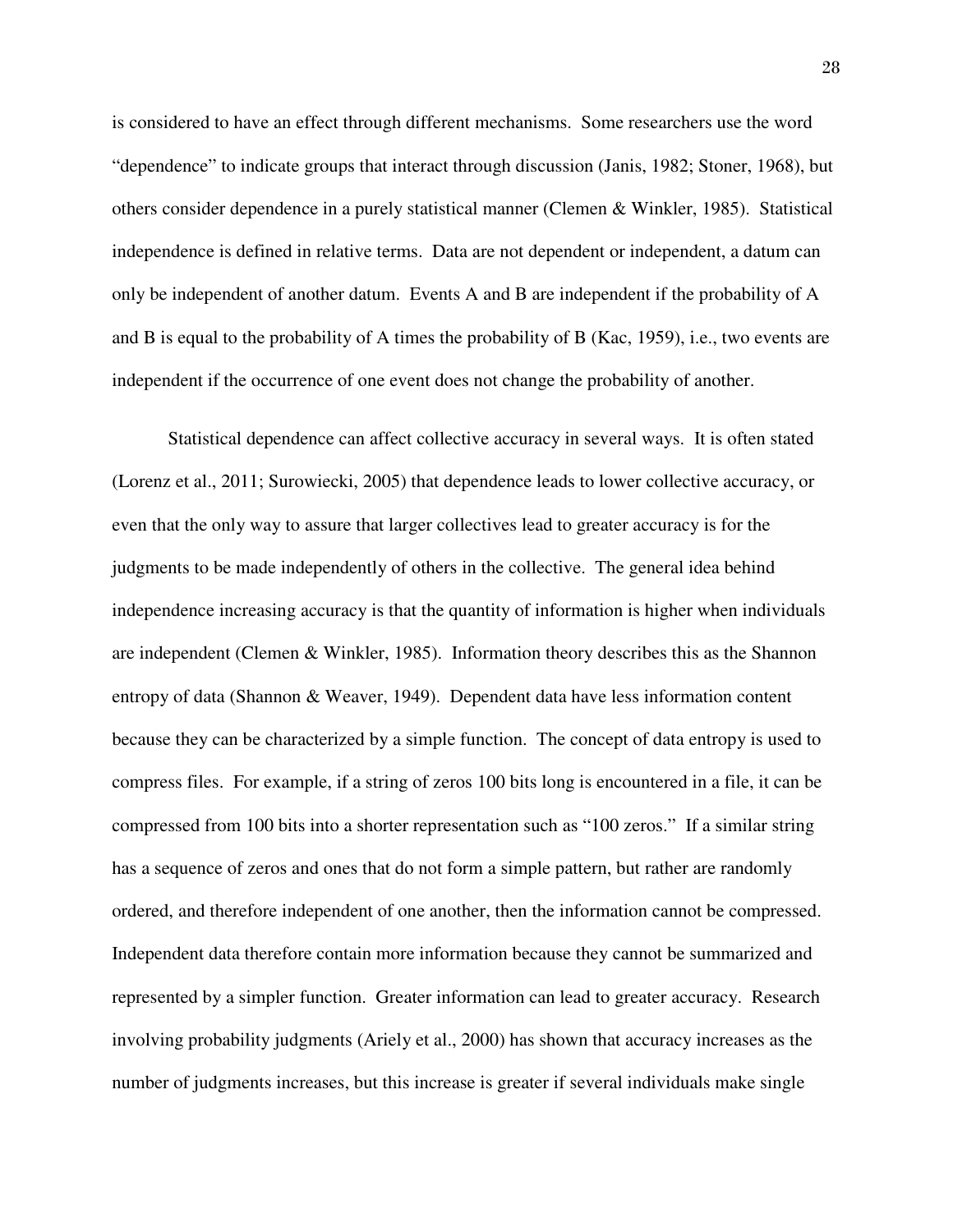judgments compared to one individual making several judgments. This difference may have occurred because more information is available when multiple individuals contribute single judgments than when a single individual contributes multiple judgments.

The idea of information entropy is important in collective judgment. The amount of information entropy, and therefore the independence of the judgments from the collective, determines how much improvement is possible by adding more individuals to the collective (Clemen & Winkler, 1985). For example, if everyone provides exactly the same judgment, the data will be completely dependent, i.e. all information can be predicted simply by looking at the judgment of one individual. Adding individuals to the collective cannot improve a judgment in this case because the information is exactly the same as that already represented by the collective. On the opposite extreme, if everyone who could enter the collective has a different judgment, then it is possible (but not certain) that each new individual entering the collective could improve the judgment.

Many researchers (Lorenz et al., 2011; Surowiecki, 2005) take this result to indicate that for a collective to be accurate, the individuals in the collective must be independent of one another. However, the source that is often cited to support this claim (Clemen & Winkler, 1985) *assumes* that the entire collective is accurate. This source goes on to show that assuming all experts are perfectly accurate on average, more precision will be gained as judges are added to the collective if their errors are independent of one another. What this result indicates is that greater accuracy improvement is *possible* if the members of a collective are independent of one another. *What would actually happen with dependent data, if perfect accuracy is not assumed, is not known.* For example, consider a situation in which the value of pi is being estimated. The greatest dependence may emerge from a group of mathematicians, who all agree that the value is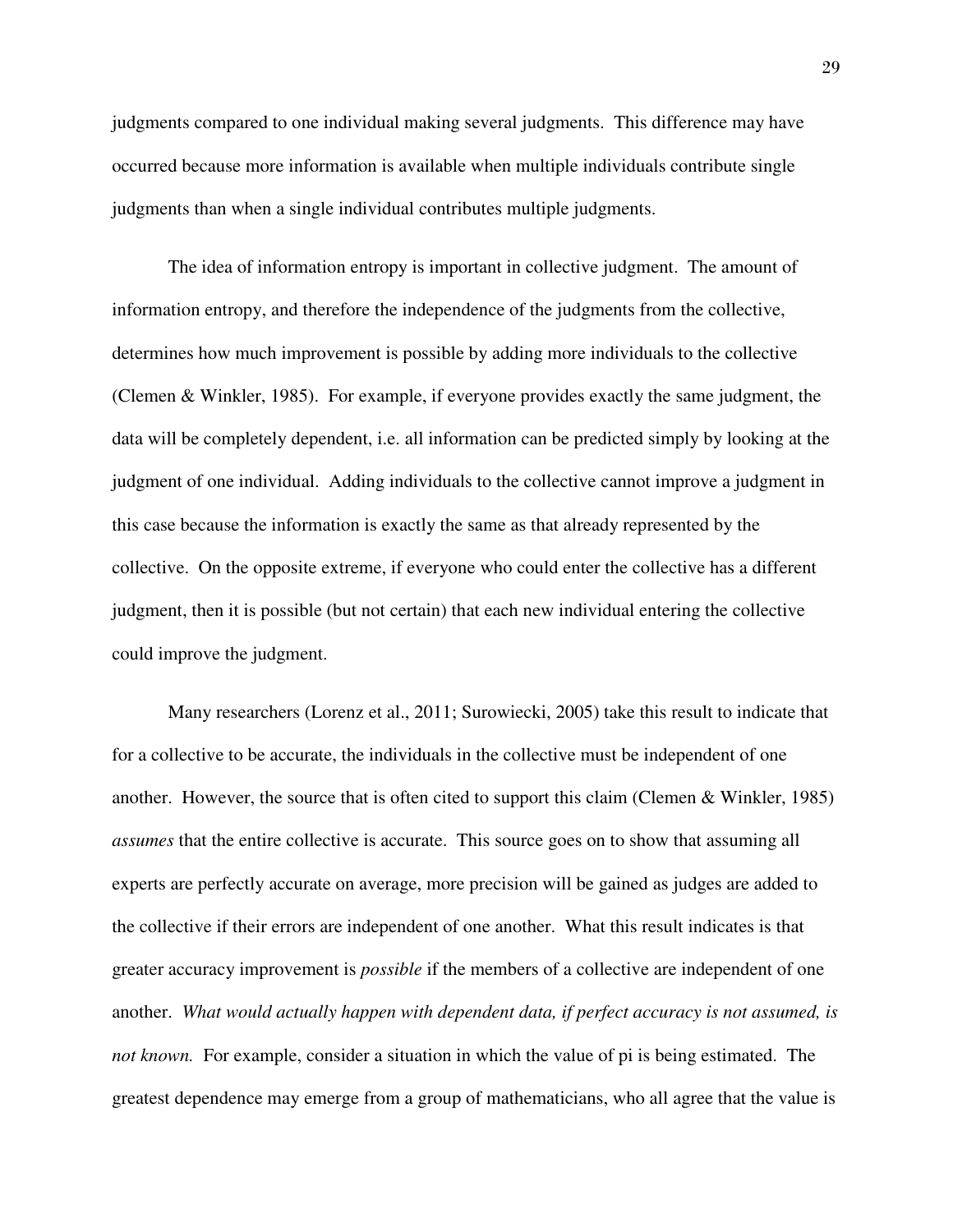3.14. If non-mathematicians were then added to the sample, they may make independent judgments, but these judgments would lead to inaccuracy because they do not have the knowledge that the mathematicians possess. Dependence could be increased in this case by having the non-mathematicians consult a textbook and discuss what they think the correct value is. This will lead to more dependence in the collective, but this dependence will lead to more, not less accuracy.

A recent article (Lorenz et al., 2011) suggests that social influence can "undermine" collective accuracy. However, the article only indicates that that *variance* of judgments is decreased in cases of social influence. The reason the authors state that social influence undermines collective accuracy is because collective accuracy is supposed to be associated with higher variance (Armstrong, 2001a; Page, 2007; Surowiecki, 2005). However, their own data do not indicate that this is the case. The results indicated that the accuracy of the collective judgments is actually slightly *higher* in cases of social influence, although the article does not indicate whether this difference is significant. The assumption in this article is that higher variance is a beneficial result, but this is a questionable assumption. This is yet another case in which assumptions take precedence over empirical results, and another case in which is it not clear that dependence is associated with a lack of accuracy.

The issue of dependence is clearly controversial. Whether considering dependence as live interaction or statistical dependence, there appear to be contradictory results in both cases. Several authors (Armstrong, 2001a; Kahneman, 2011; Lorenz et al., 2011; Makridakis, Hogarth, & Gaba, 2010a; Page, 2007; Surowiecki, 2005) plainly state that independence is a necessary condition for a collective to be accurate. However, several other researchers (Fama, 1970; Rowe & Wright, 1996) suggest that sharing information can lead to more accuracy. This conflict could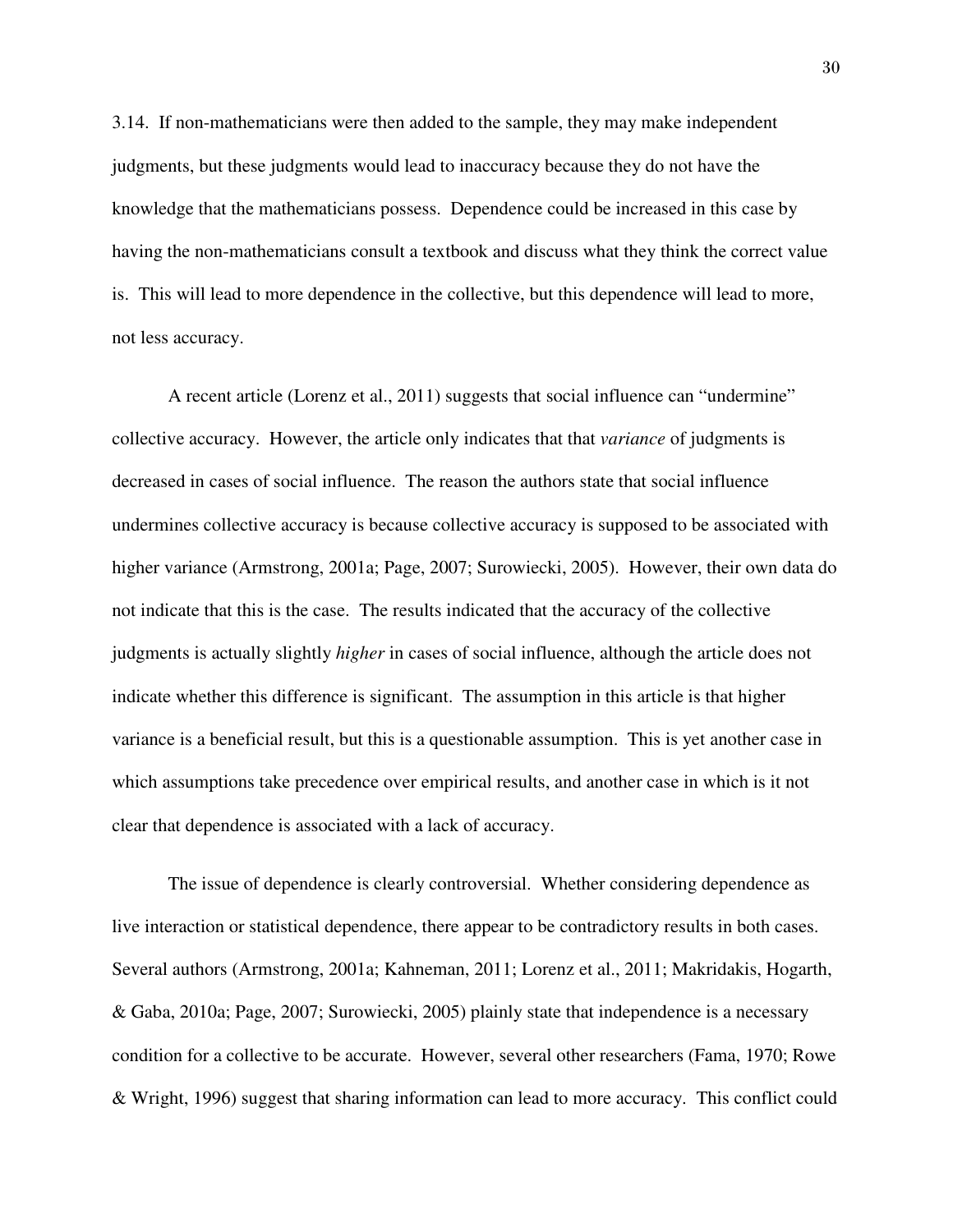be framed in terms of what individuals do with information that is acquired from others. Information could be used in a positive way to inform a judgment, or could be used in a negative way to bias a judgment. This leads to two alterative hypotheses. If information sharing biases judgments:

*Hypothesis 3A: A collective will be more accurate when judgments are made independently than when made dependently.* 

If information sharing increases the knowledge of individuals:

*Alternative Hypothesis 3B: A collective will be more accurate when judgments are made dependently than when made independently.*

#### **The effects of judgment diversity on collective accuracy**

The topic of diversity is similar to the topic of independence. Diversity is another cited prerequisite for a collective to be accurate (Page, 2007; Surowiecki, 2005). However, like independence, it is not clear whether the diversity of a collective will be positively or negatively related to the accuracy of a collective. When discussed in the domain of collective accuracy diversity is often defined in terms of the differences between judgments, as measured by the statistical quantity variance (Krogh & Vedelsby, 1995; Page, 2007). Diversity is similar to independence in that both will increase information entropy (Shannon & Weaver, 1949). For example, if judgments were all equal, both the variance and information entropy would be zero. If variance were very high, then everyone would have dissimilar judgments, and information entropy would be high. More information would be available to be incorporated in the judgment, as is the case when judgments are independent.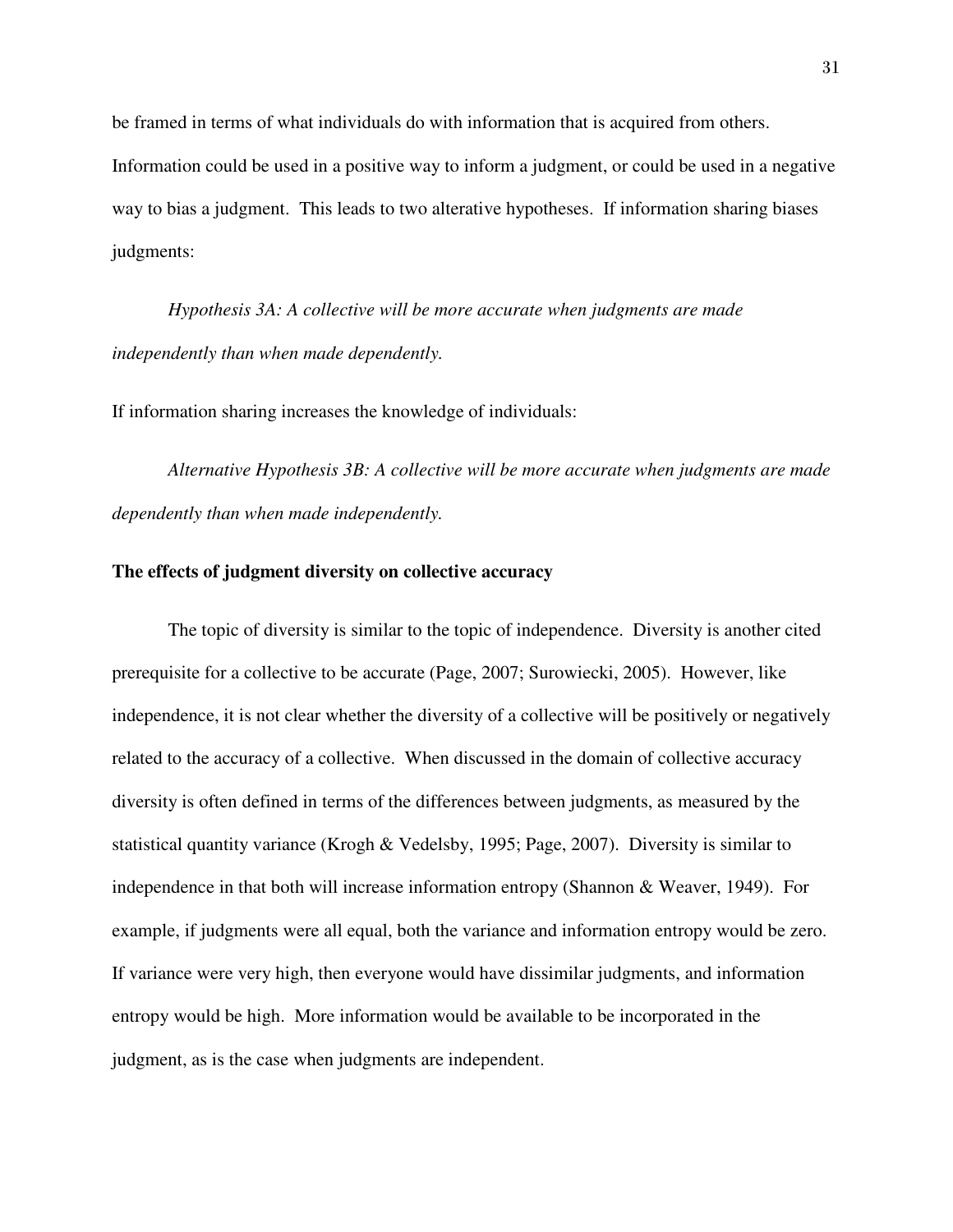As previously stated, there is a direct relationship between collective accuracy and variance:

$$
Bias^2 = MSE - Variance
$$
 (2)

Page (2007) describes this as the diversity prediction theorem, and describes the equation as:

$$
Collective Error = Average Individual Error - Prediction Diversity
$$
\n
$$
(3)
$$

and makes the statement "Being different is as important as being good" (p. 208). After deriving the same equation, which they call ensemble generalization error, and applying it to results from neural networks, Krogh and Vedelsby (1995) state "We want networks to disagree!" (p. 233).

 Reading these sources and observing these equations, it may appear that as the variance of a set of collective judgments increases, the accuracy of the collective judgment increases. However, this will only occur if variance increases *while MSE does not change.* Unfortunately, MSE and variance tend to be positively associated (Meir, 1995). When variance increases, MSE tends to increase. Therefore, increasing variance can increase MSE, resulting in a *less* accurate collective judgment. These results indicate that the ideal situation would be to increase variance of a collective while keeping the average error of all of the individuals constant. Unfortunately increasing variance can increase MSE, and that can decrease collective accuracy (Meir, 1995). These equations therefore cannot illuminate what will happen with real-world collective judgment.

Armstrong (2001) is another researcher who suggests using "heterogeneous" experts when making judgments. Again this will lead to accuracy, but only if certain assumptions are met. If the experts being used are of equal accuracy, then higher variance will guarantee higher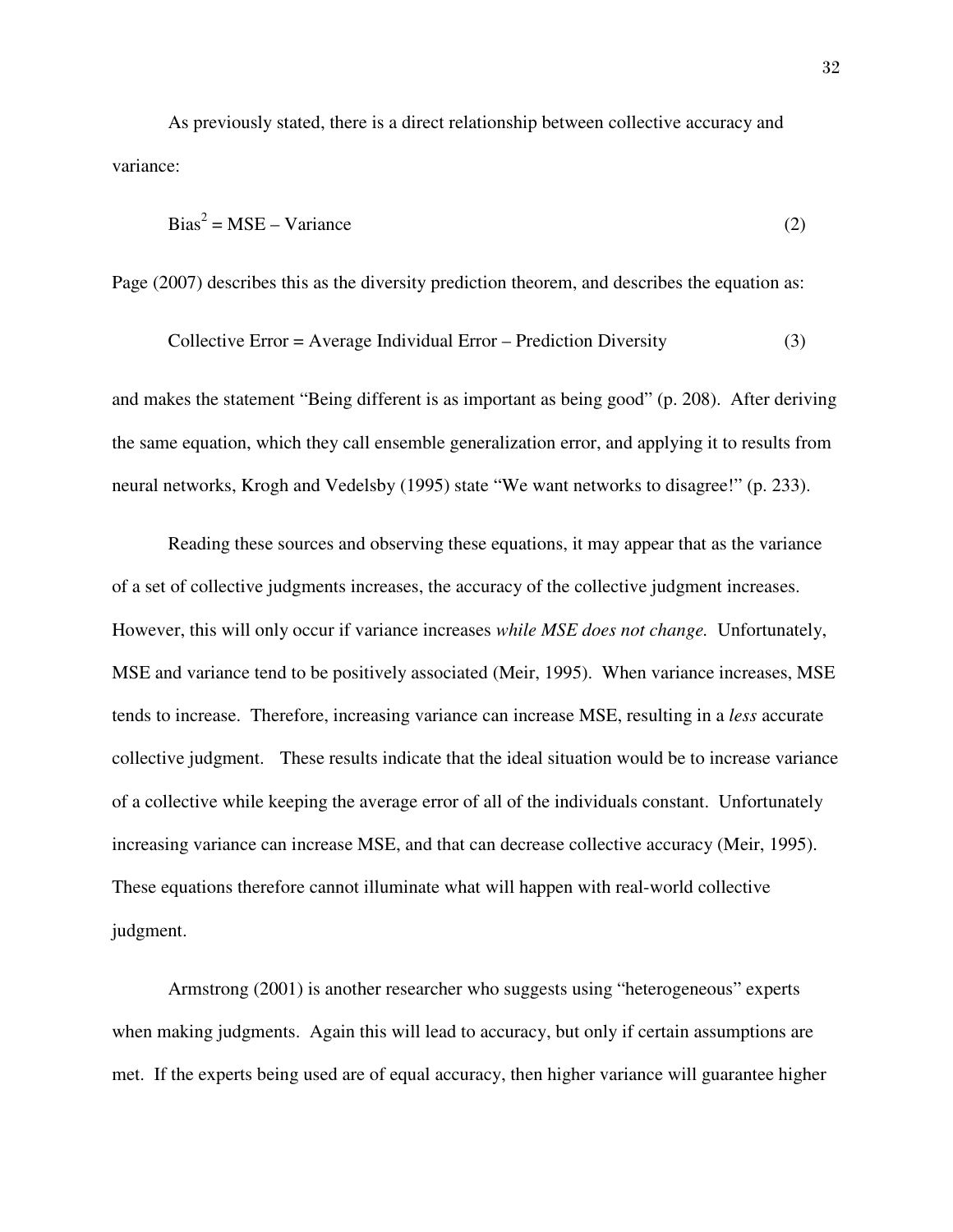collective accuracy. This is a consequence of bias variance decomposition equation discussed previously. The worst case scenario would be one in which all individuals are equally inaccurate and there is no variance in their judgments. In this case variance would be zero, therefore collective error would equal the average error. This would mean that collective error could not, even in this worst case scenario, exceed the average individual error, assuming all individuals are equally accurate. If the experts were heterogeneous, and their average error were the same, then the variance would not be zero, and therefore the average collective error would be reduced by combining experts. All of this again depends on a questionable assumption, that the experts are equally accurate.

Another example of low vs. high variance estimates involves the differences between within and between subjects estimates; i.e. a set of estimates made by one individual vs. a set of estimates made by several different individuals. Taking a typical collective accuracy example, consider a group of individuals estimating the number of beans in a jelly jar. Due to statistical dependence, one might expect that 100 repeated measurements from the same individual would be less varied than 100 measurements from 100 different individuals. Researchers (Ariely et al., 2000) have shown that between subject estimates of probabilities are more accurate than within subject estimates of probabilities. This could happen because one individual may have consistent bias in a particular direction, which may not cancel itself out. However, several individuals' bias may occur in different directions, which will cancel. Again, the variance of between subjects estimates tends to be higher, which can be associated with greater accuracy.

This analysis has shown that the relationship between the variance and accuracy of a set of collective judgments is an empirical, not an a priori, question. As with all a priori questions, mathematical results will always depend on assumptions that may or may not hold in the real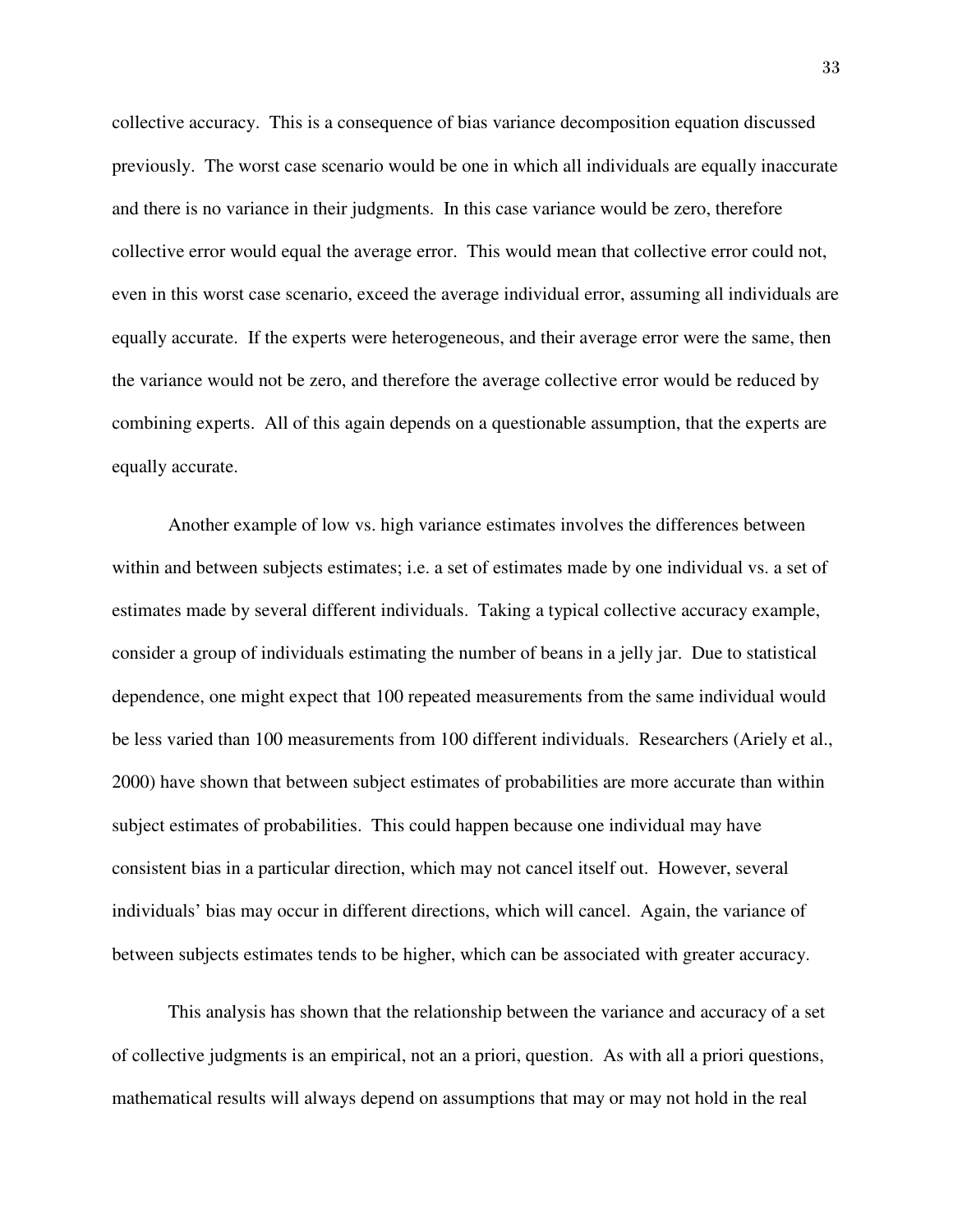world. Unfortunately, most of the results discussed with respect to both independence and diversity assume perfect accuracy, although the level of accuracy is the quantity of interest. Most of these mathematical results suggest that higher variance will be associated with greater accuracy. However, there are a number of reasons why *lower* variance would be associated with greater accuracy.

The Central Limit Theorem states that a sample with smaller variance is more likely to accurately estimate the expected value of a population parameter than a sample with a larger variance (Lindgren, 1993). If the population expected value is equal to the accurate value of a judgment (perfect accuracy), then a smaller variance will lead to more precision. However, the expected value of a population parameter may not be an accurate judgment value, so this relationship between low variance and high accuracy will not always hold.

Lower variance may also be associated with greater accuracy because variance may represent the level of difficulty of the judgment. Take again the example estimating the number of jelly beans in a jar. If there are only two beans in the jar, we would expect an extremely low variance from a set of judgments, possibly zero. This low variance would emerge from the fact that the task is so easy that the answer is obvious. If instead there were thousands of beans in the jar, we would expect a much higher level of variance because the judgment would be more difficult.

In summary, there appears to be evidence that high variance of a set of collective judgments can lead to greater accuracy, but other evidence that high variance leads to lower accuracy. We are again faced with alternative hypotheses. If variance increases the amount of knowledge available in a collective: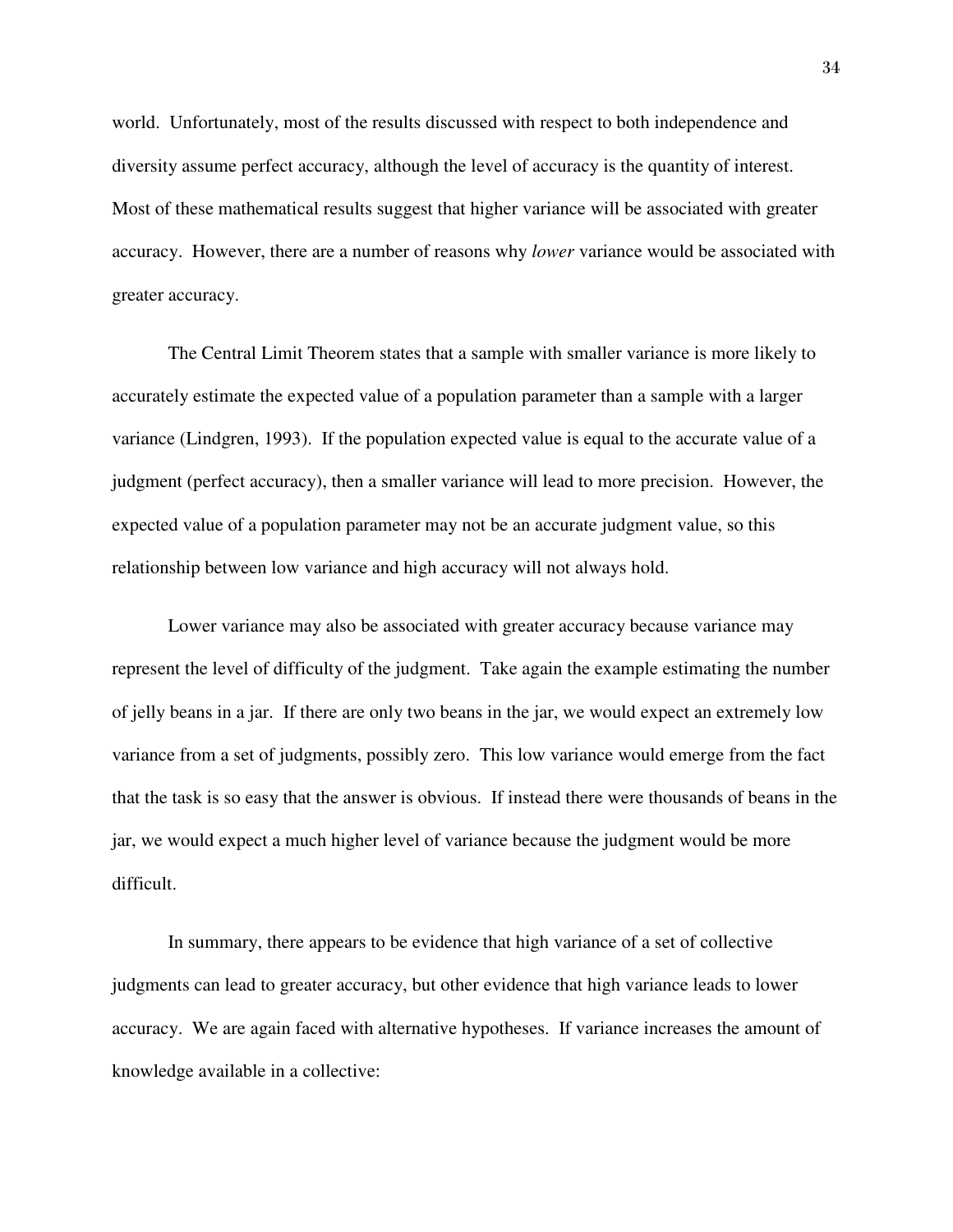*Hypothesis 4A: The accuracy of a collective will be positively correlated with the variance of the individual judgments.* 

If variance is associated with reduced precision of a judgment:

*Alternative Hypothesis 4B: The accuracy of a collective will be negatively correlated with the variance of the individual judgments.* 

#### **Forecasting as a judgment task**

 There are several types of judgment tasks that can be used when researching judgment accuracy. Forecasting future events is a desirable judgment task because it often has a clear criterion and is of high difficulty. Forecasting is a common task in industrial and organizational psychology. Forecasts must be made when selecting or promoting employees, in which future performance must be predicted. Organizations are interested in forecasting several other events, such as the success of various products or the general state of the economy. In a recent review of forecasting results, researchers (Lawrence, Goodwin, O'connor, & Onkal, 2006) suggest that two of the most important areas for future research are the value of expertise and the effects of differences in availability of information. As indicated in this review, these two areas have yielded contradictory results. These are the two primary areas explored in this project.

#### **Experiment 1**

 Experiment 1 tested several of the hypotheses derived from the theory of collective accuracy:

*Hypothesis 1: A large collective will produce judgments that approach zero error.*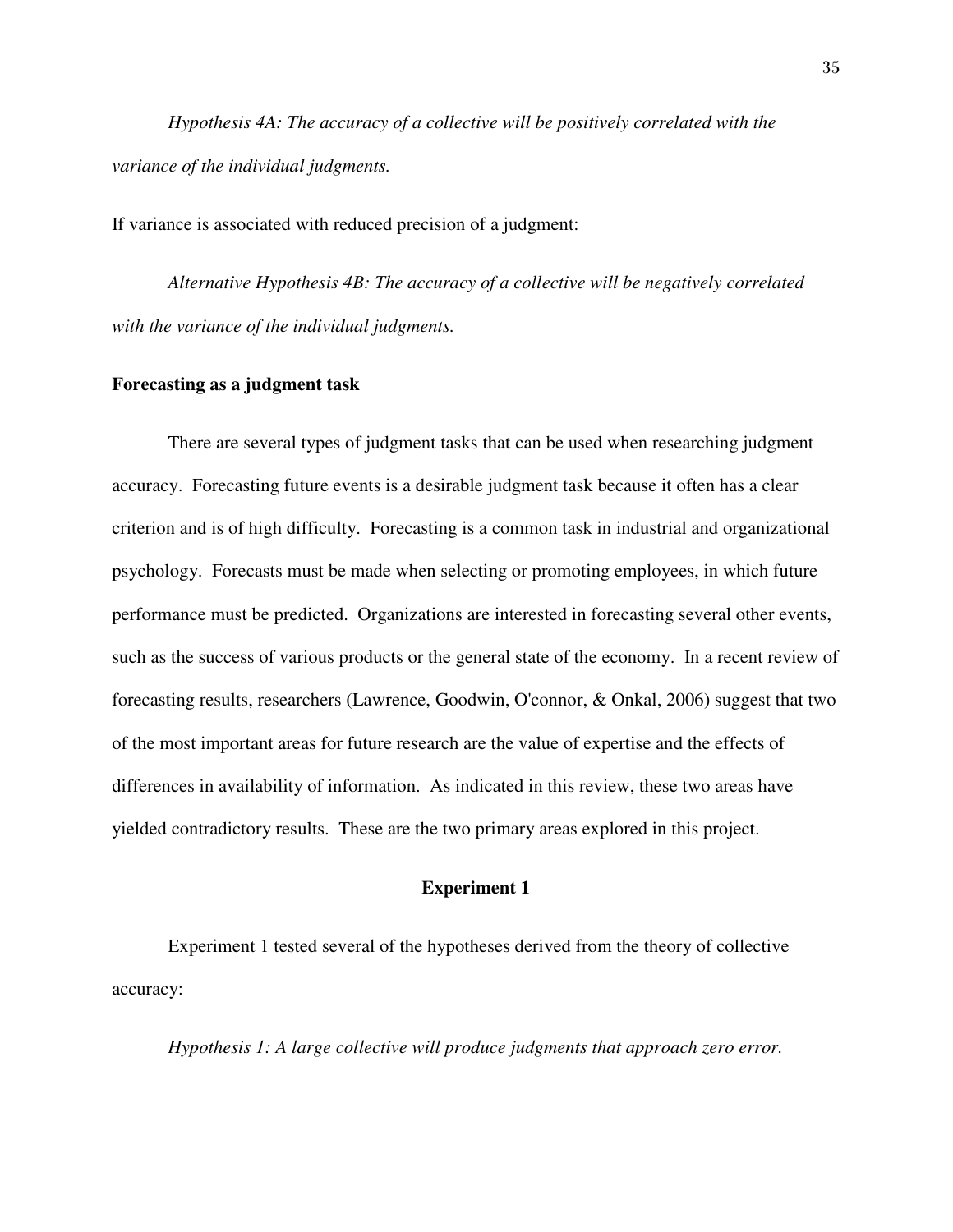*Hypothesis 2A: When ranked from most to least accurate, selecting all individuals will result in the most accurate judgment.* 

 *Alternative Hypothesis 2B: When ranked from most to least accurate, selecting the most accurate individual will result in the most accurate judgment.* 

*Alternative Hypothesis 2C: When ranked from most to least accurate, selecting a subset of the highest ranked individuals will result in the most accurate judgment.* 

*Hypothesis 3A: A collective will be more accurate when judgments are made independently than when made dependently.* 

*Alternative Hypothesis 3B: A collective will be more accurate when judgments are made dependently than when made independently.*

*Hypothesis 4A: The accuracy of a collective will be positively correlated with the variance of the individual judgments.* 

*Alternative Hypothesis 4B: The accuracy of a collective will be negatively correlated with the variance of the individual judgments.* 

One of the most controversial questions to emerge from this review concerns independence. The recent trend in large literature reviews (Page, 2007; Sunstein, 2006; Surowiecki, 2005) is to emphasize the importance of independence in collective judgment. Letting individuals make decisions in isolation leads to a lack of bias being introduced from others. This lack of bias is one of the key factors that leads to accurate collective judgment. If individuals make judgments that are not independent, their errors may be similar, and therefore not cancel. However, the accuracy of the Delphi technique (Rowe & Wright, 1999) and markets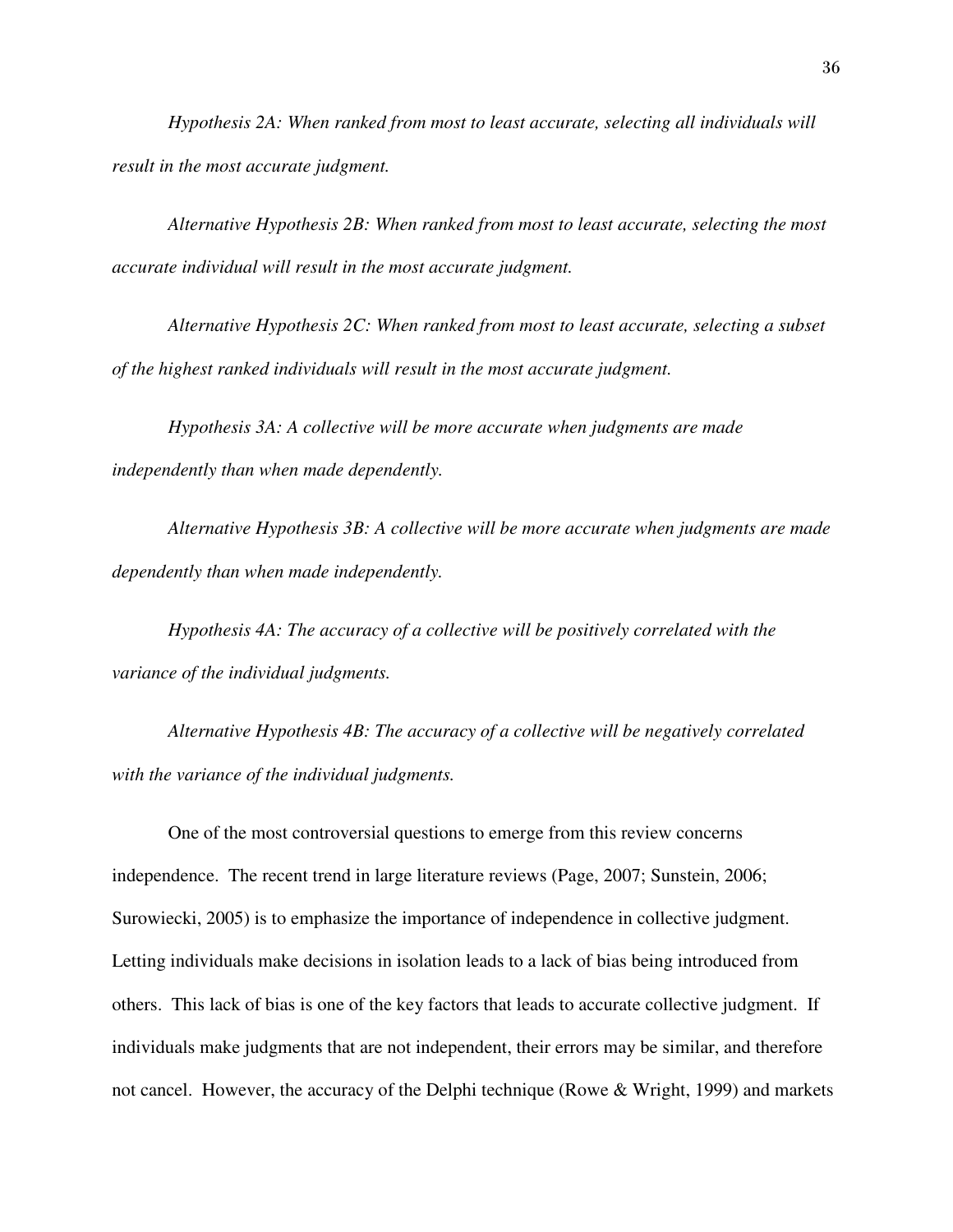(Fama, 1970) may indicate that systematic feedback from others in the collective can lead to learning and increased accuracy.

Experiment 1 tested the effect of independence by providing participants feedback from others in the collective as the experiment progressed. The averages of the previous forecasts were reported to participants as they were making their forecasts.

# **Method**

**Participants.** Participants were 84 (52% women) undergraduates from a large university in the northeastern U.S. The most common major course of study was psychology with 10% of all participants majoring in psychology. They participated in exchange for partial course credit. Participants were informed that they were not required to participate in the study and had the right to stop participating at any time. The median study completion time was nine minutes. Participants made predictions during the early winter of 2012.

**Design.** The experiment consisted of two conditions, the control and dependent conditions.

**Measures.** Measures are described below and displayed at the end of Appendix A.

*Demographic and individual difference measures.* Participants were asked for their gender, major, and verbal and math SAT scores. Sixteen other items were measured on 5-point Likert scales anchored from strongly disagree to strongly agree. Nine items (three per dimension) were taken from Tetlock (2005) regarding faith in free markets, optimism about the world economy, and the hedgehog-fox dimension (the extent to which an individual uses a single rather than multiple theories to predict events). A single-item happiness measure was taken from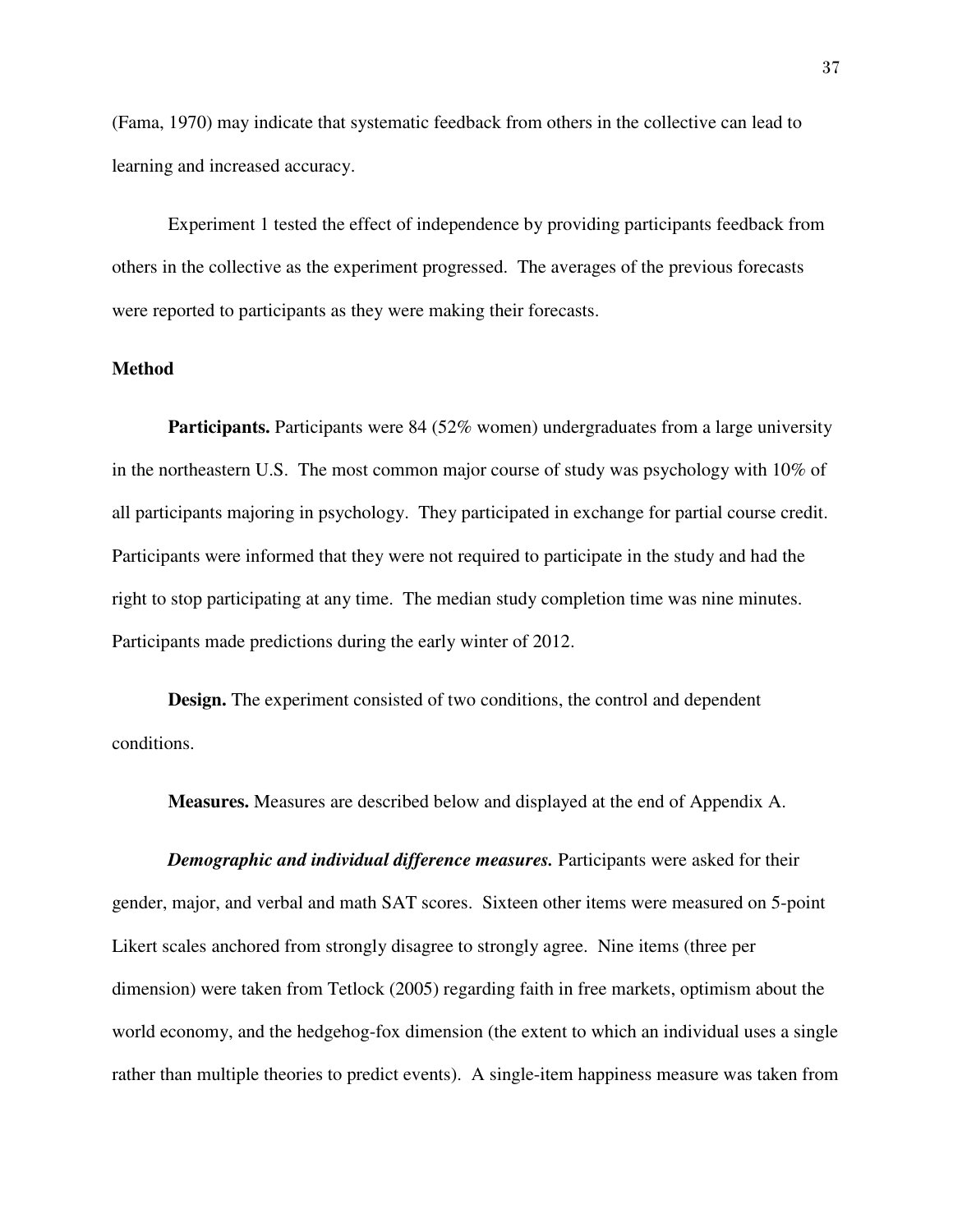Lykken and Tellegen (1996). Two measures of analytical vs. intuitive thinking styles were included (Holzworth, 2002).

*Confidence.* To measure confidence in their predictions participants were asked: "What is your percentage of confidence in the previous prediction? Please enter a number from 0 to 100."

**Dependence manipulation.** Approximately four participants performed the study each day. In the dependent condition, participants were provided with the mean value and sample size from all previous participants for each prediction. This manipulation was meant to represent a dependent judgment in which individuals gather information from others. For example, on the second day, participants in the dependent condition were told that the average from previous participants was 1.11 based on 4 participants, and on the third day, participants were told that the average from previous participants was 2.11 based on 8 participants, etc. For example:

When reported on April 27, what do you think the percentage growth in real GDP of the U.S. over last year will be? (Real GDP is basically the total economic output of the U.S., a major indicator of how the economy is performing.)

The average of previous participants in this study was 18.0 based on 16 participants.

percentage, 0.0 - 100.0:

In the control condition participants did not receive information regarding the judgments of other participants. The experiment was run twice with two different samples so that different running means would emerge. The first sample was run for six days and the second sample was run for five days.

**Target events.** Participants were asked to predict future values of several target events. The events were chosen to include both high and low difficulty judgments with clear numerical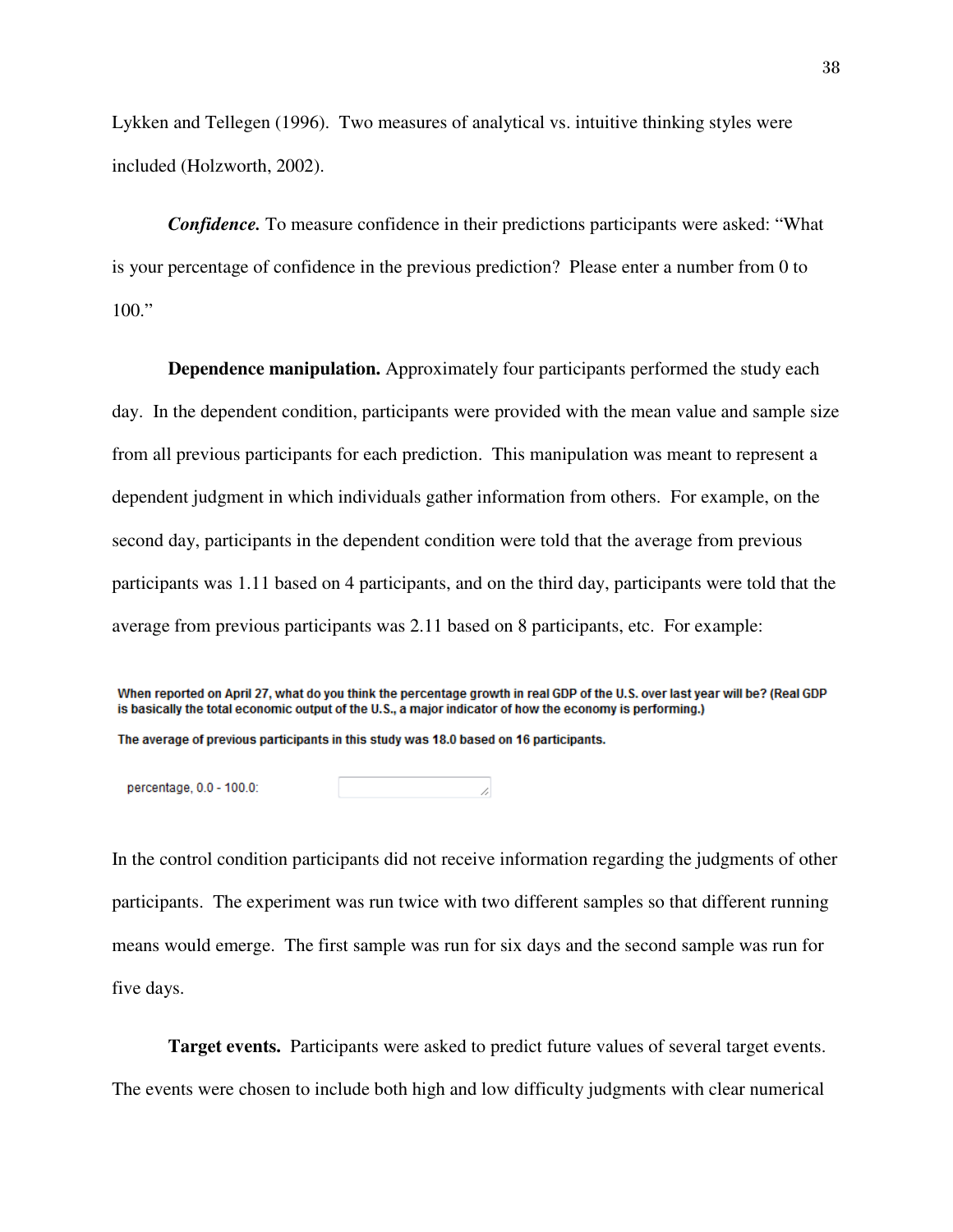true values. Participants were asked to predict one future value for each of the following quantities (all are for the U.S.A. unless otherwise noted):

- U.S. Gross Domestic Product (GDP) percentage change
- China's GDP percentage change
- Unemployment rate
- Retail sales change
- National average gas price
- Gold price
- Number of homes sold
- Number of unemployment claims
- The movie *The Avengers* money earned
- The movie *Men in Black 3* money earned
- The Dow Jones stock index percentage change over one month
- Apple's stock percentage change over one month
- General Electric's market capitalization
- General Motor's market capitalization

**Procedure.** See Appendix A for an example of the dependent condition. The study was performed entirely online. After registering for the experiment on a university website, participants were emailed a link and told that they had 24 hours to take the survey. Participants took the survey at the location of their choice. Participants were given a three digit code to enter when they started the survey so that they could be given partial course credit. Participants took the survey using the online survey tool *Qualtrics©*.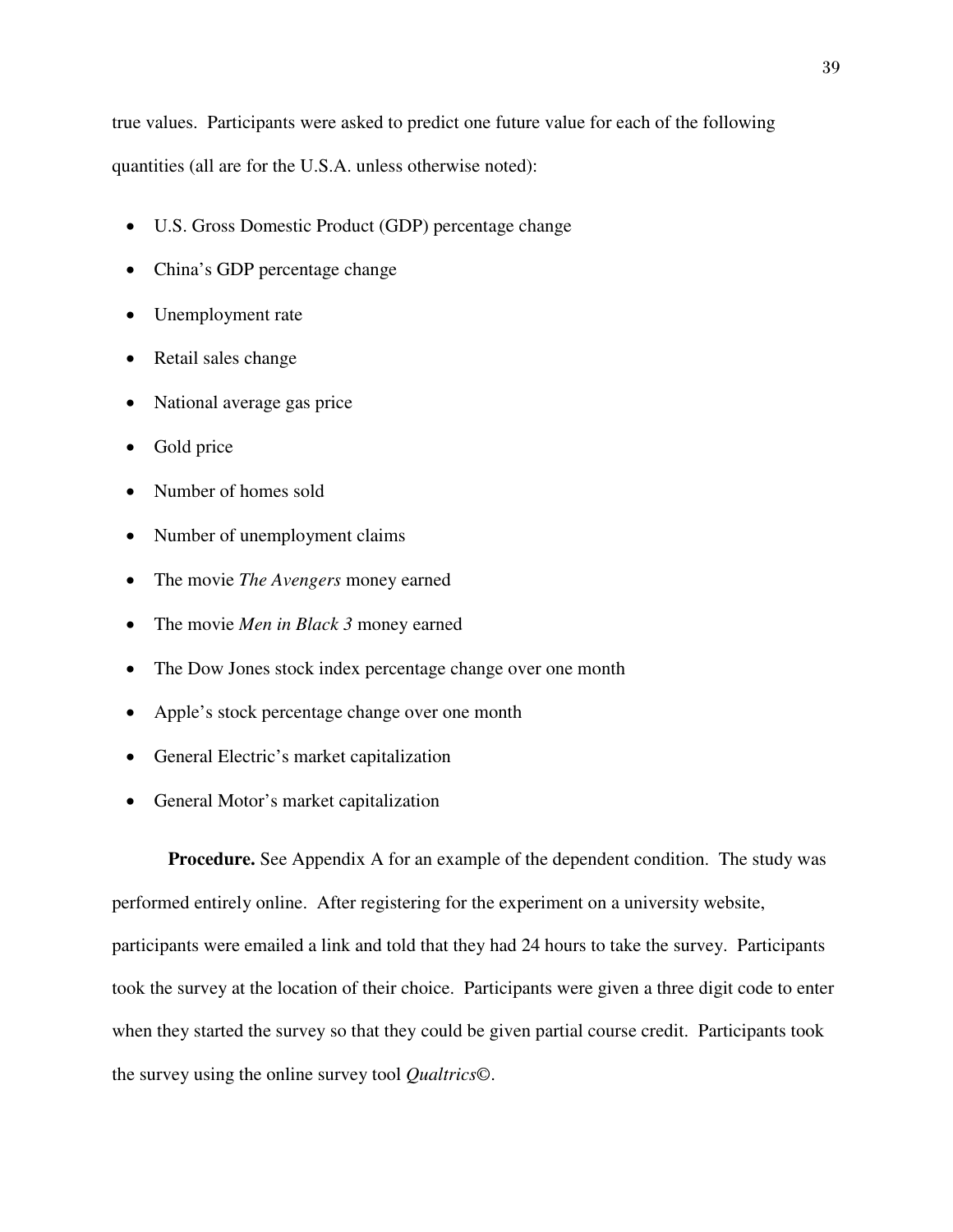At the start of the experiment participants read an information sheet informing them that they had the right to withdraw from the study at any time. Participants were then told to enter the code they were emailed so that they can be given partial course credit. In the control condition participants were told:

We are going to ask you to make a series of predictions. Please use all of your personal knowledge, intuitions, and reasoning ability to make the predictions. Please do not look up additional information as you are making predictions.

In the dependent condition the following was added:

You will be provided with the average response from other participants who have already made these same predictions. Please feel free to use that information if you wish. It's up to you.

Next participants were told "When asked for numbers please write only numbers and not symbols like % or \$. Feel free to use decimals or not. You can input positive numbers (like 5.0) or negative numbers (like -5.0)."

Participants then made predictions and completed all of the individual difference measures (see Appendix A).

## **Results**

 All variables were sorted and examined for outliers. Visual inspection was used to determine if any values were in the far tails of the distributions. Visual inspection determined that values that were 10 standard deviations from the mean appeared to very far from the center of the distribution. Therefore these values were removed before analysis began.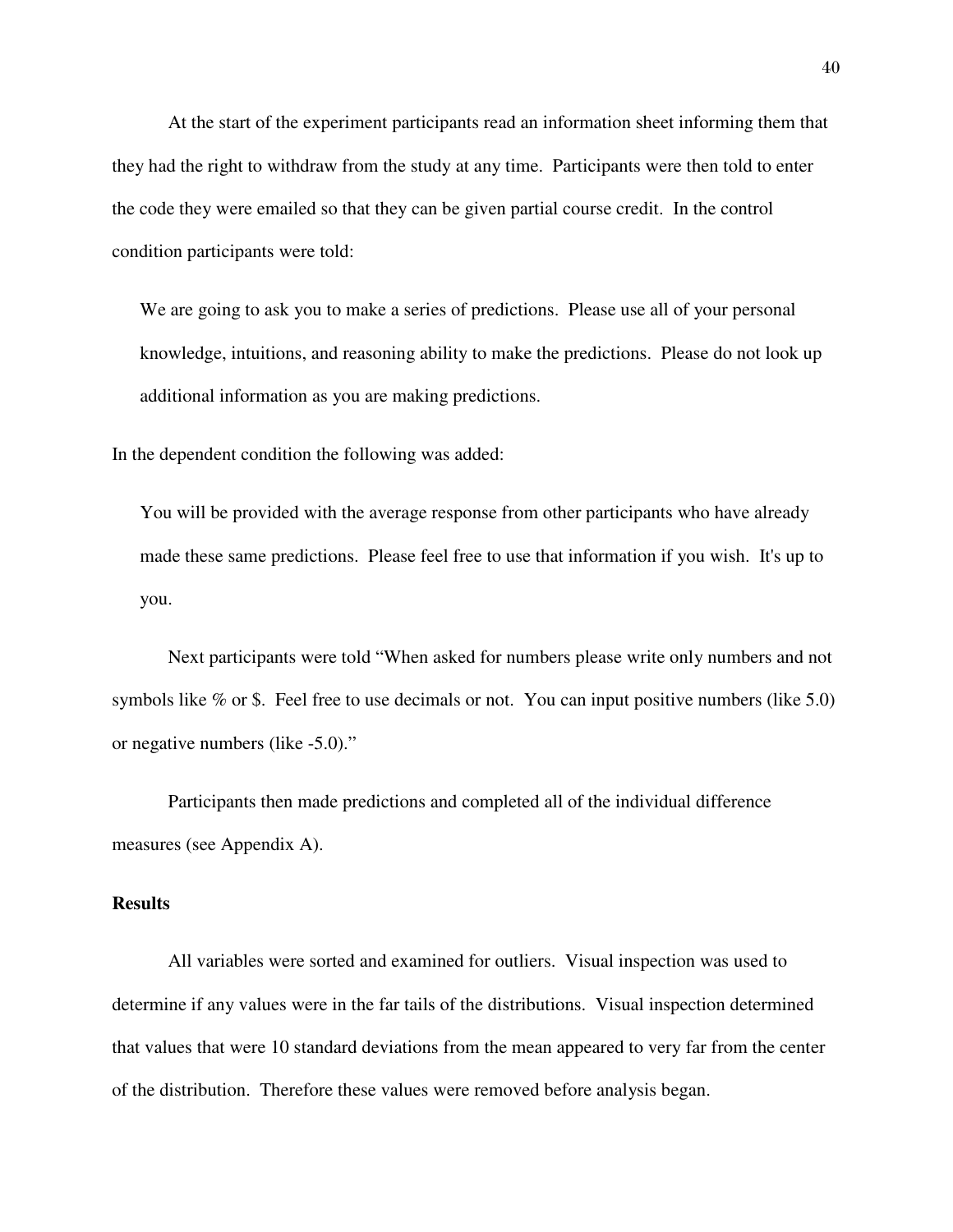**Computation of prediction error measures.** For many analyses participants were compared on both collective error and individual error. Individual error was measured by taking the individual judgment, subtracting the true score, and taking the absolute value of the difference. Collective error was measured by first computing the mean (or for some analyses the median) of the entire collective, subtracting by the true value, and then taking the absolute value of the difference. For some analyses absolute percentage error is presented. Absolute percentage error (Armstrong, 2001b) is computed by taking the error as described previously and dividing by the true value and then reporting this value in percentage form.

**Collective accuracy.** Hypothesis 1 stated that a large collective will produce judgments that approach zero error. Tables 1 and 2 display the true values, mean values, and the error values from samples 1 and 2. The values do not approach zero error. The mean percentage error from all target events combined was 691%. The 95% confidence interval ranged from 224% to 1157%, indicating that mean error was significantly greater than zero. Only 5 of the 64 (16 target events x 2 conditions x 2 samples) judgments had errors lower than 10%. Hypothesis 1 was refuted in this data set.

**Selecting accurate subsets.** Hypotheses 2A, 2B, and 2C presented three options for selecting accurate subsets of individuals from a collective, assuming that individuals could be ranked based on some (imperfect) predictor of accuracy. These hypotheses stated that a collective would be most accurate if either: (A) all individuals were used, (B) the judgment of the highest ranked individual was used, or (C) some subset was used. In order to perform this analysis, individuals needed be ranked based on accuracy. In real-world tasks the true value is not known when predictions are made, so individuals cannot be ranked based directly on prediction accuracy. For example, in asking 100 individuals to predict U.S. GDP growth for an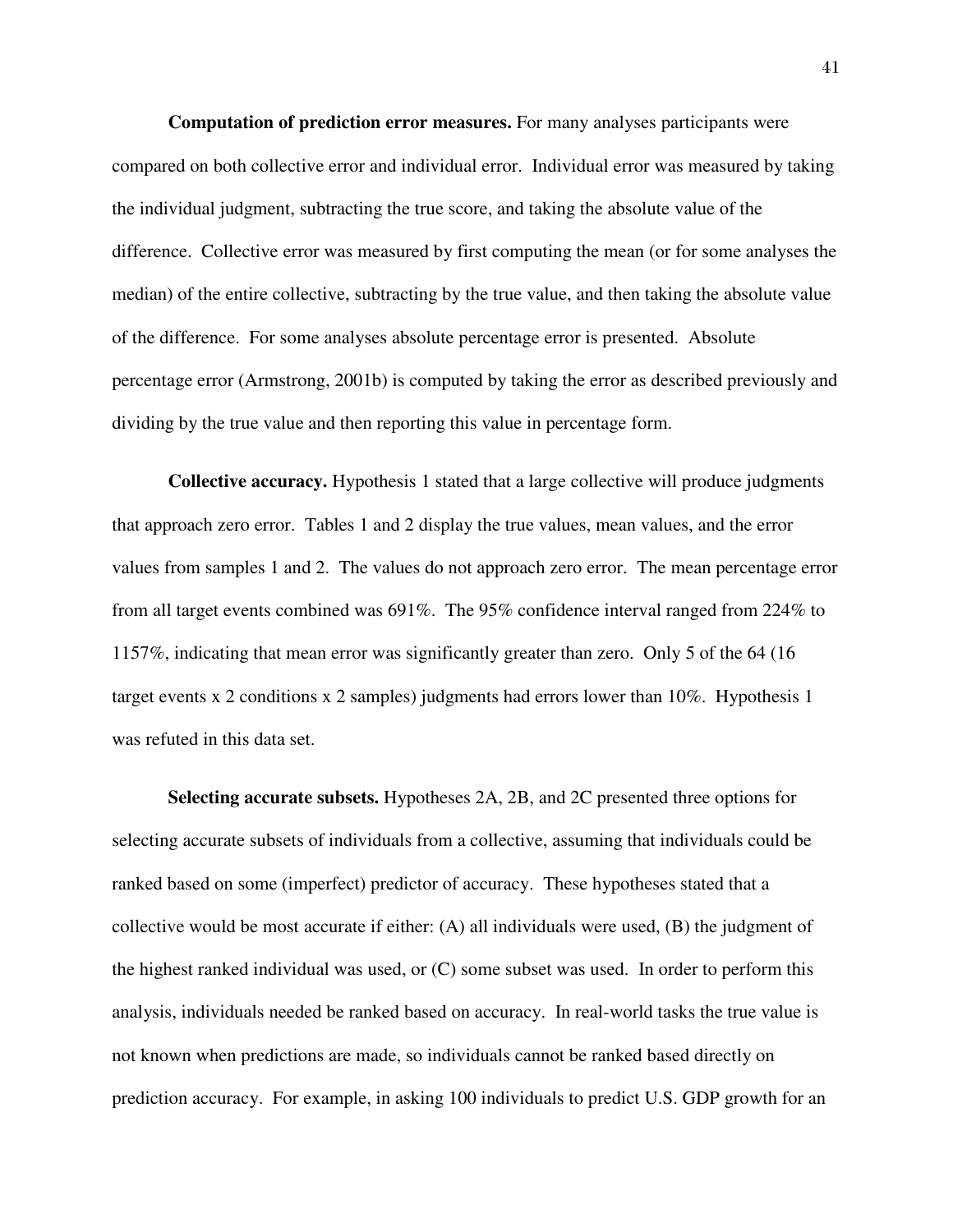upcoming quarter, one cannot simply select the most accurate individual's prediction as a forecast, because the event has not yet occurred and there is no way to know which of the 100 individuals is the most accurate. However, the top individual could be chosen on other predictors of accuracy, such as how well the 100 individuals have performed on similar predictions. In the current study individuals were ranked on how well they performed on similar predictions. Table 3 displays the target event, the similar prediction that was used to rank individuals, and the correlation between the target event prediction accuracy and the similar prediction accuracy. Similar predictions were chosen a priori based on the judgment of the author. If a similar prediction was not significantly correlated with the prediction, other similar predictions were examined until one was found that was significantly correlated with the prediction. Predictions that did not significantly correlate with any other prediction were excluded from the analysis. For example, GM market cap accuracy was not significantly correlated with GE market cap accuracy, so GE Market cap was not used as its similar predictor. However, GM market cap accuracy was correlated with U.S. GDP accuracy, so U.S. GDP was selected as its similar predictor. Once a similar prediction was chosen, individuals were ranked based on how accurate they were on a similar prediction.

Once individuals were ranked based on how accurately they performed on a similar prediction, three sets were selected to test Hypotheses 2A, 2B, and 2C against one another. The three sets were the highest ranked individual, the highest three ranked individuals, and all of the individuals combined. The three highest ranked individuals were chosen as a subset because if all possible subsets were tested one of these would likely be the most accurate simply by chance. Once these three sets were chosen, the error of each group was computed by computing the absolute value of the difference between the mean collective judgment and true value. These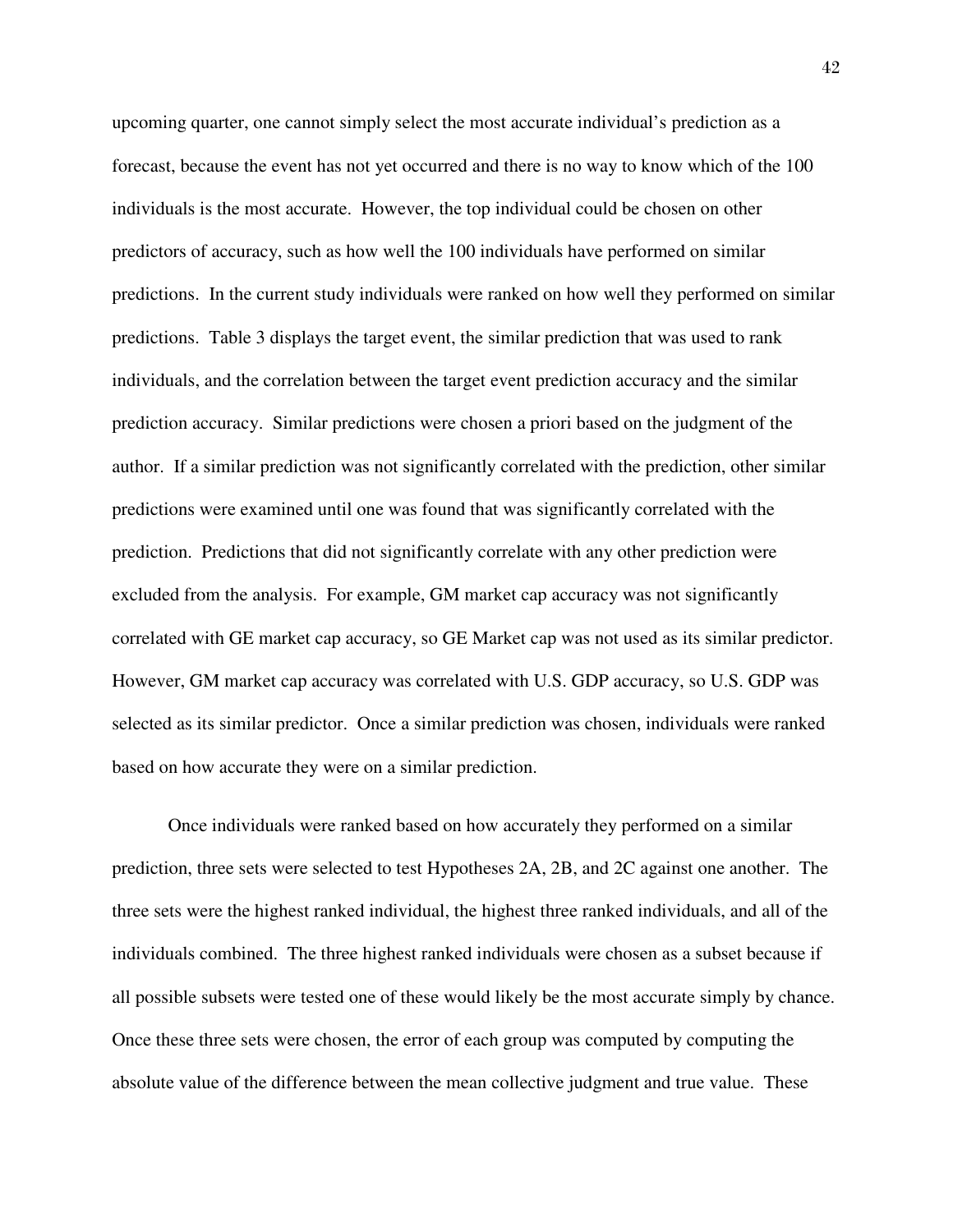error values are displayed in Table 3. A binomial test indicated that no group was accurate more often than would be expected by chance  $(33\%)$ ,  $p = .53$ . The strongest form of the theory of collective accuracy would suggest that the entire collective will be more accurate than any subgroup in every case. In the current study this would imply that the "all" collective would be the most accurate in 11 out of 11 instances. The "all" collective was the most accurate collective in only 18% (2 of 11) of the cases. A binomial test indicated that this 18% accuracy level was significantly lower than 100%,  $p < .001$ . Not only was the entire collective the most accurate less than 100% of the time, they were less likely to be accurate than either of the other subsets, although not significantly so. These results indicated that it was possible to select a subset that was more accurate than the entire collective.

**Comparing control and dependent conditions.** Hypothesis 3A stated that independent judgments would be more accurate than dependent judgments, whereas Hypothesis 3B stated that dependent judgments would be more accurate than independent judgments. Because the distribution of the variables was heavy-tailed, the Mann-Whitney U test was used to compare the medians from the control and dependent conditions. Table 4 displays the median individual judgment errors and the results of significance tests comparing the control and dependent condition errors for each target event. In 2 cases the control condition was significantly more accurate than the dependent condition, but in 12 cases the dependent condition was significantly more accurate than the control condition. Overall, dependence led to more accuracy, but not for every event. These results were not due to inflation of Type I error associated with multiple testing. Only 5% of the tests would be significant assuming chance, but 39% of the tests were significant. The binomial test indicated that this .39 probability of significant tests was greater than the .05 expected by chance,  $p < .001$  (Brožek & Tiede, 1952; Hedges & Olkin, 1980).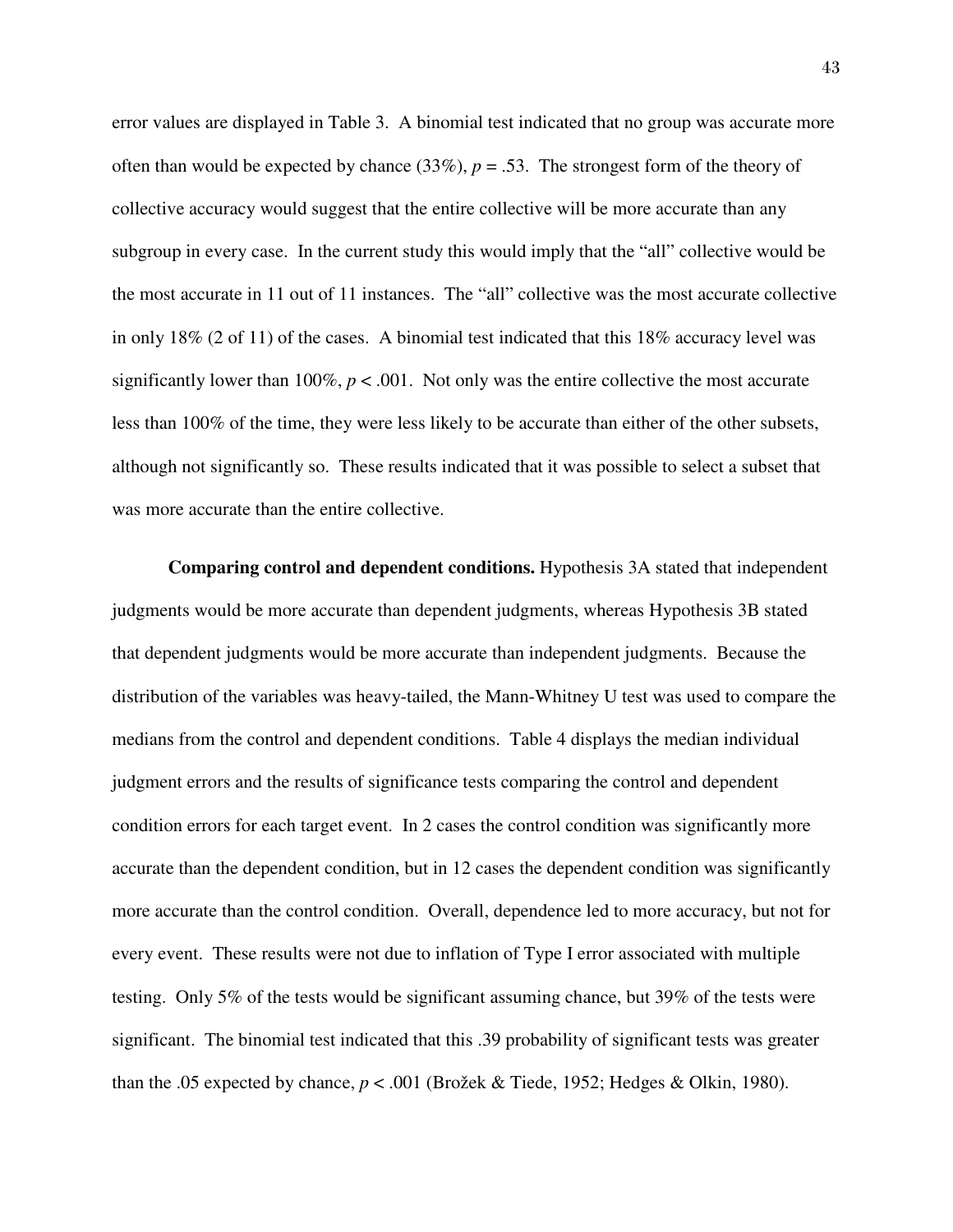In order to determine whether the control condition was more accurate than the dependent condition at the collective level, collective accuracy was also examined. Collective accuracy differences between the dependent and control condition were tested by first determining whether median judgments differed in the control and dependent conditions and then comparing which of the medians were closer to the true value (see Table 5). In 3 cases the control condition was significantly more accurate than the dependent condition, but in 9 cases the dependent condition was significantly more accurate than the control condition. As with individual accuracy, overall the dependent condition was more accurate than the control condition. These results were not due to inflation of Type I error. The binomial test indicated that the .33 (12/36) probability of significant tests was greater than the .05 expected by chance, *p* < .001 (Brožek & Tiede, 1952; Hedges & Olkin, 1980).

**The effect of time.** The mean judgments as a function of time and condition and the correlation between the mean values and time are displayed in Table 6 and Table 7. These means represent the aggregate mean up to that point in time, i.e. the overall mean for that time period including all previous time periods. The absolute value of the correlations between time and the means are high, with 21 of 64 correlations over .90. In both conditions, the means tend to move towards a specific value. This is likely a consequence of the Law of Large Numbers, because the running means are becoming closer to the true population value as the sample size is increasing. This phenomenon represents regression towards the mean. This regression towards the mean even occurred in the dependent condition, where the assumption of independence was violated. This result indicates that as more individuals are added to a sample, the sample will approach the population value even if judgments are not made independently.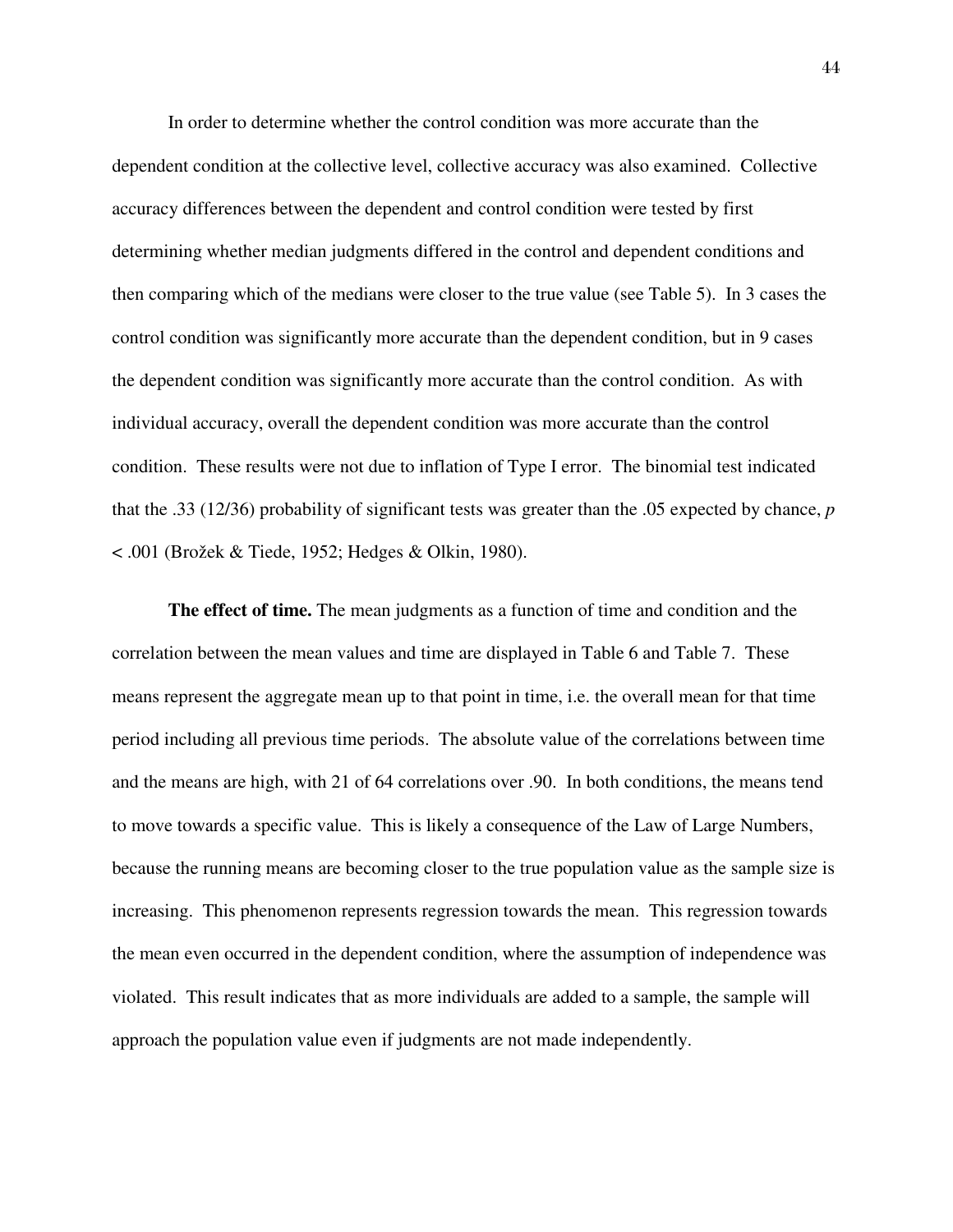**Relationship between accuracy and variance.** The primary effect of providing the mean judgments of other participants in the dependent condition was to reduce variance of the judgments. Table 8 displays the standard deviations in the dependent condition to the standard deviations in the control condition. The variance was greater in control than in the dependent condition in 26 of the 32 instances, and significantly greater in 13 of the 32 instances. There were no cases in which the dependent condition had a significantly higher variance than the control condition. Because the dependent condition had both greater accuracy and lower standard deviation, these data are evidence for Hypothesis 4B, that lower variance is associated with greater accuracy.

# **Discussion**

 Hypothesis 1 stated that a large collective will produce a judgment that is nearly 100% accurate. This hypothesis was refuted. The judgments from this study were difficult and it is likely that participants had little knowledge of their values. However, it is important to note that even if participants had little knowledge of the judgments, the collective could still be accurate. If the errors were random, they would cancel, and the collective judgment would still be accurate. This cancelling of error did not occur in the current study. Individuals tended to be biased by systematically overestimating values in some cases, and underestimating values in other cases. It is true that if individuals guess "randomly" their errors will cancel and a judgment can still be accurate, but when making judgments of continuous unbounded quantities, it is difficult to guess "randomly." When participants are guessing between discrete outcomes, such as a coin flip, it may be easier to simply randomly guess one of two outcomes. In contrast, when guessing a quantity that could take on any value, it may be difficult to guess randomly. Without random guesses, the errors did not cancel, and the collective was not accurate.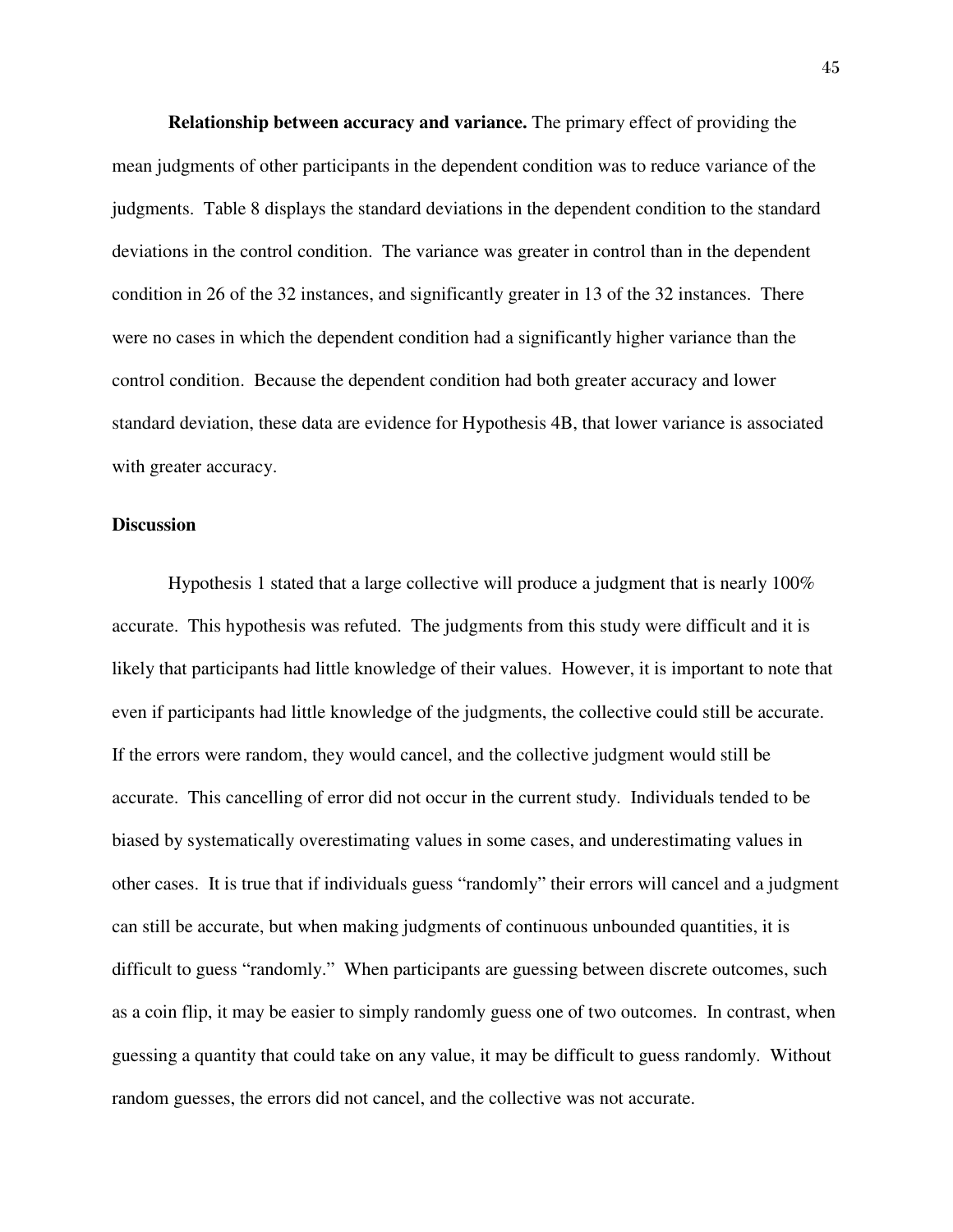Hypothesis 2A stated that a large collective would be more accurate than a subset of the collective, even if those in the subset had lower individual errors than those in the entire collective. This hypothesis was not supported. The most accurate collectives were those composed of either the highest or the three highest ranked individuals. Although it is mathematically possible that adding less accurate individuals into a collective can make the collective more accurate even if these individuals are lower in accuracy, this did not occur in the current study. The results regarding the accuracy of subsets were not conclusive, so a replication will be attempted in Experiment 2.

 It could be argued that the reason these judgments were inaccurate is because they were forecasts rather than judgments of current values. Forecasts may be considered to be of higher difficulty. However, most of these judgments changed by only a few percent from the beginning to the end of the study, so simply guessing the current correct value would have led to a very accurate judgment. Inaccuracy in the current study emerged from not correctly judging the current value rather than not correctly judging the future value.

Hypothesis 3A stated that independent judgments would be more accurate than dependent judgments, whereas Hypothesis 3B stated that dependent judgments would be more accurate than independent judgments. For the majority of judgments in the current study the judgments made in the dependent condition were significantly more accurate than the independent judgments made in the control condition. This is likely to have occurred because these were difficult judgments, and many participants did not have any knowledge of the true values. They therefore used the information from others as a cue, and this made them more accurate. The dependent groups also had a lower variance, but were more accurate. This result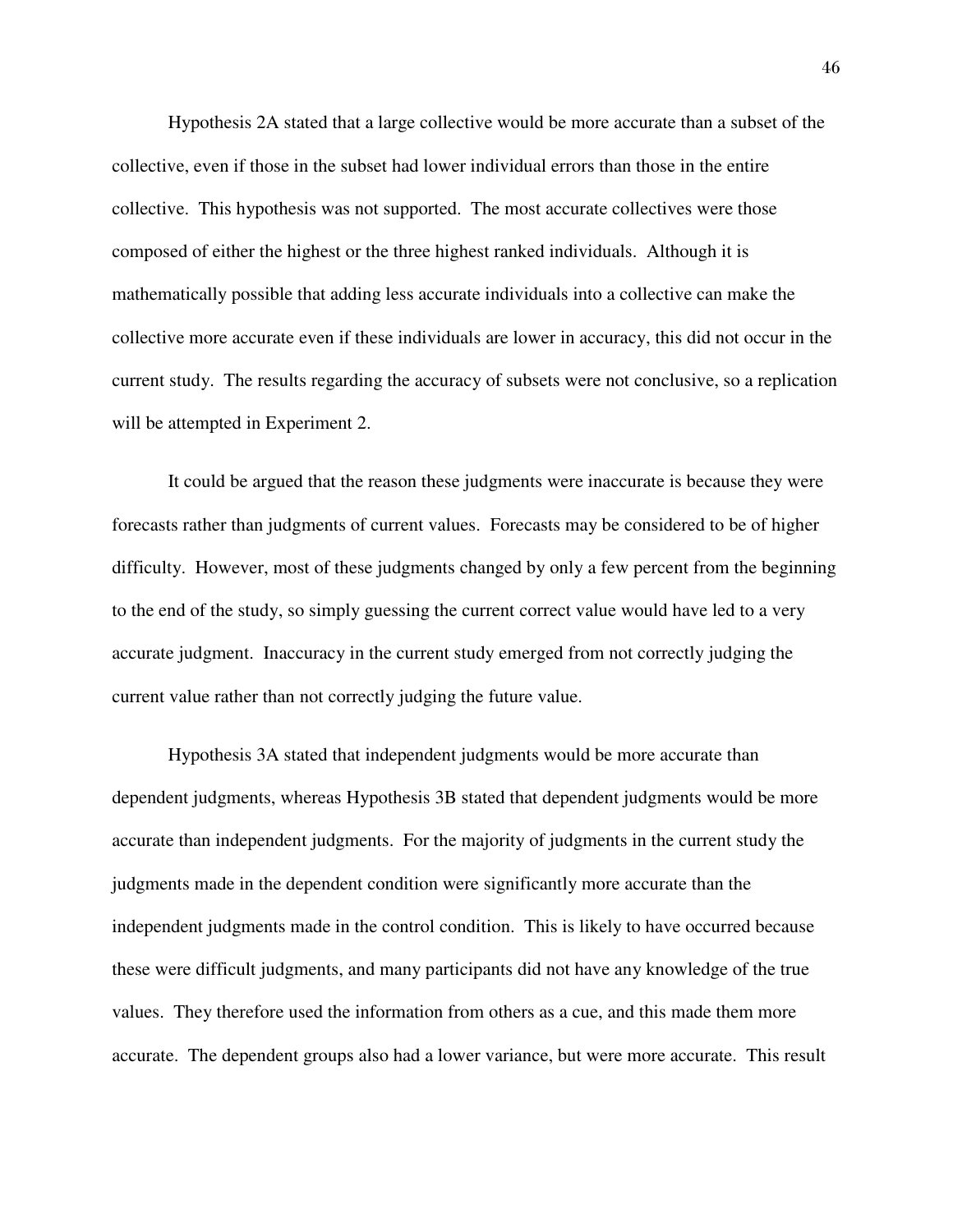supports Hypothesis 4B, that lower variance in a collective is associated with greater collective accuracy.

The fact that there were very high correlations between the aggregate judgments and time in both the dependent and independent conditions indicate that the Law of Large Numbers was valid even under the dependence found in the dependent condition. This may seem to contradict the Law of Large Numbers assumption of independence. However, the independence assumption of the Law of Large Numbers only guarantees validity, it does not necessarily state that the Law of Large Numbers is invalid under dependence (Birkel, 1988). In the current study judgments were approaching the population expected value even under dependence. This result questions the idea that independence of judgments is necessary for collective accuracy, because it appears that even under dependence a large collective will approach the expected value of the population parameter.

The results of this study offer a consistent refutation to the theory of collective accuracy. All four hypotheses suggested by the theory of collective accuracy were refuted. The collective did not display an accuracy approaching zero error, a large collective was not more accurate than a smaller collective ranked on accuracy, independent judgments were not more accurate than dependent judgments, and greater variance was not associated with greater accuracy.

#### **Experiment 2**

 In Experiment 1 all four of the hypotheses derived from the theory of collective accuracy were refuted. These were not null results; not only was there no evidence for these hypotheses, but in all four cases there was evidence for alternative hypotheses. Independence and diversity have been identified as predictors of collective accuracy (Lorenz et al., 2011; Page, 2007;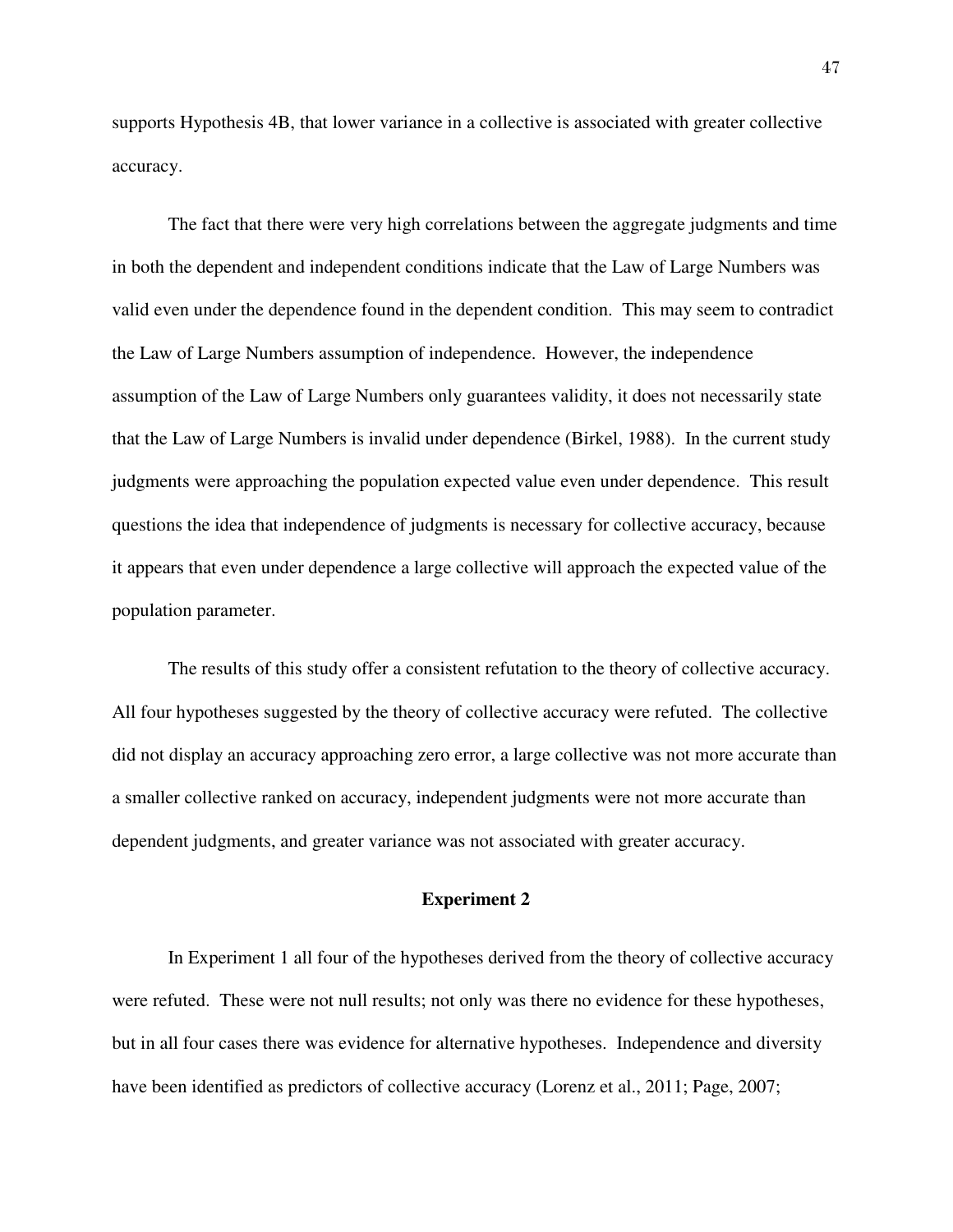Surowiecki, 2005), such that the collective will be more accurate if the individuals in the collective make judgments independently and the judgments are diverse. Experiment 1 indicated that independent judgments were not more accurate than dependent judgments, and diversity, defined as variance, was associated with less accuracy. What instead appeared to be a predictor of collective accuracy was *knowledge*. Many of the judgments in Experiment 1 were of high difficulty, and individuals may have had little knowledge of the true values. According to the theory of collective accuracy, a collective in which only a small percentage of the members have accurate knowledge could still make accurate collective judgments, because the errors of others in the collective without knowledge could cancel. However, this cancelling of errors did not occur in Experiment 1. With no knowledge of the true value, the true value did not serve as an anchor around which judgments would be randomly distributed. Experiment 1 indicated that it was more important to select a more knowledgeable subset of the collective than to use the entire collective. When the entire collective is knowledgeable, selecting the entire collective may lead to accuracy, but if the entire collective is not knowledgeable, then selecting a knowledgeable subset may lead to greater accuracy. This leads to hypothesis 5:

*Hypothesis 5: Knowledge will moderate the relationship between the size and accuracy of a collective. For collectives with high knowledge, the entire collective will be more accurate than the highest ranked individual, but for collectives with low knowledge, the highest ranked individual will be more accurate than the entire collective.* 

#### **Effects of variance**

One of the key concepts in the theory of collective accuracy is that a collective that produces judgments with high variance is more likely to be accurate than a collective that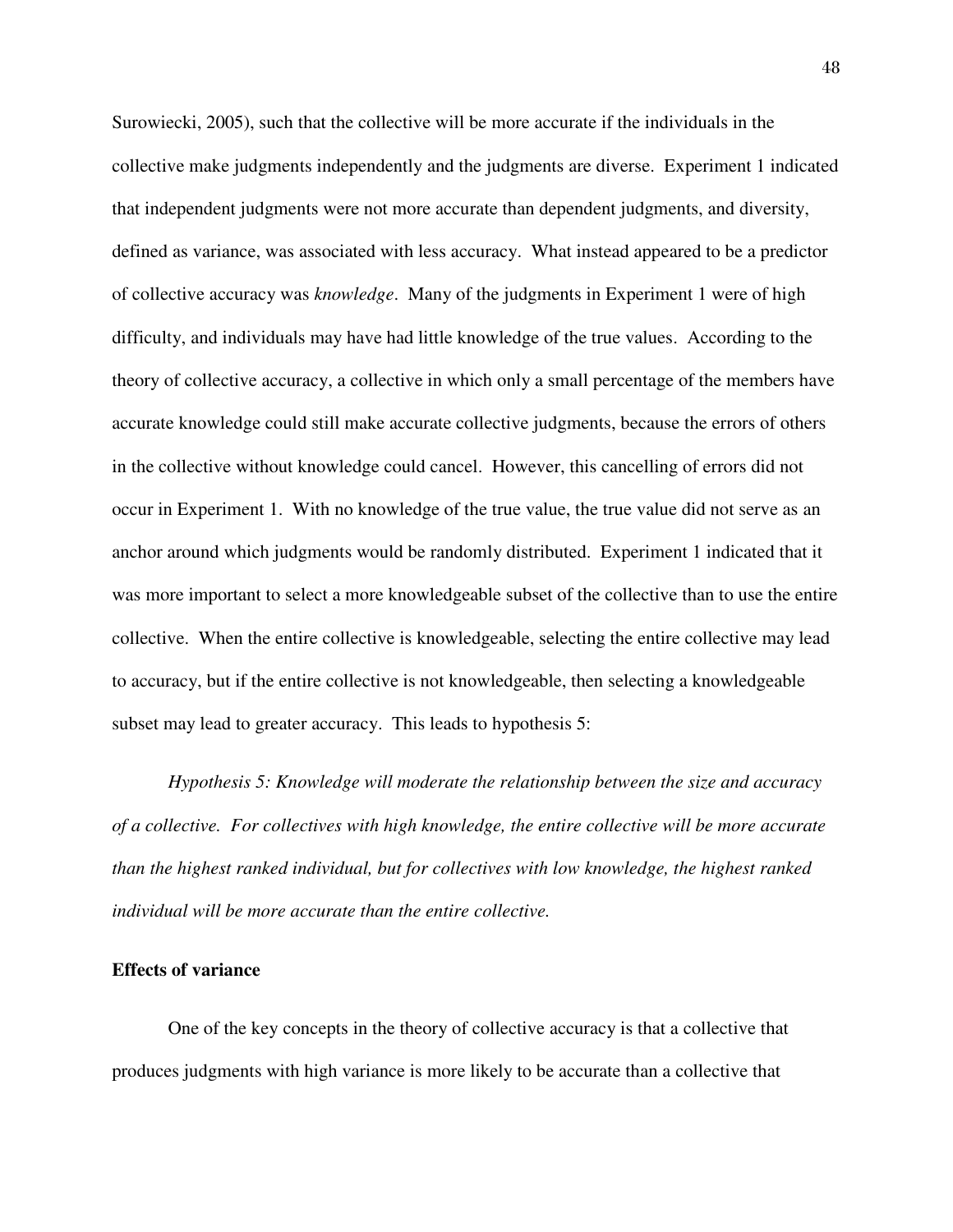produces judgments with low variance because this variance will lead to a cancelling of error (Krogh & Vedelsby, 1995; Lorenz et al., 2011; Page, 2007; Surowiecki, 2005). Experiment 1 indicated that this was not the case, but the evidence was not very strong. Therefore, Experiment 2 attempts to replicate results from Experiment 1:

*Hypothesis 6: The accuracy of a collective will be negatively correlated with the variance of the individual judgments.* 

# **Selecting accurate judges**

If the results of Experiment 1 are valid, and it is important to select a subset from a collective to make judgments, then the method of identifying this subset is important. The process of selecting individuals for optimal performance is a major topic in industrial and organizational psychology. There are several methods available for selecting employees (Chamorro-Premuzic & Furnham, 2010). A large meta-analysis (Schmidt & Hunter, 1998) indicated that general mental ability is the best predictor of job performance. Integrity tests added the most incremental validity to the mental ability measure, and work sample tests added the second most incremental validity. Work sample tests are direct tests of tasks performed on the job. When work sample tests and mental ability are used in a single regression equation predicting performance, work sample tests have a higher standardized regression weight than mental ability. This result indicates that knowledge may be even more important than mental ability. After accounting for mental ability, the next best predictors of performance are conscientiousness and job knowledge tests. These results further support the hypothesis that knowledge is one of the most important predictors of performance in several areas.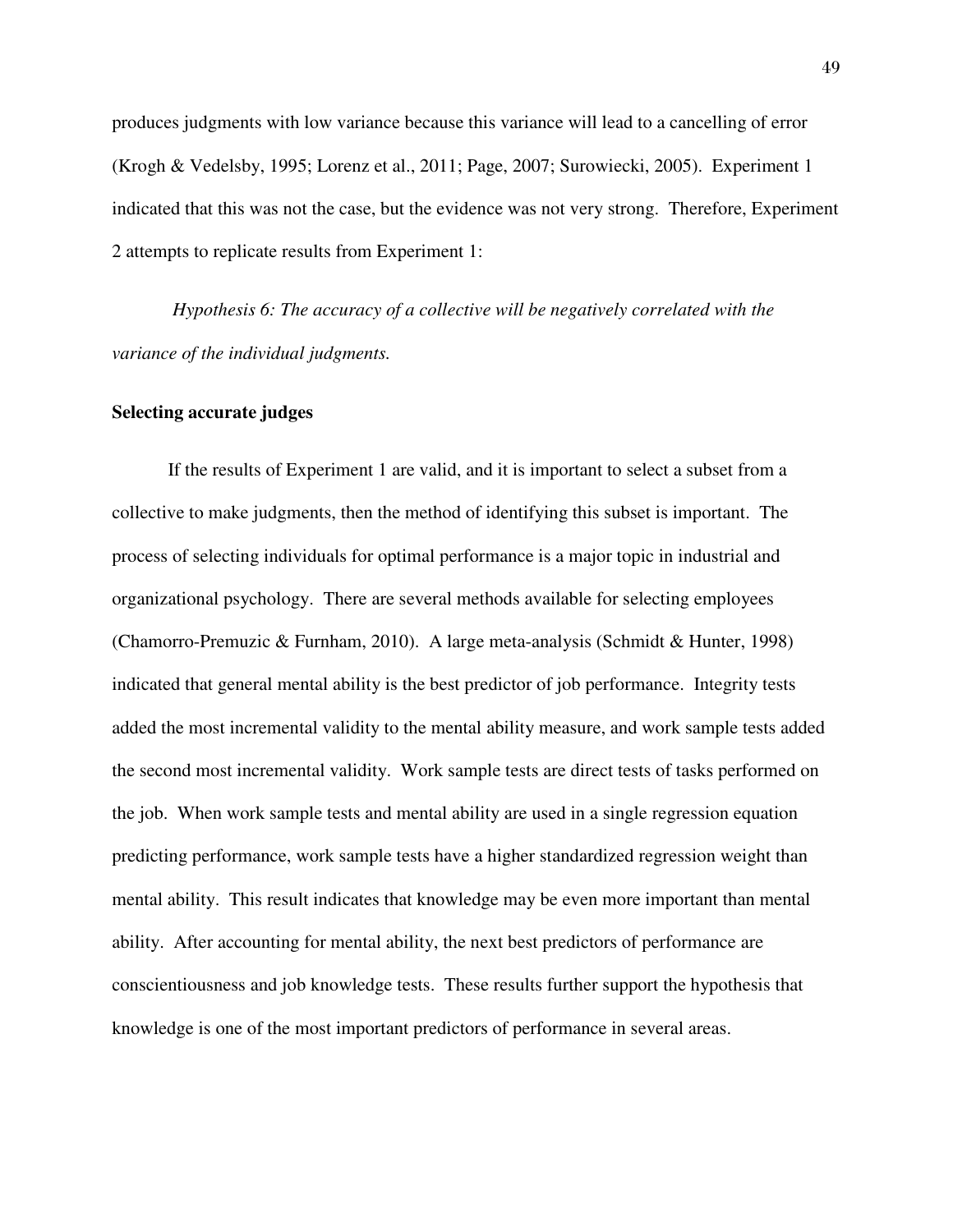Performance in judgment is not necessarily the same as job performance, but it is possible that selecting individuals to perform well on a judgment task is similar to selecting an individual to perform well on the job. For example, Weaver and Stewart (2011) found that three measures of intelligence were all significantly correlated with performance on a wide variety of judgment tasks. It is possible that other factors identified by Schmidt and Hunter (1998) could be used to select accurate judges, just as they were used to select high performing employees. Two predictors of job performance, integrity tests and conscientiousness, are predictors of counter-productive workplace behaviors, and therefore may not predict performance on judgment tests. This leaves mental ability tests, tests of knowledge, and performance on similar judgment tasks (the equivalent to work sample tests) as potential predictors of judgment accuracy. Experiment 1 suggested that knowledge may be the best predictor of collective accuracy. It is difficult to make a judgment without the requisite knowledge. Following knowledge, the second best predictor suggested by previous studies (Onkal, Yates, Simga-Mugan, & Oztin, 2003) is how well individuals performed on similar judgments. This is a direct, parsimonious way of detecting skill. If someone has performed well in the past, it is reasonable to suggest that they may also perform well in the future. Experiment 1 indicated that confidence does appear to be a valid indicator of judgment accuracy, but may not be as predictive as knowledge or prior performance. These facts lead to:

*Hypothesis 7: The best predictors of judgment accuracy will be, in the following order: Knowledge of the domain being forecasted, skill on similar forecasting tasks, and confidence.*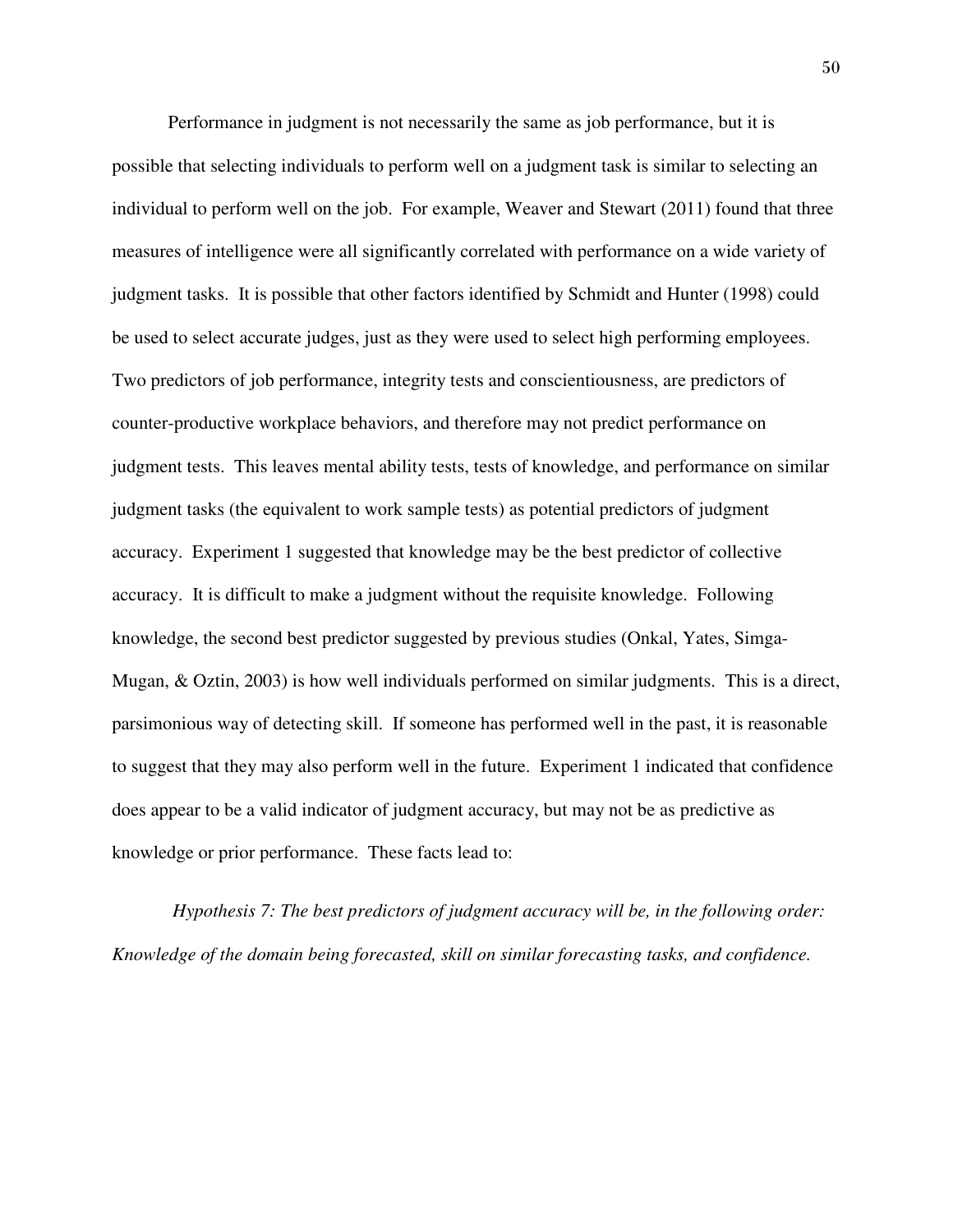#### **Using information cues to make judgments**

 Rather than diversity or independence, knowledge may be the key to accurate collective judgment. In Experiment 2 knowledge will be manipulated by varying the number of information cues provided to participants. Judgment is sometimes conceptualized as a process of using information cues to predict a specific value or category membership (Brunswik, 1952; Brunswik, 1956; Hammond, 1955). In artificial intelligence, statistics, and psychology, information cues are often used to predict an outcome. The idea of using variables to predict outcomes is behind the general linear model in statistics and the lens model in psychology (Hammond, 1955). The lens model has been applied in many domains, including industrial and organizational psychology (Dalal, Diab, Balzer, & Doherty, 2010). The lens model has been used to study how employees are selected (Roose & Doherty, 1976) and how nurses make workplace judgments (Holzworth & Wills, 1999).

Forecasting is a desirable task for studying use of information cues because past values can be combined in several different ways to create varied information cues. For example, Sanders (1997) provided individuals with 48 prior values of a simulated time series. In one condition participants were also provided with additional information as to the level of noise in the data and the trend and seasonality of the time series. Results showed that participants who received the additional information were more accurate than those who received only the time series.

A recent meta-analysis (Karelaia & Hogarth, 2008) indicated that across several domains, individuals could predict outcomes using cues with an average of 30% accuracy, based on  $\mathbb{R}^2$ . Important for the current project, the meta-analysis indicated that novices ( $\mathbb{R}^2 = .31$ ) were more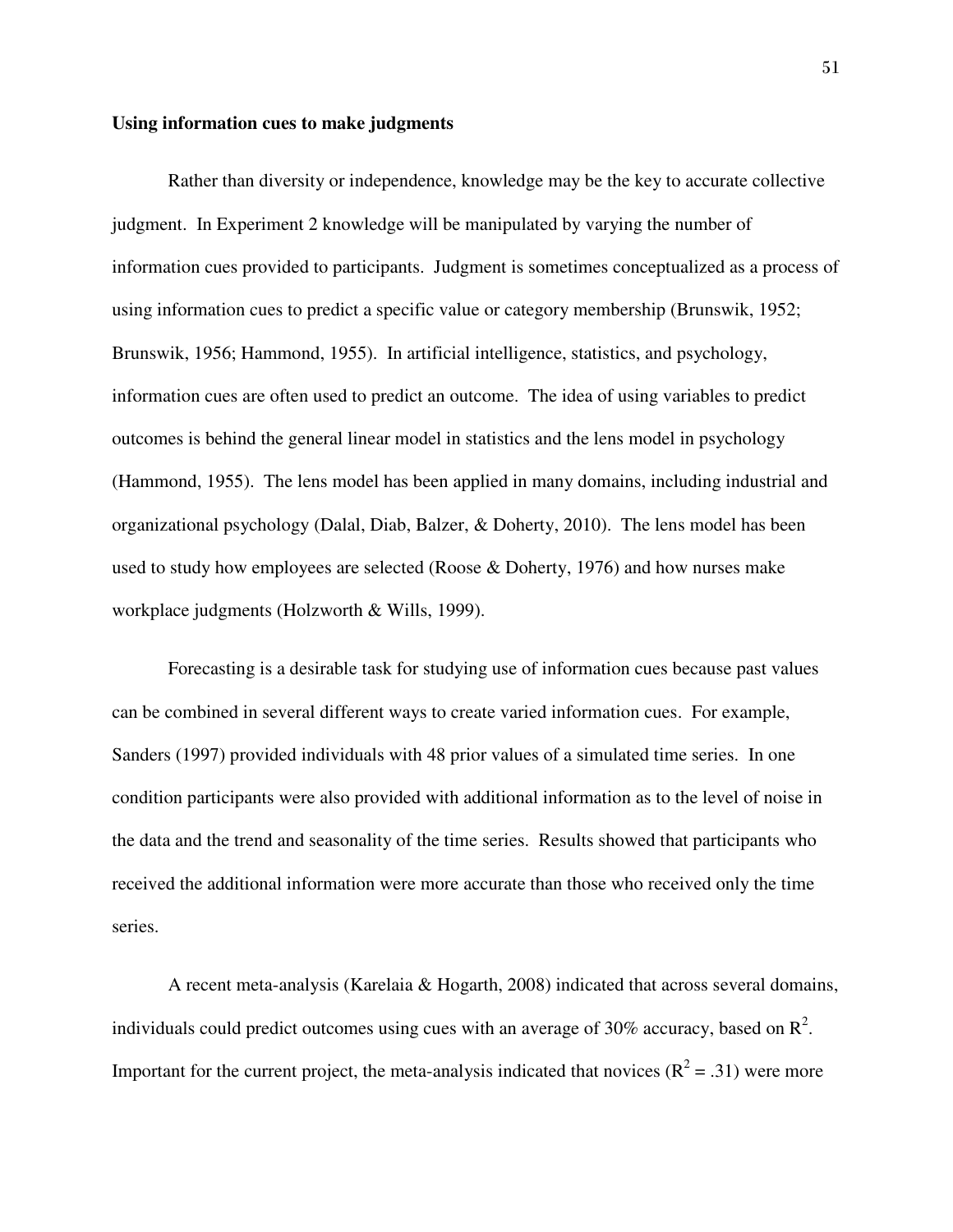accurate than experts ( $R^2 = .24$ ), but not significantly more accurate. Accuracy decreased as a function of cues used: the  $R^2$  for 2-cues was .40, for three cues it was .30 and for more than three cues the value was .26. This is a common theme in forecasting (Goldstein & Gigerenzer, 2009; Makridakis, Hogarth, & Gaba, 2009; Taleb, 2007), that overconfidence and a belief in the efficacy of complex over simple models leads to inaccuracy. Researchers (Gigerenzer, Todd, & ABC Research Group, 1999) have shown that simple heuristics can lead to great accuracy. However, giving participants as many cues as possible may enhance their knowledge, which was shown to be important in Experiment 1:

*Hypothesis 8: Participants given the following cues will rank least to most accurate: 0 cues, 2-cues, 4-cues.* 

In a previous study (Ryan & Holzworth, 2012) providing participants with knowledge led to increased accuracy. Individuals were accurate at weighing information cues if they were provided only relevant cues, but were not accurate at determining which cues were relevant. One way to improve accuracy would be to give participants only relevant cues. However, in most real-world judgment and forecasting tasks, individuals must decide which cues are relevant on their own. Professional forecasters tend to study past data in order to determine which cues are relevant. Therefore, an ideal way of discovering the relevance of cues is to provide a short time series consisting of cues and outcomes. In order for individuals to carefully consider each cue, cues should be presented separately for each time period. This presentation of cues represents a short training sequence in which participants learn which cues are relevant. One interesting question is how many training trials are required for individuals to be able to identify relevant cues and properly weigh cues. In general, more learning should be expected the more trials are presented: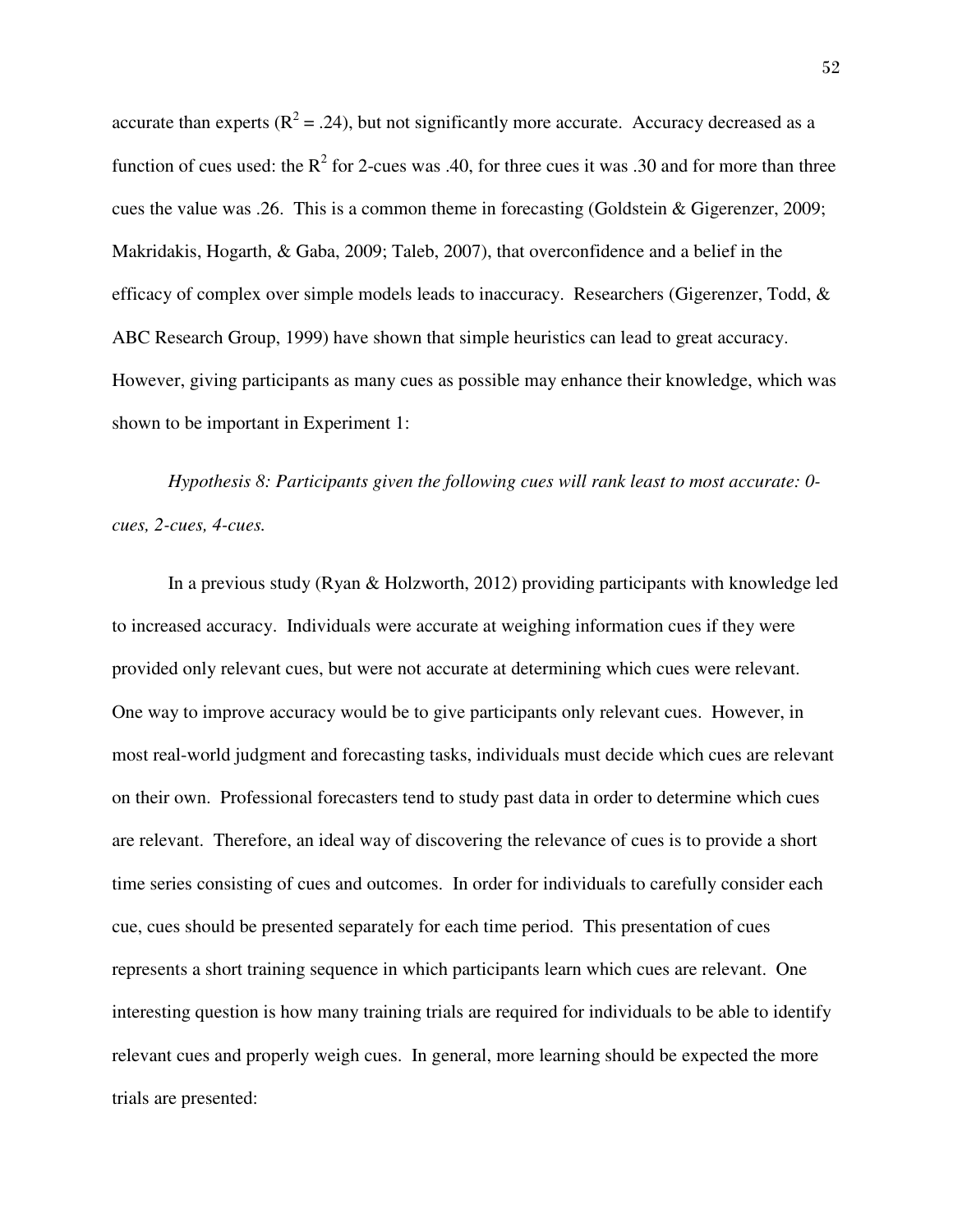*Hypothesis 9: Individuals who are given five training trials (five sets of cues and outcomes) will be more accurate than those given two, and those given two training trials will be more accurate than those given zero.* 

# **Effects of confidence**

Aside from selecting individuals and providing individuals with knowledge, another method to improve collective judgment accuracy is to weigh individuals based on self-reported confidence. However, for this technique to be valid, individuals must be able to estimate their confidence accurately. Individuals have been shown to be overconfident in rating their judgments (Lawrence et al., 2006). This tendency makes it difficult to weigh individuals based on confidence when combining judgments. One study (Koriat, Lichtenstein, & Fischhoff, 1980) indicated that having individuals think of reasons why their estimate might be wrong led to reduced overconfidence. This technique will be tested in the current study in an attempt to reduce overconfidence:

*Hypothesis 10: Collective judgments weighted by confidence will be more accurate when individuals are given instructions on how to accurately estimate confidence than when they are not given these instructions.* 

# **Method**

**Participants.** Participants were 635 (69% women) undergraduates from a large university in the northeastern U.S. The most common major course of study was psychology with 6% of all participants majoring in psychology. They participated in exchange for partial course credit. The most accurate participant from each condition was entered into a random drawing to win one of two \$150.00 gift certificates. Participants were informed that they were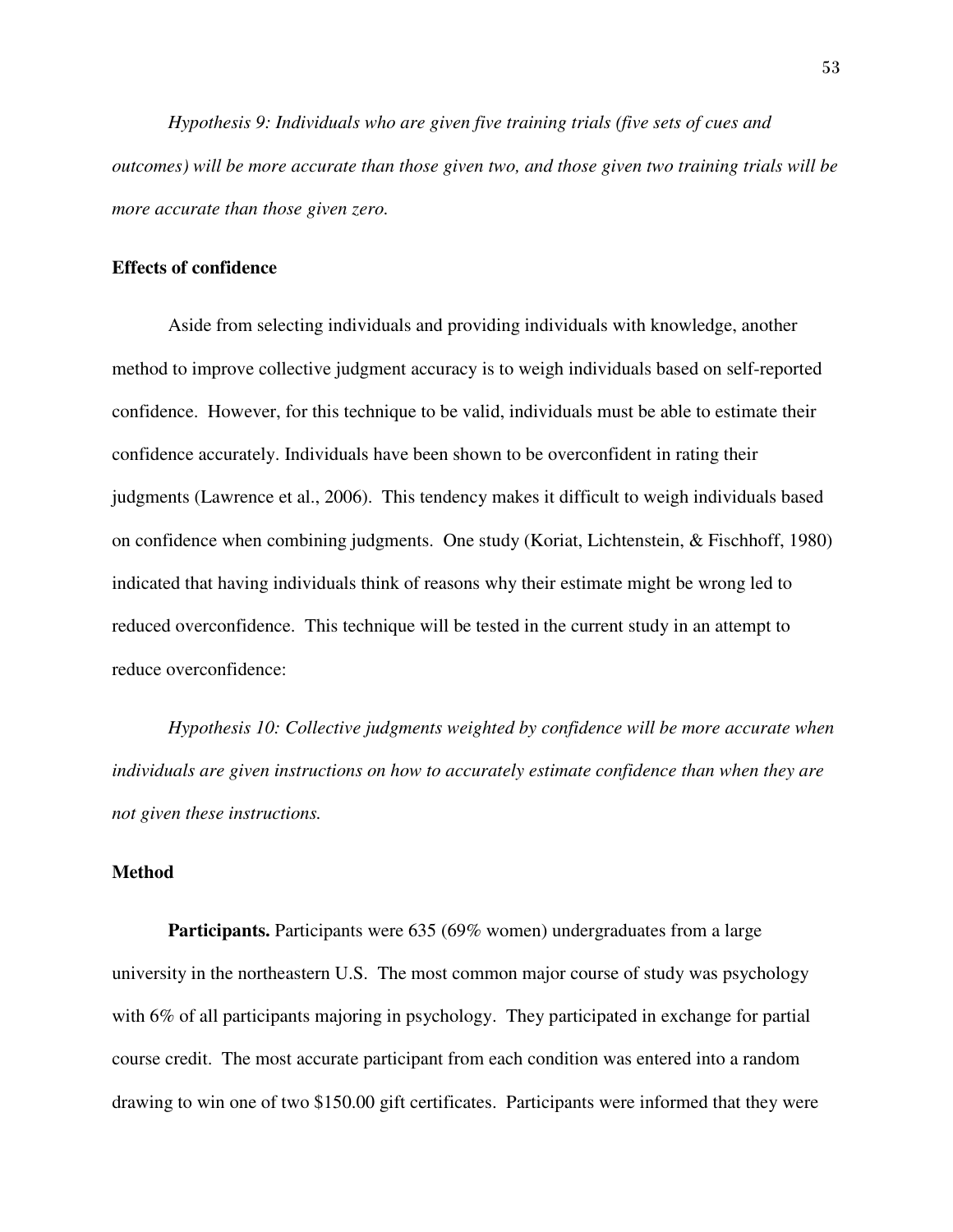not required to participate in the study and had the right to stop participating at any time. The median study completion time was 25 minutes. Participants made predictions during the early Fall of 2012.

**Design.** The experiment was a 4 (cues:  $0, 2$  recent,  $2 \text{ long}$ ,  $4$ ) x  $3$  (training trials:  $0, 2, 5$ ) x 2 (confidence method: overconfidence information, no overconfidence information) completely crossed between subjects design, resulting in 24 conditions (see Table 9).

**Prior Knowledge.** Before making predictions, participants were asked a series of questions to assess how much knowledge they possessed concerning the prediction domains. They were asked:

- How much does ground beef cost per pound?
- How much does regular unleaded gas cost per gallon?
- What was the unemployment rate in percent in August of this year?
- How many individuals who were looking for their first job were still unemployed last August (answer in millions)?
- What is the average yearly GDP growth over the last 20 years?
- How much is the national average home price?
- How much did the stock price of General Electric increase per year over the last 20 years?
- How many touchdowns did Michael Turner score last season (2011 season)?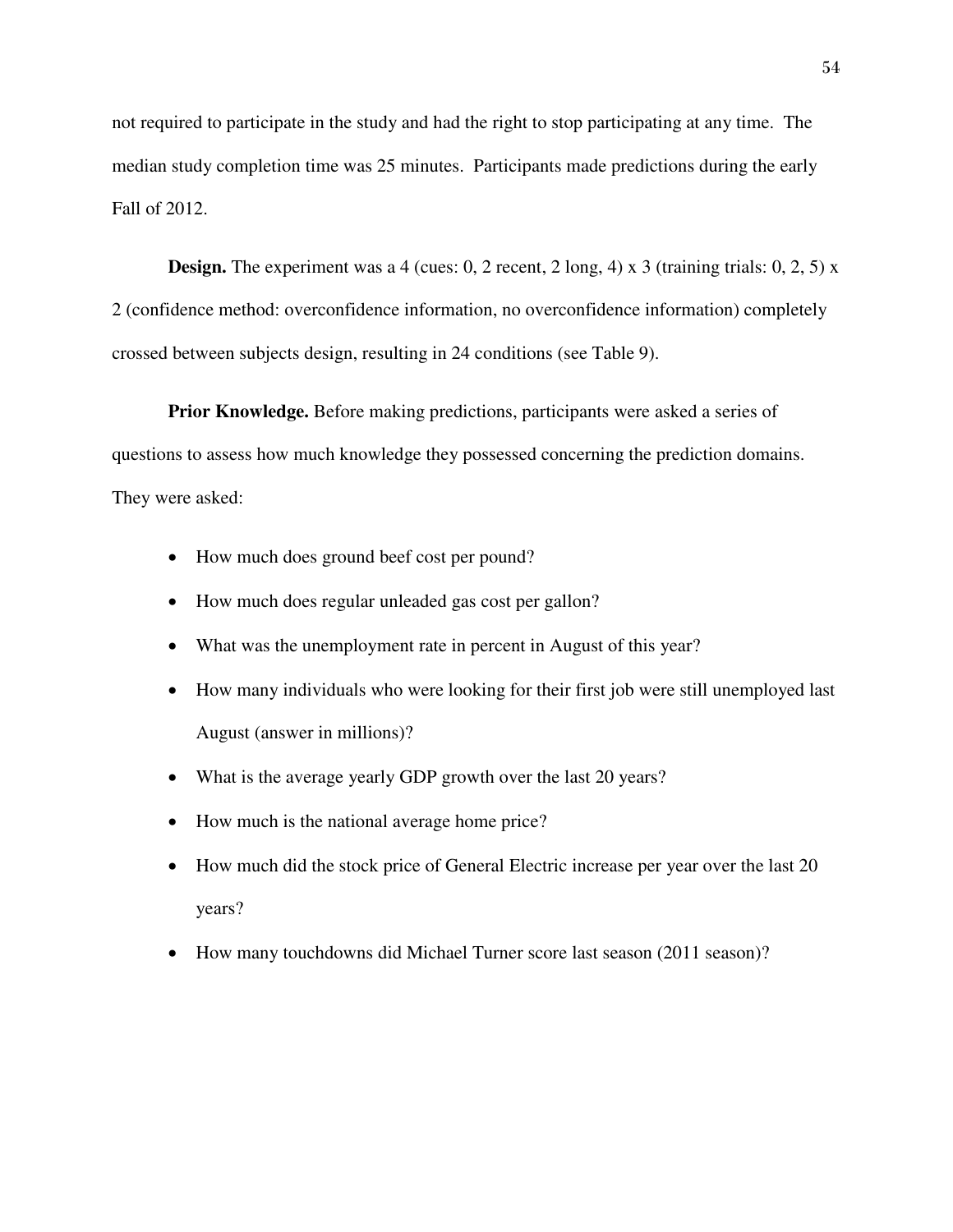**Target events.** Participants were asked to predict future values of 17 target events. The outcomes were chosen to include familiar and unfamiliar outcomes. Participants were asked to predict one future value (and in some training conditions past values) for each of the following economic quantities (all are for the U.S.A.; each subdomain separated by commas represents a separate prediction):

- Ground beef prices
- Gas prices
- Unemployment rate
- Total number of individuals who are unemployed after recently entering the workforce
- GDP percentage change
- Home asking prices in the northeast, midwest, south, and east
- Stock value of 3M, Apple, GE, and Microsoft
- Average touchdowns per game scored by the National Football League running backs Steven Jackson, Michael Turner, Willis McGahee, and Frank Gore.

**Cues.** Most of these data are released monthly. For the monthly data, in the 4-cues condition the following cues were provided: the value one month previous, the value two months previous, the average of the entire previous year, and the overall average from the previous 20 years. For example, for ground beef prices:

| September, 2012 | 1 month | 2 months | Average of entire | Overall average from the past |
|-----------------|---------|----------|-------------------|-------------------------------|
| Value           | before  | before   | previous year     | 20 years                      |
|                 | 3.45    | 3.45     | 3.32              | 2.32                          |

In the 2-cues recent condition participants were provided the value one month previous and the value two months previous. For example: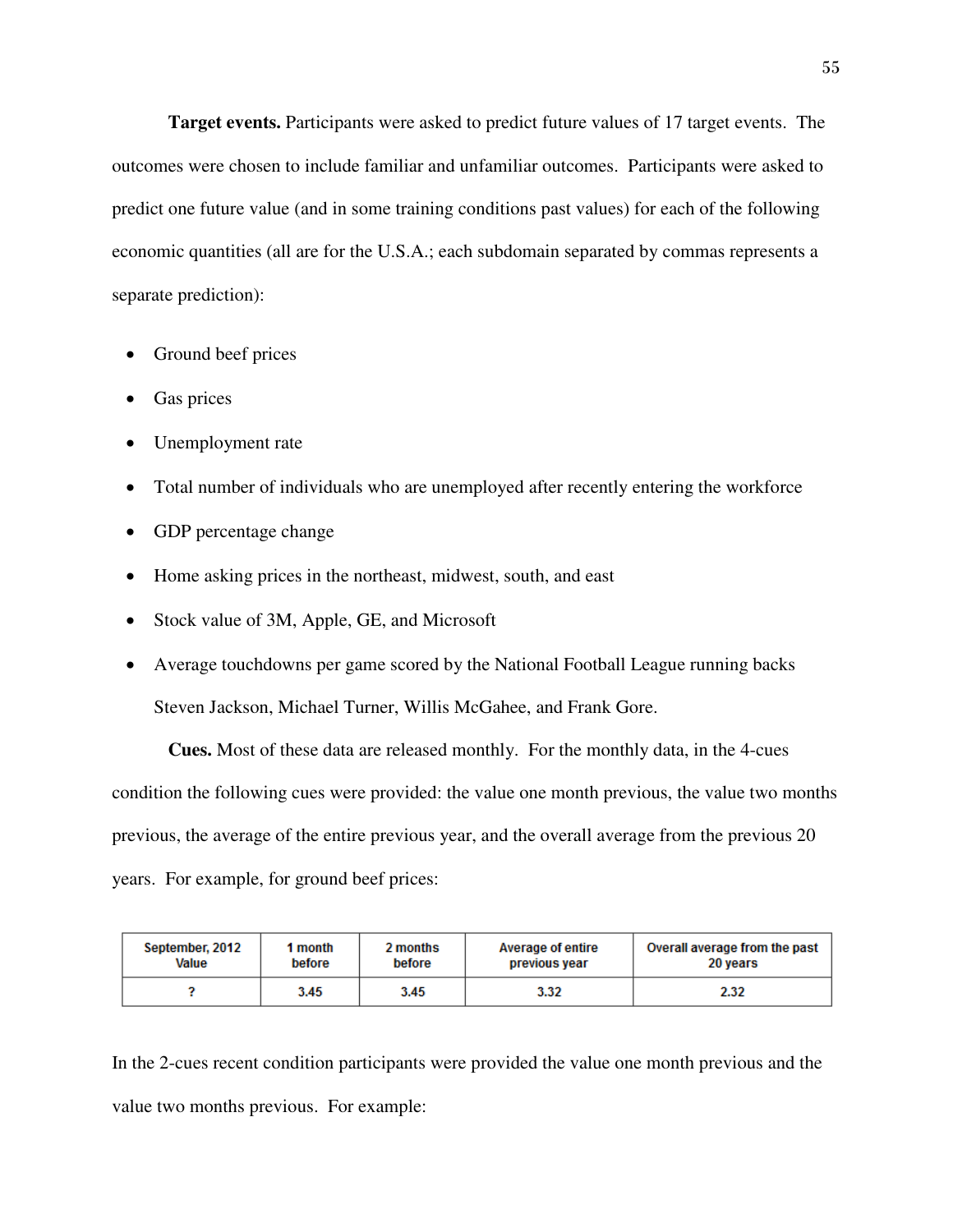| September, 2012 Value | 1 month before | 2 months before |
|-----------------------|----------------|-----------------|
|                       | 3.71           | 3.45            |

In the 2-cues long condition participants were provided with the average of the entire previous year and the overall average from the previous 20 years. For example:

| September, 2012 Value | Average of entire previous year | Overall average from the past 20 years |
|-----------------------|---------------------------------|----------------------------------------|
|                       | 3.59                            | 1.91                                   |

In the 0-cue condition participants were not provided with cues. For example:

| September, 2012 Value |  |  |  |
|-----------------------|--|--|--|
|                       |  |  |  |

**Training trials.** In the 2-trials condition participants were asked to estimate the September, 2010 and September, 2011 values before estimating the future value for September, 2012. Following each training trial participants were provided with the correct answer. For example, in the 2-trials, 4-cues condition the following would be displayed:

First page, training trial 1: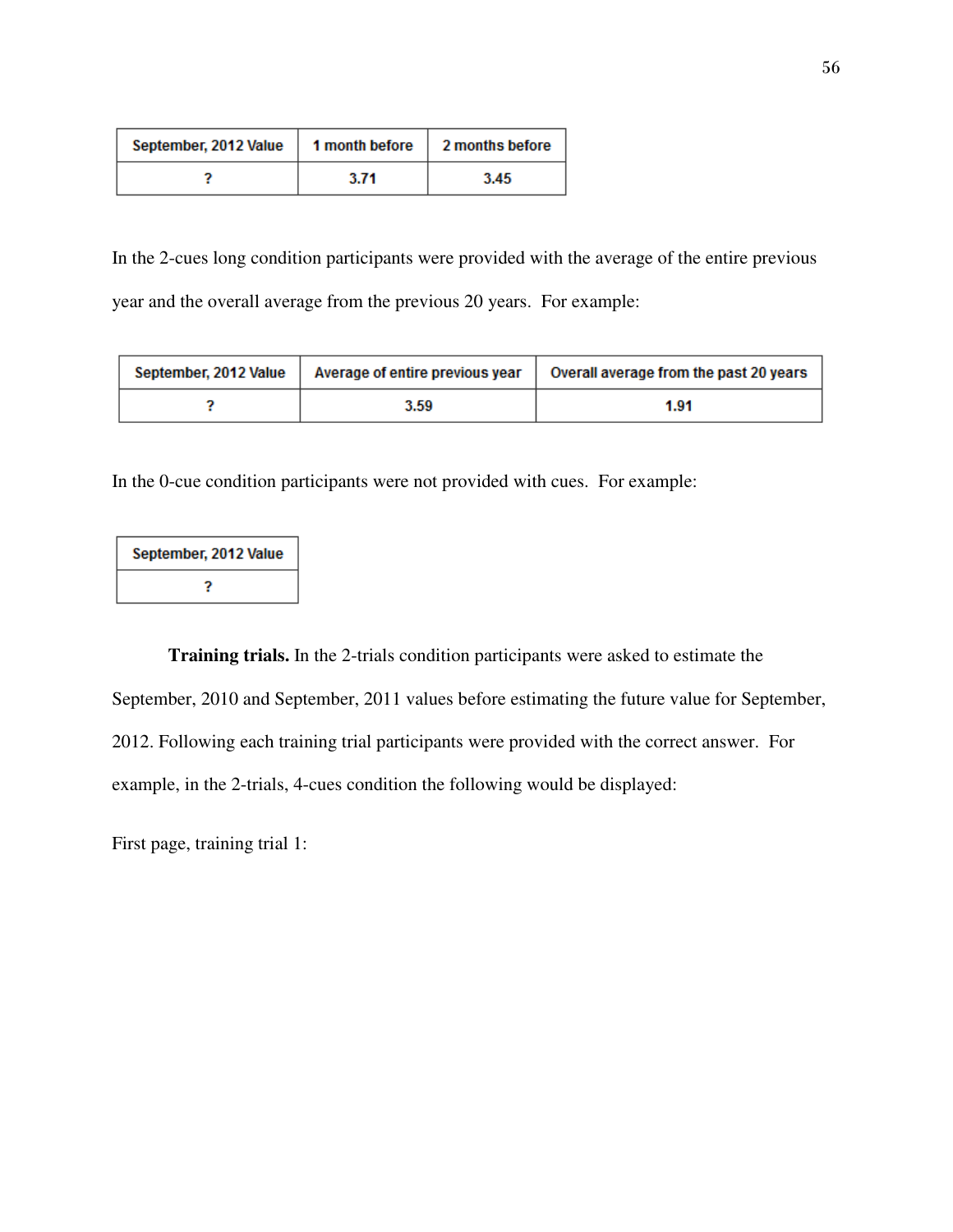For the next group of questions you will be predicting the national average price of ground beef per pound.

## Ground beef prices in 2010:

| September. | 1 month | 2 months | Average of entire | Overall average from |
|------------|---------|----------|-------------------|----------------------|
| 2010 Value | before  | before   | previous year     | the past 20 years    |
|            | 2.85    | 2.94     | 2.86              | 2.20                 |

Your estimate for the 2010 value

Next page, feedback:

| The real answer is:      |                   |                    |                                    |                                           |
|--------------------------|-------------------|--------------------|------------------------------------|-------------------------------------------|
| September,<br>2010 Value | 1 month<br>before | 2 months<br>before | Average of entire<br>previous year | Overall average from<br>the past 20 years |
| 2.92                     | 2.85              | 2.94               | 2.86                               | 2.20                                      |

Next page, training trial 2:

Ground beef prices in 2011:

| September, 2011<br><b>Value</b>  | 1 month<br>before | 2 months<br>before | Average of entire<br>previous year | Overall average from<br>the past 20 years |
|----------------------------------|-------------------|--------------------|------------------------------------|-------------------------------------------|
|                                  | 3.23              | 3.27               | 3.10                               | 2.25                                      |
| Your estimate for the 2011 value |                   |                    |                                    |                                           |

Next page, feedback: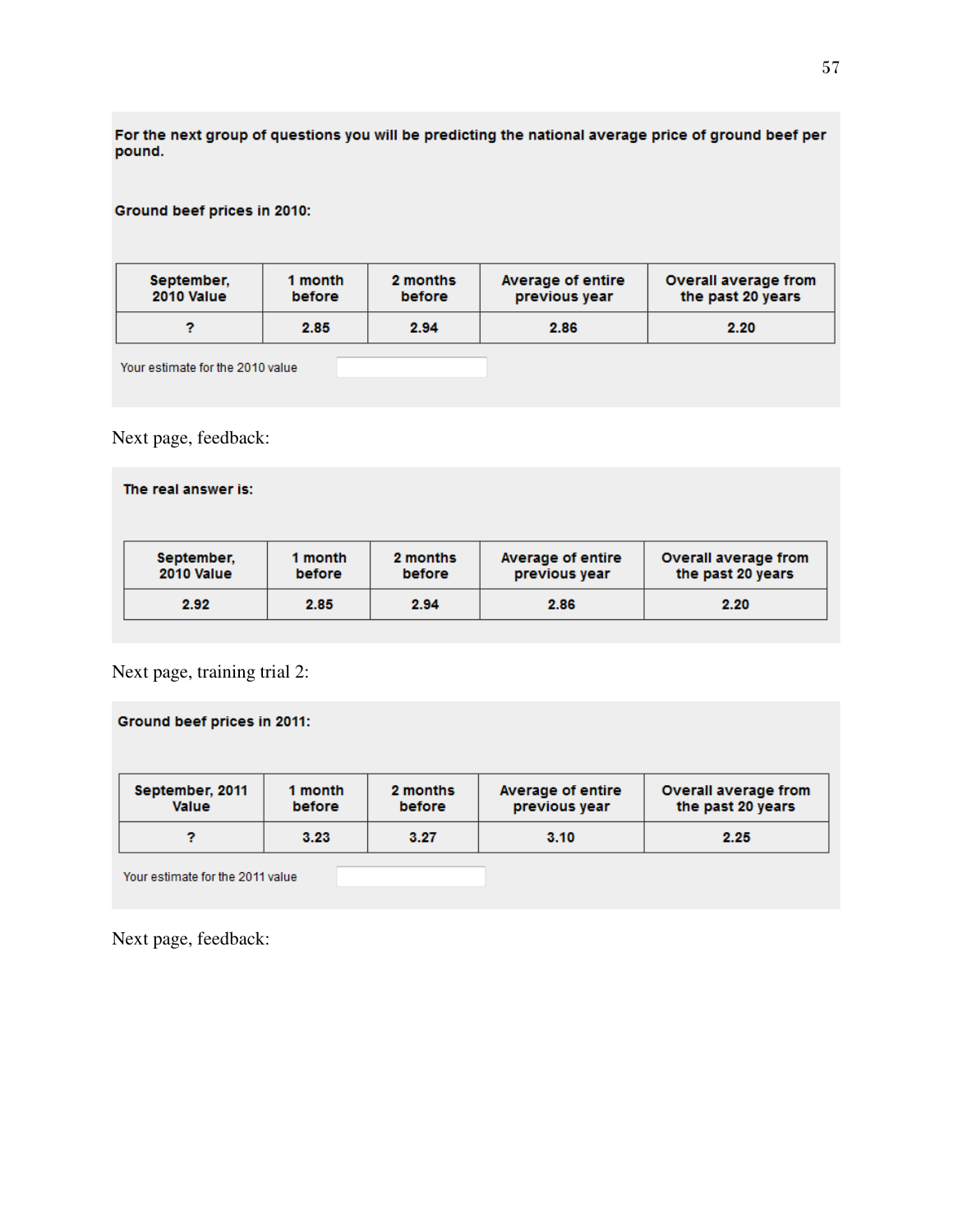| September, 2011<br><b>Value</b> | 1 month<br>before | 2 months<br>before | Average of entire<br>previous year | Overall average from<br>the past 20 years |
|---------------------------------|-------------------|--------------------|------------------------------------|-------------------------------------------|
| 3.11                            | 3.23              | 3.27               | 3.10                               | 2.25                                      |

Next page, future prediction:

The real answer is:

| <b>Future prediction:</b>        |                   |                    |                                                                                                |                                           |  |
|----------------------------------|-------------------|--------------------|------------------------------------------------------------------------------------------------|-------------------------------------------|--|
| Ground beef prices in 2012:      |                   |                    |                                                                                                |                                           |  |
|                                  |                   |                    |                                                                                                |                                           |  |
| September,<br>2012 Value         | 1 month<br>before | 2 months<br>before | Average of entire<br>previous year                                                             | Overall average from<br>the past 20 years |  |
| 2                                | 3.45              | 3.45               | 3.32                                                                                           | 2.32                                      |  |
| Your estimate for the 2012 value |                   |                    |                                                                                                |                                           |  |
|                                  |                   |                    | What is your percentage of confidence in this prediction? Please enter a number from 0 to 100. |                                           |  |

 $0 - 100$ 

In the 5-trials condition participants were asked to estimate the September, 2007, September, 2008, September, 2009, September, 2010, and September, 2011 values during training before estimating the future value for September, 2012. In the 0-trials condition participants were not given any prior training trials, they only estimated the value for September 2012.

**Quarterly data.** Data for some of the prediction domains were released quarterly rather than monthly. For the quarterly data, in the 4-cues condition, participants were provided the value from the previous quarter, two quarters previous, average of the previous year, and overall average from the previous 20 years. In the 2-cues recent condition participants were provided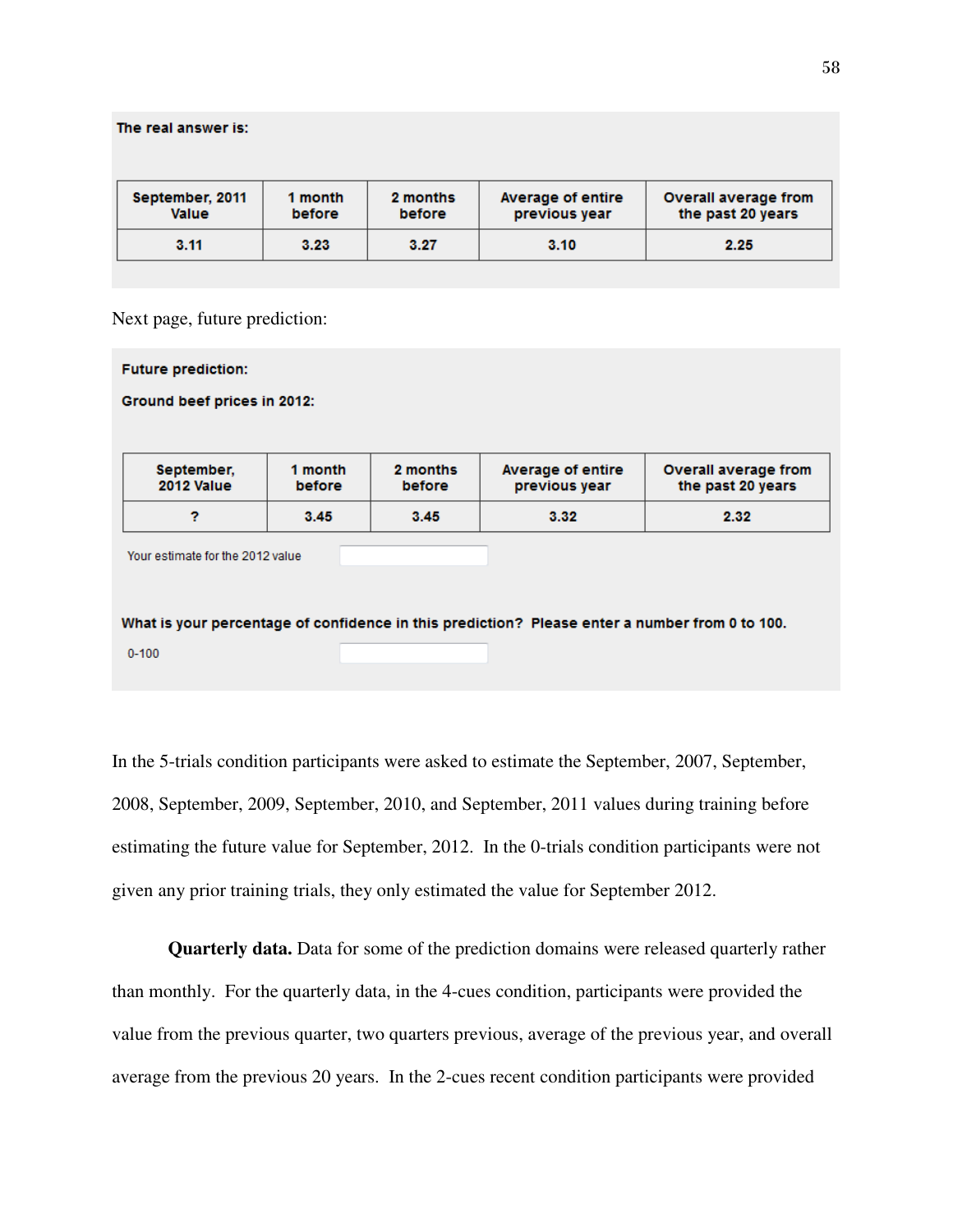the value of the previous quarter and two quarters previous. In the 2-cues long condition participants were provided with average of the previous year and overall average from the previous 20 years.

 For quarterly data, in the 5-trials condition participants were asked to estimate the third quarter, 2007, third quarter, 2008, third quarter, 2009, third quarter, 2010, and third quarter, 2011 values during training before estimating the future value for third quarter, 2012. In the 2-trials condition participants were asked to estimate the third quarter, 2010 and third quarter, 2011 values.

**Football predictions.** Participants were asked to predict one future value (and in some training conditions past values) for each of the following National Football League quantities: Average touchdowns per game scored by the running backs Steven Jackson, Michael Turner, Willis McGahee, and Frank Gore.

 In the 4-cues condition participants were provided the touchdowns from the previous year, touchdowns from two years previous, player's career average, and the average of the top 30 running backs from the previous year. In the 2-cues recent condition participants were provided with the number of touchdowns from the previous year and the number of touchdowns from two years previous. In the 2-cues long condition participants were provided with the player's career average and the average of the top 30 running backs from the previous year.

 In the 5-trials condition participants were asked to estimate the average touchdowns per game for the regular season during 2007, 2008, 2009, 2010 and 2011 before estimating the future value for the 2012 season. In the 2-trials condition participants were asked to estimate the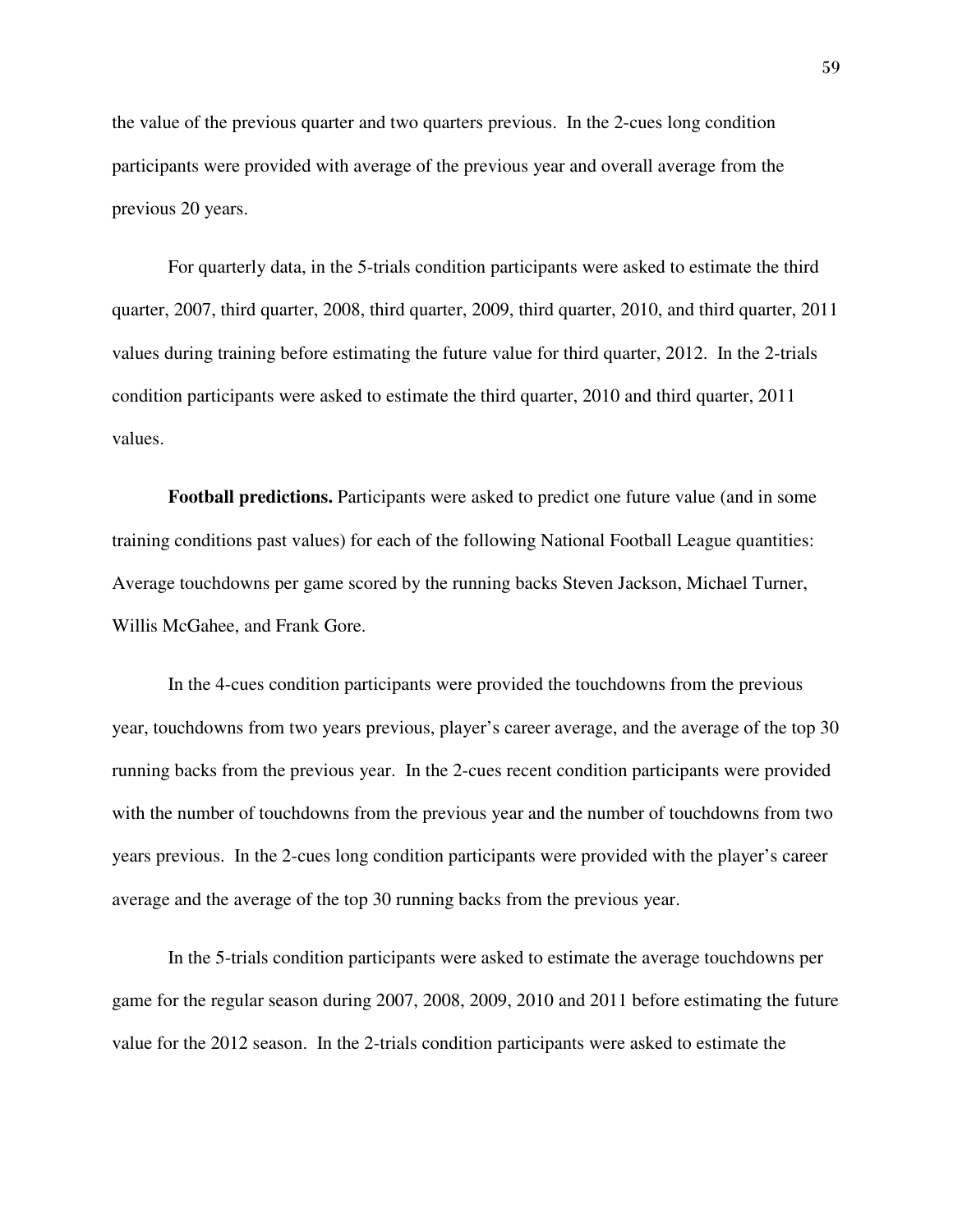average touchdowns for the 2010 and 2011 seasons. Following each training trial participants were provided with the correct answer.

**Measures.** Measures are described below and displayed at the end of Appendix B.

*Demographic and individual difference measures.* Participants were asked their gender, major, and verbal and math SAT scores. Sixteen other items were measured on 5-point Likert scales anchored from strongly disagree to strongly agree. Three items were taken from Tetlock (2005) regarding the hedgehog-fox dimension, faith in free markets, and optimism about the world economy. A single-item happiness measure was taken from Lykken and Tellegen (1996). Conscientiousness was measured with two items from a short measure of the Big Five Personality Domains (Gosling, Rentfrow, & Swann, 2003). The other measures were created by the author. They ask about control over events, political affiliation, and optimism about the future (see Appendix B).

*Knowledge of domains.* Participants were asked on a 5-point Likert scale how knowledgeable they were of the two domains queried in this study: economics and professional football. They were also asked one multiple choice question about each of these areas, "What position does Adrian Peterson play?" and "Which economist first came up with the idea of stimulating the economy through spending?"

 *Effort.* Participants were asked on a 5-point Likert scale the extent to which they put a lot of effort into the study and the extent to which the predictions they made in the study were accurate.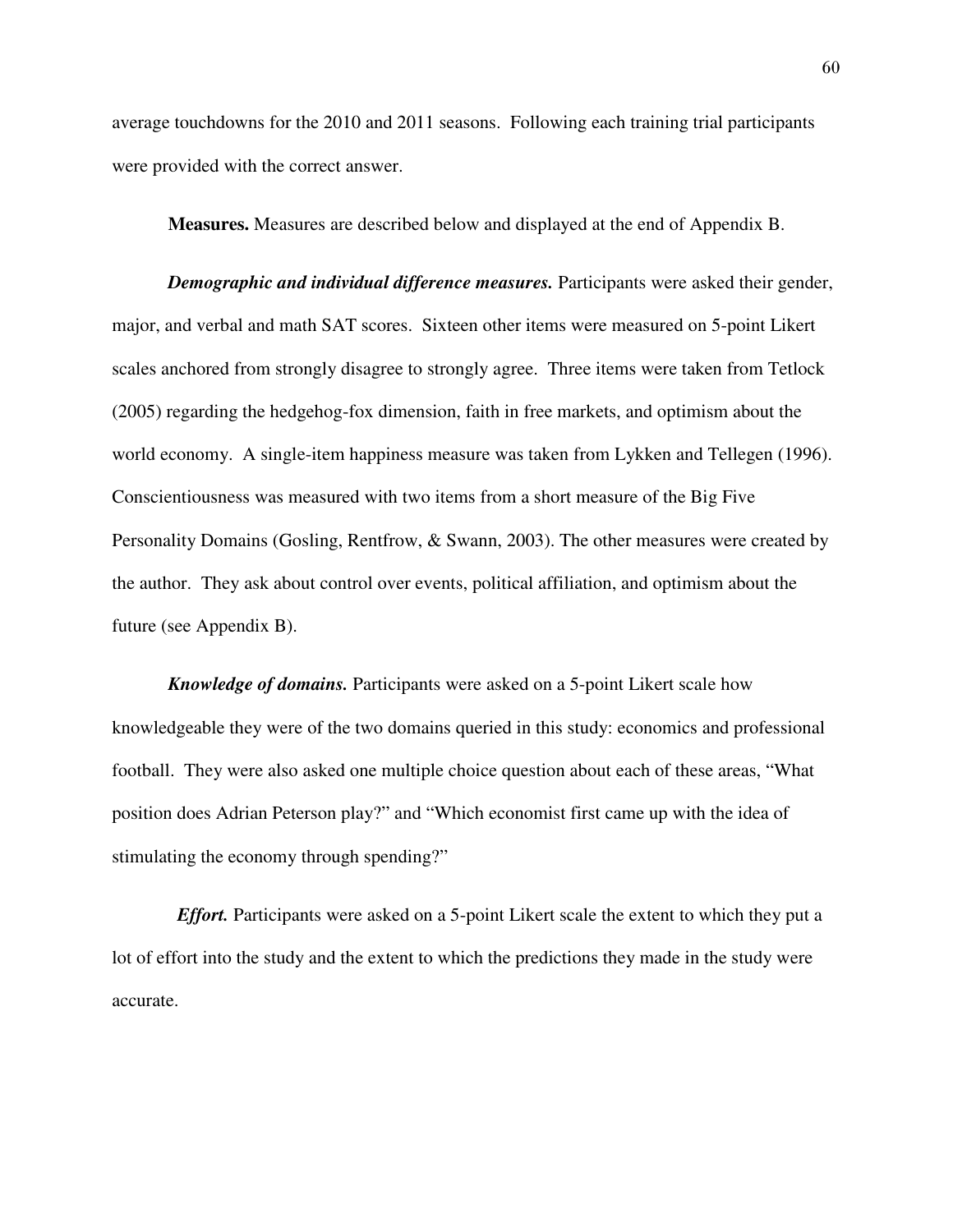*Confidence.* To measure confidence in their predictions participants were asked: "What is your percentage of confidence in the previous prediction? Please enter a number from 0 to 100."

**Procedure.** See Appendix B for a limited example of the confidence information, 4-cues, 2-trials condition. This is not a full sample, it only includes a single target event. The study was performed entirely online. Participants took the survey at the location of their choice. After registering for the experiment on a university website, participants were emailed a link and told that they had 24 hours to take the survey. This email also contained an information sheet informing participants that they have the right to withdraw from the study at any time. Participants were given a three digit code to enter when they started the survey so that they could be given partial course credit and so that they could be awarded the incentive if they made the most accurate predictions. After all incentives were awarded these codes were destroyed, resulting in anonymous data. Participants took the survey using the online survey tool *Qualtrics©*.

 Participants were first told to enter the code they were emailed so that they could be given partial course credit. They were then asked what type of gift certificate they would like if they were the most accurate. Participants then answered the questions concerning background knowledge of the domains predicted.

Because the primary goal of this study is to test whether individuals can be made as accurate as possible, individuals were given brief information on how to forecast. If assigned to a condition that was not given cues, participants were told: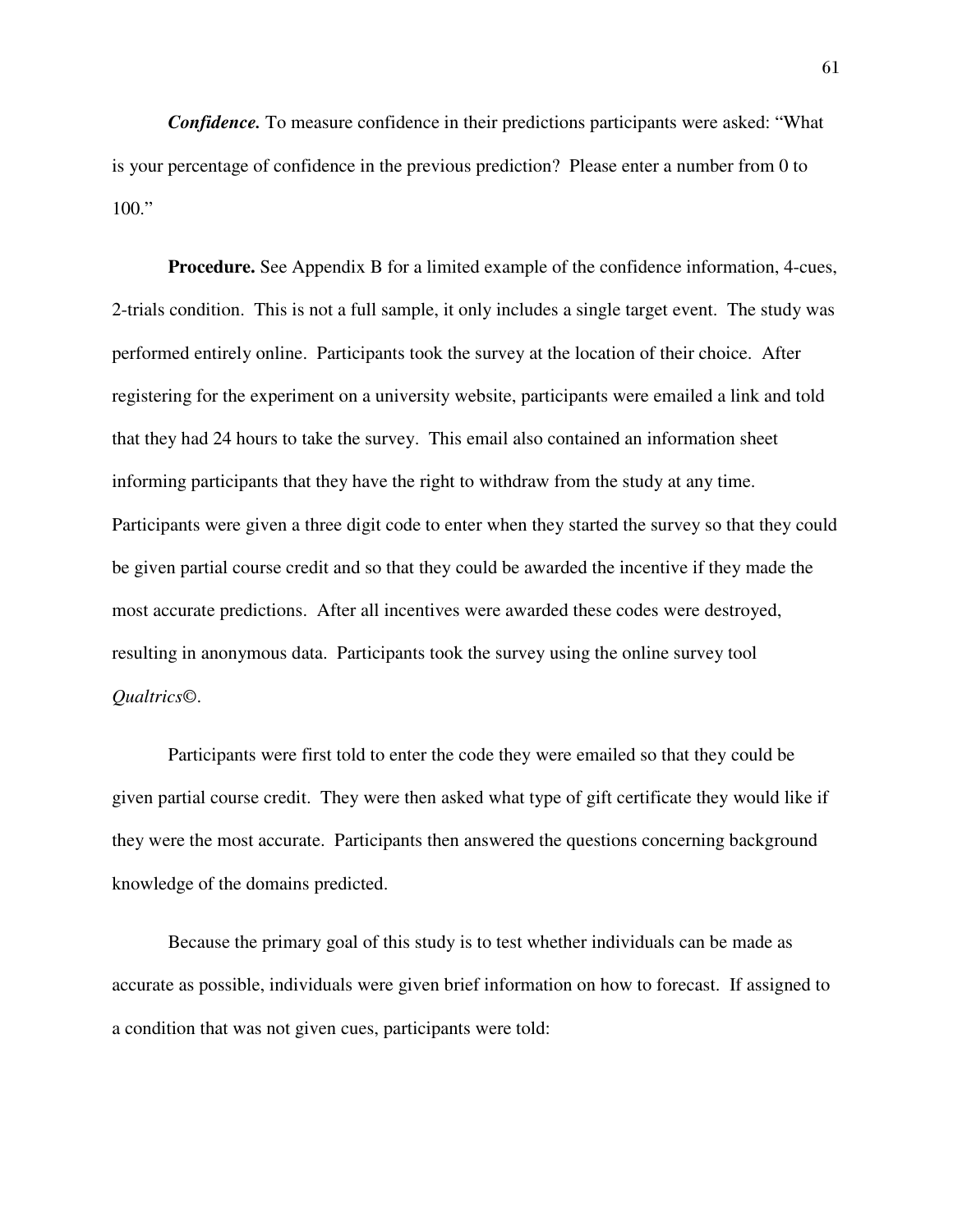This study is going to ask you to make predictions about the value of certain future events (unemployment rate, number of touchdowns thrown by Tom Brady, etc.). In some cases you may learn more after making a few guesses.

If assigned to a condition given cues, participants were told:

This study is going to ask you to make predictions about the value of certain future events (unemployment rate, number of touchdowns thrown by Tom Brady, etc.). You will be given a series of variables that you can use to predict that value (see table below). These are all real data. Your job is to try to use this information, along with any personal knowledge you might have, to try to predict the next value.

In some cases all of the variables may be useful, in some cases only a few may be useful, and in some cases there won't be much of a pattern at all. If there is no pattern at all, it may be wise to simply use the long term average, because that may be the best guess. In some cases you may learn more after making a few guesses.

|  |  | As a simple example, below is the U.S. population in millions: |
|--|--|----------------------------------------------------------------|
|--|--|----------------------------------------------------------------|

| September, 2012 | 1 month | 2 months | average of entire | overall average from the |
|-----------------|---------|----------|-------------------|--------------------------|
| value:          | before  | before   | previous year     | previous 20 years        |
|                 | 314.1   | 313.9    | 312.1             | 272.6                    |

the guess for August 2012 might be around 314.3, because there seems to be a minor upward trend.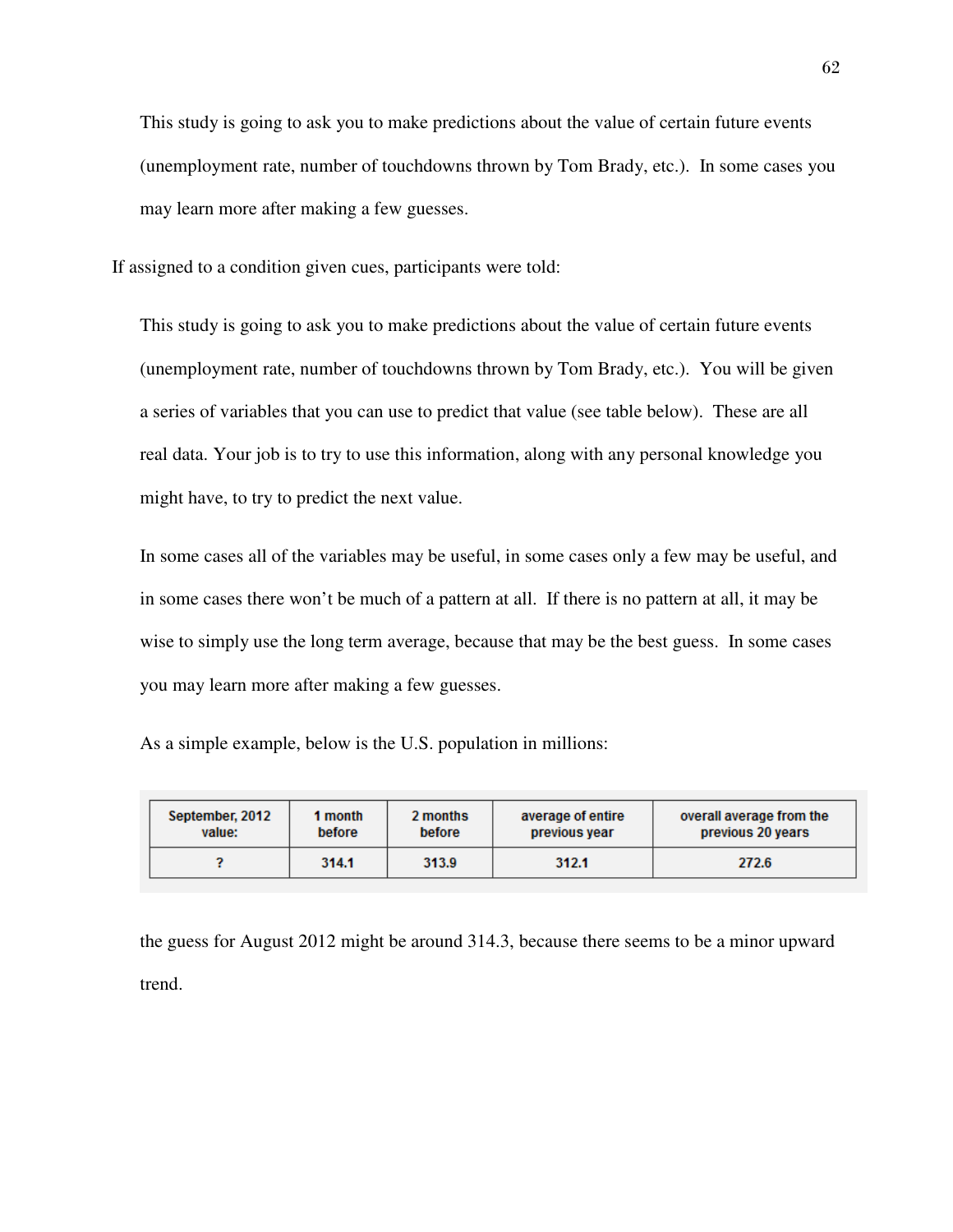Next, based on previous research (Koriat et al., 1980), in the overconfidence information condition participants were told: "Individuals tend to be overconfident in their estimates. One way to avoid overconfidence is to think of reasons why your estimate may not be correct. The gift certificates will be awarded based on accuracy of predictions and accuracy of confidence ratings. Please rate your confidence carefully." In the no confidence information condition this information were omitted.

Next participants were told "Please type your answers into the small boxes on the following pages. Please just use numbers, do not use symbols like % or \$. Please do not look up any additional information when making your predictions."

Participants then made predictions and completed all of the individual difference measures.

# **Results**

Fifteen participants were eliminated after completing only the first 50% of the total questions or less. Twelve participants were eliminated for participating in the study more than once. Three participants were eliminated because the majority of their answers were extreme outliers. All variables were sorted and examined for outliers. Visual inspection was used to determine if any values that were in the far tails of the distributions. Visual inspection determined that values that were 20 standard deviations from the mean appeared to very far from the center of the distribution. Therefore these values were removed before analysis began.

**Combining conditions.** The 0-cues, 0-trials, overconfidence information and the 0-cues, 0-trials, no overconfidence conditions were not given any information concerning past values of the events participants predicted. These two conditions are referred to as the control conditions.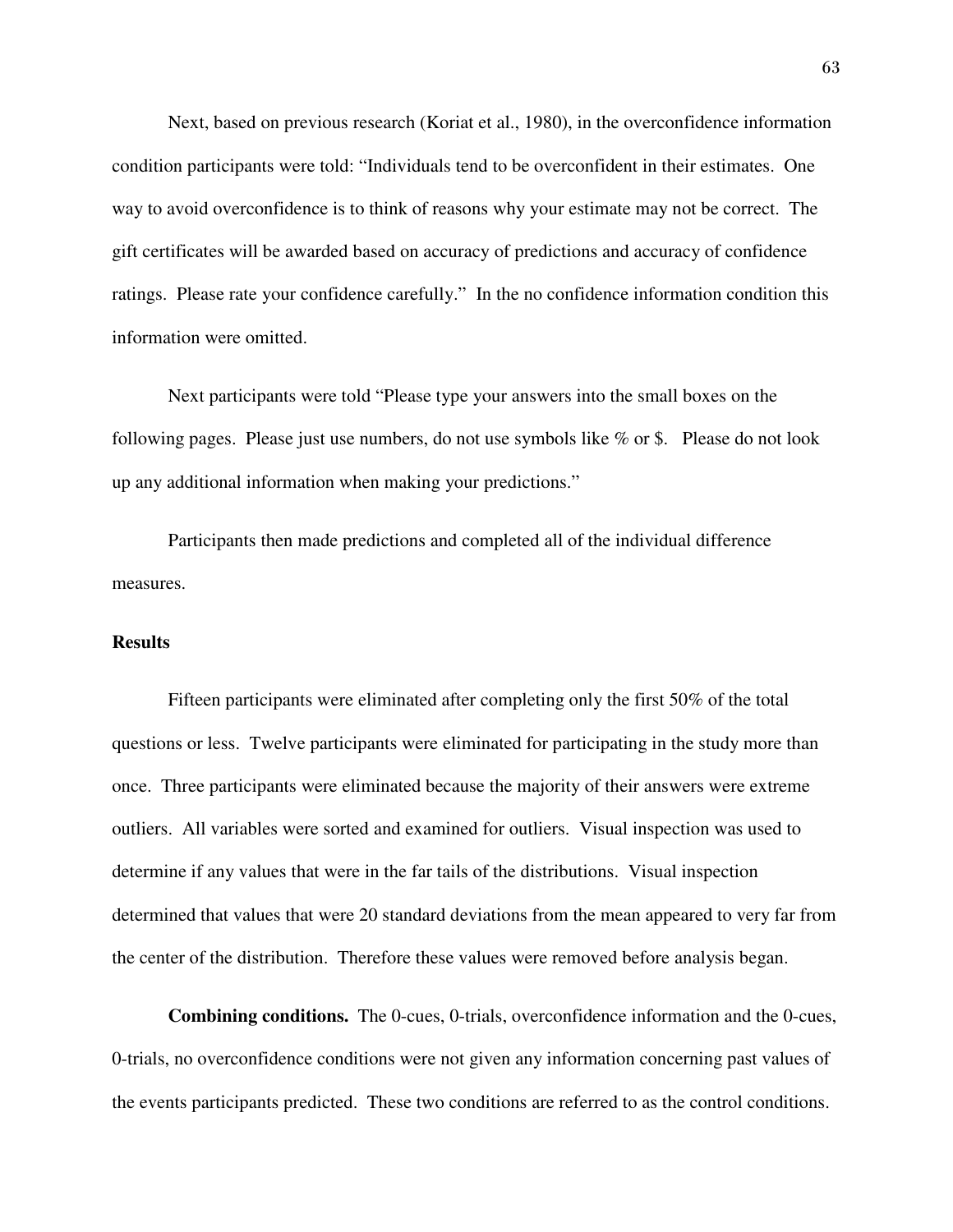All of the 22 other conditions were given between 2 and 29 prior values of target events. These 22 conditions are referred to as the experimental conditions. In order to compare those given no knowledge to those given knowledge, for some analyses the two control conditions were combined and the 22 experimental conditions were combined and these two combined conditions were compared with one another.

**Accuracy of control and experimental conditions.** Table 10 displays mean judgments and errors for each target event as a function of the combined control and combined experimental conditions. As in Experiment 1, participants given no information (the control conditions) did not approach 0% error. The mean percentage error from all target events combined was 573% for the control condition. The 95% confidence interval ranged from 129% to 1017%, indicating that mean error was significantly greater than zero. In the experimental conditions, the mean percentage error was much lower, at 41%. At the mean, the experimental conditions were 14 times more accurate than the control conditions. The strongest form of the collective accuracy hypothesis would suggest that the accuracy of a random collective of individuals would be equal to the accuracy of a collective of individuals who are provided knowledge to aid judgment. At the collective level, for 11 out of 16 events the control group was significantly less accurate than the experimental groups at the  $p < .05$  level. This is consistent with the idea that knowledge, rather than independence or diversity, is an important predictor of collective accuracy.

**Selecting accurate subsets.** Hypothesis 5 stated that knowledge will moderate the relationship between the size and accuracy of a collective. For collectives with high knowledge, the entire collective will be more accurate than the highest ranked individual, but for collectives with low knowledge, the highest ranked individual will be more accurate than the entire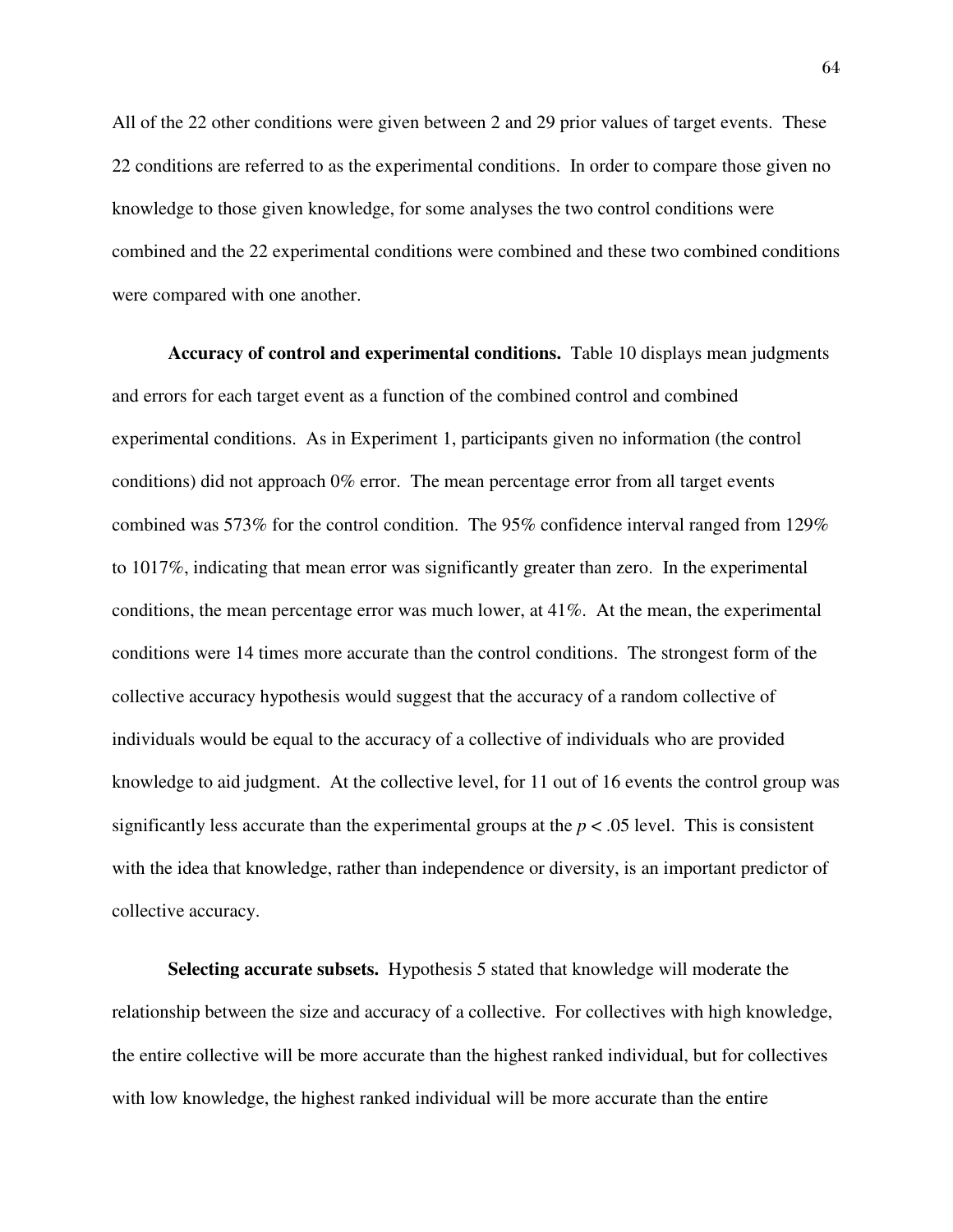collective. For this analysis the two control conditions were combined and the 22 experimental conditions were combined and these two combined conditions were compared with one another. As in Experiment 1, individuals were ranked based on accuracy on similar predictions (see Experiment 1 results section). For the current experiment, similar predictions were only used if the similar prediction significantly correlated with the prediction in both the combined control and combined experimental conditions. Replicating the procedure in Experiment 1, accuracy was computed for the highest ranked individual, highest three ranked individuals, and the entire collective.

Table 11 displays the similar prediction used to rank judgment accuracy, the correlation between the target event accuracy and the similar prediction accuracy, and the collective errors for the highest, highest three, and all participants in the control and experimental conditions. Replicating the analysis from Experiment 1, the accuracy levels were compared for the highest ranked individual, the highest three ranked, and all participants in that condition. In the control condition, there is an advantage to selecting more accurate individuals to be included in the judgment. There was only 1 of 15 cases in which the entire collective was more accurate than the highest or highest three collective mean accuracies. This result may have occurred because the correlations between judgment and similar judgment accuracy were high, indicating that there was a large difference between the most and least accurate individuals. In contrast to the theory of collective accuracy, the entire collective was rarely more accurate than using only one or three participants.

As hypothesized, the results were different in the experimental conditions. In these conditions accuracy was higher than in the control conditions and the correlations between target event accuracy and similar prediction accuracy was lower than in the control condition, so it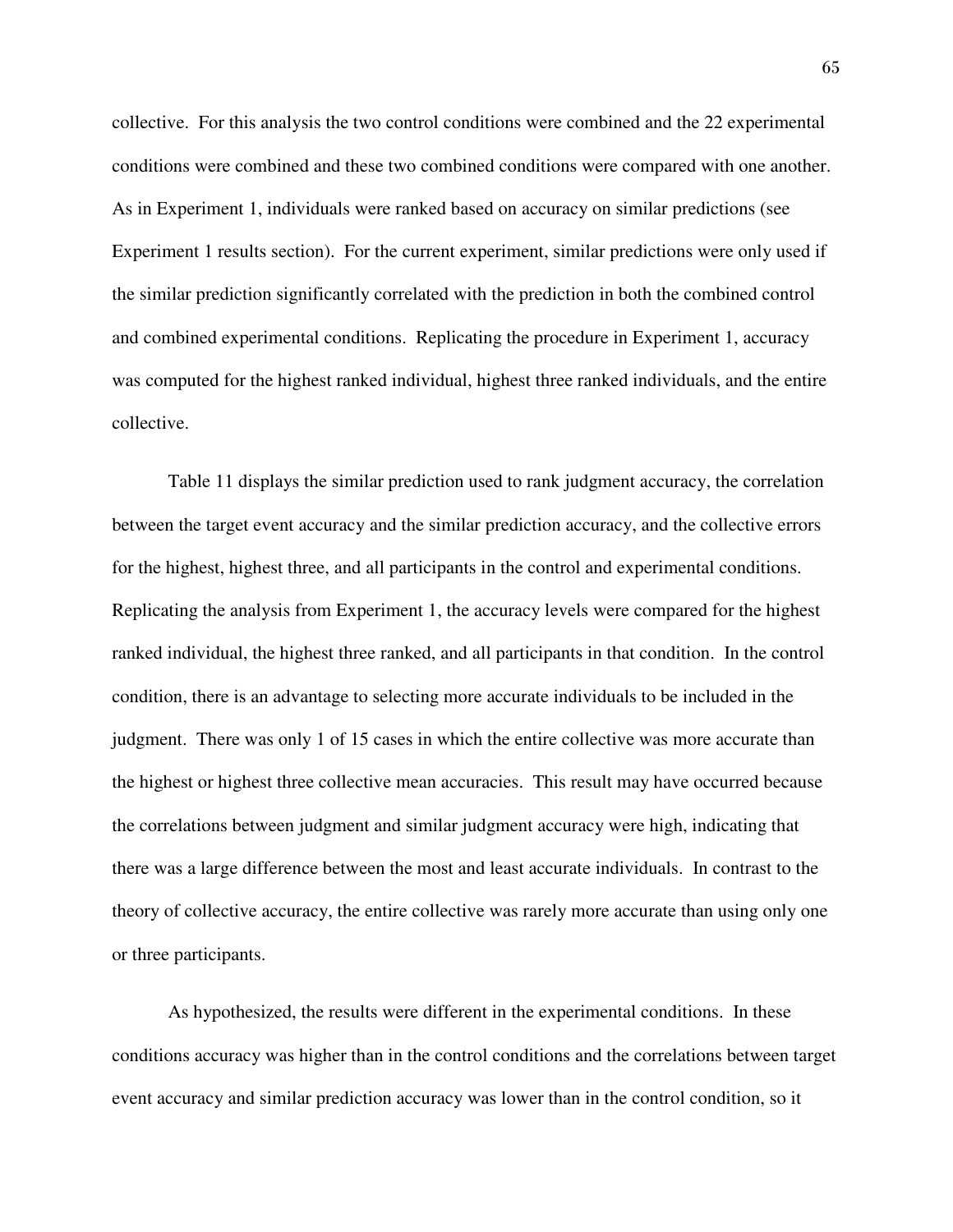should be expected that selecting the best performers would not have as much of an effect on accuracy as it did in the control condition. In the control condition only one of the judgments based on the entire sample size was the most accurate compared to the highest and highest three ranked judgments, but in the experimental conditions then entire collective was the most accurate for 7 of the 15 judgments.

In order to directly test Hypothesis 5, the proportion of times the entire collective led to the most accurate judgments was compared in the experimental and control conditions. Hypothesis 5 claims that this proportion would be different in the two conditions, because in the control condition selecting the entire collective would not lead to accuracy, but in the experimental condition selecting the entire collective would lead to accuracy. Fisher's exact test indicated that these proportions did differ in the control and experimental conditions,  $p = .04$ . The size of this difference was large. In the control condition the entire collective was the most accurate technique 7% of the time, but in the experimental condition the collective was the most accurate technique 47% of the time.

**Variances and accuracy.** Hypothesis 6 stated that the accuracy of a collective will be negatively correlated with the variance of the judgments. Table 12 displays the individual accuracy and standard deviations in the control conditions and all of the combined experimental conditions. For every target event, accuracy is higher for the experimental conditions than the control conditions at the  $p < .05$  level, but the variance is significantly higher in the control conditions than the experimental conditions at the  $p < .001$  level. This result indicates that higher variance was associated with less accuracy.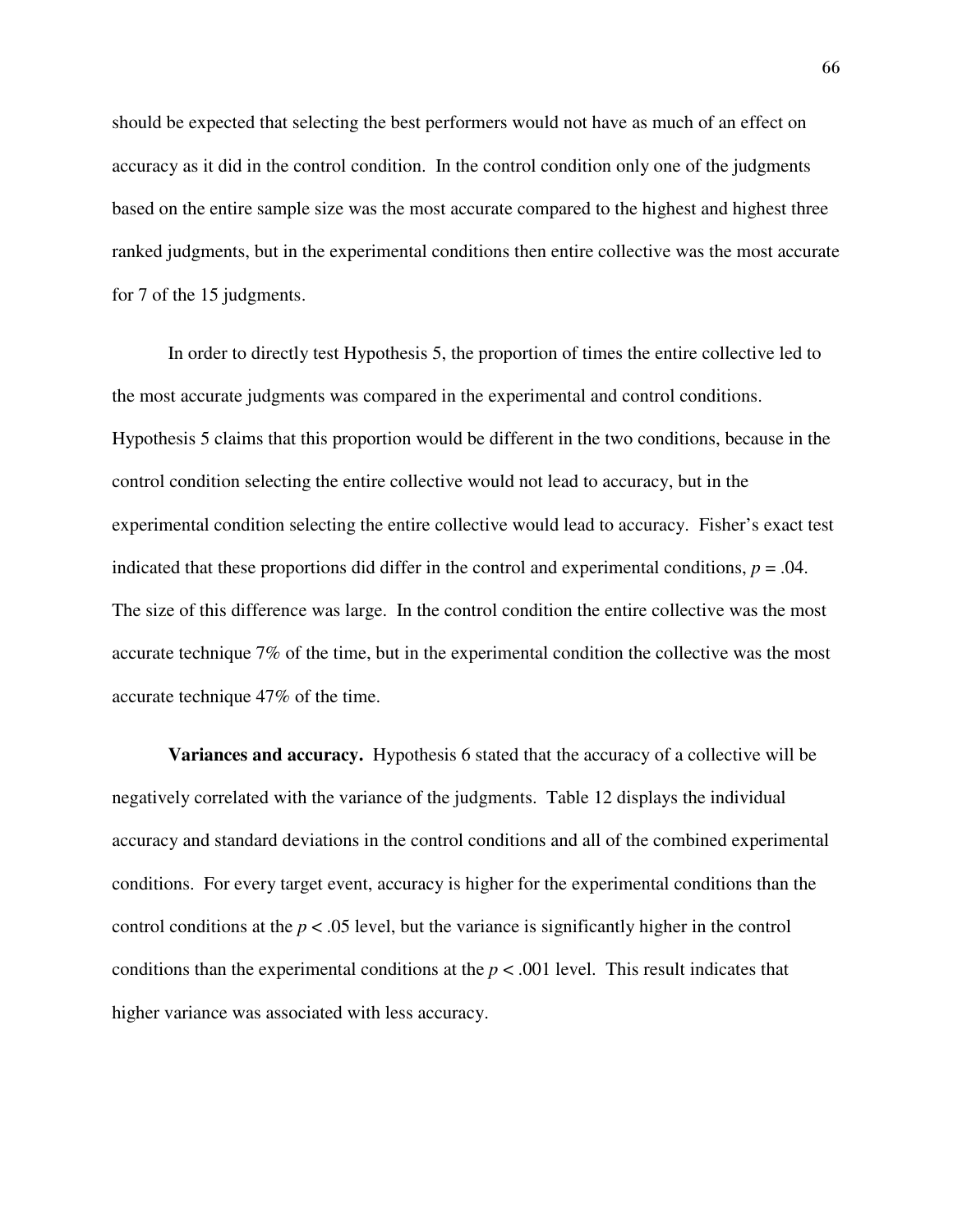To further explore the relationship between accuracy and variance, correlations between collective error and variance in each different condition were computed for each target event separately (see Table 13). Only the experimental conditions were included, because the control conditions would have been an overly influential data point. Mean errors and standard deviations were computed for the 22 experimental conditions, and then correlations between these 22 error and standard deviation values were computed. A total of 7 of the 17 correlations between error and standard deviation were significant, and all of these were positive. This is further evidence that low variance tends to be positively associated with accuracy.

With a positive relationship between variance and accuracy, it is possible that an accurate group may be selected by searching for a collection of individuals with the lowest variance. This could be accomplished by using the mode value of the judgments from a collective of individuals, because by definition the mode is a set of values that has zero variance. Table 14 displays the collective judgment error based on the mean, median, and mode judgment for each of the 17 target events. In the control group the mode was the more accurate than the mean and median for 71% (12 of 17) of the target events. This value is significantly higher than the 33% expected by chance, as tested with the binomial sign test,  $p = .002$ . In the experimental group the mode was more accurate in 18% of cases, which is not significantly different from the 33% that would be expected by chance. These data indicate that in some cases an accurate estimate can be obtained simply by selecting a subset of a collective that has low variance.

**Predictors of accuracy.** Hypothesis 7 states that the best predictors of judgment accuracy will be, in the following order: Knowledge of the domain being forecasted, skill on similar forecasting tasks, and confidence. Skill on similar forecasts was defined as the accuracy of the previous year (2011) prediction. Table 15 displays standardized regression coefficients for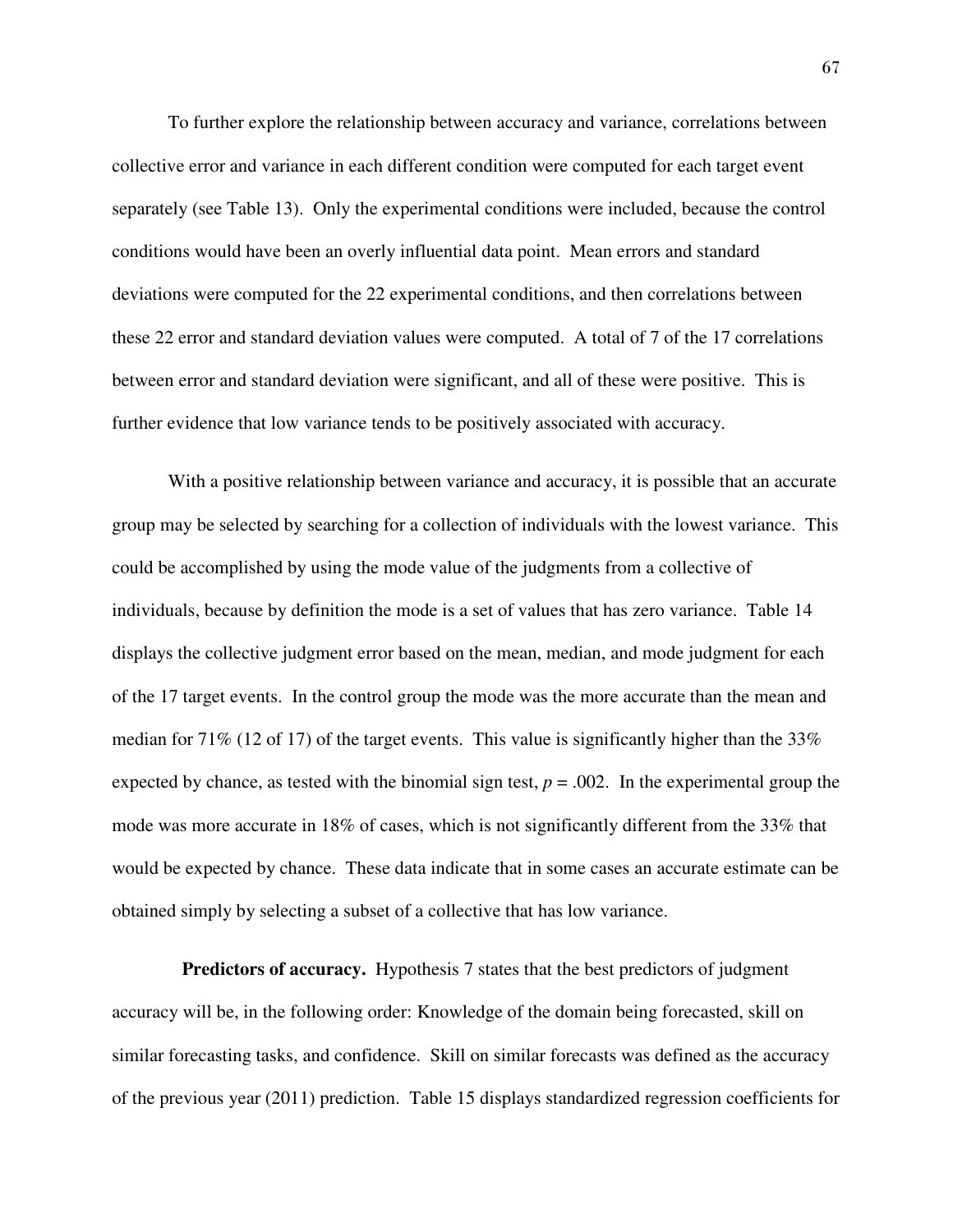knowledge of the domain being forecast, skill on similar forecasting tasks, and confidence in forecasts, each with forecast accuracy as the dependent variable. Skill on other tasks is significant in 14 out of 17 instances, knowledge is significant 2 of 17 instances, and confidence is significant in only 1 out of 17 instances. Hypothesis 7 was not supported, the best predictor of accuracy is skill on other forecasting tasks, with knowledge and confidence as weak predictors of accuracy.

**Individual difference measures.** Several individual difference measures were included as exploratory measures. Most of these had low and non-significant correlations with accuracy. The most accurate predictor of accuracy was the question "I am good at coming up with explanations for why things have occurred," which was significantly  $(p < .05)$  correlated with two prediction domain accuracy measures in the experimental condition and three prediction domain accuracy measures in the control condition.

**Use of information cues.** In order to test Hypotheses 8 and 9 regarding group differences, the 17 individual forecasting accuracy scores were standardized and then averaged. First each individual judgment was subtracted from the true score and the absolute value was taken to create an individual accuracy score for each of the 17 target events. These 17 accuracy scores were then standardized separately so that each score would be scaled in a similar manner before they were averaged. Finally the 17 standardized accuracy scores were averaged using the arithmetic mean to create one overall accuracy score per participant. The means of these overall accuracy scores as a function of condition are displayed in Table 16. A 3 (trials:  $0, 2, 5$ ) x 4 (cues: zero, 2 recent, 2 long, 4) x 2 (overconfidence information, no overconfidence information) ANOVA was performed on the standardized average accuracy scores. The results of the ANOVA are displayed in Table 17. Because variances in the groups were heterogeneous, as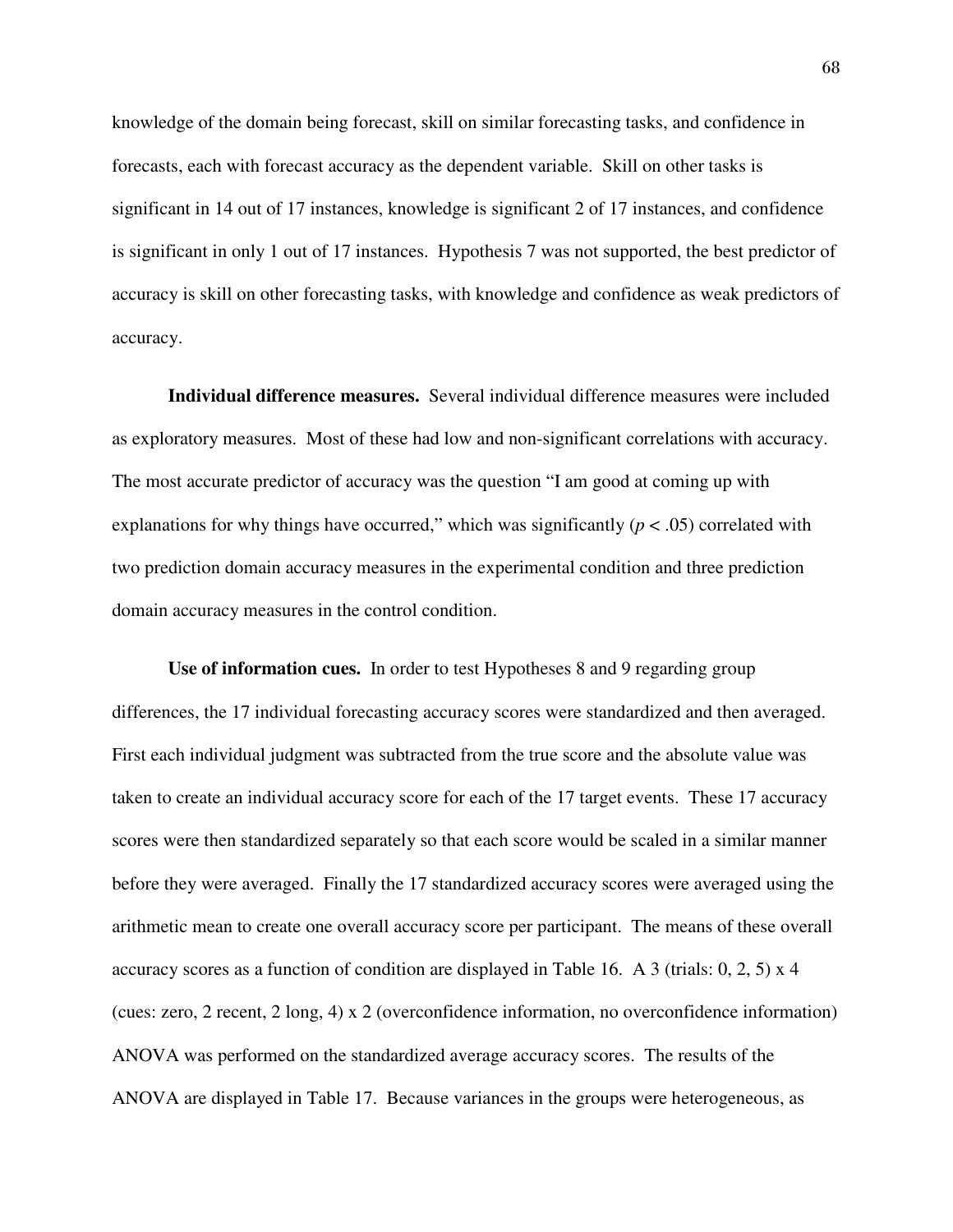indicated by Levene's test,  $F(23, 573) = 37.43$ ,  $p < .001$ , the inverse of the variance of each condition was used as a weight in weighted least squares (Moder, 2010).

Hypothesis 8 states that the following groups will rank least to most accurate: 0-cues, 2 cues, 4-cues. The main effect for cues was significant,  $F(3, 573) = 41.40$ ,  $p < .001$ . Planned comparisons revealed that the 0-cues condition was significantly less accurate than the 2-cues recent condition,  $t(573) = 10.79$ ,  $p < .001$ , the 2-cues long condition,  $t(573) = 10.77$ ,  $p < .001$ , and the 4-cues condition,  $t(573) = 11.08$ ,  $p < .001$ . However, the 4-cues condition was not significantly more accurate than either the 2-cues recent condition,  $t(573) = 1.50$ ,  $p = .13$ , or the 2-cues long condition,  $t(573) = 1.33$ ,  $p = .16$ . In summary, the 0-cues condition was less accurate than the 2-cues recent, 2-cues long, and 4-cues conditions, but the 2-cues recent, 2-cues long, and 4-cues conditions did not significantly differ from one another.

Hypothesis 9 states that individuals who are given five training trials will be more accurate than those given two, and those given two training trials will be more accurate than those given zero. The main effect for trials was significant,  $F(2, 573) = 69.05$ ,  $p < .001$ . In partial support of Hypothesis 9, the 2-trials condition was more accurate than the 0-trials condition,  $t(573) = 6.28$ ,  $p < .001$ . Contrary to Hypothesis 9, the 2-trials condition was significantly more accurate than the 5-trials conditions,  $t(573) = 2.08$ ,  $p = .04$ . In summary, the order of accuracy from highest to lowest was: 2-trials, 5-trials, 0-trials.

The ANOVA also indicated an interaction between trials and cues,  $F(6, 573) = 18.09$ ,  $p <$ .001. This interaction is driven by the fact that the 0-cues 0-trials condition is so much less accurate than any other condition (see Table 16). With such an inaccurate condition, all mean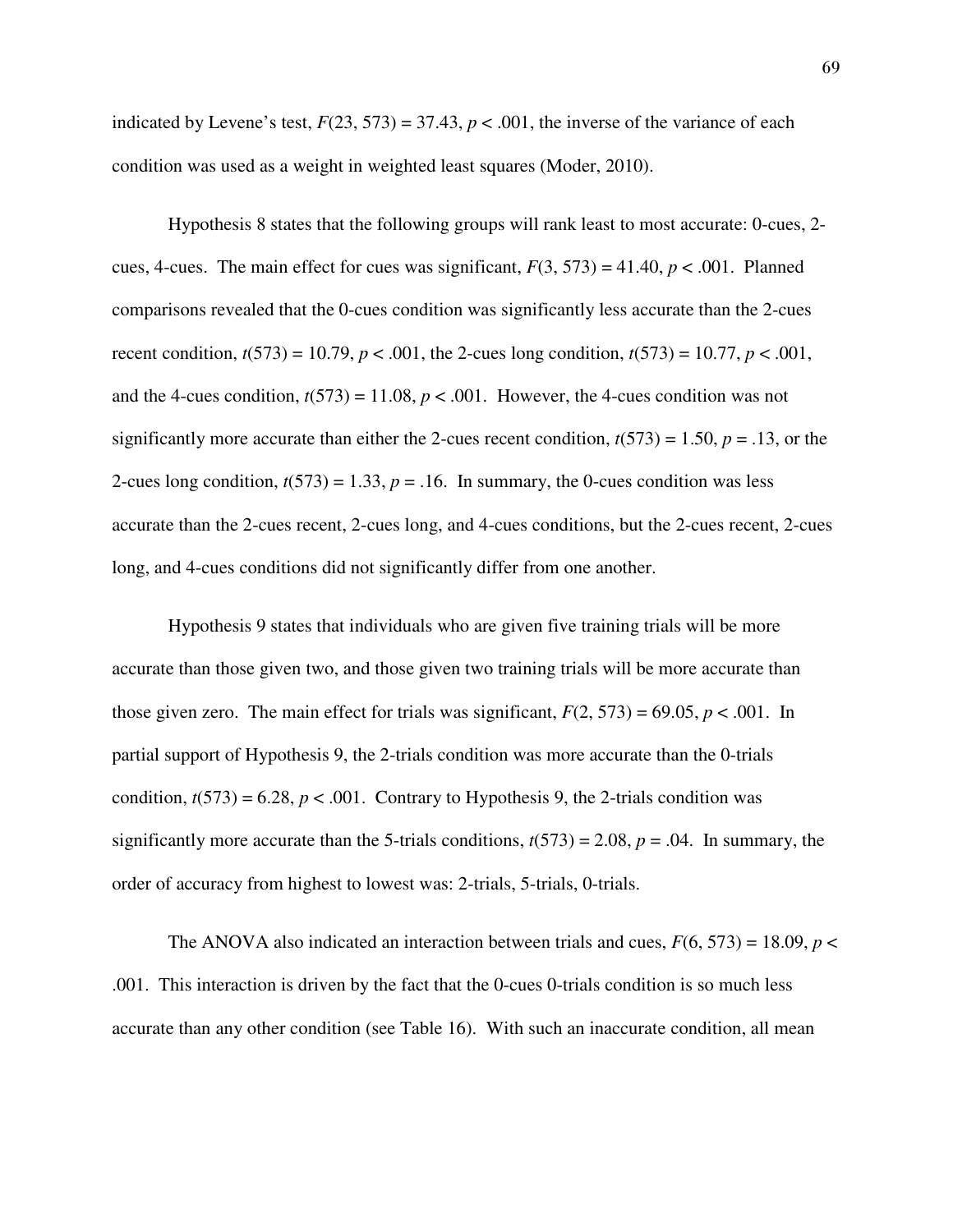differences involving this condition will be much greater than any other mean difference, resulting in a significant interaction.

The ANOVA also indicated a significant main effect for the confidence,  $F(1, 573) = 4.39$ ,  $p = .04$ . The confidence information condition ( $M = .05$ ) was more accurate than the no confidence information  $(M = -0.02)$ . This effect was not hypothesized. Hypothesis 10 states that collective judgments weighted by confidence will be more accurate when individuals are given instructions on how to accurately estimate confidence than when they are not given these instructions. This hypothesis only refers to weighted confidence, there was no hypothesis concerning a difference between the confidence information and no confidence information conditions with respect to unweighted accuracy. To test Hypothesis 10, participants' accuracy scores were weighed by confidence by first summing each participant's confidence score and then dividing each score by the sum. This standardizes the score so that individuals who provide higher mean confidence do not have higher weighted accuracy scores. These confidence scores were then multiplied by the accuracy score and summed for each participant, creating an accuracy score weighted by confidence. A t-test indicated that those in the overconfidence information condition  $(M = .02)$  did not display more weighted accuracy than those in the no overconfidence information condition  $(M = .00)$ ,  $t(518) = .62$ ,  $p = .54$ . In summary, participants in the confidence information condition were significantly more accurate than those in the no confidence information condition, but participants in the confidence information condition were not more accurate than those in the no confidence information condition with respect to confidence-weighted accuracy.

70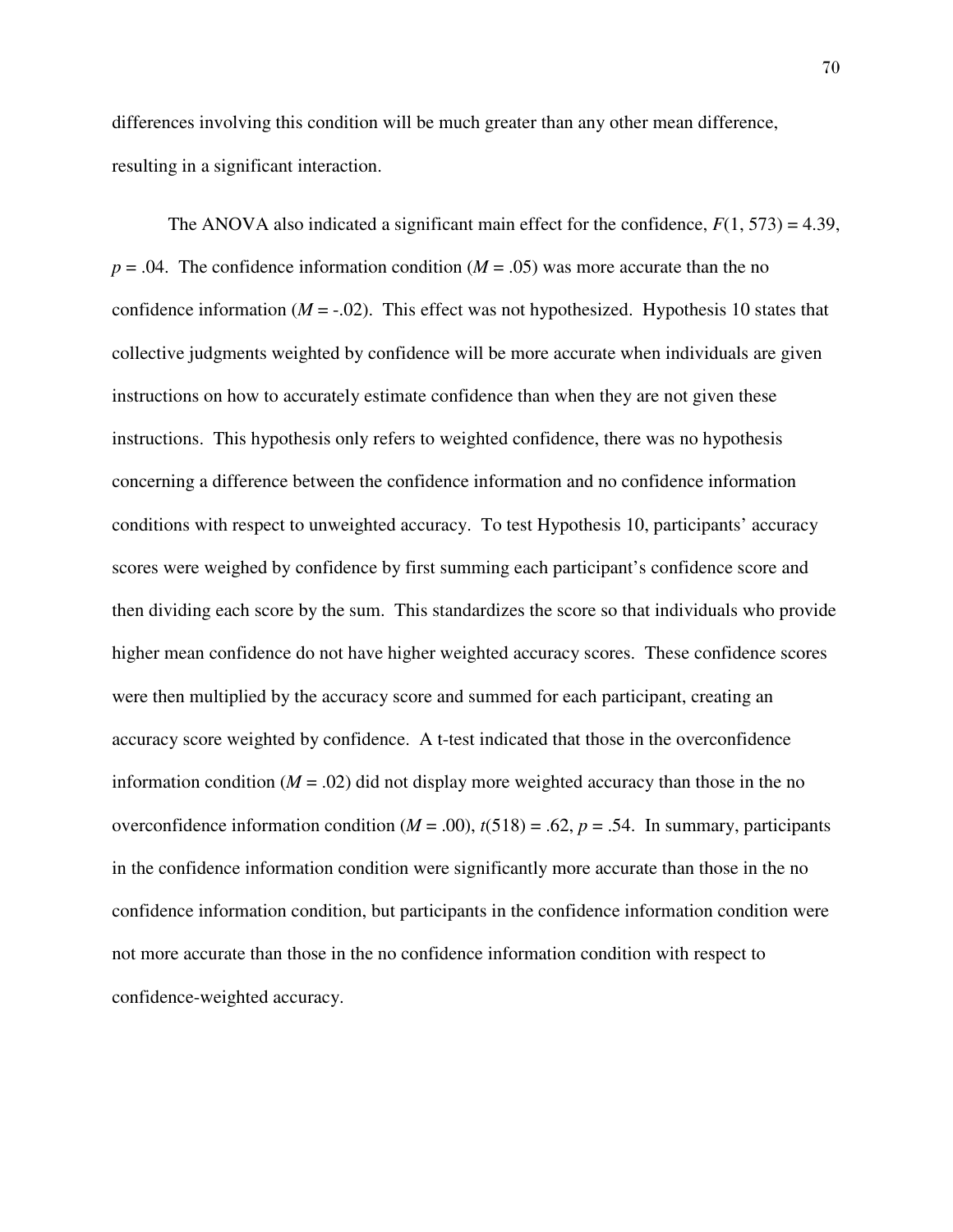## **Discussion**

 The theory of collective accuracy claims that a collective will make judgments that approach 100% accuracy even when most of the individuals in the collective have little knowledge, because those with little knowledge will guess randomly and their errors will cancel. Replicating Experiment 1, the results of Experiment 2 indicated that a sample of individuals with little knowledge, the control conditions, did not display accuracy approaching 100%. The mean control conditions collective judgments had an error of 573%. In contrast, individuals provided with knowledge had an error rate of 41%, which is 14 times more accurate than those not provided with knowledge. This is robust evidence against the strongest form of the collective accuracy hypothesis, which states that a random sample of individuals, selected whether the individuals are knowledgeable or not, will make judgments approaching 100% accuracy. This difference between experimental and control conditions is important because it indicates that knowledge, rather than diversity or independence, is the best predictor of collective accuracy.

 Contrary to the theory of collective accuracy, Experiment 1 indicated that if individuals can be ranked based on accuracy, the most accurate judgment emerges from the highest or highest three ranked individuals, rather than the entire collective. Experiment 2 replicated this result for the control conditions, in which the entire collective made the most accurate judgments in on only 1 of 15 instances. This may seem intuitive because using the most accurate individuals should result in the most accurate collective judgment. However, Experiment 2 indicated that although there were instances in which participants could be ranked based on accuracy, taking the entire collective still led to the most accuracy. In the experimental conditions, in 7 of 15 tests, taking the accuracy of the entire collective was more accurate than taking the highest or highest three ranked individuals. This was the first result from either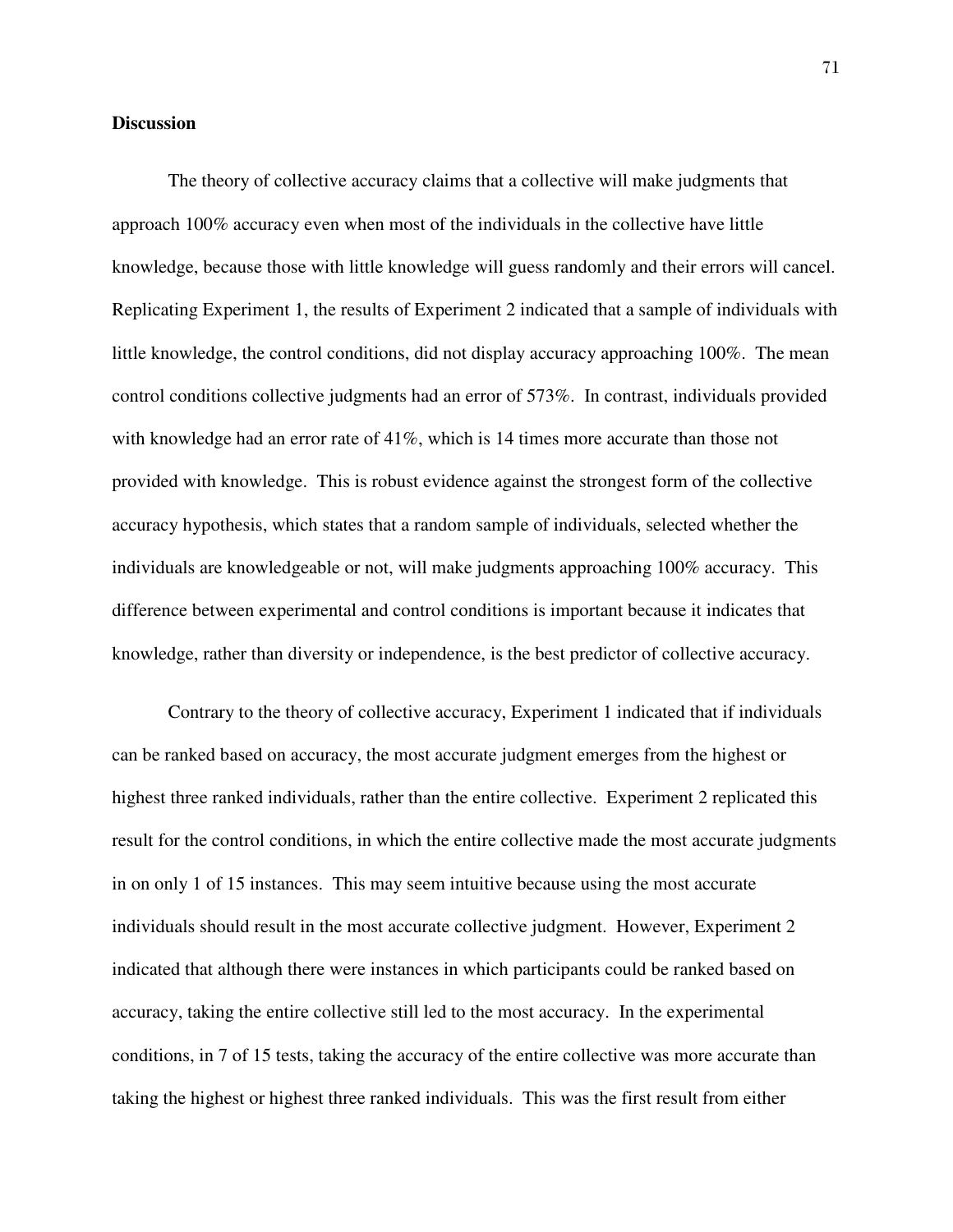Experiment 1 or Experiment 2 that supported the theory of collective accuracy. This result is important because it contradicts the intuitive belief that once individuals are ranked on accuracy, we need only take the highest ranked individuals.

 Variance of judgments is an important component in collective judgment theory, with several researchers (Krogh & Vedelsby, 1995; Lorenz et al., 2011; Page, 2011; Surowiecki, 2005) suggesting that high variance is required for a collective to be accurate, or that higher variance is associated with higher accuracy. In the present study, Experiment 1 indicated that lower variance of collective judgments were associated with greater accuracy. Experiment 2 replicated this result, with several results indicating that lower variance is associated with higher collective accuracy. One interesting result with clear practical implications indicated that an accurate subset of the collective was selected simply by identifying a subset with low variance, the mode judgment.

 Contrary to Hypothesis 7, skill on similar forecasts was the best predictor of judgment accuracy. This evidence supports the idea that one of the best predictors of performance is performance on similar tasks. Knowledge and confidence did not predict judgment accuracy beyond skill on similar forecasts. This may have occurred because skill on similar forecasts was such a strong predictor that there was little variance left over to predict.

 Most of the individual difference measures did not predict accuracy. The best predictor was the question "I am good at coming up with explanations for why things have occurred." This result implies that individuals are valid judges of their own forecasting accuracy. It is difficult to know whether individuals went into the experiment knowing that they were accurate forecasters, or observed that they were accurate after completing the predictions in the study.

72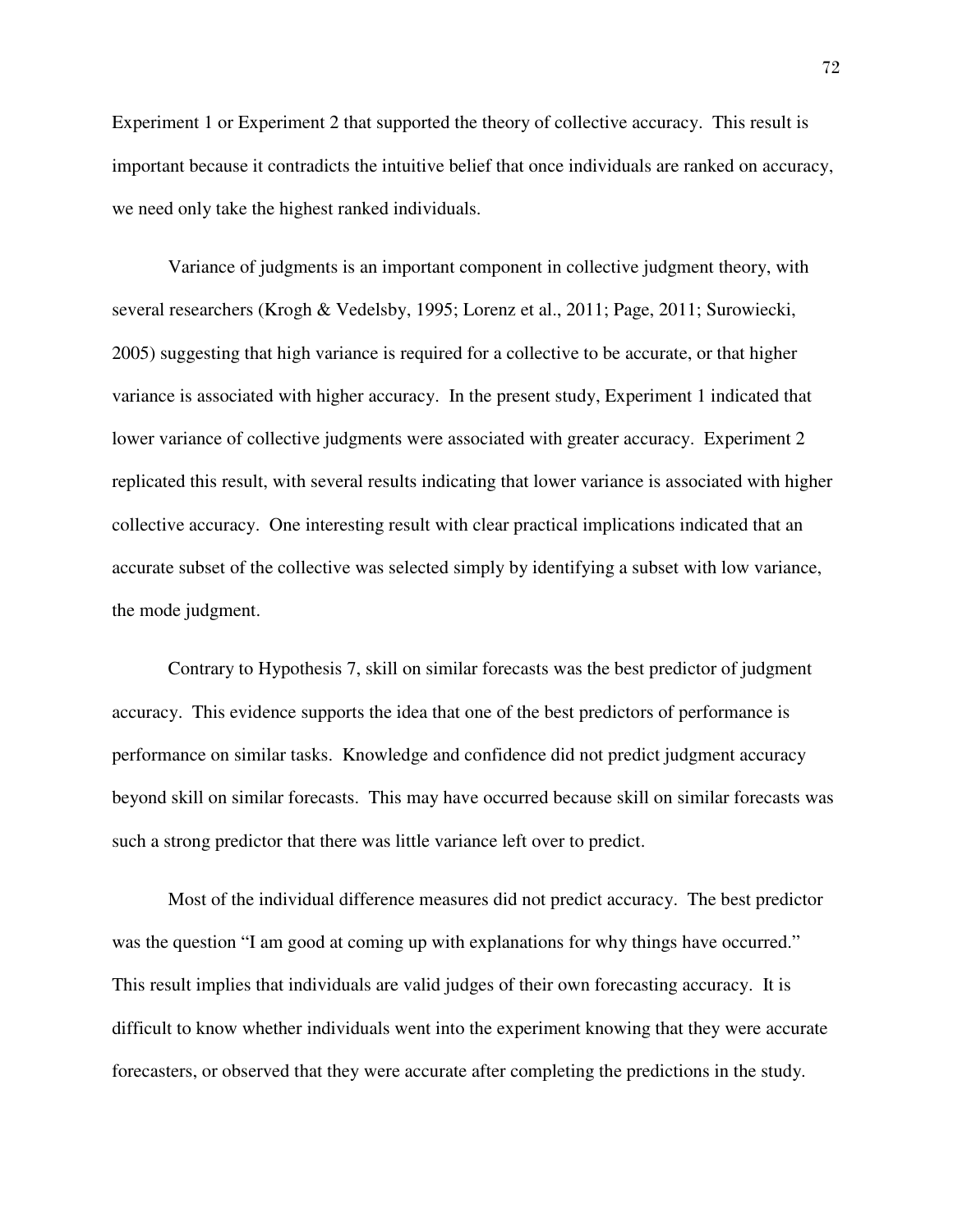This measure was actually hypothesized to be negatively correlated with accuracy, because individuals often see patterns where they do not exist and are overconfident in the validity of these patterns (Kahneman, 2011).

 The only significant effect of providing cues was that providing two or four cues led to more accuracy than providing no cues. Providing individuals with more information did lead to greater accuracy, but the exact number of cues did not appear to significantly affect accuracy. The number of training trials provided affected accuracy, but not as hypothesized. As claimed in Hypothesis 9, the least accurate participants were those that performed no training trials, but contrary to Hypothesis 9, participants who completed two training trials were more accurate than those that completed five training trials. This is consistent with the idea suggested by several forecasting and judgment researchers (Makridakis, Hogarth, & Gaba, 2010b; Taleb, 2007; Yates, 1991) that individuals tend to see a pattern that does not exist and extrapolate that pattern into the future when it would be more accurate to make a forecast that is similar to the last period observed. Giving individuals more data may have allowed them to see a pattern that did not exist, which led to inaccuracy. This phenomenon of seeing a pattern that does not exist may also explain the results regarding confidence. Those who were warned that individuals tend to be overconfident were more accurate than those who did not receive this information. This information may have led participants to make more "modest" predictions, i.e. predictions that did not stray very far from the last available time period.

#### **General Discussion**

 The primary purpose of this project was to test hypotheses derived from the theory of collective accuracy. Not only were most of these hypotheses not supported, but alternative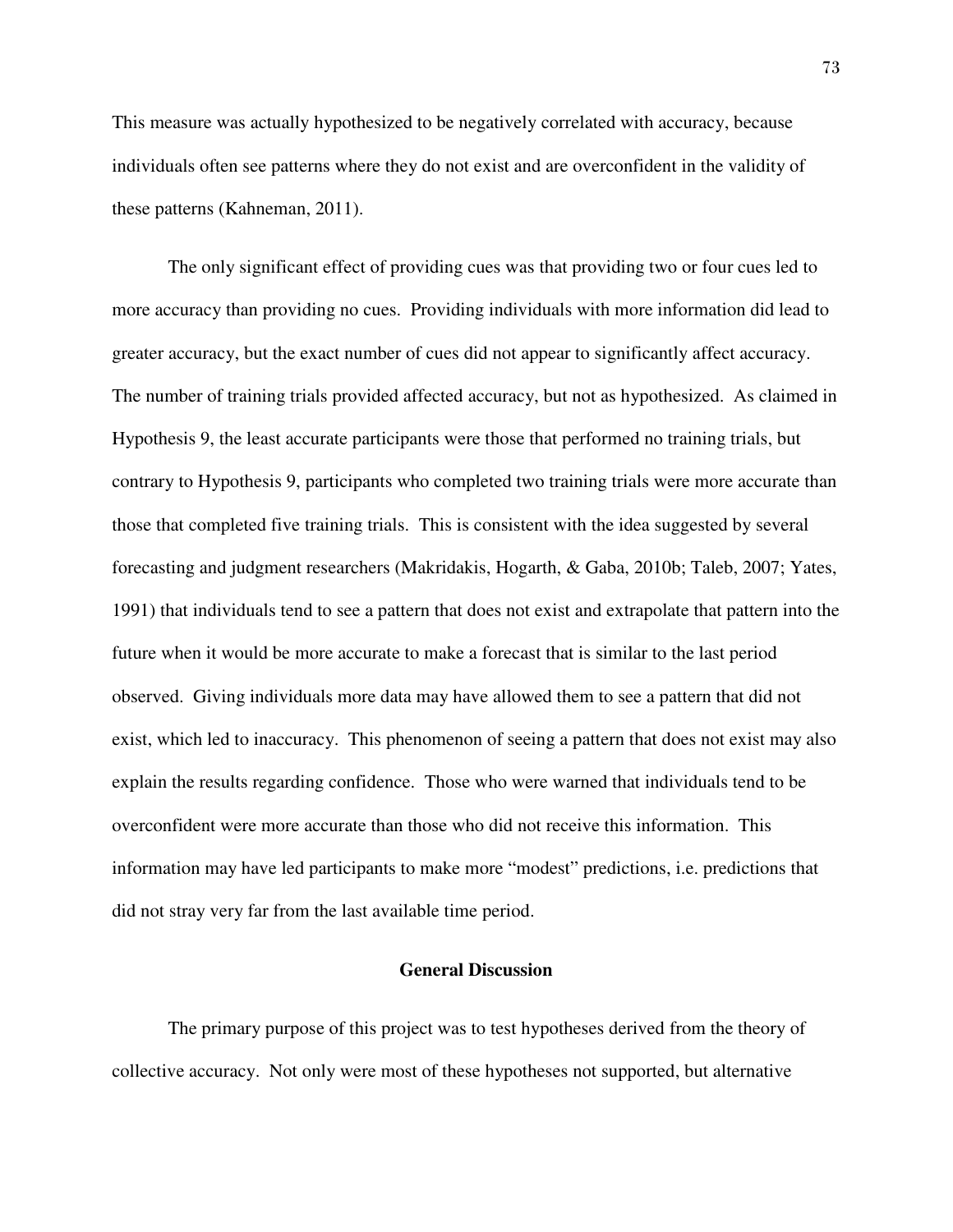hypotheses suggesting opposite results were supported. It is important to consider why there was such a disconnect between previous results and the results from the current study.

## **The accuracy of large collectives**

One of the strongest forms of the theory of collective accuracy suggests that a random sample of individuals, not selected based on expertise, will display accuracy approaching zero error (Lorenz et al., 2011; Surowiecki, 2005). The two experiments described in this paper provided strong evidence that this was not the case. Collectives that were not provided with knowledge had very large errors, often several orders of magnitude too high or low. There are several reasons why the current results contradict previous research.

The primary reason why these results did not replicate previous results indicating near perfect accuracy is because previous studies (Galton, 1907; Stroop, 1932) tended to use a specific type of judgment task. Studies such as these used basic perceptual tasks, such as guessing a weight, size, or temperature. These tasks represent only one type of judgment, basic perceptual judgments of quantities. A representative sample of judgment tasks is required if results are to be generalized to most judgment tasks (Brunswik, 1956). Taking a very specific subset of all judgment tasks does not tell us what will occur on other judgment tasks. This is similar to the argument Gigerenzer (1996) makes against some of the bias and heuristics research. The bias and heuristics research shows specific examples in which individuals make errors, but this does not tell us very much about how often individuals will make errors in most real-world tasks.

Perceptual judgments differ from other types of judgments in several ways. The first is that individuals often have a great deal of experience making perceptual judgments. For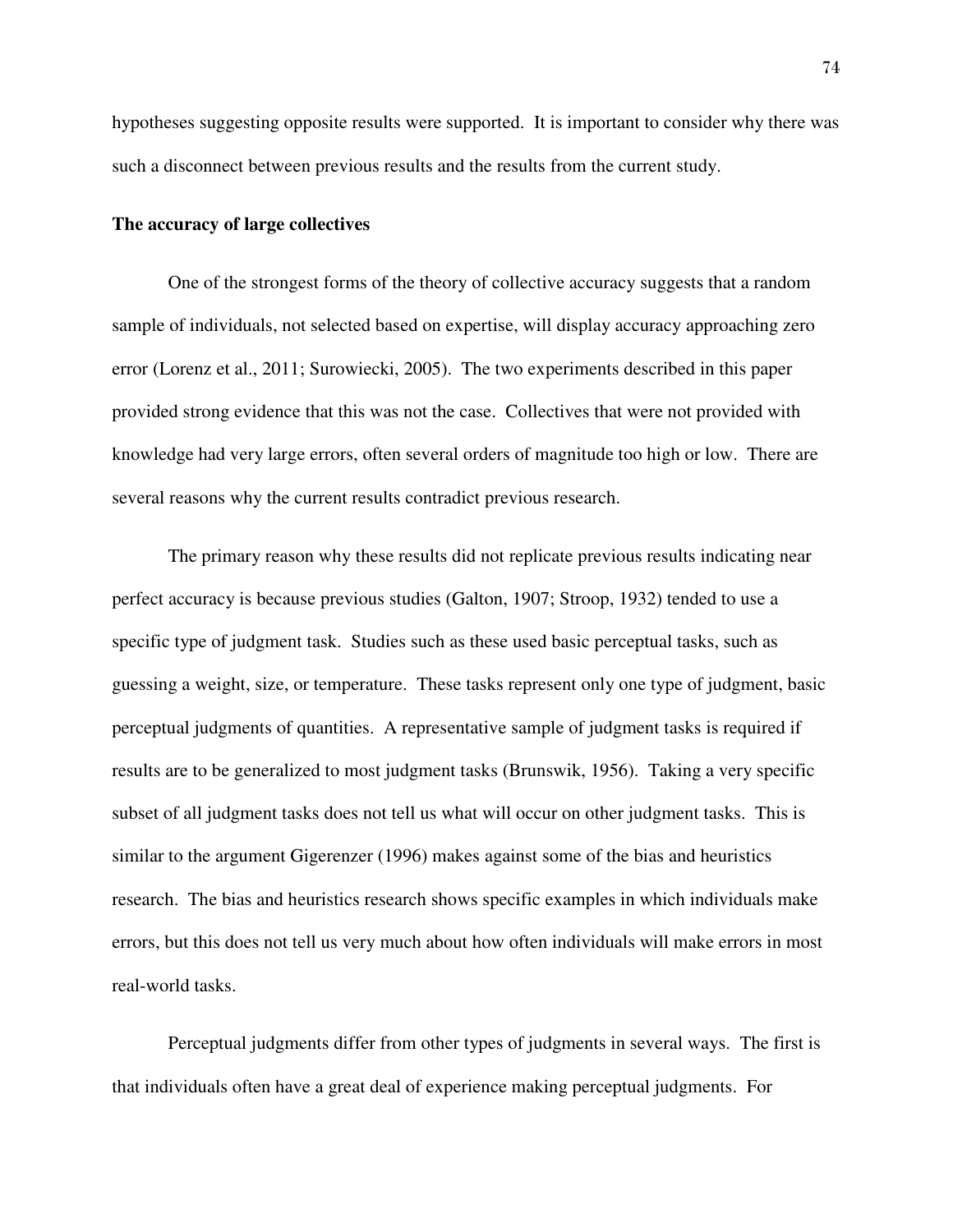example, individuals are likely to have a great deal of experience in guessing the weight of objects. This was demonstrated in the study in which a collective of individuals were 99.9% accurate in judging the weight of an ox (Galton, 1907). In the current study estimates of gas prices were consistently the most accurate judgments, because participants had a great deal of knowledge concerning gas prices relative to the other judgment tasks they performed.

Kahneman (2011) states that individuals are very accurate when judging averages, such as the average length of a line, or the number of objects in an array. This ease comes from the fact that such judgments are performed by "System 1," the intuitive, automatic system. Kahneman (2011) states that these judgments are made quickly and easily because they are done through prototype matching. The intuitive system represents categories as a prototype or a set of typical exemplars. In the example of guessing the weight of an ox (Galton, 1907), a prototypical animal is automatically activated in memory, and this prototype is used to guess the weight. This process is both automatic and accurate, which explains why individuals were accurate at judging the weight of an ox, and accurate at other perceptual judgments.

This prototype theory (Kahneman, 2011) also explains why collectives may be accurate for perceptual judgments but not for other types of judgments. Perceptual judgments easily activate a prototype because individuals commonly encounter objects such as large animals. For the judgments made in the current study, such as GDP, no relevant prototype is activated. It is difficult to imagine that individuals without knowledge of GDP could store a "prototypical GDP." A hypothesis for future research is that collective judgments will only be accurate when a relevant, accurate prototype is activated.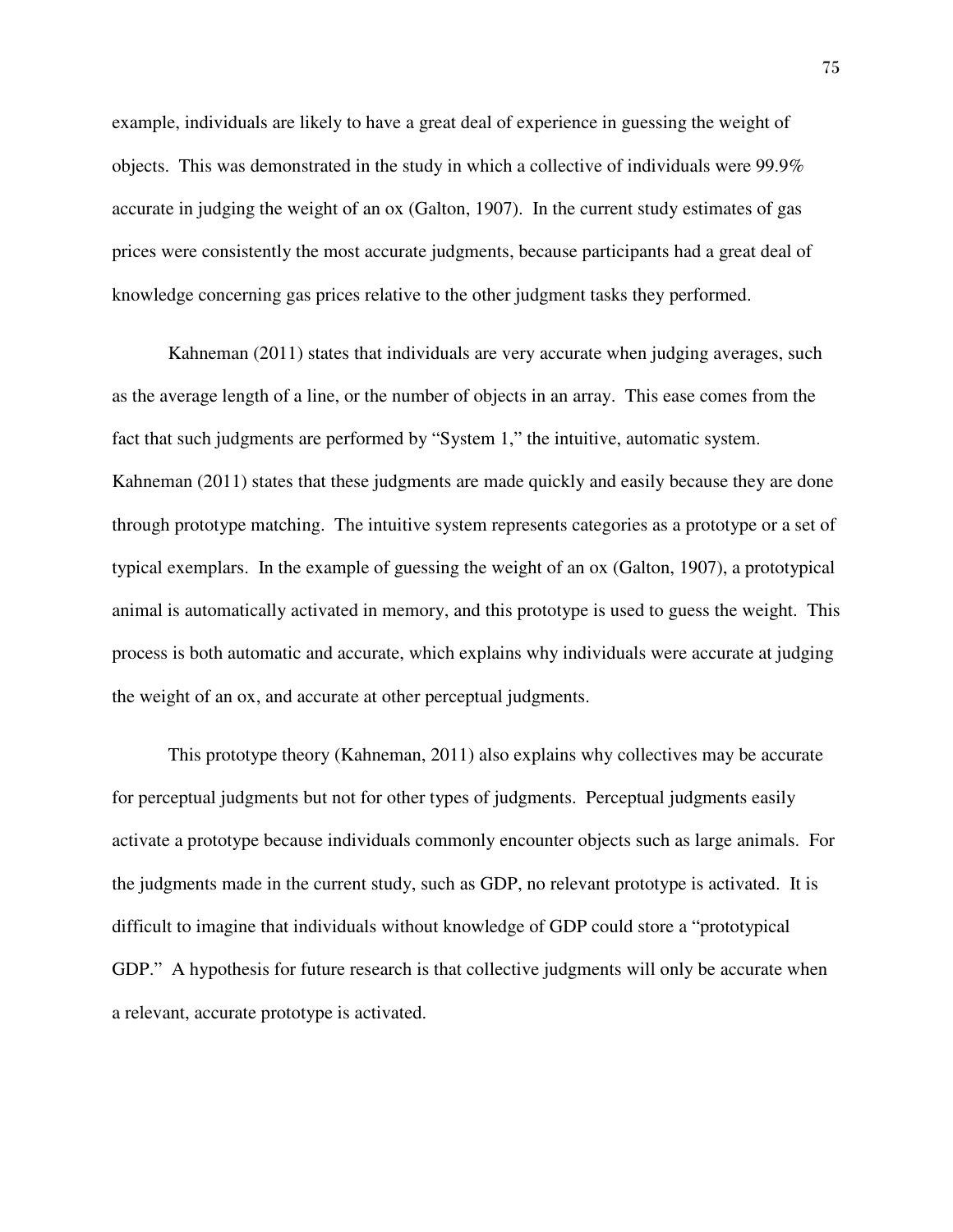Another way in which perceptual judgments are unique is that almost all of the information that is required to make an accurate judgment is provided. When forecasting future values of a quantity such as the unemployment rate, individuals do not have enough information to make an accurate forecast (Makridakis et al., 2010b). Individuals would have to know how many people are unemployed and divide that by the working population in the U.S. Before this information is released, no individual outside of the U.S. Department of Labor has this information. Even professional economists make very poor judgments concerning future values of economic indicators (Taleb, 2012). In contrast, merely looking at an ox will provide almost all of the information necessary to make an accurate judgment. The sensory cues, combined with past knowledge of how much animals of similar size weigh, is enough information to make an accurate judgment. In perceptual tasks almost all the information that individuals need to make the judgment are available to the individuals, but in many other tasks the information is not available. Using a large a collective with sufficient information leads to high reliability in the use of this information, which leads to great accuracy. In the current study, the judgment of interest was forecasting. Individuals in the control groups in the current study may not have had enough information to make accurate judgments. Without this information, the errors of the collective judgments were high.

The nature of perceptual judgments also explains the fact that in previous studies (Galton, 1907; Stroop, 1932) expertise was not required for accurate collective judgments. Given that individuals will have both experience and information when making perceptual judgments, it is difficult to find experts who will be better than a novice at making perceptual judgments. Many of the previous studies of collective judgment involved perceptual tasks for which individuals all had basically the same amount of knowledge. The knowledge simply came from individuals'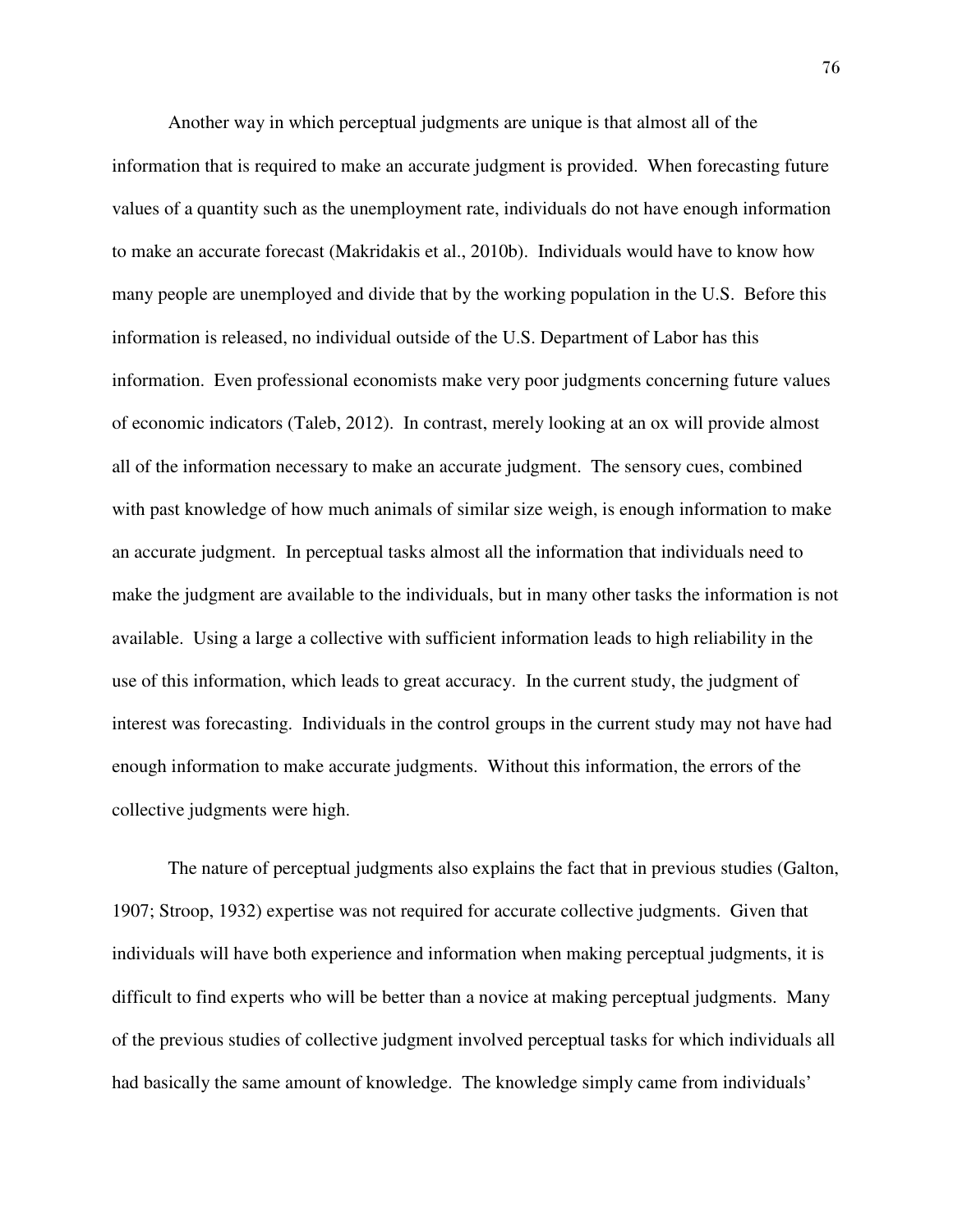senses, and in general individuals had experience making these perceptual judgments, so everyone had approximately equal knowledge. This lack of information asymmetry may explain why a subset of experts did not have to be selected for accurate judgment. There was no asymmetry in knowledge, so a more knowledgeable group could not be selected. This was in stark contrast to many of the tasks from the current set of experiments. In the current set of experiments there was a large difference in knowledge concerning the judgment tasks. With this large difference in knowledge, it was important to select a subset of individuals with high knowledge in order to make an accurate judgment. This was shown in Experiment 2, in which individuals were all given similar knowledge. When individuals were all given the same knowledge cues, in many cases an accurate subgroup could not be selected, and the most accurate technique was to select the entire collective. This result indicated that when individuals have similar knowledge, an entire collective should be used, rather than a small knowledgeable subset.

 Even if a more knowledgeable subset from the collective can be selected, it could still be the case that the collective could be as accurate as the more knowledgeable subset. The less knowledgeable individuals may guess randomly, and these random guesses would cancel. Although it is an a priori fact that if random errors cancel, larger groups will approach the true mean of the population, it is an empirical question of when random error will cancel. In almost all of the tasks in the current series of studies, random error did not cancel. The errors were systematically biased, leading to inaccuracy, no matter how large the collective. In the current set of tasks individuals without knowledge did not simply guess randomly around the true value, allowing their errors to cancel. Errors were systematically biased by either being too high or too low. Although mathematical theory tells us it is possible for errors to cancel, it is an empirical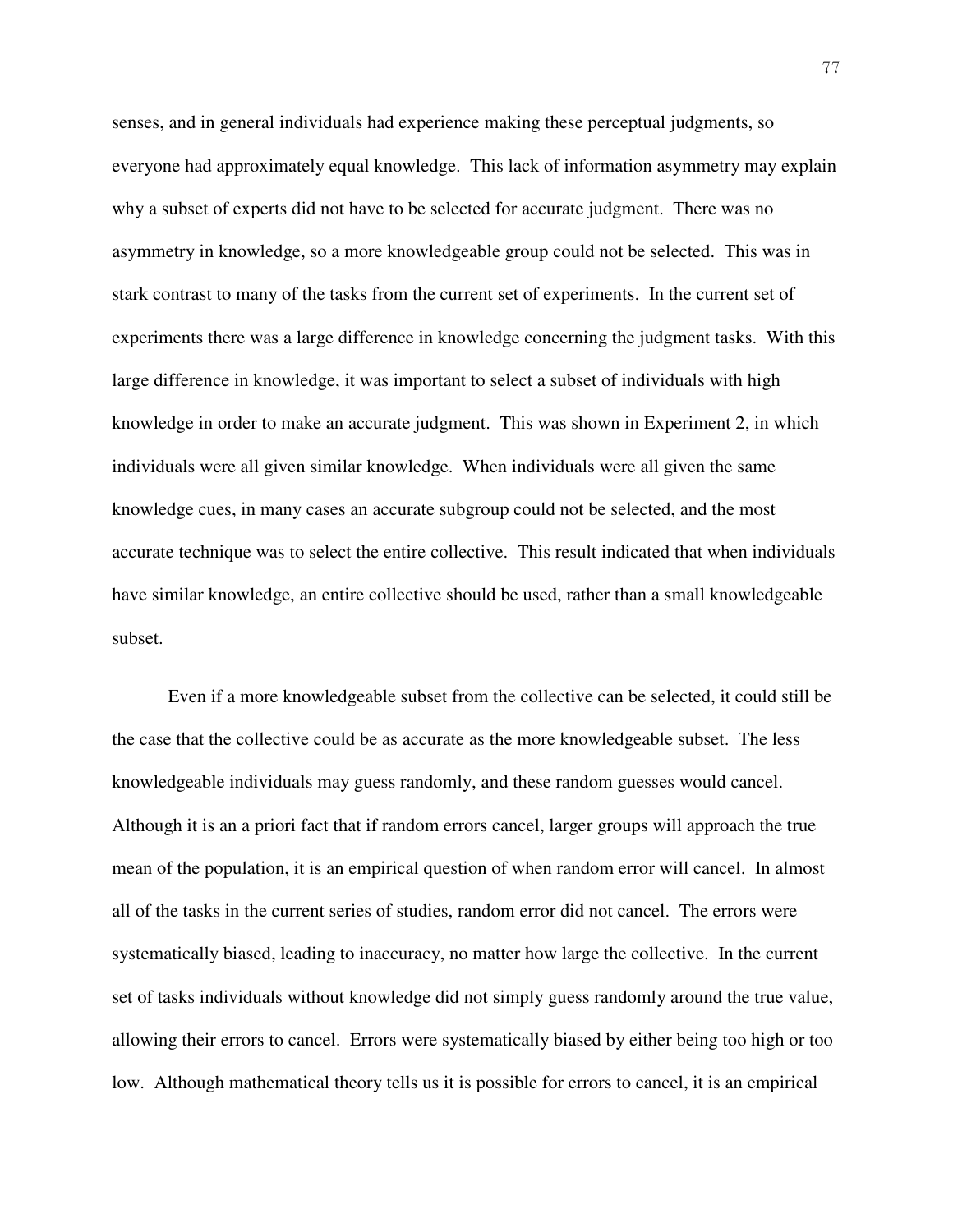question of how often they actually will cancel in practice. In the current study the errors did not cancel.

 Research on information aggregation often considers information to be a quantity that can be summed, leading to more accurate knowledge (Hayek, 1945). Adding more individuals to a collective is meant to increase accuracy because knowledge is increased. Hayek (1945) tends to think of information as a quantity that can only add accuracy to a judgment. However, what the current experiments indicate is that adding information to a collective can lead to inaccuracy if the information is inaccurate. The addition of information to a judgment is often thought of as being unequivocally beneficial. Both independent judgments and diverse judgments are thought to increase accuracy, because both processes add unique information and perspectives to a judgment (Armstrong, 2001a; Clemen & Winkler, 1985; Lorenz et al., 2011; Page, 2007). However, it appears that researchers fail to consider that even unique information that is added to a judgment can be incorrect information, and adding unique, diverse information does not guarantee that the new information is accurate. Cognitive diversity is often praised because it adds new perspectives to a judgment (Page, 2007), but it is possible that these "new perspectives" are inaccurate perspectives.

### **Independent judgments**

 The most often cited predictor of collective accuracy is independence (Armstrong, 2001a; Lorenz et al., 2011; Page, 2007; Surowiecki, 2005). Collectives in which individuals make judgments that are independent of others in the collective are hypothesized to be more accurate than collectives in which judgments are dependent. The current study not only showed that this was not the case, but indicated that the opposite is the case. In the current study dependent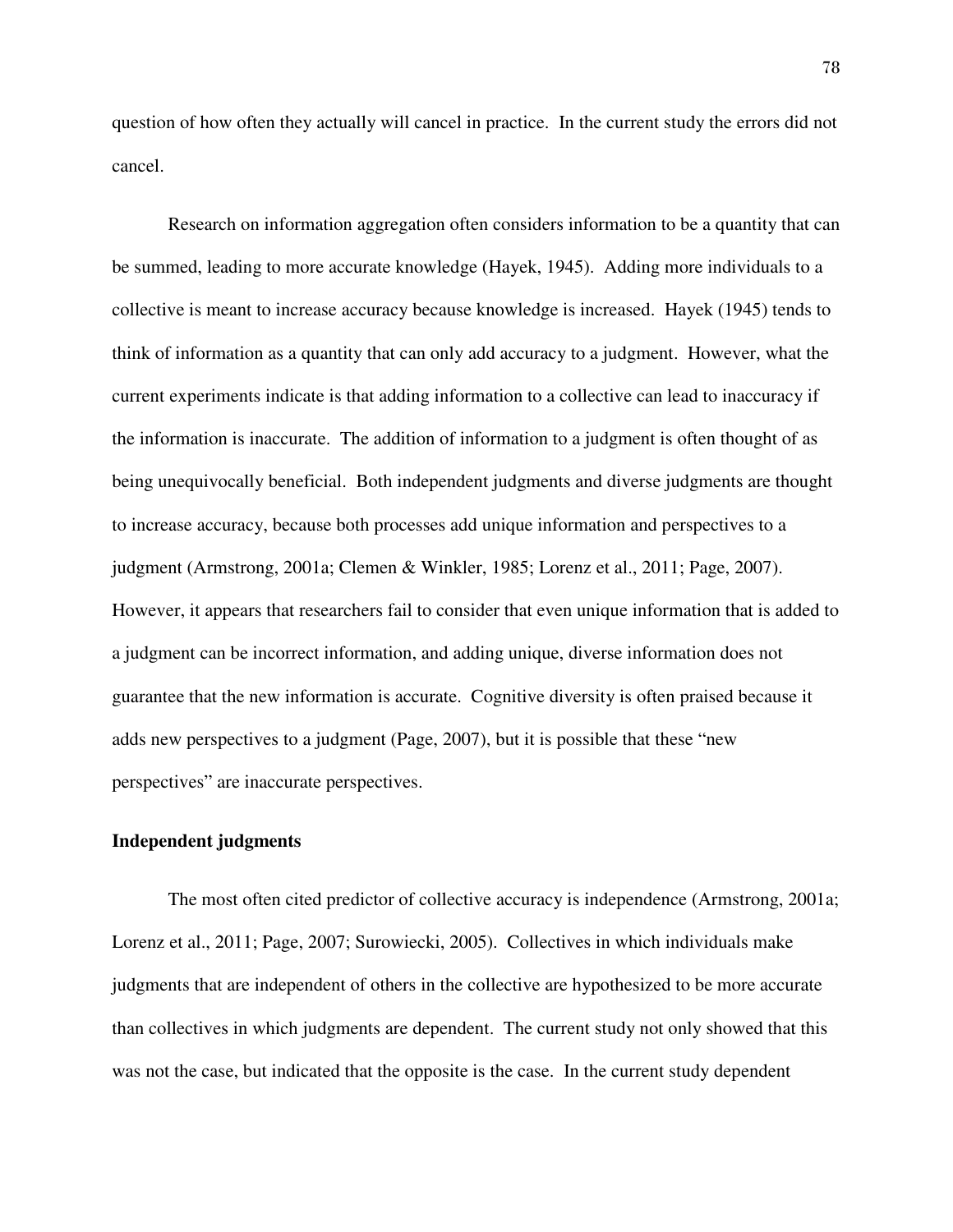judgments were shown to be more accurate than independent judgments. Some researchers (Sunstein, 2005; Surowiecki, 2005) consider "independence" to indicate a lack of live interaction. Live interaction can lead to inaccuracy through group polarization (Stoner, 1968) and groupthink (Janis, 1982). The current experiments are not relevant to these forms of dependence because there was no live interaction. Many other researchers (Lorenz et al., 2011; Page, 2007; Surowiecki, 2005) consider the statistical form of dependence to lead to inaccuracy. However, these researchers cite a result (Clemen & Winkler, 1985) that assumes that the individuals being added to the collective have an average error of zero. When this assumption is true, then adding individuals to the collective when their judgments are independent of other judgments will increase the accuracy of the collective. However, when the average error is not zero, then it is not clear what the effect of independence will be. In the current study adding independent individuals to the collective reduced accuracy because these individuals had an average error greater than zero, and the error of the entire collective increased. When dependent judgments were instead added to the collective, the increase in error was smaller because the average error of dependent judgments was lower than the average error of independent judgments.

 The mathematical reason why independence may lead to accuracy is that independence creates more information (Shannon & Weaver, 1949). For example, if 10 individuals gave independent ratings of the job performance of the President of the United States, we could calculate a mean and state that the sample size is 10. However, if ratings were provided in a live setting, and nine individuals simply repeated whatever the first person stated, the sample size would really only be one. Only one independent piece of information would be provided, so the knowledge of the entire crowd is not being used. This is why it is not appropriate to analyze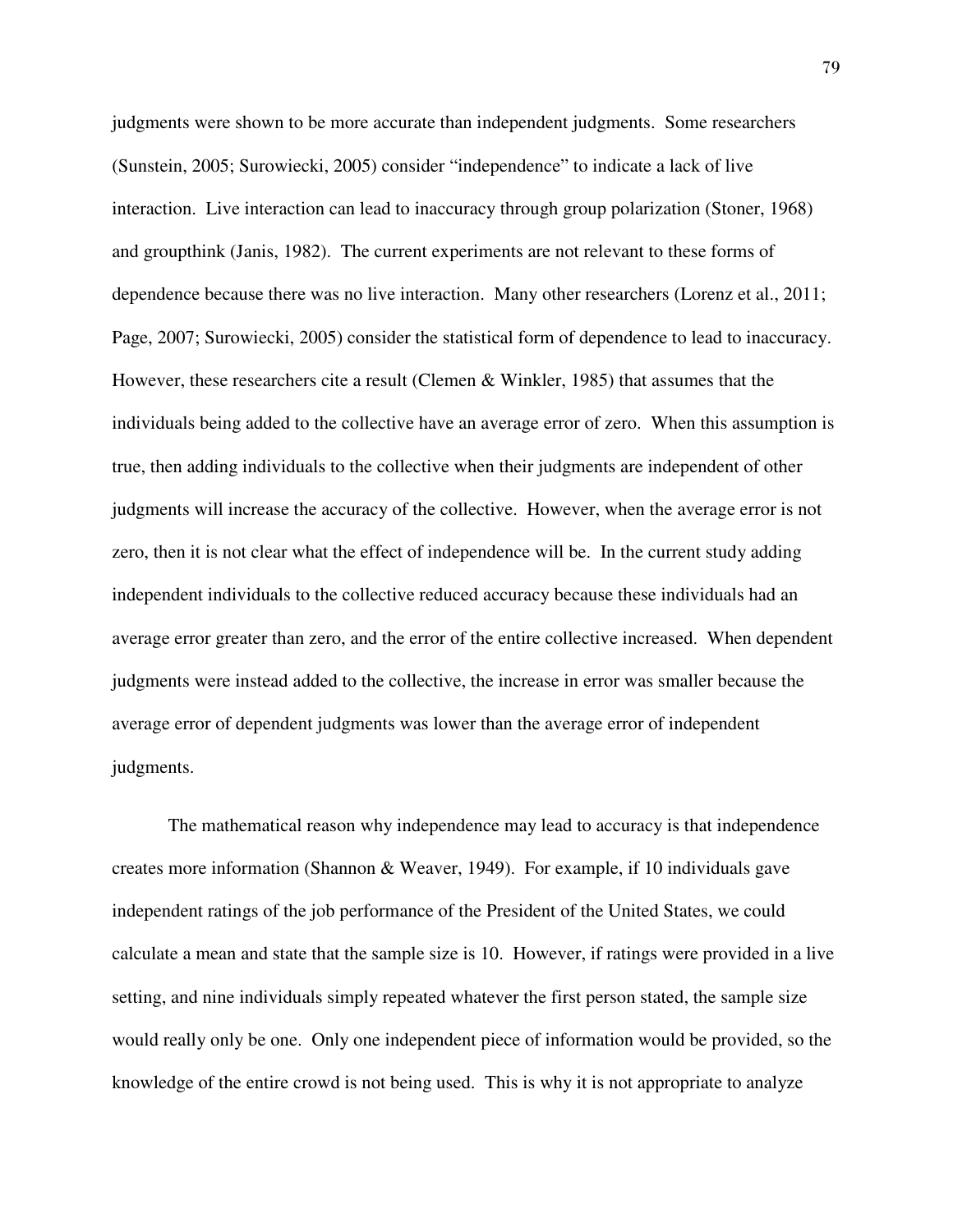dependent data as if they were independent, because one is essentially inflating sample size, and therefore inflating Type I error (Raudenbush & Bryk, 2002). Multilevel modeling was developed to address this issue of Type I error inflation. This is the reason why some researchers (Kahneman, 2011; Lorenz et al., 2011; Makridakis et al., 2010a; Page, 2007; Surowiecki, 2005) state that independence is necessary for collective accuracy, because without independence, we do not even really have a collective at all. If everyone were to simply copy the estimate of one individual, we have the estimate of an individual, not a collective. However, if the collective is not accurate, we would not want to rely on the estimate of a collective.

Without independence, the Law of Large Numbers is not necessarily valid, and we will not necessarily approach the expected value of a population parameter. What researchers (Lorenz et al., 2011; Page, 2007) who make this argument fail to recognize is that approaching the expected value of a population does not always lead to accuracy. In the current study the participants believed that the GDP growth of the U.S. was approximately 33%, when it was actually close to 3%. In this case we do not want to rely on the Law of Large Numbers because we would be guaranteed to converge on the mean of the population, but the mean of the population is not accurate. Imagine asking 10 individuals to estimate future GDP growth in a live setting. If the first person stated "I just looked up the expected GDP growth yesterday, and the consensus estimate is 2%, so I will say 2%." The next person may then think to themselves "I have never even heard of GDP growth, so rather than taking a wild guess, I will use the same estimate as the person prior, who appears to be more knowledgeable about this subject than I am." If the other 8 individuals simply followed the first knowledgeable participant, the estimate would be more far more accurate than if they simply went with their initial guess, which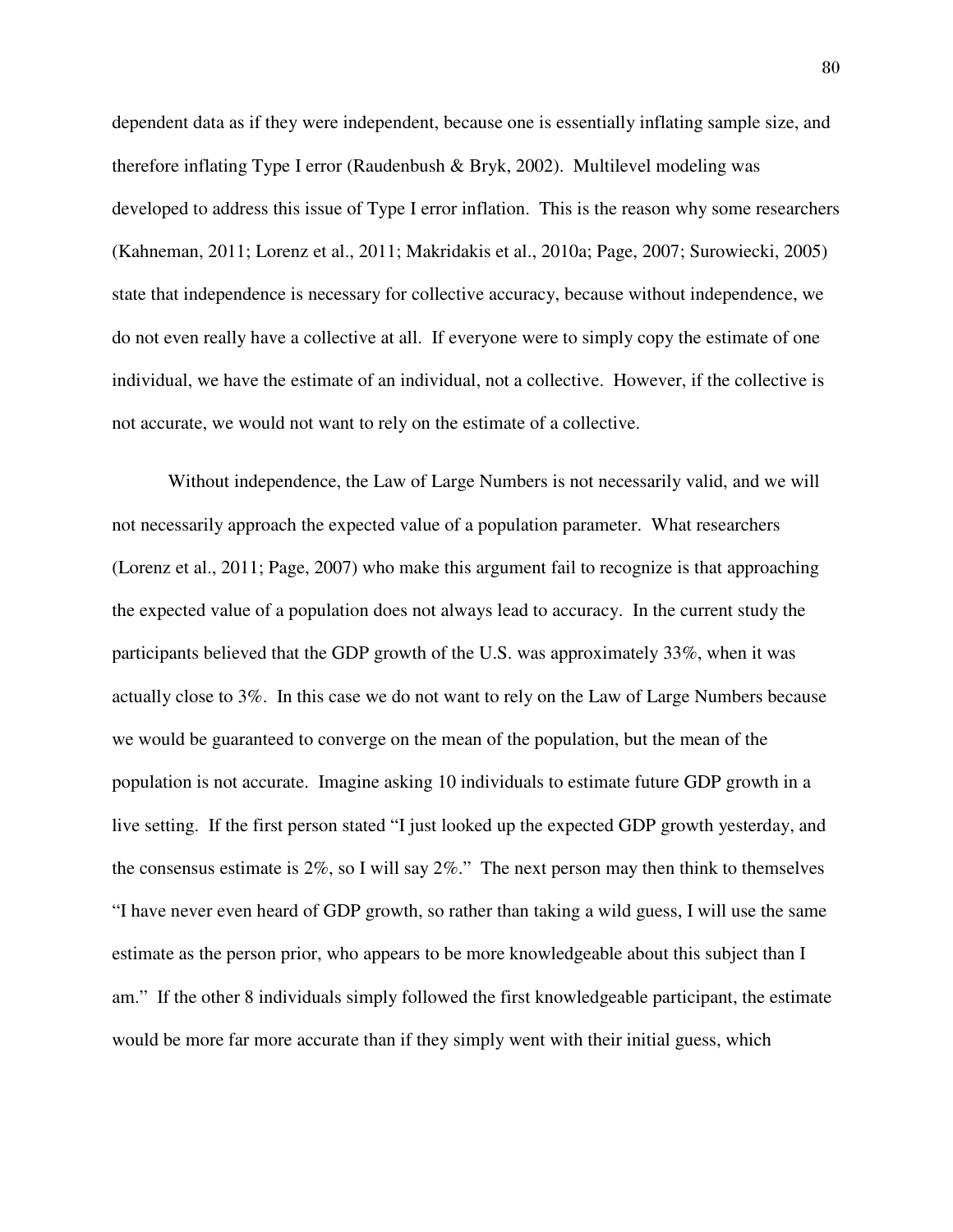according to the current study would be approximately 33%. Dependence, not independence, will lead to accuracy in cases such as these.

Part of the justification for the independence assumption is the following argument: The Law of Large numbers requires independence, collective accuracy requires the law of large numbers, therefore collective accuracy requires independence. The error is in the first premise. Even if the Law of Large Numbers were required for collective accuracy, independence is not required for the Law of Large Numbers to be valid. The Law of Large numbers assumes independence, but that does not imply that it is invalid without independence. It only indicates that if independence is assumed, then it is guaranteed to be valid. It has been proven that under certain conditions the Law of Large Numbers will hold under dependence (Birkel, 1988). Assuming that independence is a necessary condition for the law of large numbers is an example of the logical fallacy "denying the antecedent" (Pirie, 2006). An example of this fallacy is: Assuming I am a dolphin, I am a mammal; I am not a dolphin; therefore I am not a mammal. The Law of Large Numbers can be proven true under the assumption of independence, but that does not imply it is false under dependence.

 Based on the differences between dependent and independent judgments from Experiment 1, the idea that independence is required for collective accuracy appears to be false. The current experiments have shown that knowledge is the most important factor in collective judgment. If knowledge is the most important predictor of collective accuracy, then it is not surprising that dependence led to more accuracy. Dependence indicates that knowledge was shared, and with knowledge being shared, more individuals will be knowledgeable. Even though it has been shown that common rather than unique knowledge tends to be shared (Stasser & Titus, 2003), if some members of the collective begin with no knowledge, then any type of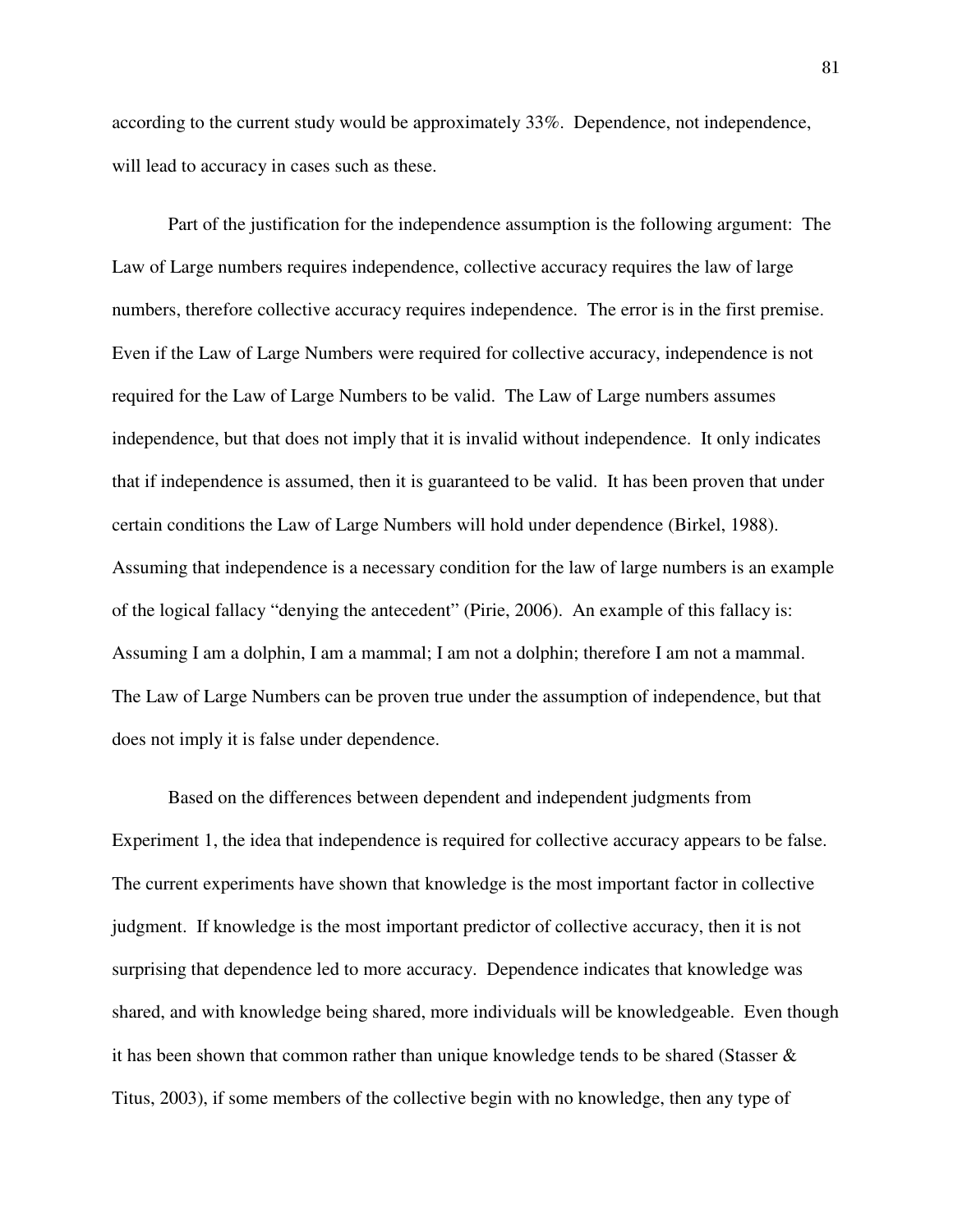knowledge will help them make a more accurate judgment. With a more knowledgeable collective of individuals, we would expect the collective judgment to be more accurate. Therefore dependence can lead to more accuracy through the increase of knowledge in the collective. However, it is important to note that in the current study individuals did not interact in a live setting. A live setting may have been more likely to produce negative effects such as groupthink and group polarization. There may be an ideal point between complete independence and live interaction. This ideal point may involve sharing as much information as possible without having to interact in a live meeting. Future research is needed to determine where this ideal point between complete independence and live interaction lies.

 Part of the confusion about independence may rely on the causal directions that are being considered. Based on the current study, if one were told that a collective made a judgment independently of others in the collective, and another collective made a judgment after sharing information with the collective, one would estimate that the information sharing collective would be more accurate than the independent collective. Dependence causes accuracy. However, if one were told that a collective all came to the same conclusion independently, and another collective came to the same conclusion after sharing information, one would trust the independent collective more than the information sharing collective. This result occurs because independent agreement is strong evidence that a judgment is accurate, because it is unlikely that all individuals would come to the same judgment independently simply by chance. This is why coding free responses in surveys is done by independent judges, and the level of agreement of the judges is reported. Independent agreement is evidence of judgment accuracy, but independence does not cause judgment accuracy.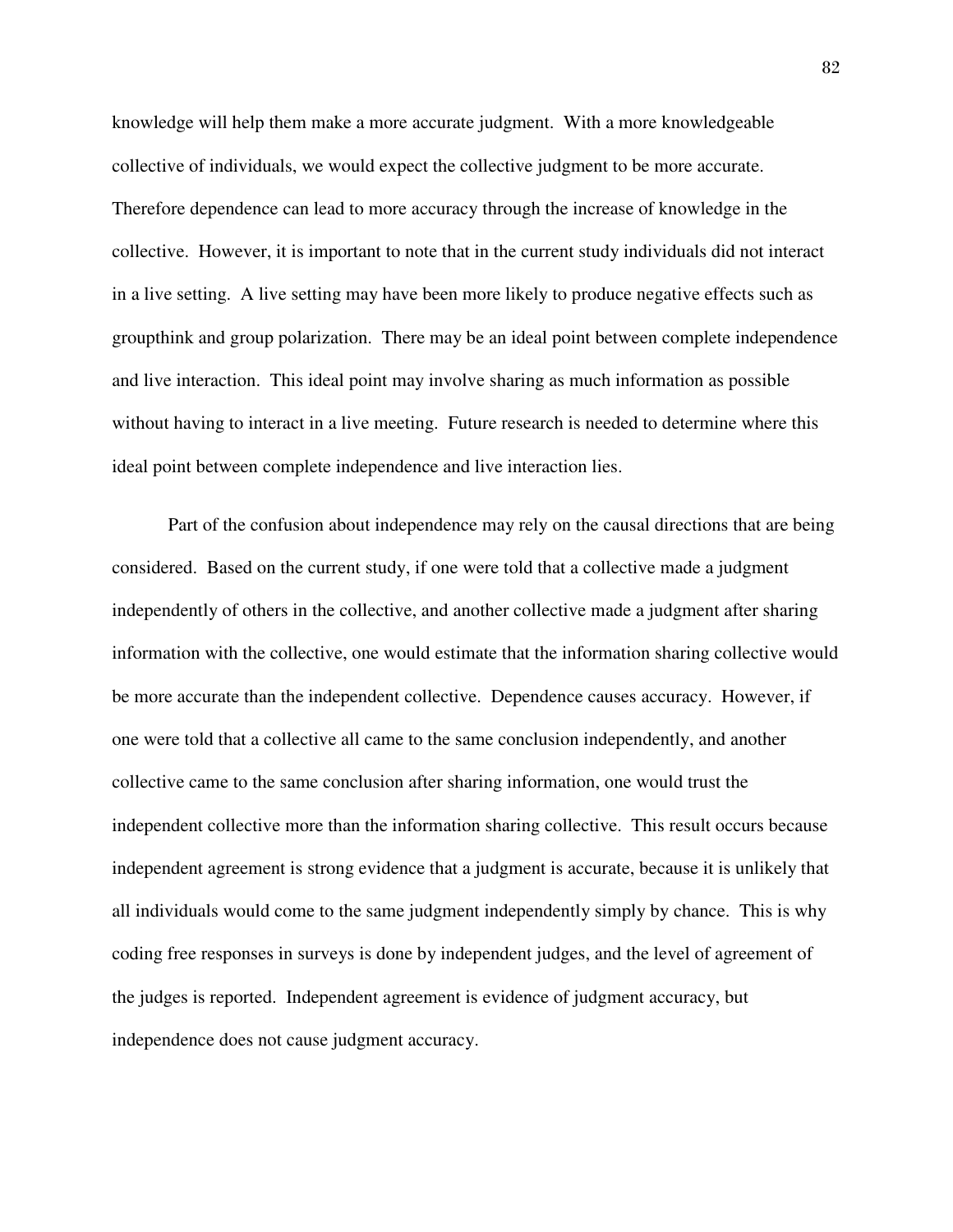The idea that independence is necessary for collective accuracy has been so ingrained in the scientific community that several prominent researchers state it as a simple fact. Kahneman (2011) writes "However, the magic of error reduction works well only when the observations are independent and their errors uncorrelated" (p. 84). Makridakis and coauthors (2010) state "The importance of independence suddenly becomes clear when we change the rules of the penniesin-a-jar-game. If we start showing players the results of all previous guesses, the average estimate will wander further and further from the actual sum of the jar" (p. 208). Experiment 1 did exactly as Makridakis suggested, "showed the results of all previous guesses," and this lead to an *increase* in collective accuracy. The current project has indicated that statements concerning independence being necessary for collective accuracy may be false.

# **Diversity of judgments**

 Diversity is another factor considered to predict collective accuracy. The mechanism through which diversity increases collective accuracy is similar to the mechanism proposed for independence. In both cases more information is available to be used in the judgment, and with more information a more accurate judgment may emerge. However, more information may also simply make it difficult to select which information is correct and which information is not correct. The current experiments found repeatedly that high diversity, defined as a high variance (Krogh & Vedelsby, 1995; Page, 2007), led to less accuracy. High variance may be associated with high uncertainty or high difficulty, which is associated with less accurate judgments.

 In the current study low variance was used to identify a subset of a collective with high accuracy. Using the mode judgment from a collective was more accurate than using the mean or median from the collective. This strongly contradicts the idea that high variance is associated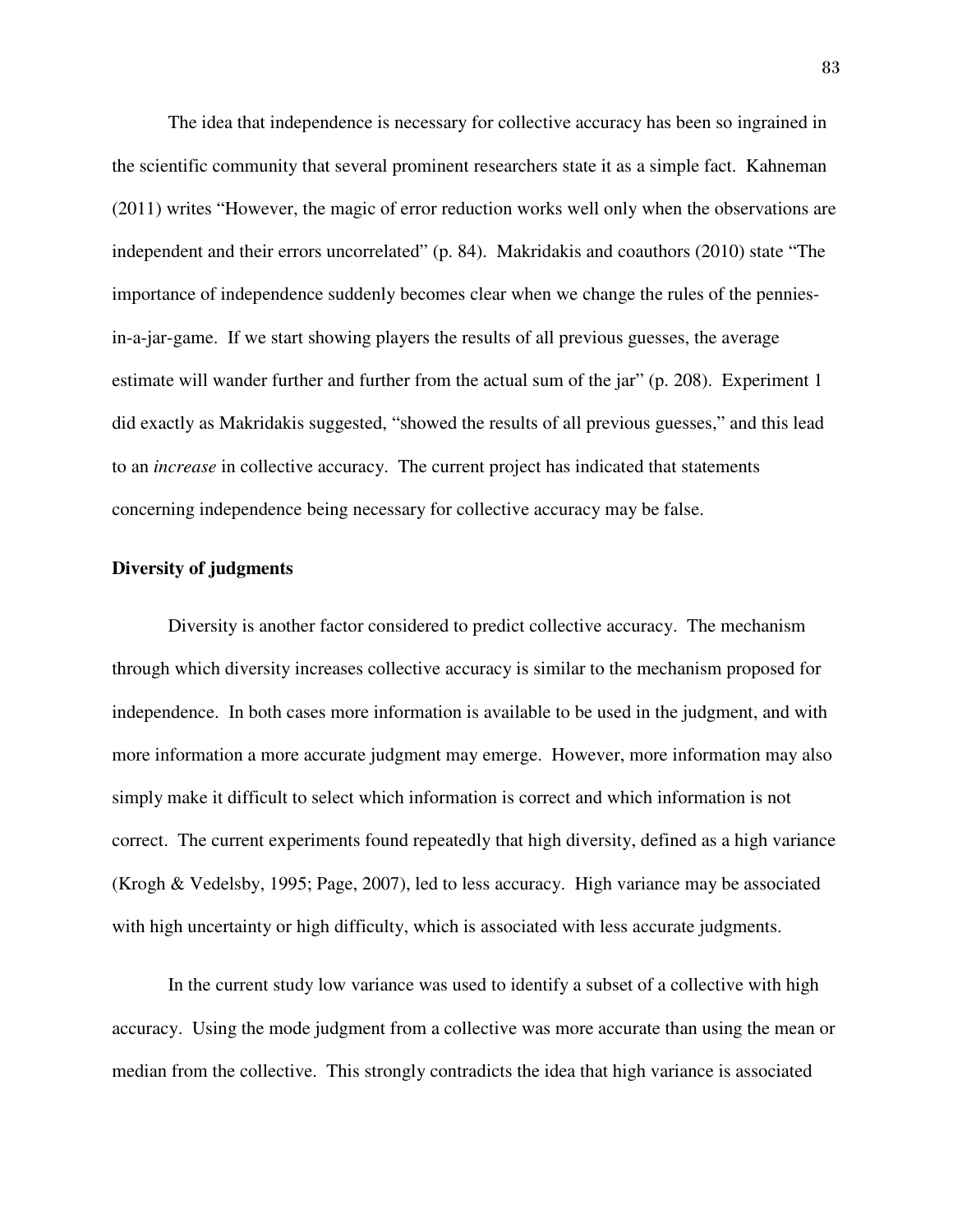with greater collective accuracy. The misunderstanding that high variance can lead to greater accuracy is further caution of oversimplifying the impact of mathematical formulas. A quick glance at the bias variance decomposition formula

$$
Bias^2 = MSE - Variance
$$
 (2)

seems to assure that increasing variance will decrease bias (increase accuracy). However, greater variance also leads to greater MSE (Meir, 1995), which appears to not only cancel the effect of greater variance, but completely override it. The increase in MSE is even greater than the increase in variance, leading to an increase in bias (collective inaccuracy).

 As with independence, some of the confusion about the effects of diversity may depend on exactly how diversity is defined. If one is told that the set of judgments themselves are diverse, then one would expect less accuracy than if the judgments were not diverse. However, if one were told that a diverse collective of individuals, who have diverse knowledge, are making a judgment, then the effect of this type of diversity will be less clear.

# **Judgment vs. problem solving**

 Another possible explanation for the mismatch between the current study and previous studies involves the breadth of the theory of collective accuracy. Many works take a very broad approach to collective accuracy, arguing simultaneously that collectives both make more accurate judgments and are better able to solve problems (Page, 2007; Sunstein, 2006; Surowiecki, 2005). The ability to be accurate and to solve problems are often considered simultaneously, and even predictive factors such as independence and diversity are considered to be predictors of both. However, the hypotheses derived from the theory of collective accuracy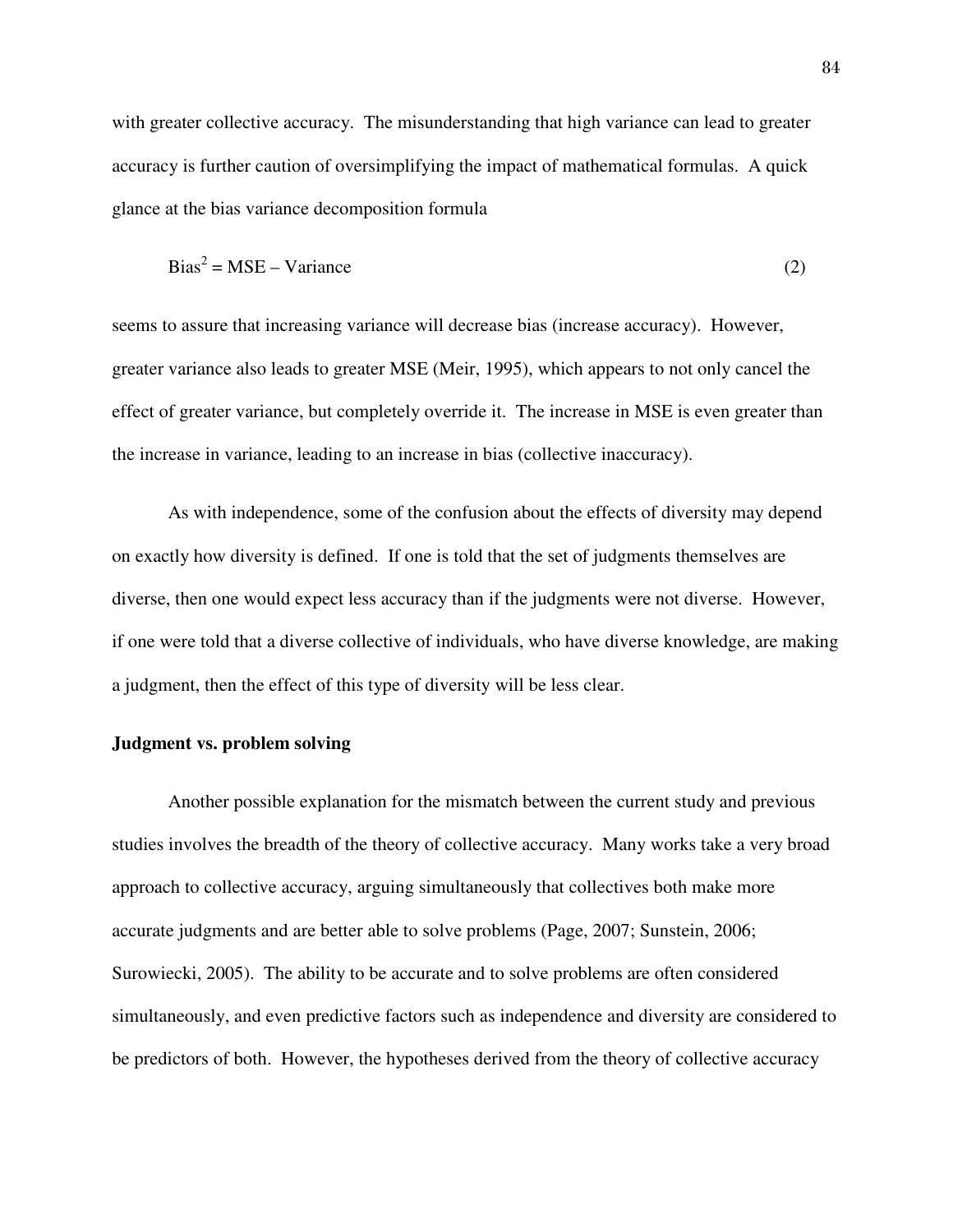may apply to problem solving more directly than they apply to judgment. A stronger case may be made for collective problem solving efficacy than collective accuracy.

 Research has shown that collectives are more likely than individuals to solve problems (Shaw, 1932). Shaw found that four-person groups solved 60% of brainteaser problems they attempted, while individuals solved only 14%. Collectives are more likely to solve problems because quantity of potential solutions will result in a higher likelihood of solving a problem. If one were trying to solve an equation, and can easily input values to the equation to test the solution, then one will be more likely to solve the equation by having as many solutions as possible. A similar effect occurs with "Eureka" problems (Lorge & Solomon, 1955). Eureka problems are those that may be difficult, but whose solution is very easy to recognize once it is suggested. An example of this type of problem is a word puzzle, such as an anagram. With these tasks, the more individuals that suggest solutions, the more likely the problem is to be solved. Lorge and Solomon (1962) suggest that for Eureka tasks the probability that a group will solve a problem is equal to:

$$
1-(1-PI)^N
$$

where PI is the probability that an individual will solve the problem and N is the group size. With a group able to produce more potential solutions than individuals, it is more likely that they will produce the correct solution.

 Problem solving is a case in which it is more obvious that a large collective will be efficacious when the collective is diverse and independent. As long as solutions are easy to test, one would want several diverse solutions. These solutions may be more diverse when individuals are working independently, free from the conformity that comes from interacting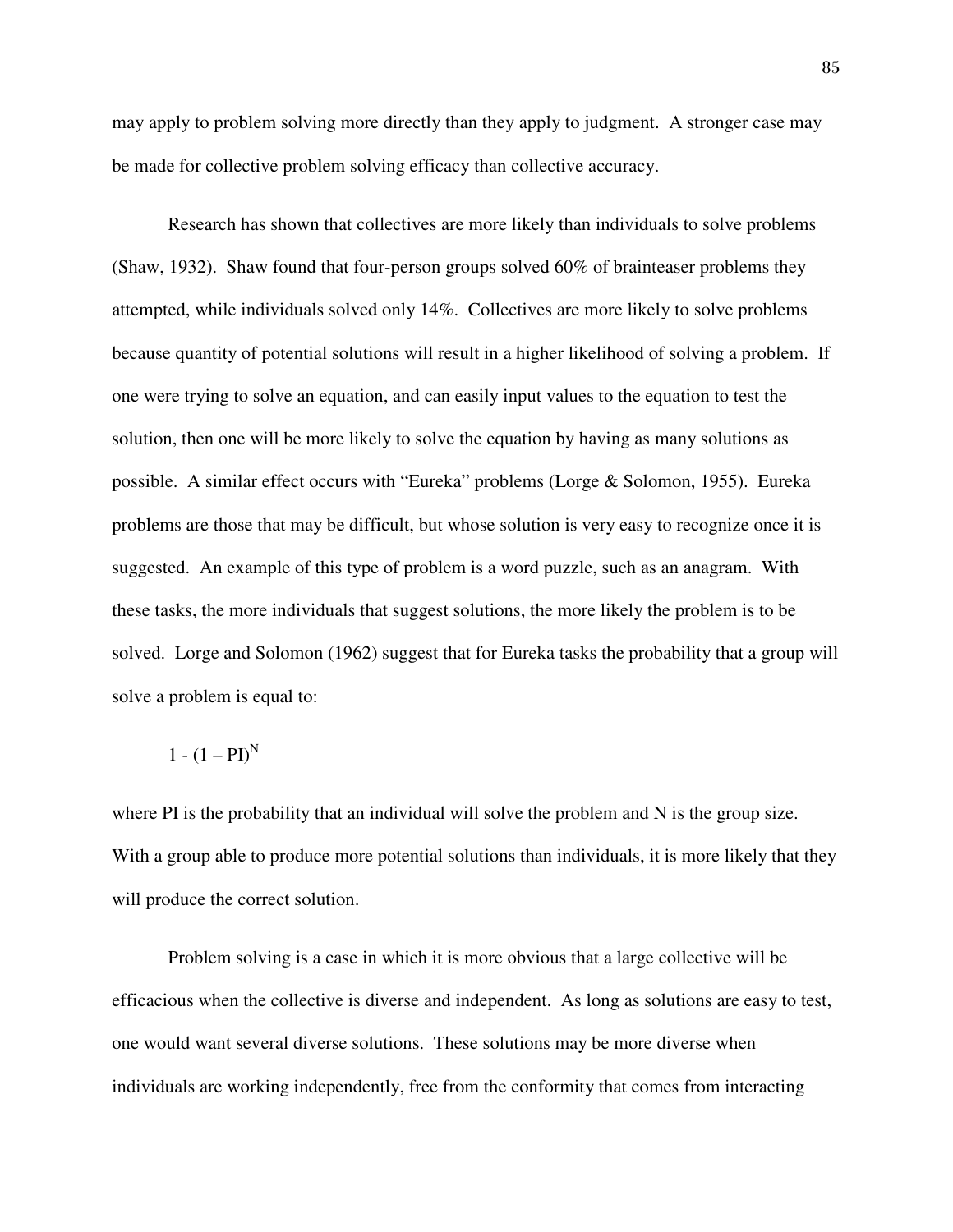with others. If a collective created several similar suggestions, the chances of solving the problem would be lower. This basic idea is used in computer science algorithms in which a difficult problem is faced. In evolution algorithms solutions are changed randomly, simply to create diversity with the hope that with several diverse solutions the correct solution will simply be found by chance.

 One important difference between problem solving and collective judgment is that often in problem solving tasks the solutions can be tested in some way in order to determine whether the solutions are accurate. In collective judgment the situation is often the opposite; whether the judgment is accurate is the primary question. In problem solving generating a number of diverse solutions can increase the probability of finding the correct solution, because there are more solutions to test. In judgment, generating a number of diverse judgments simply creates more ambiguity and uncertainty about what the accurate value is.

Using a large collective may be more efficacious in problem solving than in judgment. The success associated with collective problem solving may have been over-generalized to collective judgment, resulting in an overstatement of the judgment accuracy of a large collective.

#### **Selection of an accurate subset**

 Researchers (Larrick & Soll, 2006) have shown that it is not intuitive that averaging results from a large collective can increase accuracy. However, in the current study, there were several cases in which even though individuals could be ranked based on accuracy, the entire collective was still more accurate than a knowledgeable subset. In a single experiment, it was shown that when individuals had large differences in individual accuracy, then selecting a subset that was more knowledgeable led to more accuracy than using the entire subset in 14 out of 15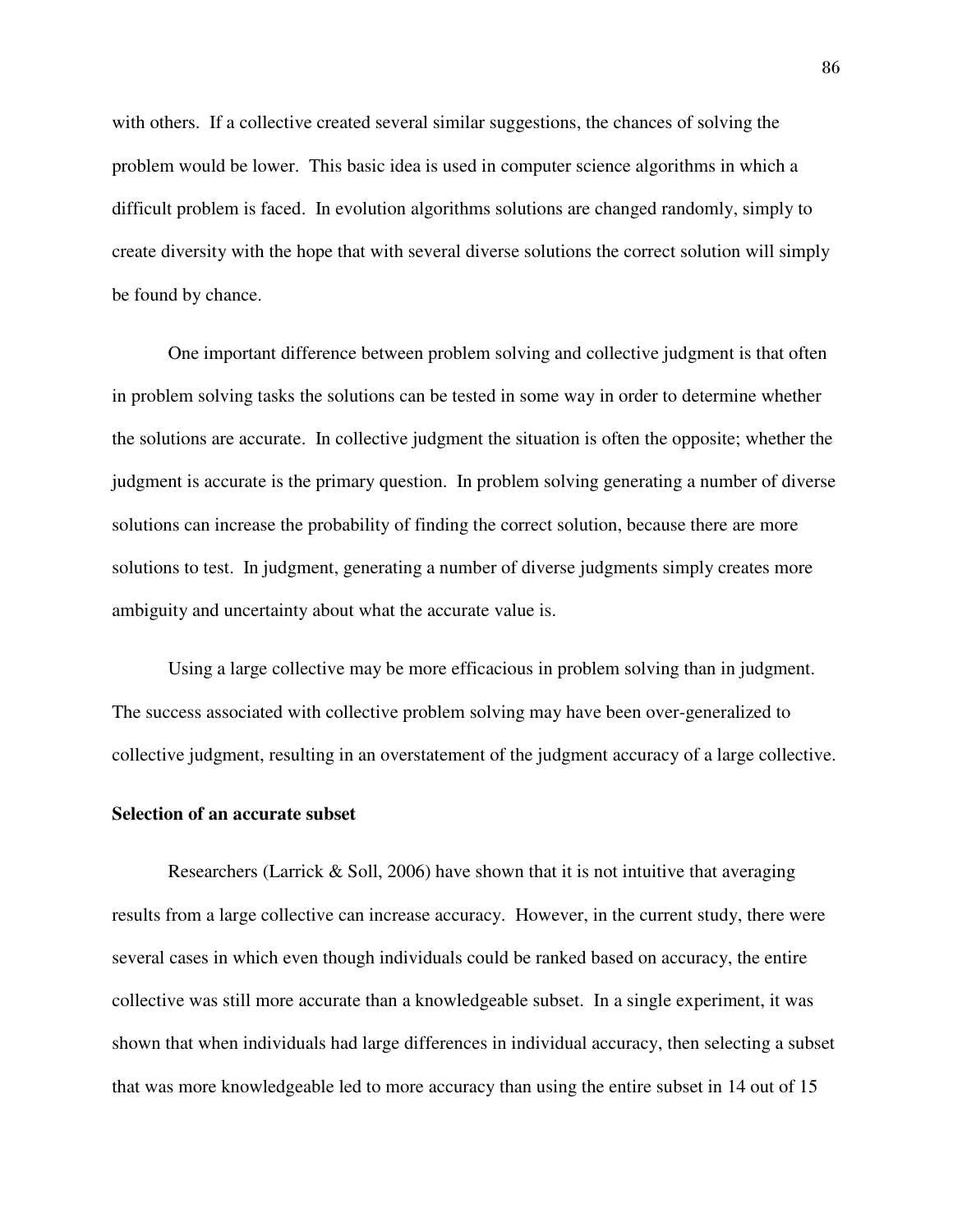instances. However, when individuals did not possess large differences in knowledge, in 7 of 15 instances the collective was more accurate than a more knowledgeable subgroup. What may appear to be obvious, that selecting a more knowledge subset will lead to greater accuracy, has been shown to be wrong on theoretical grounds (Krogh & Vedelsby, 1995; Page, 2007) and was shown to be wrong on empirical grounds in the current study. This is important because it was the only result in the current project that confirmed a hypothesis derived from the theory of collective accuracy. This result confirmed the surprising prediction that adding less accurate individuals to a collective can increase the accuracy of the collective judgment.

 This result also confirms the intuition that it will be important to select an accurate subset when there are large individual differences in knowledge. In the control group of Experiment 2, the correlations that were used to rank individuals ranged from .57 to .89. For these judgments, there were no cases in which the collective was more accurate than a more knowledgeable subset. In the experimental conditions, the correlations ranged from .16 to .42. For these conditions, in 7 of 15 cases the judgment using the entire collective was the most accurate. Although higher correlations made it easier to select an accurate subset of individuals, there was no simple threshold correlation that determined when the collective would be accurate and when it would not. In the experimental condition, the three highest correlations, .41, .41, and .42, were all cases in which the collective was the most accurate. The lowest correlation, .16, was a case in which a more knowledgeable subset was more accurate than the entire collective. It may not be possible to simply look at a correlation used to rank individuals on accuracy and use the strength of that correlation to determine with certainty whether the entire collective or a subset should be used. However, one should be more likely to use the entire collective when the correlation used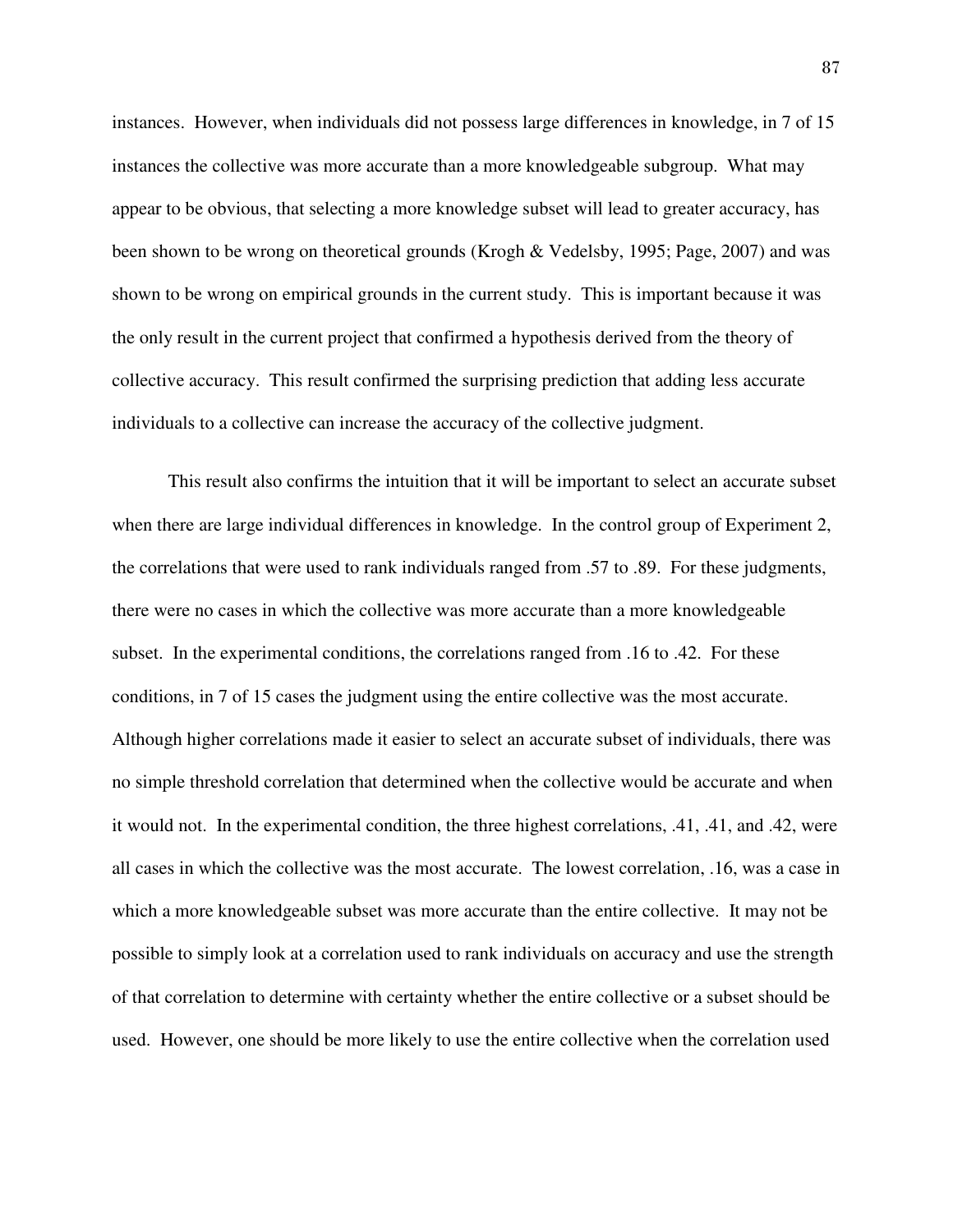to rank individuals is low. Exactly how low this correlation should be is a difficult question. This question requires further theoretical and empirical investigation.

## **Determining truth**

One of the hopes from the theory of collective accuracy is that it provides a way to verify the truth of propositions. This is especially true in cases of consensus scoring, in which correct answers are considered to be the answers most often selected by a pool of respondents (Mayer et al., 2004; Mohoric et al., 2010; Warwick et al., 2010). The results from the current experiments do not support the accuracy of consensus scoring. A large collective was shown to be inaccurate in many of the judgments from the current set of experiments. Philosophers have been considering how to determine truth for thousands of years, and surprisingly, there is general agreement on how to establish truth. The best way to determine whether a proposition is true is to use either a priori or empirical tests. A priori tests are logical or mathematical proofs. Empirical tests are tests that involve observing whether the results are true, such as the process of experimentation.

Some of the reasoning behind the theory of collective accuracy is that experts should not be trusted to establish accuracy, but rather one should rely a large collective to determine accuracy. The results from the current study, combined with other research on expertise (Meehl, 1954; Tetlock, 2005), may suggest that neither experts nor collectives should be relied upon for accuracy. This has important implications for industrial and organizational psychology. Whenever possible, a leader should use a priori or empirical knowledge to establish truth. If these methods are not available, a small group or even single individual that has a great deal of knowledge should be relied upon. The results from the current experiment indicate that a large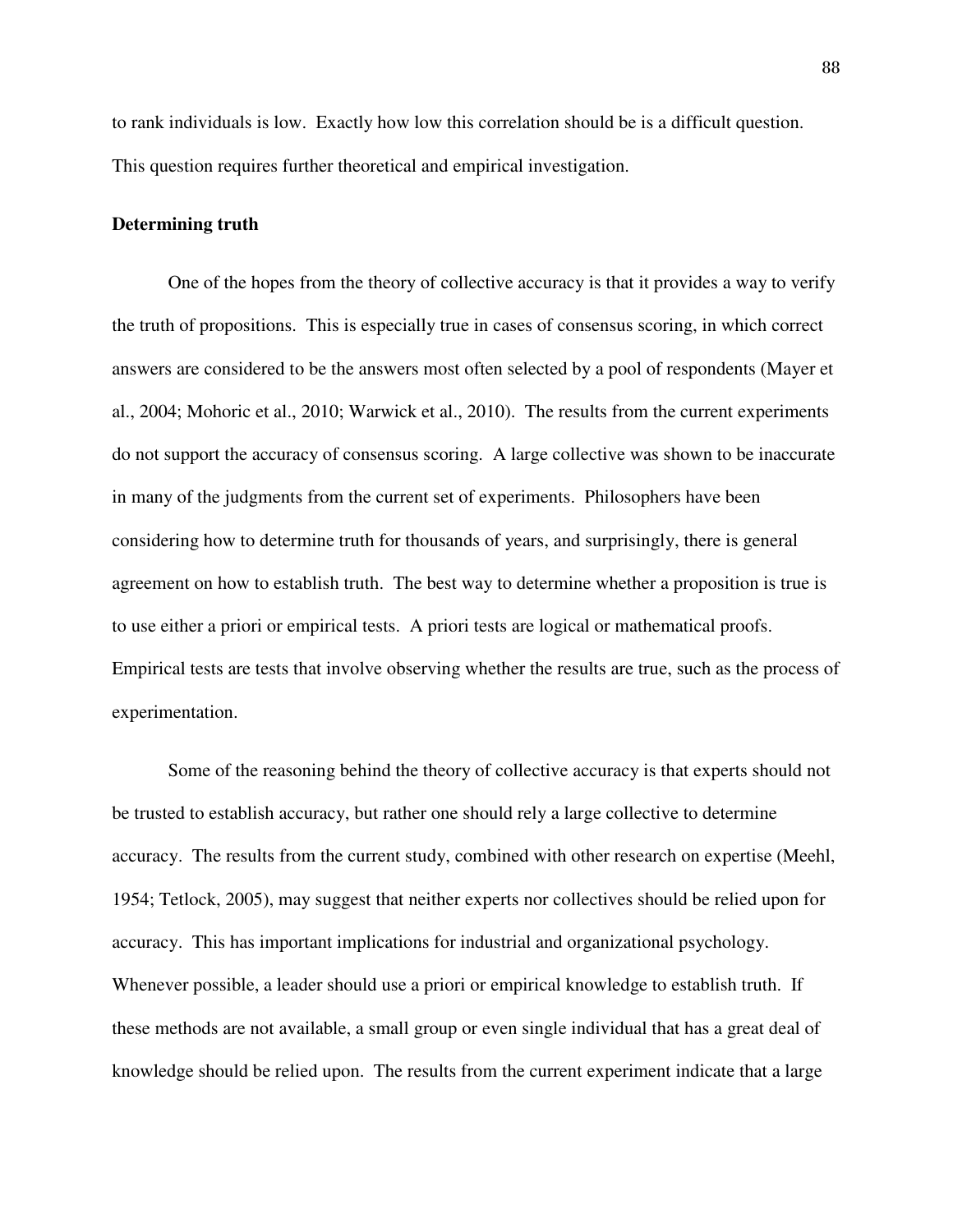collective may be the last group that should be relied upon for accuracy. A large group may suggest solutions to problems, or add knowledge that a single expert may not have, but a large collective is more likely to be inaccurate than a smaller group with greater knowledge. However, if a collective can be found in which individuals all have equal knowledge, then as large a collective as possible should be used.

If a collective is being used, the current series of experiments have shown when a collective may be more likely to be accurate. Contrary to previous research on independence (Lorenz et al., 2011; Page, 2007; Surowiecki, 2005), the current experiments have shown that when information is shared in the collective, the collective may be more accurate. Also contrary to previous research (Lorenz et al., 2011; Page, 2007; Surowiecki, 2005), a collective should be trusted more when the variance of the judgments from the collective is low than when the variance is high. High variance indicates disagreement, which implies that the judgment is of high difficulty. Low variance indicates that the judgment is obvious, and more trust should be placed in the judgment.

Although estimates vary, it has been suggested that data stored on computers throughout the world is doubling at least every two years (Gantz & Reinsel, 2011). It may appear that with more data available, more scientific and scholarly progress can be made. The idea that more data are a positive factor is partly inspired by the theory of collective accuracy. With more information available, more accurate knowledge may be available. Given that the current study has cast doubt on the theory of collective accuracy, the large increase in data may be worrisome. Doubling the amount of data may create some accurate data, but it also may create some inaccurate data. Increasing data may simply make it more difficult to find the accurate data among the inaccurate data. If an Internet search produces ten results that all disagree with one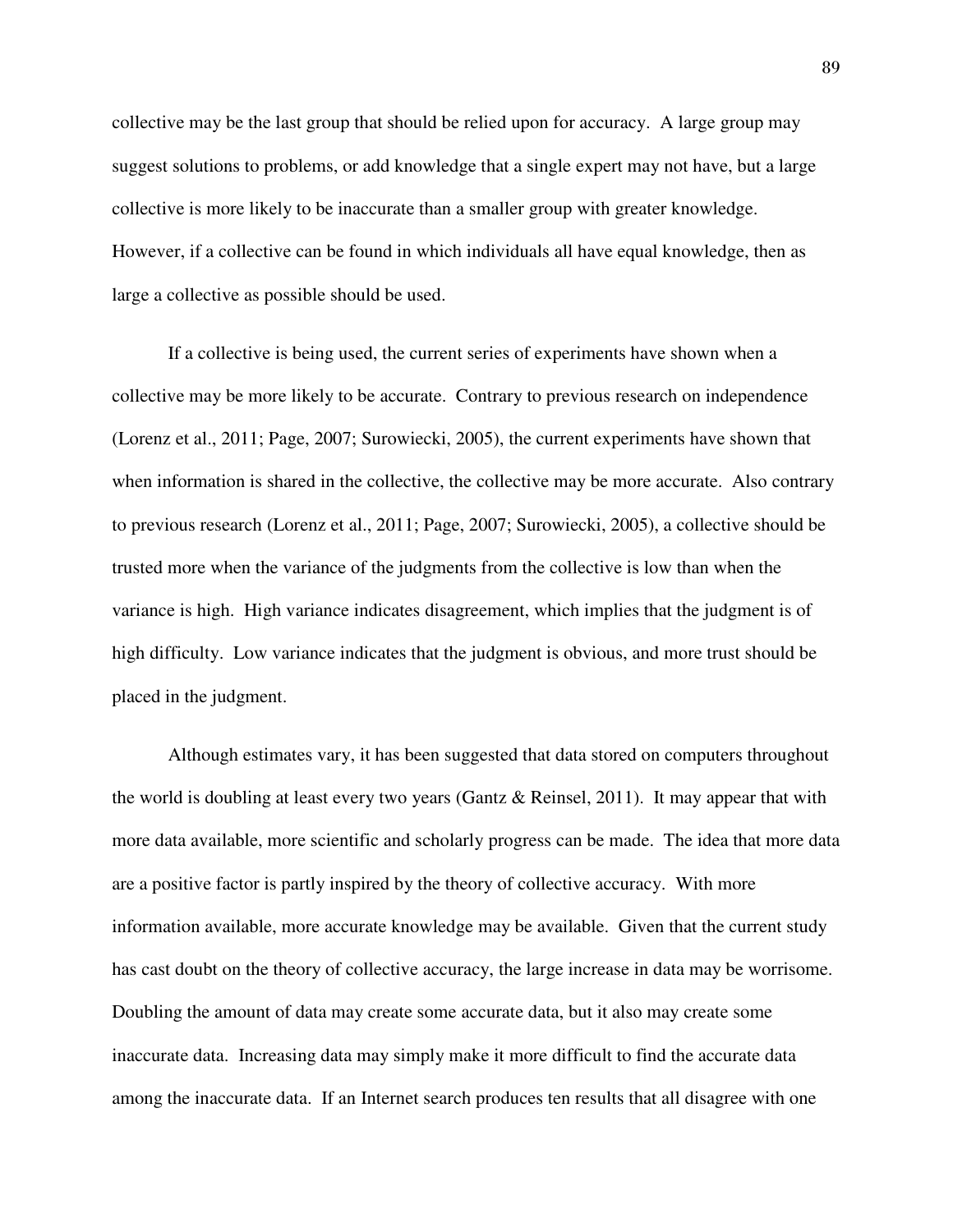another, it is difficult to determine which of those are accurate. The Internet is often referred to as a democratizing influence (Lanier, 2013). In the past in order to broadcast to a large number of citizens one needed access to radio or television stations that cost millions of dollars. This meant that only professionals with a great deal of resources could broadcast information. With the advent of the Internet, amateurs can now broadcast information as well. This is sometimes seen as a democratizing, positive influence (Kurzweil, 1999), but it also makes it difficult to distinguish knowledgeable professionals from inaccurate novices. If a large collective tends to be accurate, regardless of their level of knowledge, then this democratizing of information distribution could be seen as a positive development. However, with the current study indicating that the collective is often inaccurate, this development may be detrimental.

# **Applications to Industrial and Organizational Psychology**

**Implications for collective judgment in organizations.** Live face to face meetings have several detrimental effects. These include groupthink (Janis, 1972), group polarization (Stoner, 1968) conformity (Asch, 1951), and providing of shared rather than unique information (Stasser & Titus, 2003). With so many negative aspects, it is surprising that organizations focus so heavily on live meetings for collective judgments and decisions (Sunstein, 2006). The current study suggests that sharing information, rather than making judgments independently, leads to accuracy. These results imply that information should be shared, but ideally not shared in a live setting. The Delphi technique (Rowe & Wright, 1999) allows individuals to share information without live interaction. Markets also display this ideal mix of information sharing and independent judgment. This optimal mix may suggest why the Delphi technique and markets have been shown to be the most accurate forms of judgment (Fama, 1970; Graefe & Armstrong, 2011; Rowe & Wright, 1999). These techniques may have been utilized less than live meetings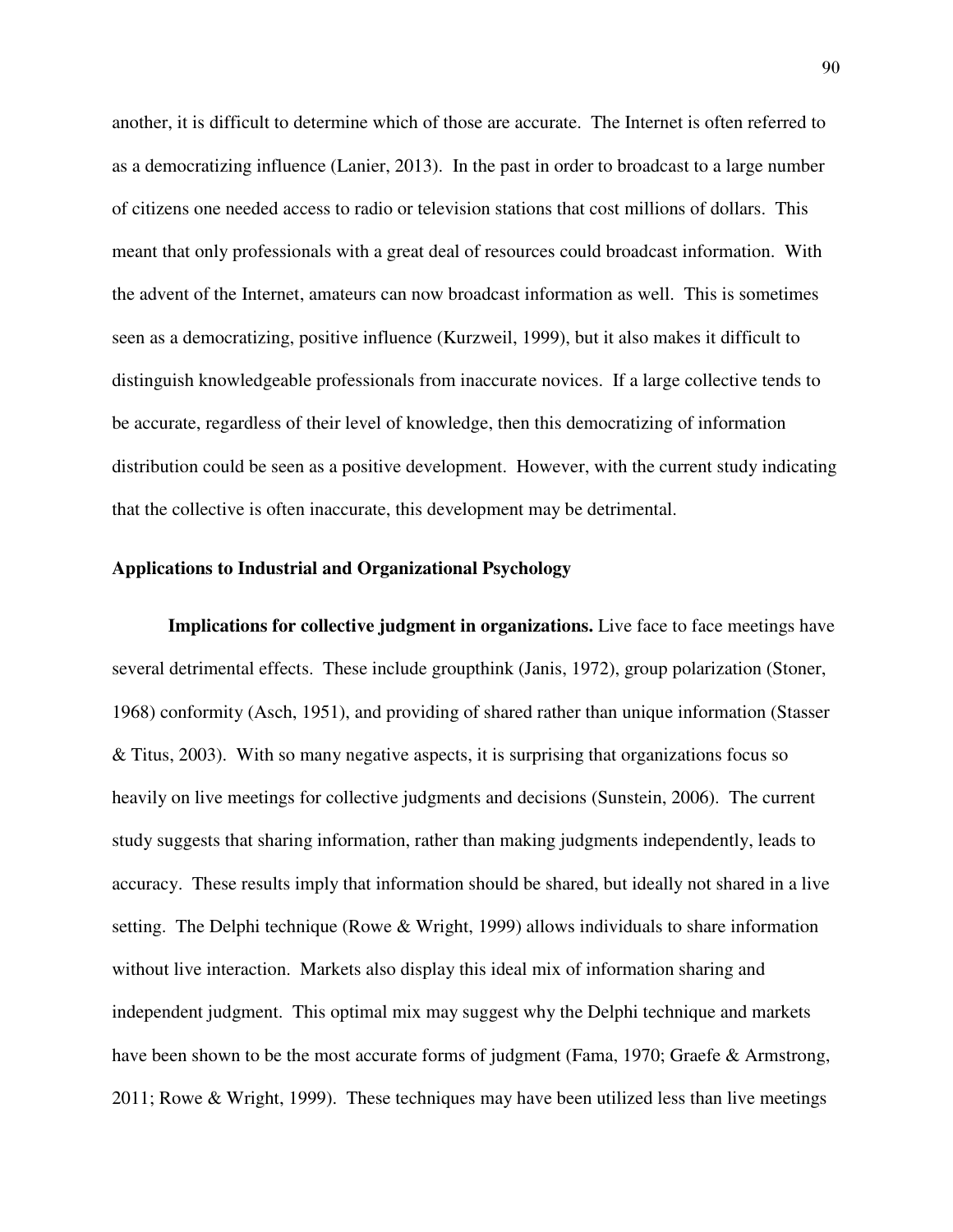in the past due to their difficulty in implementation, but with the availability of the Internet making these techniques easier to implement, their use may begin to increase. Another technique that allows information sharing without some of the biases of live interaction is the stepladder technique (Rogelberg et al., 1992). The stepladder technique prompts individuals to independently consider a judgment before discussing the judgment with other members of a group, and adds individuals to a group one at a time so that each individual's unique information is considered. An advantage of this technique is that it is simple and does not require technology to implement.

**Implications for leadership.** Vroom (2000) presents a theory of leadership that examines the conditions under which leaders should involve subordinates in decision making and judgment. The theory considers many factors relevant to organizational decision making, such as the importance of gaining support from subordinates, leader expertise, and subordinate expertise. Vroom (2000) states that when leaders are high in expertise for the particular decision and it is not important to gain commitment from subordinates, the leader should make the final decision on their own, with the possibility of gaining some input from others. The final decision is made by the leader, but the theory does not state under which conditions the leader should seek input from others. The current study has indicated that this detail, whether to gain information from others, is a very important and controversial one. The results from the current study would suggest that leaders should solicit input from others only if they have expertise that is similar to the leader.

Vroom's (2000) research suggests that important components in leader decision making move beyond mere accuracy, such as the importance of gaining commitment from subordinates, and concerns for development of employee skills by involving them in judgments and decisions.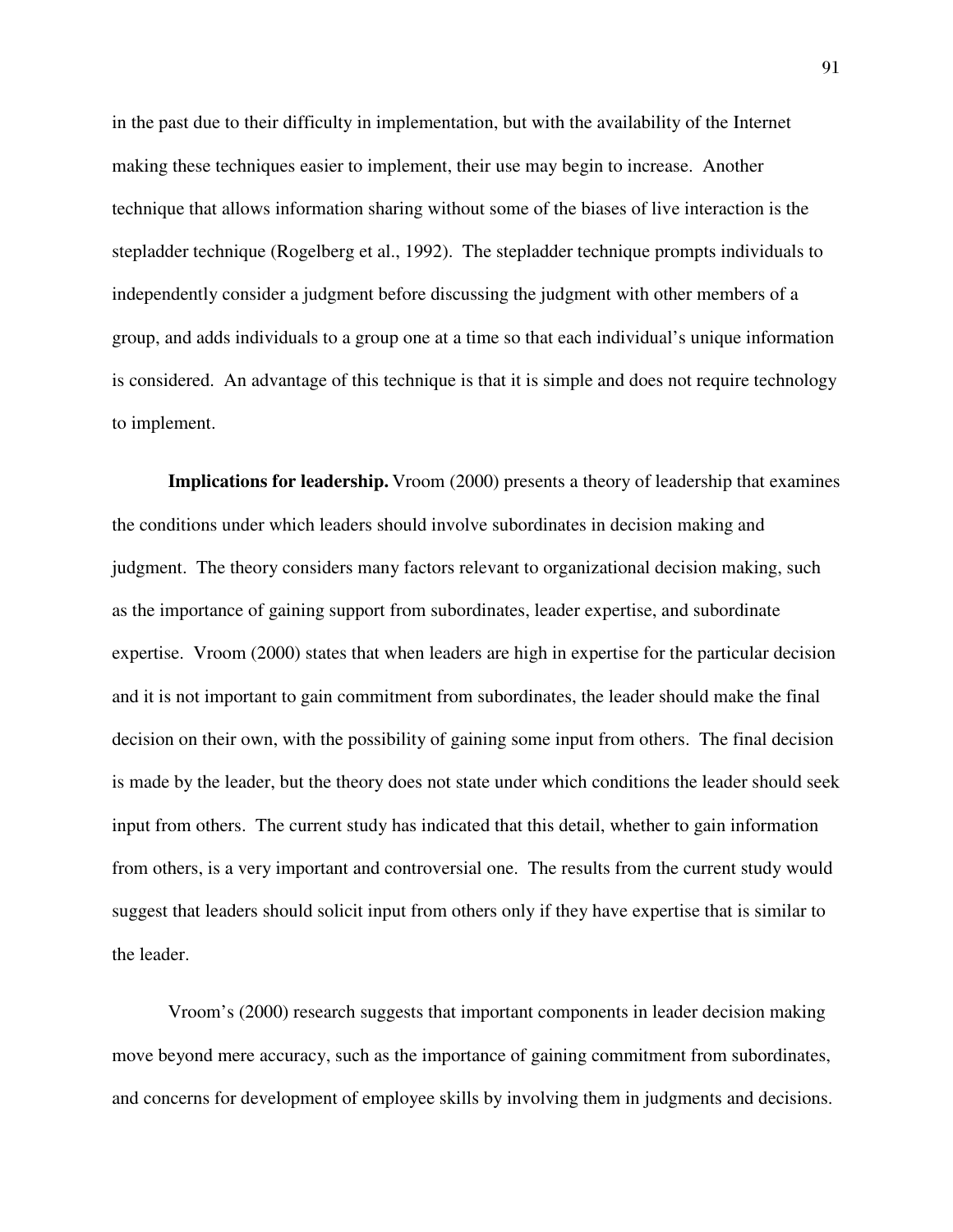The current project only deals with judgment accuracy. There may be cases in organizational judgment in which individuals should be included in a judgment in order to increase satisfaction and acceptance of the judgment, even if their inclusion leads to less accurate judgments. Subordinates should be included if it is more important for the judgment to be accepted than for the judgment to be accurate. These two factors, acceptability and accuracy of a judgment, must carefully be weighed in organizational judgment.

Organizational leaders may be aware of the recent literature on collective judgment and action. In fact, the idea of collective accuracy has become so popular that leaders may have heard of the research in the popular press. This popularity may instill a tendency for leaders to use a large collective to make judgments. However, if that large collective is lacking in knowledge, this approach can lead to inaccurate judgments. When leaders have a great deal of expertise, and no one can be found with similar expertise, a leader may need to make an important judgment independently of others in the organization. Another method a leader could use is to educate a large collective so that they will have the knowledge necessary to help make a judgment (Vroom, 2000).

If leaders do not have the knowledge to make a forecast themselves, they may have no choice but to look to others in the organization to help make a forecast. One way to accomplish this is to establish an internal prediction market. A prediction market allows individuals to make "bets" on future events. These bets provide individuals with the incentive to provide accurate judgments (Arrow et al., 2008). A study of an internal market at Hewlett Packard found that small internal prediction markets, with only 26 participants, predicted printer sales with significantly greater accuracy than official company forecasts (Chen & Plott, 2002).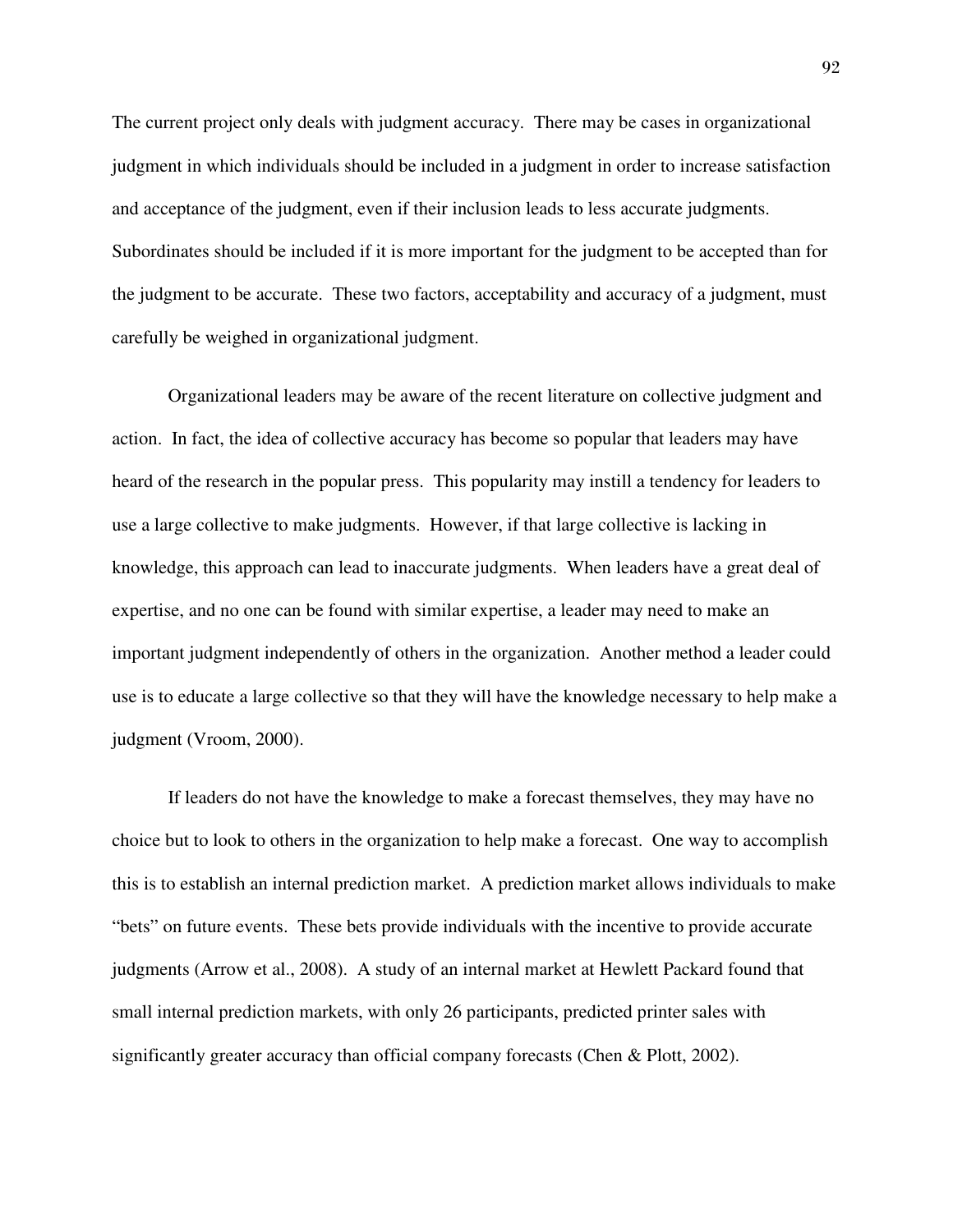Leaders do not only have the option of asking employees for solutions, but also going entirely outside the organization for solutions. With the advent of the Internet, the idea of letting thousands of potential solvers work on a problem is no longer a theoretical question, but a practical one. The practice of posting a problem on the Internet and asking for a solution is referred to as crowdsourcing (Howe, 2005). Innocentive.com is a site on which companies can post problems that they would like to have solved. An example problem taken from the site is:

## *Recovering Bacillus Spores from Swabs*

 *TAGS: Life Sciences, Global Health, Food/Agriculture, Environment, RTP*

*AWARD: \$30,000 USD | DEADLINE: 4/05/12 | ACTIVE SOLVERS: 38 | POSTED: 1/05/12* 

*The Seeker requires protocols for efficient recovery of bacterial spores (Bacillus subtilis/Bacillus atrophaeus) from pre-wetted surface sampling tools with handle. Guidance and standardized protocols are provided within the detailed challenge description.* 

# *This is a Reduction-to-Practice Challenge that requires a written proposal and experimental proof-of-concept data.*

When posting the problem a company specifies what it will accept as demonstration of the solution. These are sometimes replications of experimental results, or a theoretical evaluation of the proposal by the seeker (Https://Www.innocentive.com/ar/challenge/9932938.). Innocentive's founding is described by the co-founder of the company in a recent paper (Lakhani & Panetta, 2007). The idea for the company came from Alph Bingham, who was the Vice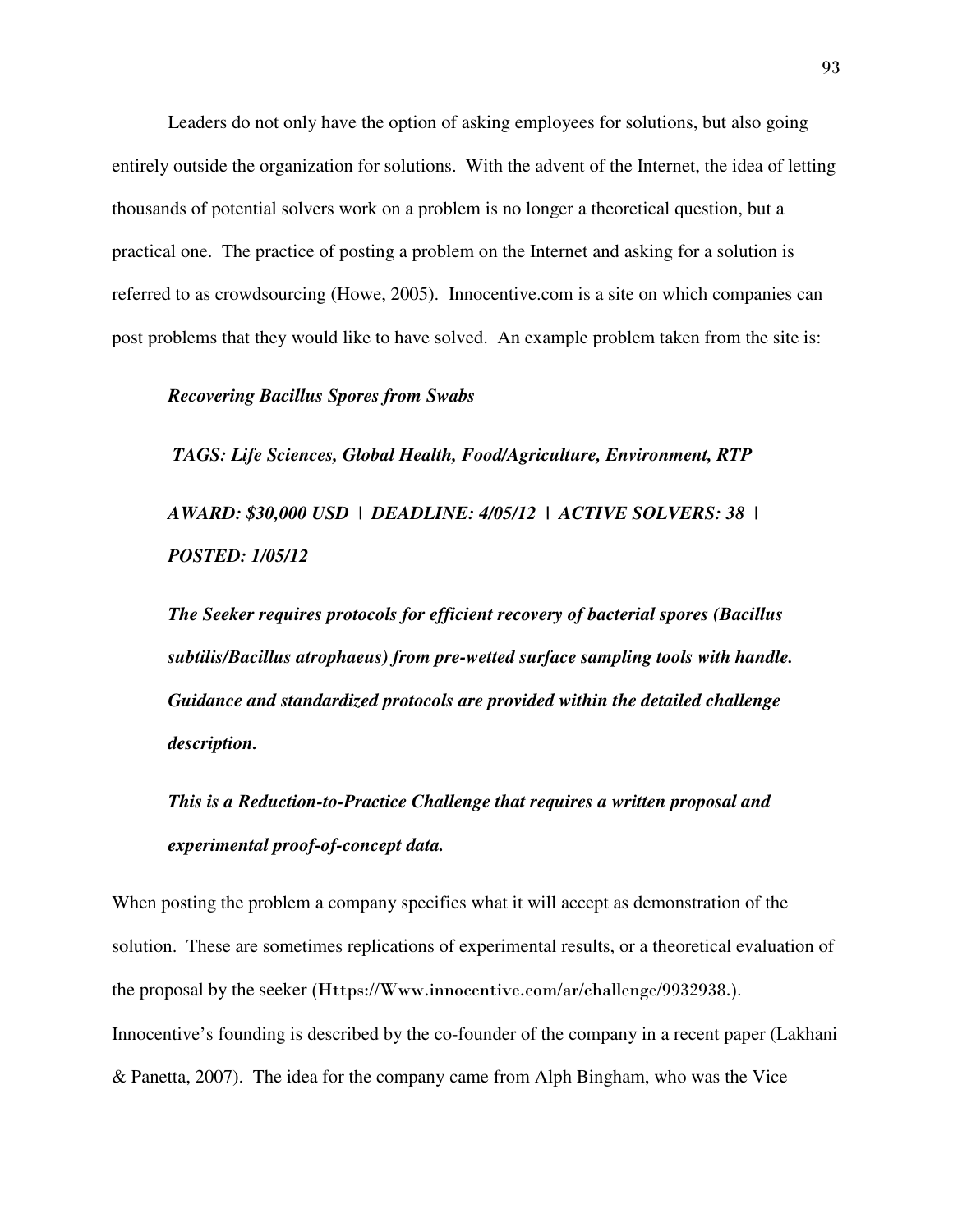President of Research and Development at Eli Lilly. He observed in his doctoral program that most scientific problems were amenable to multiple approaches and diverse solutions, and excelling in one area of science was not a good indicator of success in other areas. Therefore, opening the problem to individuals outside of the problem domain may lead to a solution. Lakhani and Jeppesen (2007) found that 30% of the problems posted on Innocentive were solved. They note that this is a high number given that these were problems that could not be solved by scientists working for the company that posted them.

 Another situation in which a leader should rely on a large collective is when a leader is trying to solve a problem and potential solutions can be tested easily. In this case, it is a simple matter of mathematics that the more potential solutions are identified, the more likely the problem is to be solved (Lorge & Solomon, 1962). This is one instance in which a leader should seek several solutions from a diverse collective of individuals, regardless of knowledge or ability. More diverse individuals may provide more diverse solutions, covering more of the solution space and leading to more likelihood of solving the problem. This technique must be used carefully, however, because if too many incorrect solutions are proposed, identifying the correct solution may become more difficult.

**Implications for personnel selection.** Employee selection often involves multiple individuals, such as having several perspective employers interviewing a candidate simultaneously (panel interviews) (Dixon, Wang, Calvin, Dineen, & Tomlinson, 2002), having several perspective employers interview candidates serially (Dose, 2003), and having different interviewers provide input to the final selection decision (Campion & Palmer, 1997). All three of these areas are affected by the controversies over information sharing vs. independent aggregation of information.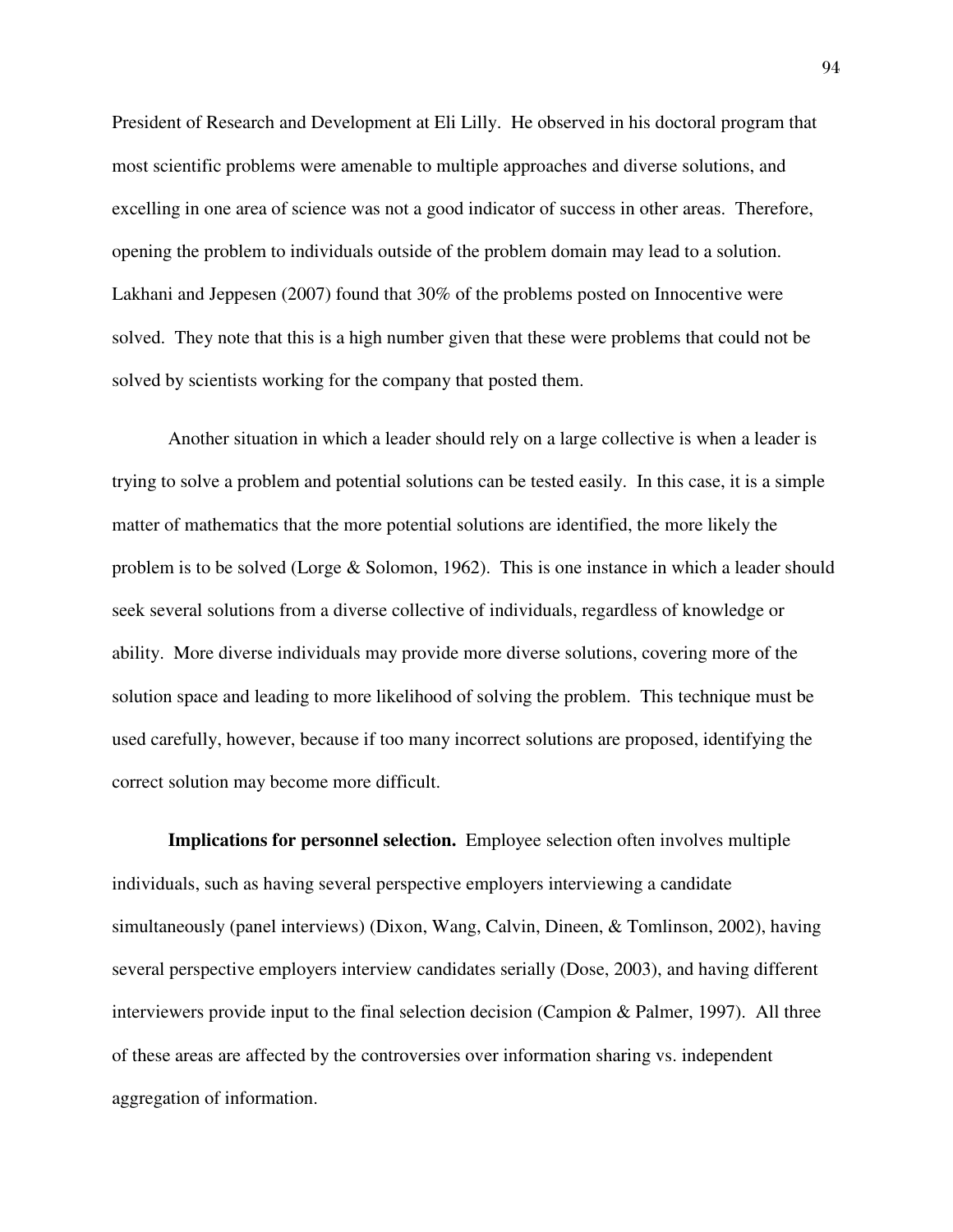A meta-analysis (McDaniel, Whetzel, Schmidt, & Maurer, 1994) indicated that panel interviews were less valid predictors of job performance than individual interviews, but the authors did not specify whether individual interviews were conducted by a single interviewer or whether selections were made based on a series of individual interviews. A review (Dixon et al., 2002) revealed that the validity of serial, panel, or single interviews was inconclusive. The same review also considered the validity of two techniques for final selection of candidates. One technique is to have individuals provide scores independently and then select the candidate with the highest average score. A second method is to have several employers meet and attempt to reach consensus. This review (Dixon et al., 2002) again found that previous research was contradictory and inconclusive with regard to the validity of these two methods.

 The inconclusive nature of these results is likely to have occurred because the lack of careful consideration of the effect of information sharing vs. independence in the personnel selection process. Information sharing increases knowledge, but may create bias that independent judgments avoid. An interesting potential bias induced by information sharing is discussing candidates between interviews, before all candidates have been interviewed (Campion & Palmer, 1997). This discussion could create order effects, introduce irrelevant information, and change standards for future candidates. Information sharing also may explain the inconclusive results involving panel interviews. Panel interviews leverage a larger collective, which would suggest that they would be more valid than a single one-on-one interview due to increased reliability. However, a panel interview would suffer from the negative effects of live interaction such as groupthink (Janis, 1972) and group polarization (Stoner, 1968). A series of individual interviews may appear beneficial, but this may create too much information (Gigerenzer et al., 1999; Goldstein & Gigerenzer, 2009), and it may be difficult to combine all of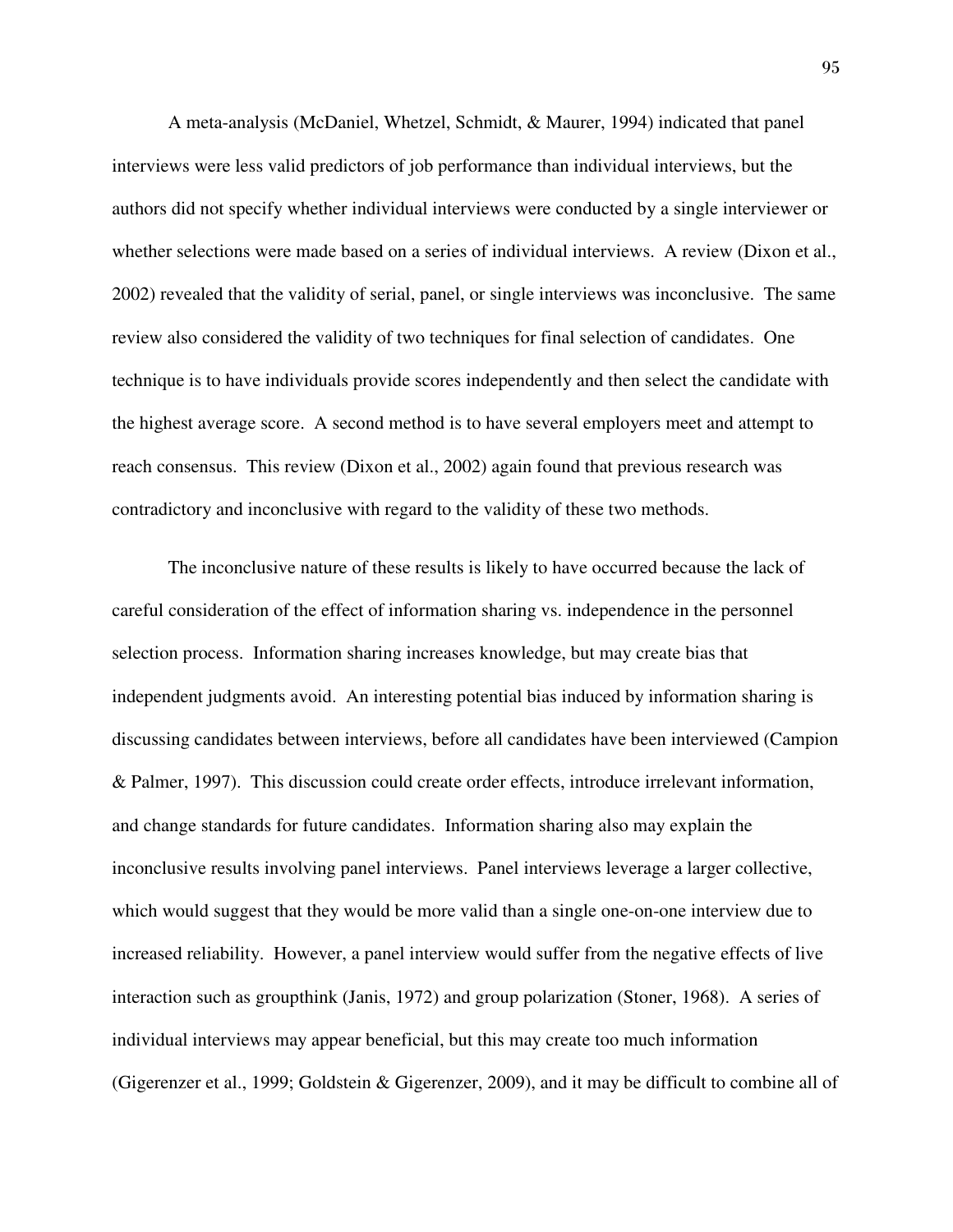this information when the final selection is made, especially if live discussion is used. Attempting to reach consensus through discussion may also suffer from groupthink and group polarization, and also may destroy unique information through conformity and by encouraging a focus on shared rather than unique information (Stasser & Titus, 2003). For the final candidate selection, rather than using consensus, information could be exchanged, but candidates could be given independent numerical ratings.

 Results from the current study suggest a compromise of sharing information but avoiding the negative biasing effects of live interaction. Candidates should be interviewed separately by several individuals. A Delphi technique (Rowe & Wright, 1999) should then be used to select candidates. Information would be posted online anonymously to a discussion board, and individuals could then provide an average rating for each candidate. Several rounds of discussion and ratings would be solicited until the ratings changes were negligible. If this full technique is not feasible, a single round of information sharing and rating could be used. The candidate with the highest mean or median rating would then be selected. Future research is necessary to test this hypothesized selection system.

#### **Future research**

 Given such a discrepancy between the current and previous research, future research is needed to determine further predictors of collective accuracy. Knowledge was shown to be the key predictor of collective accuracy in the current study. When individuals possessed similar knowledge, the collective was more likely to be accurate than when there were large differences in knowledge. The key question that remains is how similar this knowledge must be in order for the collective to be more accurate than a more knowledgeable subset. There also remains a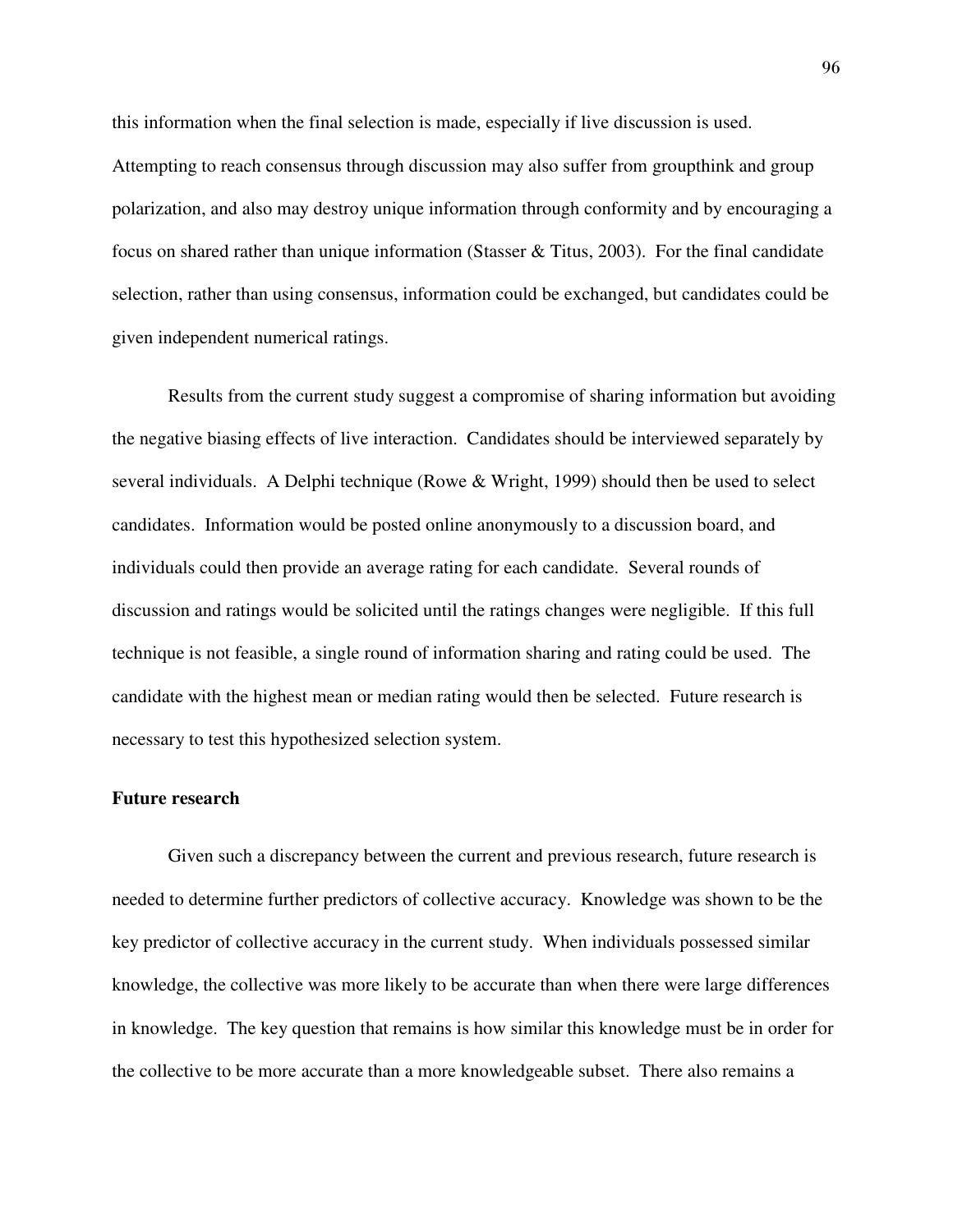question of how accurate a large collective will be if it contains individuals with a mix of accurate and inaccurate information.

 The effect of independence is another clear avenue for future research. Again, the current results did not confirm previous results (Armstrong, 2006; Kahneman, 2011; Lorenz et al., 2011; Makridakis et al., 2010a; Sunstein, 2006). In the current study dependence resulted in the sharing of information with less knowledgeable individuals, leading to greater accuracy. Therefore it may be expected that information sharing will increase accuracy when there is a large difference in knowledge. However, when there is not a large difference in knowledge information sharing may lead to bias or group polarization. These results would imply an interaction in which information sharing increases the accuracy of judgments when there are large differences in knowledge, but decrease accuracy when there are large similarities in knowledge. This hypothesis requires further testing.

 It is possible that part of the reason why the theory of collective accuracy was not supported in the current study is because the collective accuracy associated with problem solving was overgeneralized to judgment. There is strong theoretical and empirical evidence that problems are more likely to be solved when several individuals suggest solutions (Lorge & Solomon, 1962). However, given the results of the current set of experiments, it may be the case that the area of collective problem solving is similar to the area of collective judgment and that the efficacy of collective problem solving is also overstated. Collective problem solving will only be accurate when solutions can be easily tested. Even if solutions can be easily tested, it is possible that if too many solutions are tested, one may appear to solve the problem, but this may occur only be chance, as occurs in the problems of overfitting and inflation of Type I error. It could also be argued that in practical situations it is rare that solutions can be easily tested. One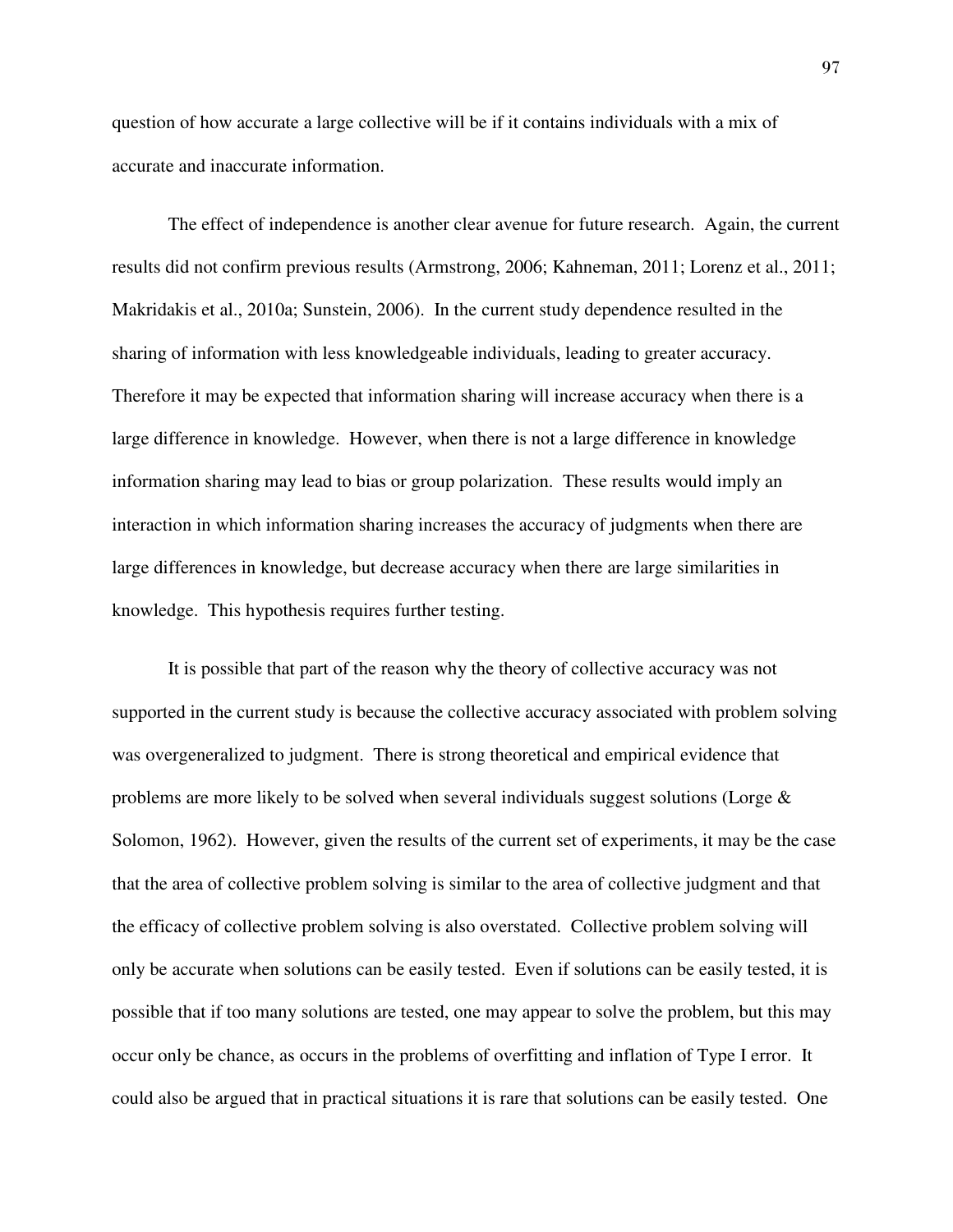of the primary ways to verify that a solution to a scientific problem is correct is through empirical tests such as experiments (Moser, 1987). If thousands of potential solutions are generated, it may not be practical to test all of them by performing thousands of experiments. We may therefore need to reduce the number of potential solutions to those that are most likely to solve the problem, and this may require specialized knowledge. This situation is similar to collective judgment, in which the current study has shown that a smaller, more knowledgeable subset should be used rather than the entire collective. Like collective judgment, the efficacy of collective problem solving may also be overstated.

 Diversity is another avenue for future research. Contrary to prior research, the current set of experiments indicated that more diverse judgments were less accurate. However, there is a remaining question about the diversity of other factors in addition to the judgments themselves. It has been suggested that collectives that contain individuals with diverse knowledge or diverse perspectives may be more accurate than collectives without these diverse qualities (Armstrong, 2001a; Page, 2007). Given the strong results in the current study suggesting judgment diversity leads to inaccuracy, these additional forms of diversity may also lead to inaccuracy. This is an interesting hypothesis for future research.

# **Conclusion**

 Recent research touting the efficacy of large collectives should be viewed critically. Collectives can be very accurate, but the current experiments indicate that this accuracy may only occur when individuals in the collective all have very similar knowledge. Such a situation may be the exception in practice, indicating that high collective accuracy may be a rare phenomenon. A small set of knowledgeable experts will often be more accurate than a large

98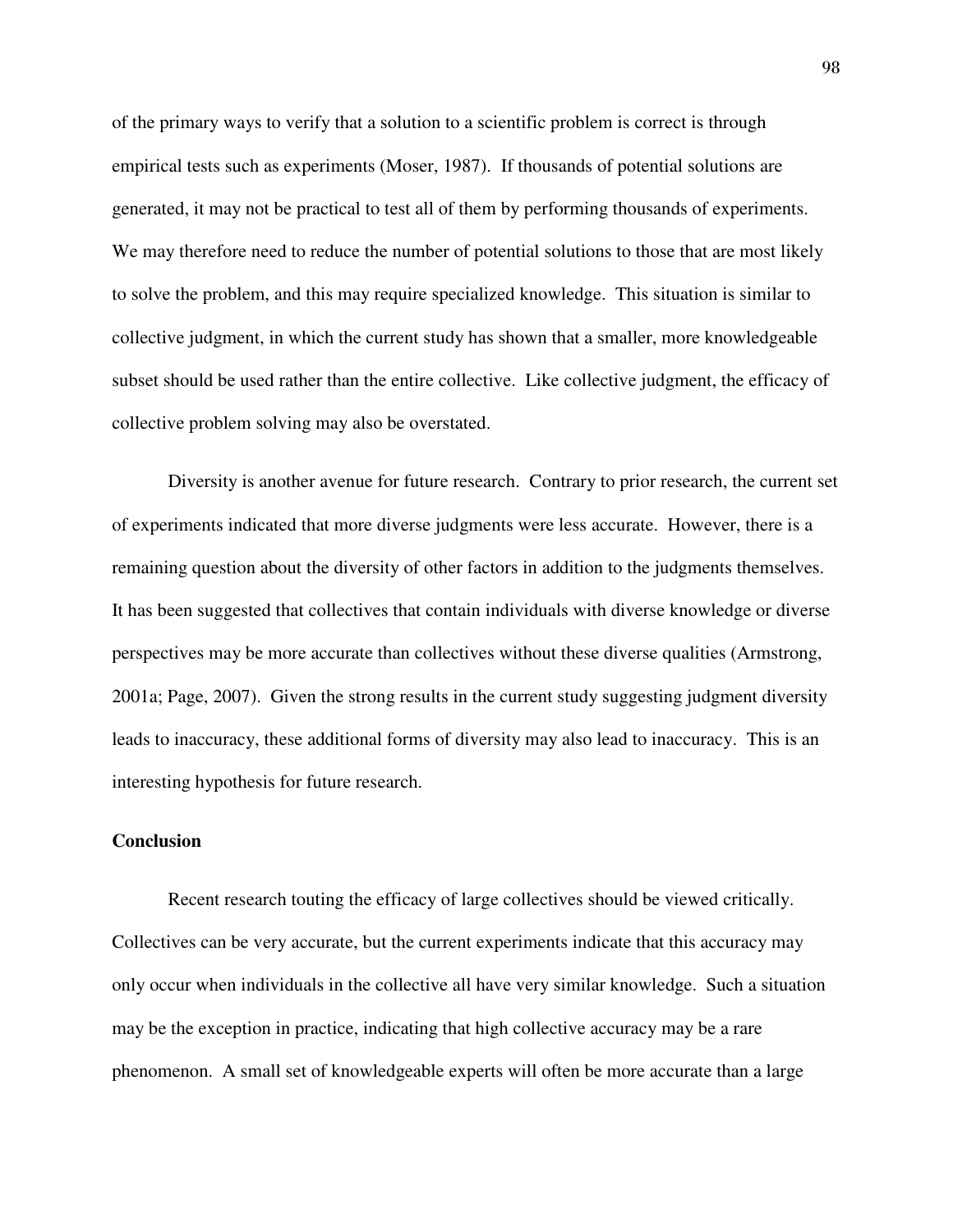collective of individuals. It may be more important to select a knowledgeable collective than a large collective. Contrary to previous research (Lorenz et al., 2011; Page, 2007; Surowiecki, 2005), knowledge, rather than independence or diversity, is the most important factor predicting collective accuracy. With knowledge as the most important predictor of accuracy, organizations should focus on educating as many individuals as possible. Education and sharing of information at all levels is the key to organizational success.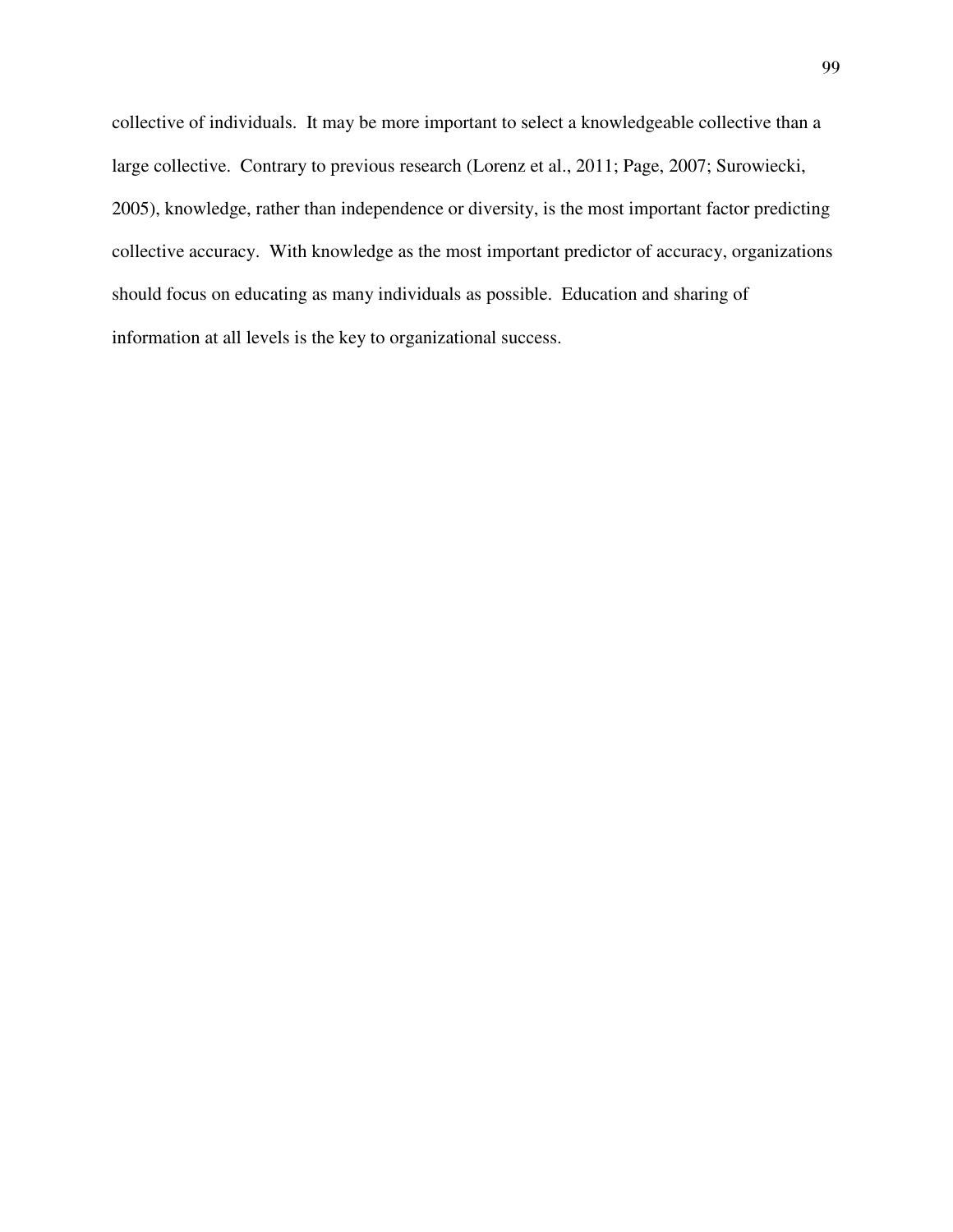- Ariely, D., Au, W. T., Bender, R. H., Budescu, D. V., Dietz, C. B., Gu, H., . . . Zauberman, G. (2000). The effects of averaging subjective probability estimates between and within judges. *Journal of Experimental Psychology. Applied, 6*(2), 130-47.
- Armstrong, J. S. (2001a). Combining forecasts. In J. S. Armstrong (Ed.), *Principles of forecasting: A handbook for researchers and practitioners.* (pp. 417-440) Kluwer Academic Publishers.
- Armstrong, J. S. (2001b). Evaluating methods. In J. S. Armstrong (Ed.), *Principles of forecasting: A handbook for researchers and practitioners.* (pp. 441-472) Kluwer Academic Publishers.
- Armstrong, J. S. (2006). How to make better forecasts and decisions: Avoid face-to-face meetings. Retrieved 1/13, 2012, from http://repository.upenn.edu/marketing\_papers/44
- Arrow, K. J., Milgrom, P., Forsythe, R., Gorham, M., Hahn, R., Hanson, R., . . . Zitzewitz, E. (2008). Economics: The promise of prediction markets. *Science, 320*(5878), 877-878.
- Asch, S. E. (1951). Effects of group pressure upon the modification and distortion of judgments. In H. Guetzkow, & H. Guetzkow (Eds.), *Groups, leadership and men; research in human relations.* (pp. 177-190). Oxford England: Carnegie Press.
- Birkel, T. (1988). A note on the strong law of large numbers for positively dependent random variables. *Statistics & Probability Letters, 7*(1), 17-20. doi:http://dx.doi.org/10.1016/0167- 7152(88)90080-6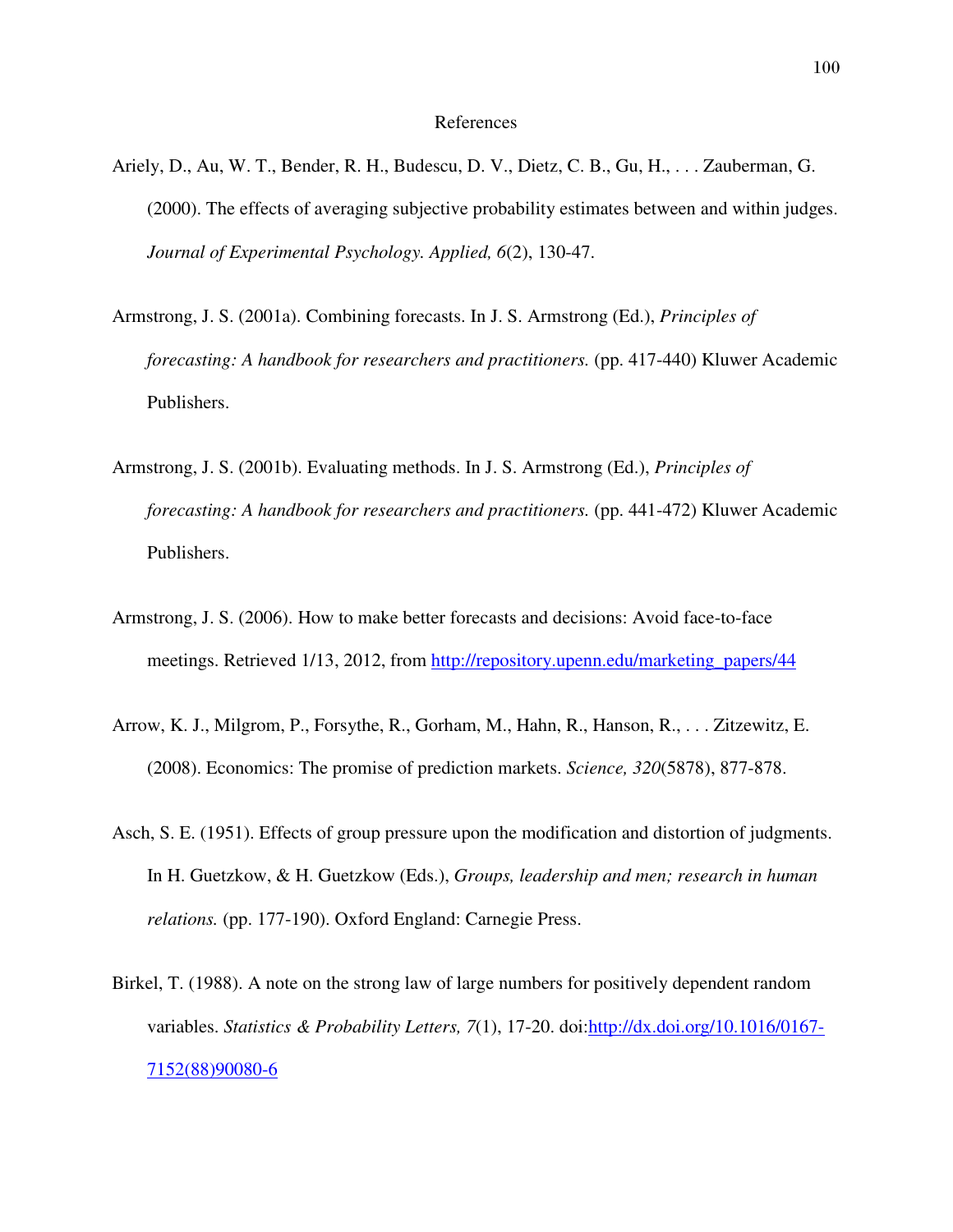- Brodie, M. (2012). Kaiser poll finds bipartisan support for spending on global health. Retrieved August 28, 2013, from http://kff.org/global-health-policy/press-release/kaiser-poll-findsbipartisan-support-for-spending-on-global-health/
- Brožek, J., & Tiede, K. (1952). Reliable and questionable significance in a series of statistical tests. *Psychological Bulletin, 49*(4), 339-341. doi:10.1037/h0058274
- Brunswik, E. (1952). *The conceptual framework of psychology. (int. encycl. unified sci., v. 1, no. 10.)*. Oxford England: Univ. Chicago Press.
- Brunswik, E. (1956). *Perception and the representative design of psychological experiments.* Berkeley: University of California Press.
- Campion, M. A., & Palmer, D. K. (1997). A review of structure in the selection interview. *Personnel Psychology, 50*(3), 655-702.
- Chamorro-Premuzic, T., & Furnham, A. (2010). *The psychology of personnel selection*. Cambridge, UK; New York: Cambridge University Press.
- Chen, K. Y., & Plott, C. R. (2002). *Information aggregation mechanisms: Concept, design and implementation for a sales forecasting problem.* Unpublished manuscript.
- Clemen, R. T., & Winkler, R. L. (1985). Limits for the precision and value of information from dependent sources. *Operations Research, 33*(2), 427-442.
- Condorcet, J. d. C. (1785). Essai sur l'application de l'analyse à la probabilité des décisions *rendu*es à la pluralité des voix. Paris: Imprimerie royale.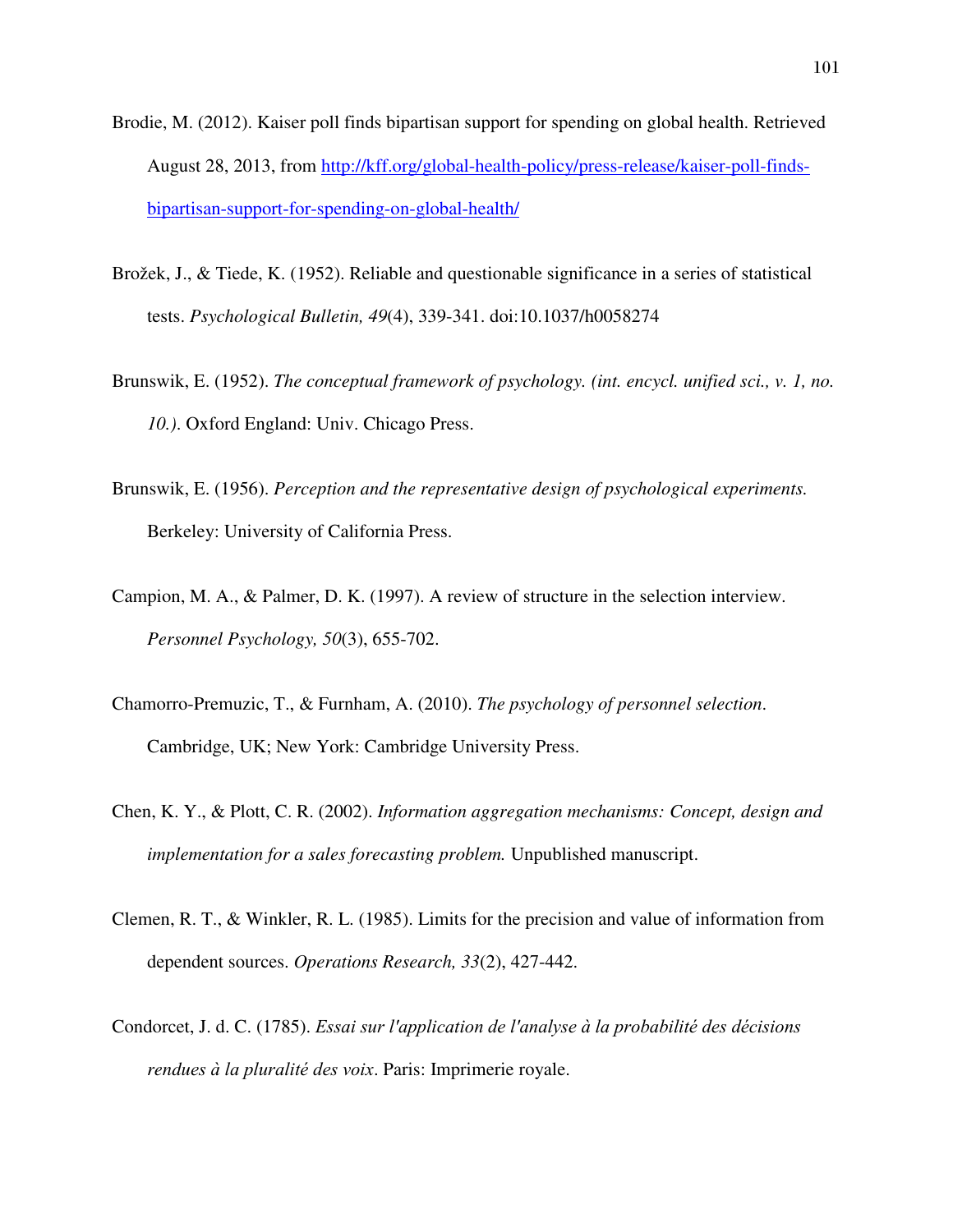- Dalal, D. K., Diab, D. L., Balzer, W. K., & Doherty, M. E. (2010). The lens model: An application of JDM methodologies to IOOB practice. *Industrial and Organizational Psychology: Perspectives on Science and Practice, 3*(4), 424-428. doi:10.1111/j.1754- 9434.2010.01263.x
- Dalal, R. S., Bonaccio, S., Highhouse, S., Ilgen, D. R., Mohammed, S., & Slaughter, J. E. (2010). What if industrial-organizational psychology decided to take workplace decisions seriously? *Industrial and Organizational Psychology: Perspectives on Science and Practice, 3*(4), 386- 405. doi:10.1111/j.1754-9434.2010.01258.x
- Davis, J. (1992). Some compelling intuitions about group consensus decisions, theoretical and empirical research, and interpersonal aggregation phenomena: Selected examples 1950:1990. *Organizational Behavior and Human Decision Processes, 52*(1), 3-38.
- Diehl, M., & Stroebe, W. (1987). Productivity loss in brainstorming groups: Toward the solution of a riddle. *Journal of Personality and Social Psychology, 53*(3), 497-509.
- Dixon, M., Wang, S., Calvin, J., Dineen, B., & Tomlinson, E. (2002). The panel interview: A review of empirical research and guidelines for practice. *Public Personnel Management, 31*(3), 397.
- Dose, J. J. (2003). Information exchange in personnel selection decisions. *Applied Psychology: An International Review, 52*(2), 237-252. doi:10.1111/1464-0597.00133
- Esser, J. (1998). Alive and well after 25 years: A review of groupthink research. *Organizational Behavior and Human Decision Processes, 73*(2\3), 116.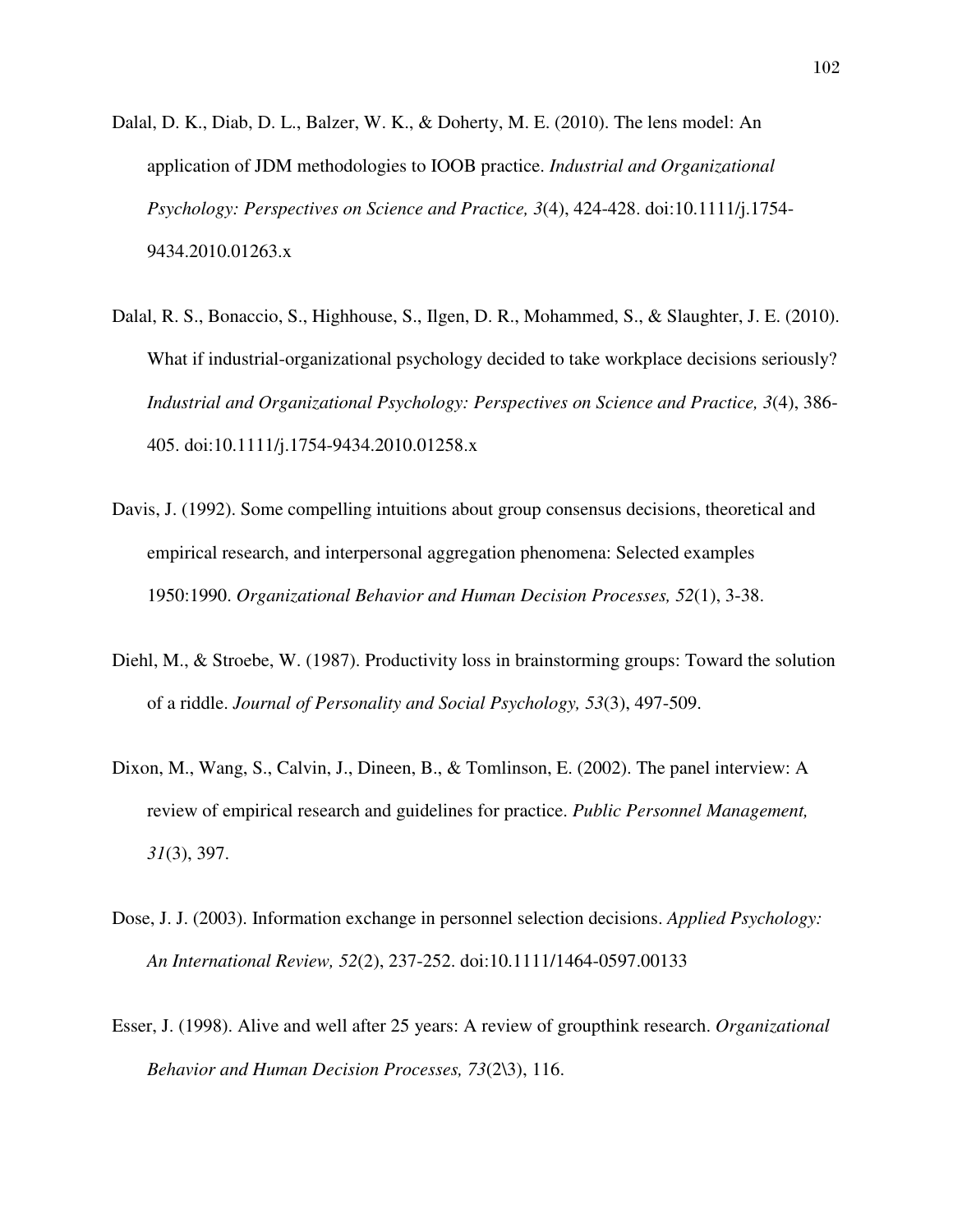- Fama, E. F. (1998). Market efficiency, long-term returns, and behavioral finance. *JOURNAL OF FINANCIAL ECONOMICS -AMSTERDAM-, 49*(3), 283-306.
- Fama, E. F. (1970). Efficient capital markets: A review of theory and empirical work. *Journal of Finance, 25*(2), 383-417.
- Fischer, G. (1981). When oracles fail? A comparison of four procedures for aggregating subjective probability forecasts. *Organizational Behavior and Human Performance, 28*(1), 96-110.
- Galton, F. (1907). Vox populi. *Nature, 75*, 450-451.
- Gantz, J., & Reinsel, D. (2011). *Extracting value from chaos.*
- Gigerenzer, G. (1996). On narrow norms and vague heuristics: A reply to kahneman and tversky. *Psychological Review, 103*(3), 592-596. doi:10.1037/0033-295X.103.3.592
- Gigerenzer, G., Todd, P. M., & ABC Research Group. (1999). *Simple heuristics that make us smart*. New York: Oxford University Press.
- Gigone, D., & Hastie, R. (1997). Proper analysis of the accuracy of group judgments. *Psychological Bulletin, 121*(1), 149-167.
- Gigone, D., & Hastie, R. (1993). The common knowledge effect: Information sharing and group judgment. *Journal of Personality and Social Psychology, 65*(5), 959-974.
- Gilson, R. J., & Kraakman, R. (2003). The mechanisms of market efficiency twenty years later: The hindsight bias. *The Journal of Corporation Law., 28*(4), 715.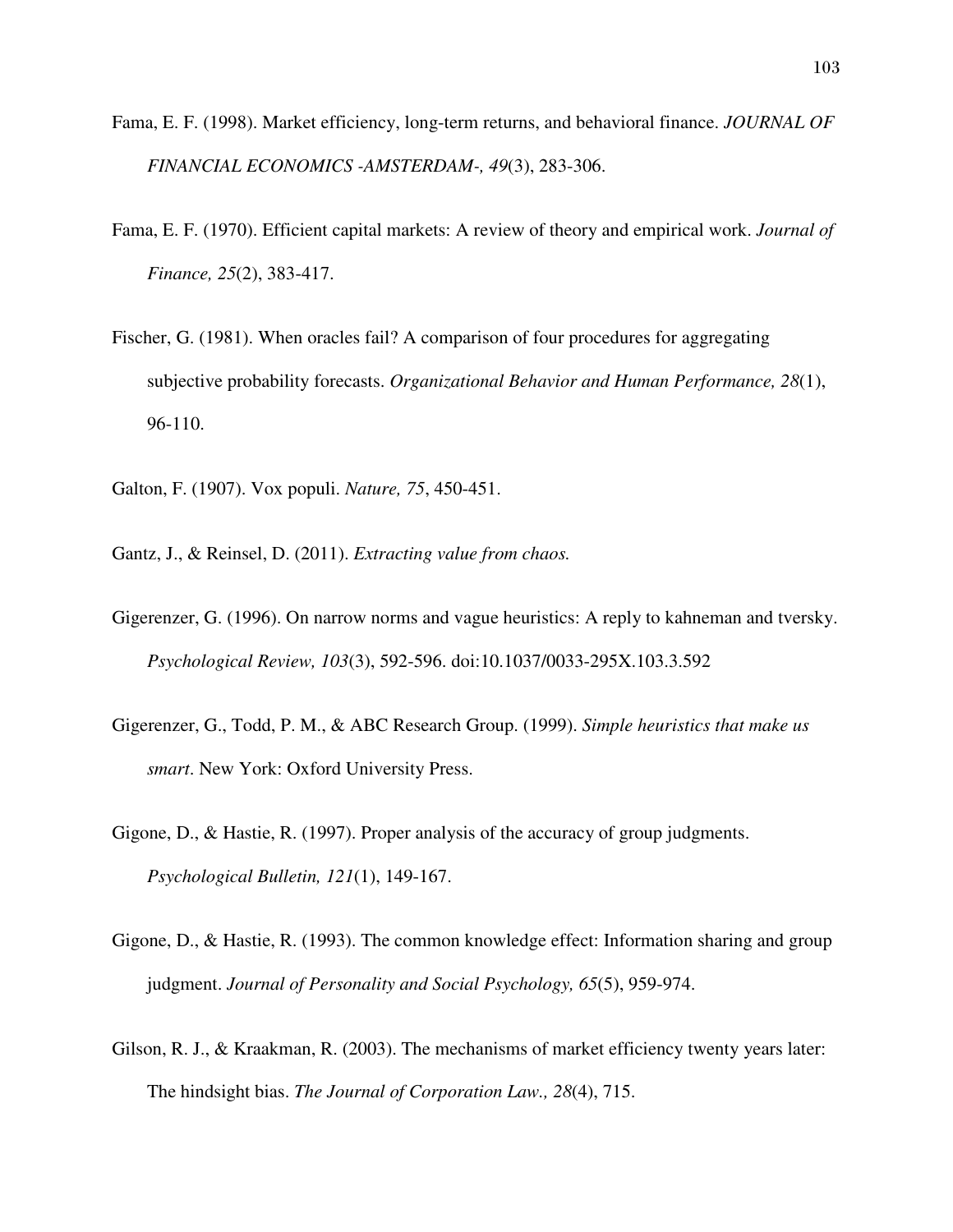- Goldstein, D. G., & Gigerenzer, G. (2009). Fast and frugal forecasting. *International Journal of Forecasting, 25*(4), 760-772. doi:10.1016/j.ijforecast.2009.05.010
- Goodman, B. (1972). Action selection and likelihood ratio estimation by individuals and groups. *Organizational Behavior and Human Performance, 7*(1), 121-141.
- Gordon, K. (1924). Group judgments in the field of lifted weights. *Journal of Experimental Psychology, 7*(5), 398-400.
- Gosling, S. D., Rentfrow, P. J., & Swann, W. B. J. (2003). A very brief measure of the big-five personality domains. *Journal of Research in Personality, 37*(6), 504-528. doi:10.1016/S0092-6566(03)00046-1
- Graefe, A., & Armstrong, J. S. (2011). Comparing face-to-face meetings, nominal groups, delphi and prediction markets on an estimation task. *International Journal of Forecasting, 27*(1), 183-195. doi:10.1016/j.ijforecast.2010.05.004
- Grinstead, C. M., & Snell, J. L. (1997). *Introduction to probability.* Providence, RI: American Mathematical Society.
- Gustafson, D. H., Shukla, R. K., Delbecq, A., & Walster, G. W. (1973). A comparative study of differences in subjective likelihood estimates made by individuals, interacting groups, delphi groups, and nominal groups. *Organizational Behavior & Human Performance, 9*(2), 280-291. doi:10.1016/0030-5073(73)90052-4
- Hammond, K. R. (1955). Probabilistic functioning and the clinical method. *Psychological Review Psychological Review, 62*(4), 255-262.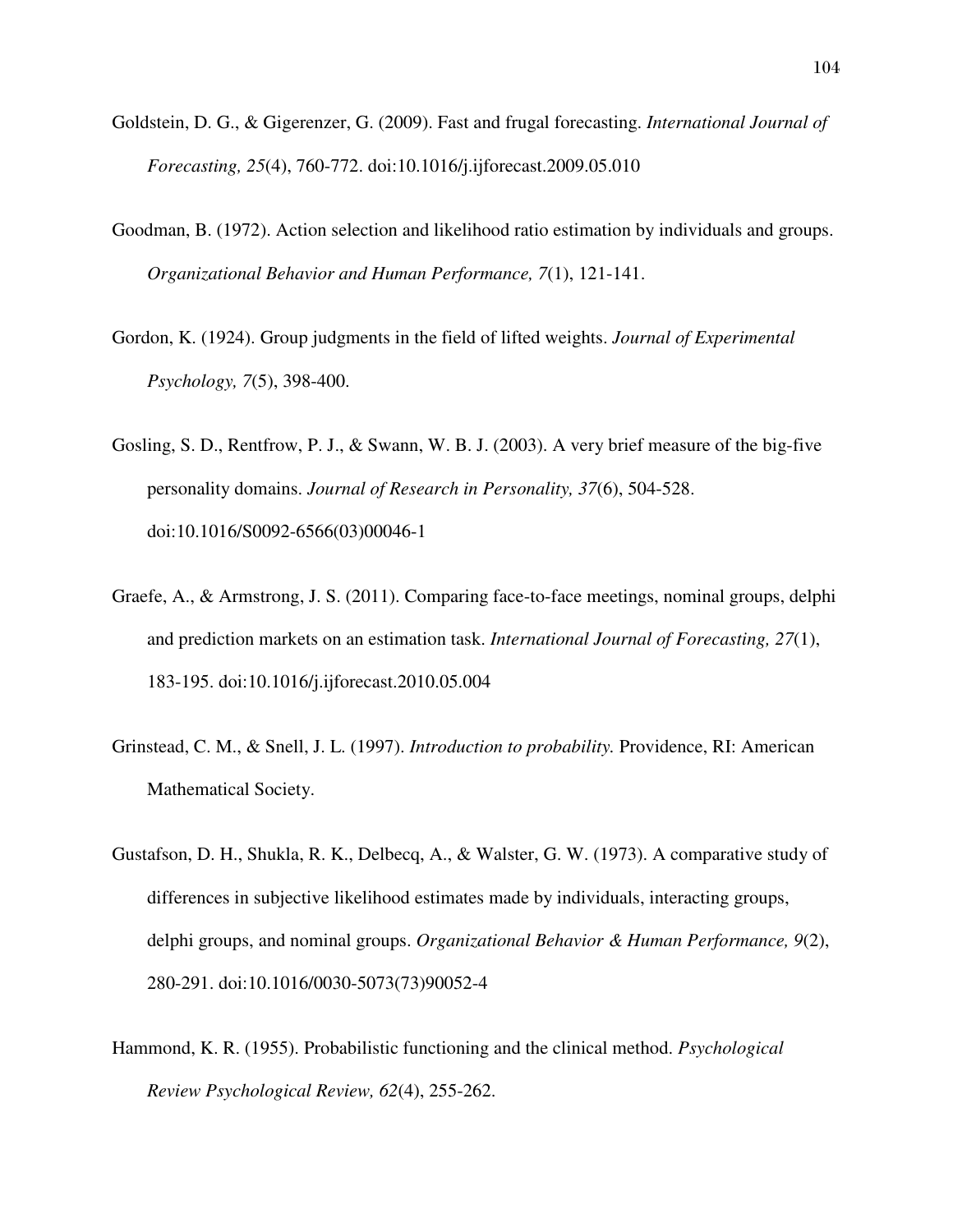Hayek, F. A. (1945). The use of knowledge in society. *The American Economic Review, 35*(4)

- Hedges, L. V., & Olkin, I. (1980). Vote-counting methods in research synthesis. *Psychological Bulletin, 88*(2), 359-369. doi:10.1037/0033-2909.88.2.359
- Hinsz, V. B., Tindale, R. S., & Vollrath, D. A. (1997). The emerging conceptualization of groups as information processors. *Psychological Bulletin, 121*(1), 43-64.

Holzworth, R. J. (2002). *Biodata questionnaire.* Unpublished manuscript.

Holzworth, R. J., & Wills, C. E. (1999). Nurses' judgments regarding seclusion and restraint of psychiatric patients: A social judgment analysis. *Research in Nursing & Health, 22*(3), 189- 201. doi:10.1002/(SICI)1098-240X(199906)22:3<189::AID-NUR2>3.0.CO;2-Q

Howe, J. (2005). The rise of crowdsourcing. *Wired, 14.06*

Https://Www.innocentive.com/ar/challenge/9932938. Retrieved 01/12/2012

- Isenberg, D. J. (1986). Group polarization: A critical review and meta-analysis. *Journal of Personality and Social Psychology, 50*(6), 1141-1151.
- Janis, I. L. (1972). *Victims of groupthink; a psychological study of foreign-policy decisions and fiascoes*. Boston: Houghton, Mifflin.
- Janis, I. L. (1982). *Groupthink: Psychological studies of policy decisions and fiascoes*. Boston: Houghton Mifflin.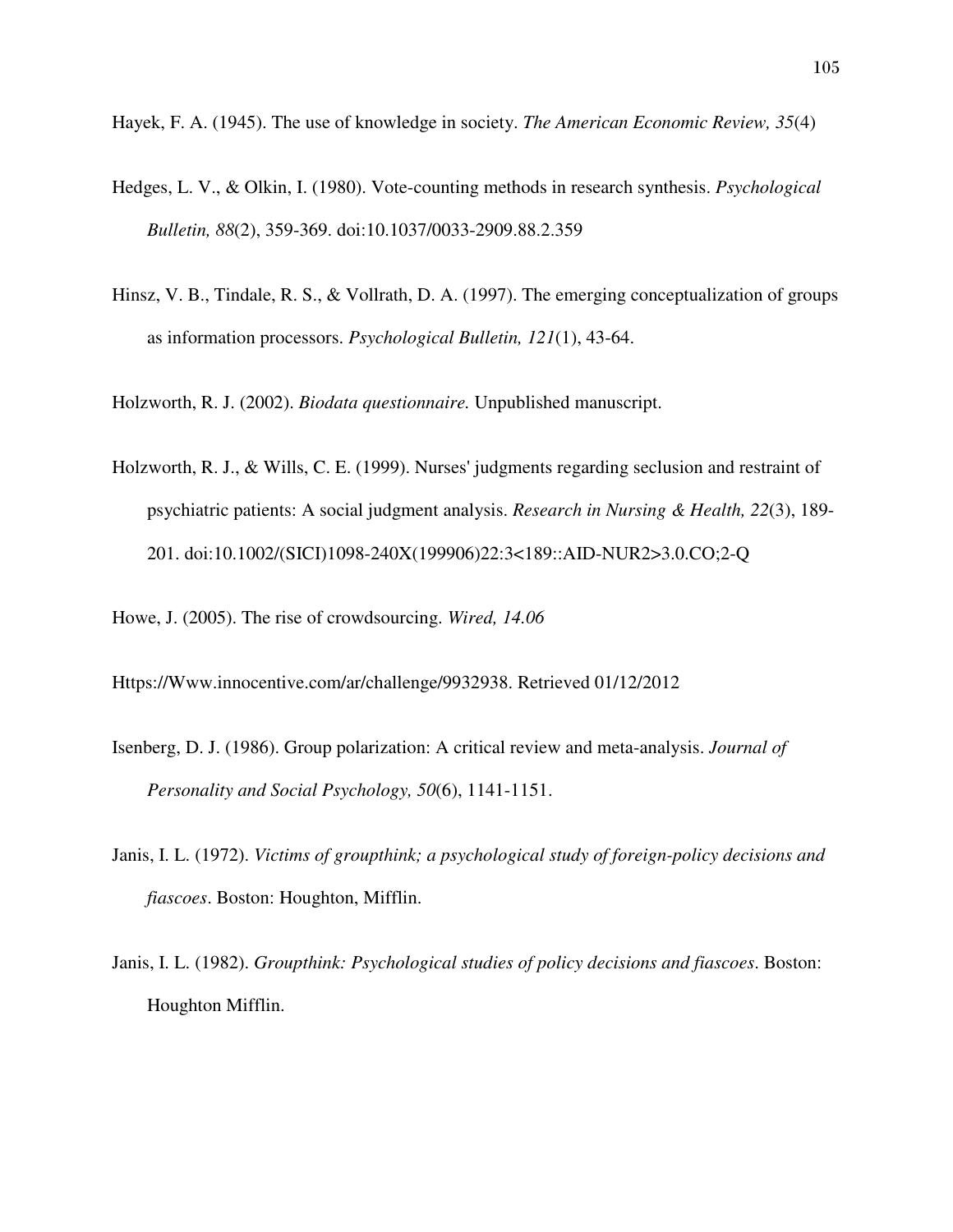- Jensen, M. C. (1978). Some anomalous evidence regarding market efficiency. *Journal of Financial Economics, 6*(2-3), 95-101.
- Kac, M. (1959). *Statistical independence in probability, analysis and number theory*. New York: Mathematical Association of America; distributed by Wiley.

Kahneman, D. (2011). *Thinking, fast and slow*. New York: Farrar, Straus and Giroux.

- Karelaia, N., & Hogarth, R. M. (2008). Determinants of linear judgment: A meta-analysis of lens model studies. *Psychological Bulletin, 134*(3), 404-426. doi:10.1037/0033-2909.134.3.404; 10.1037/0033-2909.134.3.404.supp (Supplemental)
- Kerr, N. L., & Tindale, R. S. (2004). Group performance and decision making. *Annual Review of Psychology, 55*, 623-55.
- Koriat, A., Lichtenstein, S., & Fischhoff, B. (1980). Reasons for confidence. *Journal of Experimental Psychology: Human Learning and Memory, 6*(2), 107-118. doi:10.1037/0278- 7393.6.2.107
- Krogh, A., & Vedelsby, J. (1995). Neural network ensembles, cross validation, and active learning. *ADVANCES IN NEURAL INFORMATION PROCESSING SYSTEMS, 7*, 231 - 238.
- Kurzweil, R. (1999). *The age of spiritual machines: When computers exceed human intelligence*. New York: Viking.
- Lakhani, K. R., & Jeppesen, L. B. (2007). Getting unusual suspects to solve R&D puzzles. *Harvard Business Review, 85*(5), 30-32.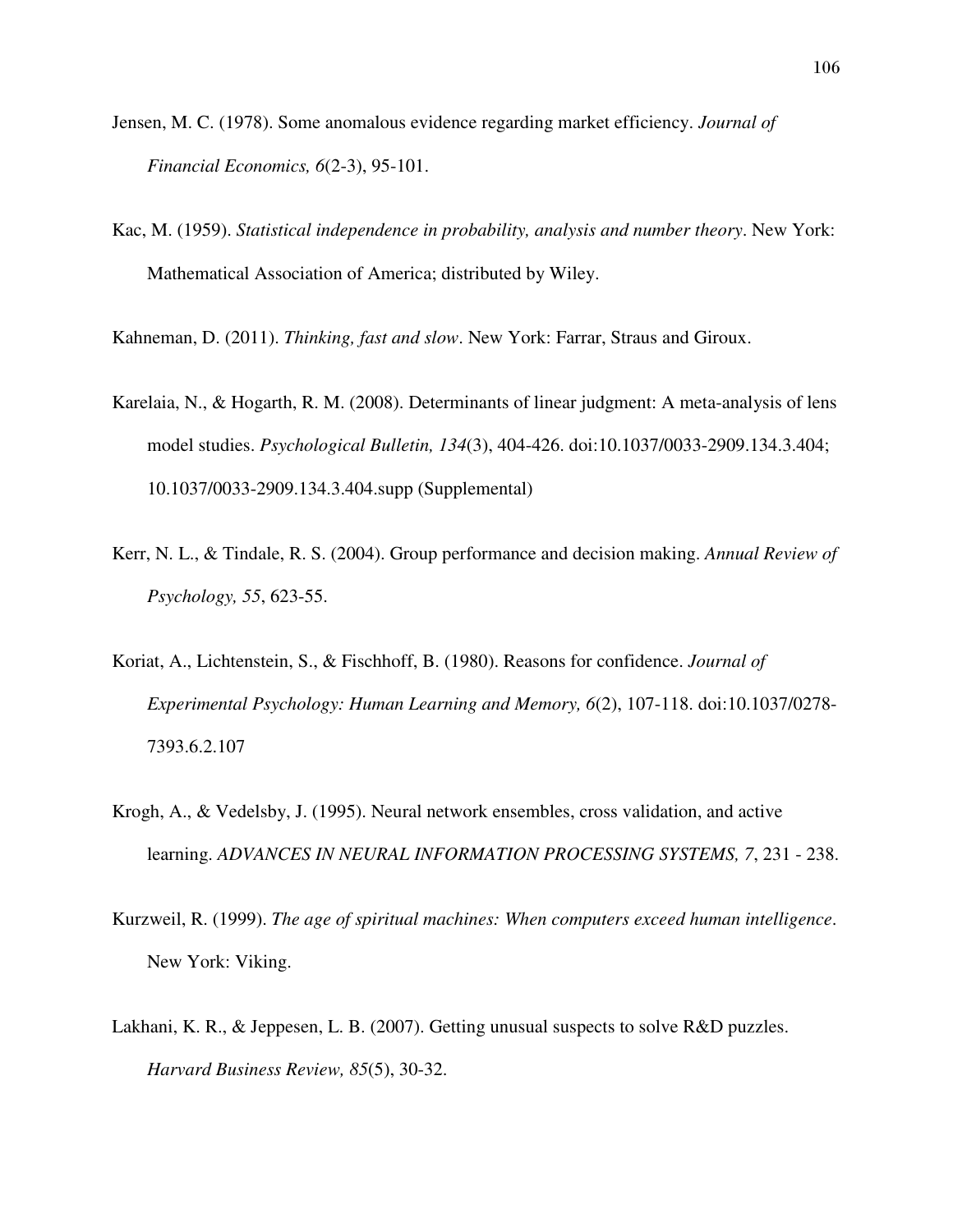- Lakhani, K. R., & Panetta, J. A. (2007). The principles of distributed innovation. *Innovations: Technology, Governance, Globalization, 2*(3), 97-112.
- Langlois, J., & Roggman, L. (1990). Attractive faces are only average. *Psychological Science, 1*(2), 115-121.
- Lanier, J. (2013). *Who owns the future?* Simon & Schuster.
- Larrick, R. P., & Soll, J. B. (2006). Intuitions about combining opinions: Misappreciation of the averaging principle. *MANAGEMENT SCIENCE, 52*(1), 111-127.
- Latan, B., Williams, K., & Harkins, S. (1979). Many hands make light the work: The causes and consequences of social loafing. *Journal of Personality and Social Psychology, 37*(6), 822- 832.
- Lawrence, M., Goodwin, P., O'connor, M., & Onkal, D. (2006). Judgmental forecasting: A review of progress over the last 25 years. *International Journal of Forecasting, 22*(3), 493- 518.

doi:http://www.elsevier.com/wps/find/journaldescription.cws\_home/505555/description#de scription

Lindgren, B. W. (1993). *Statistical theory*. New York, NY: Chapman & Hall.

Lorenz, J., Rauhut, H., Schweitzer, F., & Helbing, D. (2011). How social influence can undermine the wisdom of crowd effect. *PNAS Proceedings of the National Academy of Sciences of the United States of America, 108*(22), 9020-9025. doi:10.1073/pnas.1008636108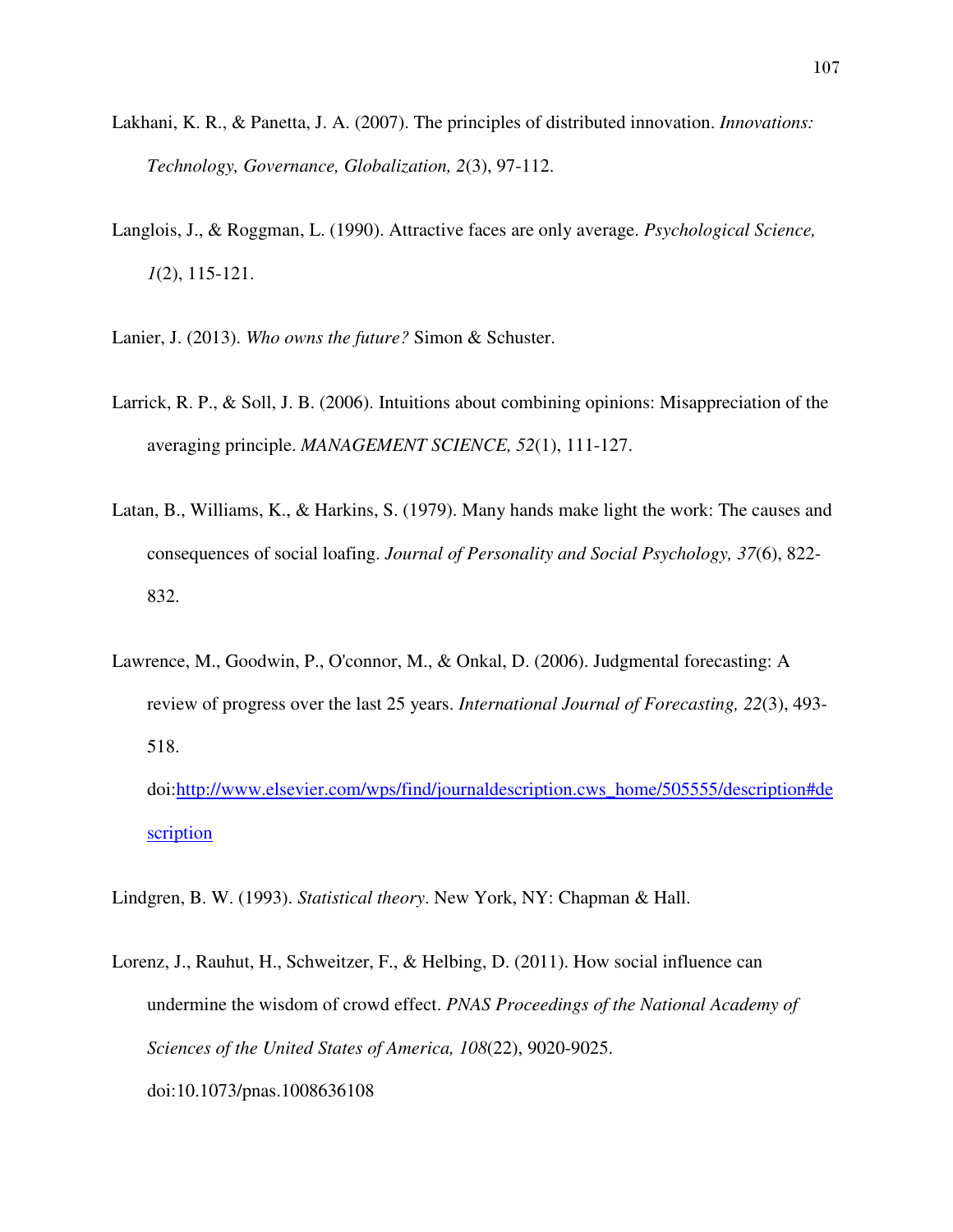- Lorge, I., Fox, D., Davitz, J., & Brenner, M. (1958). A survey of studies contrasting the quality of group performance and individual performance, 1920-1957. *Psychological Bulletin, 55*(6), 337-72.
- Lorge, I., & Solomon, H. (1955). Two models of group behavior in the solution of eureka-type problems. *Psychometrika, 20*(2), 139-148.
- Lorge, I., & Solomon, H. (1962). Group and individual behavior in free-recall verbal learning. In J. H. Criswell, H. Solomon & P. Suppes (Eds.), *Mathematical methods in small group processes.* (pp. 221-231). Stanford, CA: Stanford University Press.
- Lykken, D., & Tellegen, A. (1996). Happiness is a stochastic phenomenon. *Psychological Science, 7*(3), 186-189. doi:10.1111/j.1467-9280.1996.tb00355.x
- Makridakis, S., Hogarth, R. M., & Gaba, A. (2009). Forecasting and uncertainty in the economic and business world. *International Journal of Forecasting, 25*(4), 794-812.
- Makridakis, S., Hogarth, R. M., & Gaba, A. (2010a). *Dance with chance: Making luck work for you*. Richmond: Oneworld.
- Makridakis, S., Hogarth, R. M., & Gaba, A. (2010b). FORECASTING why forecasts fail. what to do instead. *MIT Sloan Management Review., 51*(2), 83.
- Mayer, J. D., Salovey, P., & Caruso, D. R. (2004). TARGET ARTICLES: "Emotional intelligence: Theory, findings, and implications". *Psychological Inquiry, 15*(3), 197-215.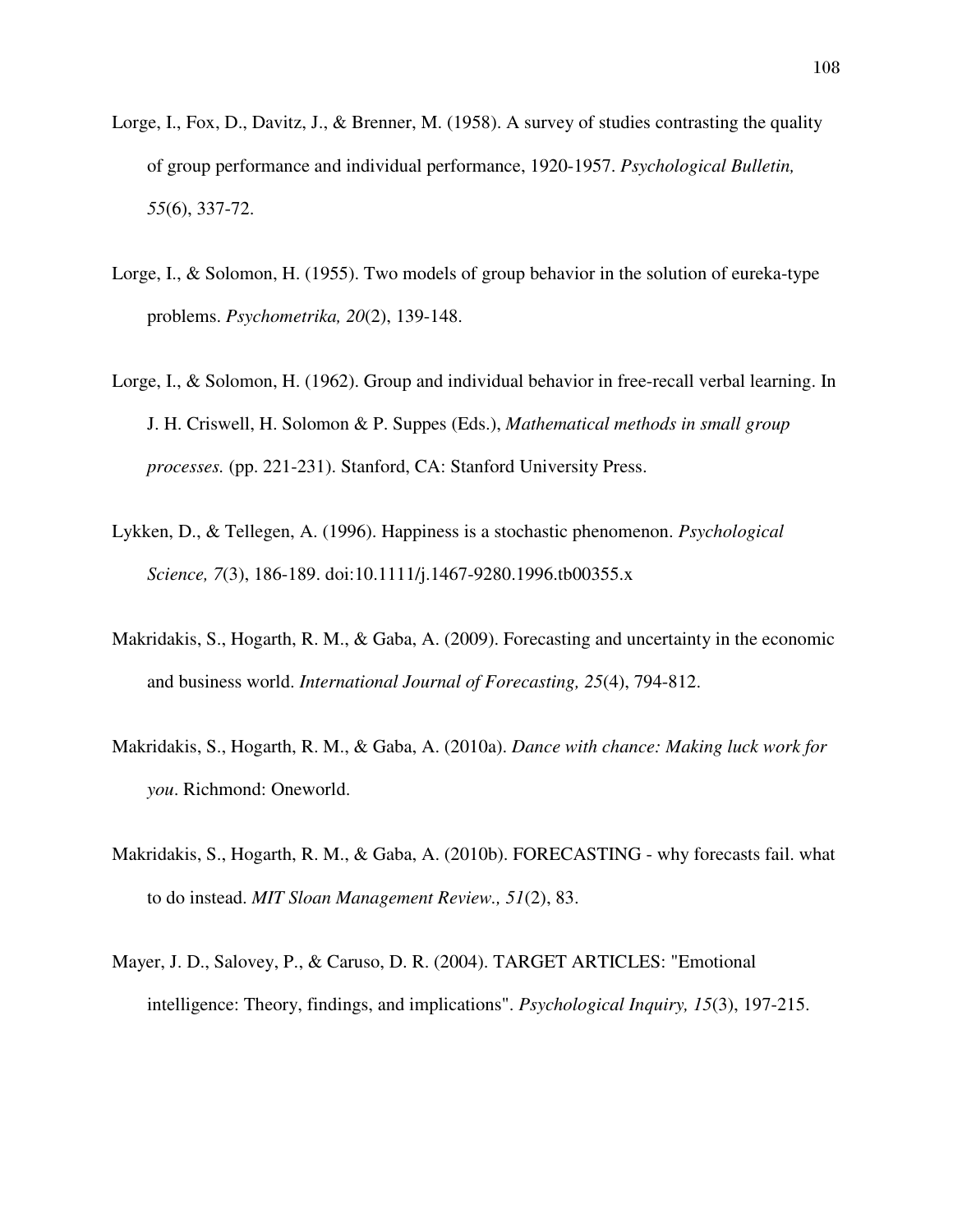- McDaniel, M. A., Whetzel, D. L., Schmidt, F. L., & Maurer, S. D. (1994). The validity of employment interviews: A comprehensive review and meta-analysis. *Journal of Applied Psychology, 79*(4), 599-616. doi:10.1037/0021-9010.79.4.599
- McGrath, J. E. (1984). *Groups: Interaction and performance*. Englewood Cliffs, N.J.: Prentice-Hall.
- Meehl, P. E. (1954). *Clinical vs. statistical prediction: A theoretical analysis and a review of the evidence*. Minneapolis, MN US: University of Minnesota Press. doi:10.1037/11281-000
- Meir, R. (1995). Bias, variance and the combination of least squares estimators. In T. Leen, G. Tesauro & D. Touretzky (Eds.), *Advances in neural information processing systems 7: Proceedings of the 1994 conference* (pp. 295-302)
- Moder, K. (2010). Alternatives to F-test in one way ANOVA in case of heterogeneity of variances (a simulation study). *Psychological Test and Assessment Modeling, 52*(4), 343- 353.
- Mohoric, T., Taksic, V., & Duran, M. (2010). In search of 'the correct answer' in an ability-based emotional intelligence (EI) test. *Studia Psychologica, 52*(3), 219-228.
- Moser, P. K. (1987). *A priori knowledge*. Oxford [Oxfordshire]; New York: Oxford University Press.
- Myers, D. G. (1975). Discussion-induced attitude polarization. *Human Relations Human Relations, 28*(8), 699-714.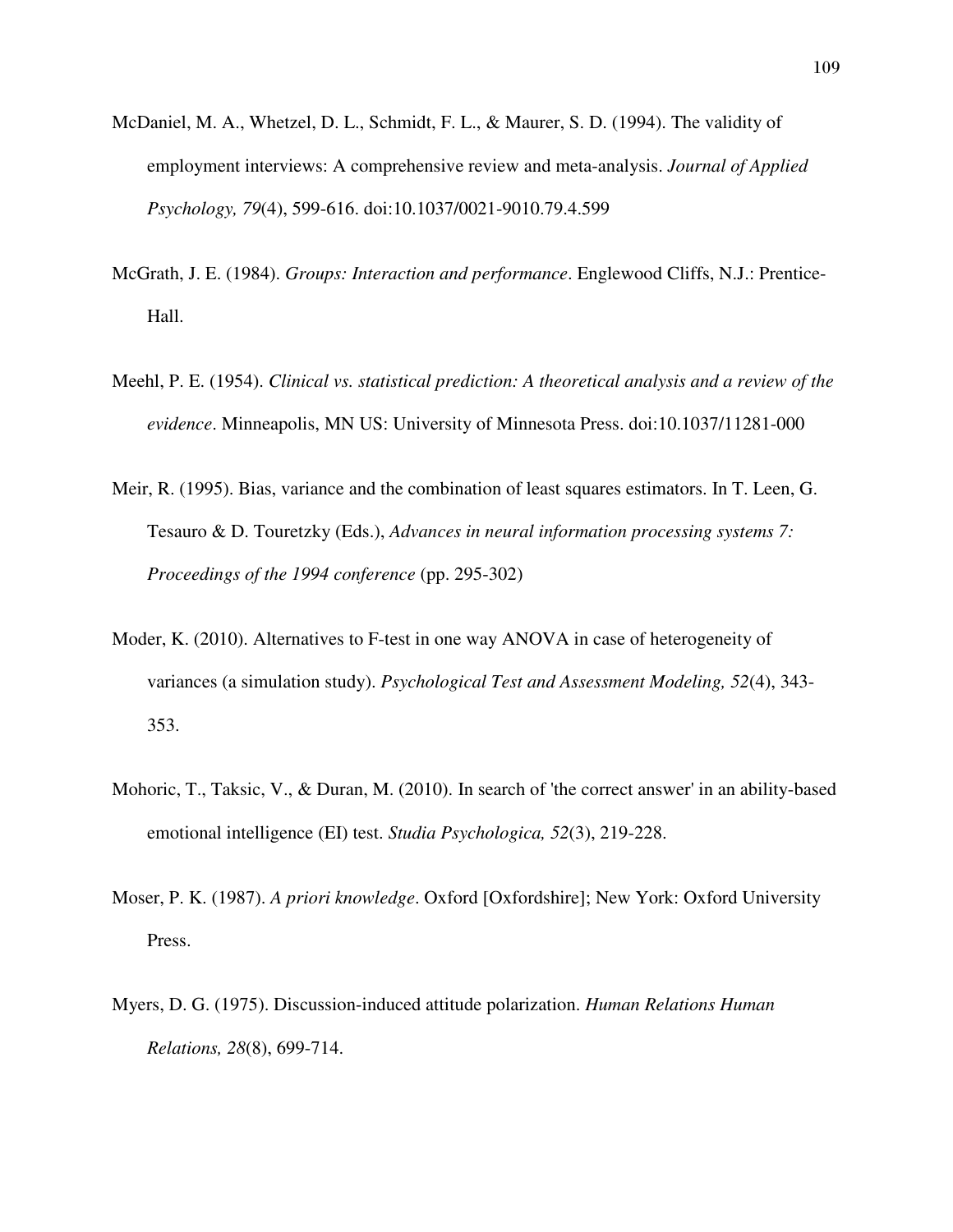- Onkal, D., Yates, J. F., Simga-Mugan, C., & Oztin, S. (2003). Professional vs. amateur judgment accuracy: The case of foreign exchange rates. *Organizational Behavior and Human Decision Processes., 91*(2), 169.
- Page, S. E. (2007). *The difference: How the power of diversity creates better groups, firms, schools, and societies*. Princeton: Princeton University Press.
- Page, S. E. (2011). *Diversity and complexity*. Princeton, NJ: Princeton University Press.
- Paulus, P., Dugosh, K., Dzindolet, M., Coskun, H., & Putman, V. (2002). Social and cognitive influences in group brainstorming: Predicting production gains and losses. *European Review of Social Psychology, 12*(01), 299-325.
- Paulus, P., & Dzindolet, M. (1993). Social influence processes in group brainstorming. *Journal of Personality and Social Psychology, 64*(4), 575-586.
- Pirie, M. (2006). *How to win every argument: The use and abuse of logic*. London: Continuum.
- Raudenbush, S. W., & Bryk, A. S. (2002). *Hierarchical linear models: Applications and data analysis methods*. Thousand Oaks: Sage Publications.
- Reilly, F. K., & Brown, K. C. (2009). *Investment analysis and portfolio management*. Mason, OH: Thomson/South-Western.
- Rogelberg, S. G., Barnes-Farrell, J., & Lowe, C. A. (1992). The stepladder technique: An alternative group structure facilitating effective group decision making. *Journal of Applied Psychology, 77*(5), 730-737. doi:10.1037/0021-9010.77.5.730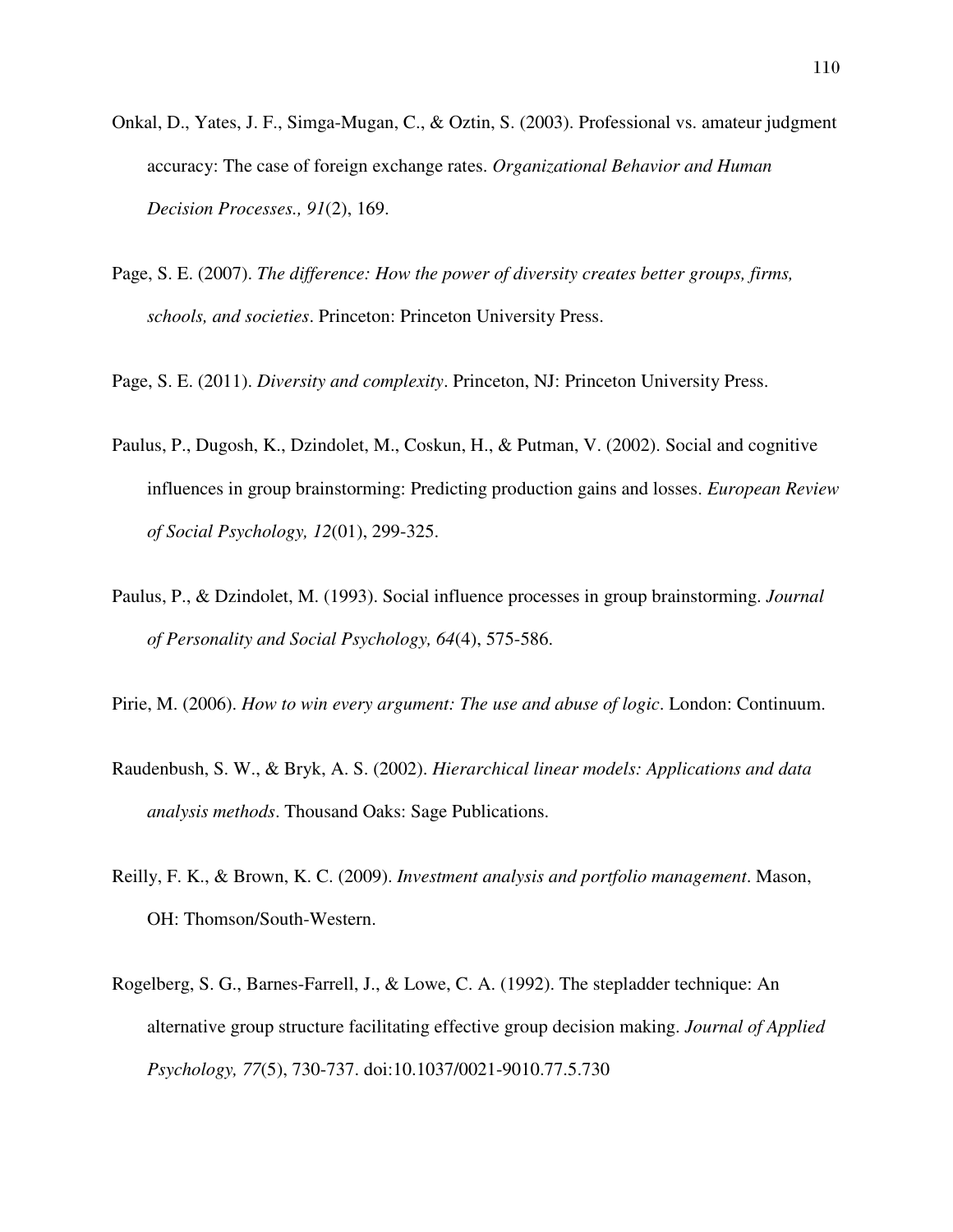- Roose, J. E., & Doherty, M. E. (1976). Judgment theory applied to the selection of life insurance salesmen. *Organizational Behavior & Human Performance, 16*(2), 231-249.
- Rowe, G., & Wright, G. (1996). The impact of task characteristics on the performance of structured group forecasting techniques. *International Journal of Forecasting, 12*(1), 73-90.
- Rowe, G., & Wright, G. (1999). The delphi technique as a forecasting tool: Issues and analysis. *International Journal of Forecasting., 15*(4), 353.
- Ryan, S., & Holzworth, R. J. (2012). *Cue use in a forecasting task.* Unpublished manuscript.
- Sanders, N. R. (1997). The impact of task properties feedback on time series judgmental forecasting tasks. *Omega, 25*(2), 135.
- Schmidt, F. L., & Hunter, J. E. (1998). *The validity and utility of selection methods in personnel psychology: Practical and theoretical implications of 85 years of research findings.* Washington, DC: American Psychological Assoc.
- Shannon, C. E., & Weaver, W. (1949). *The mathematical theory of communication.* Urbana: University of Illinois Press.
- Shanteau, J., & Stewart, T. R. (1992). Why study expert decision making? some historical perspectives and comments. *Organizational Behavior and Human Decision Processes, 53*(2), 95.
- Shaw, M. E. (1932). A comparison of individuals and small groups in the rational solution of complex problems. *The American Journal of Psychology, 44*(3), 491-504.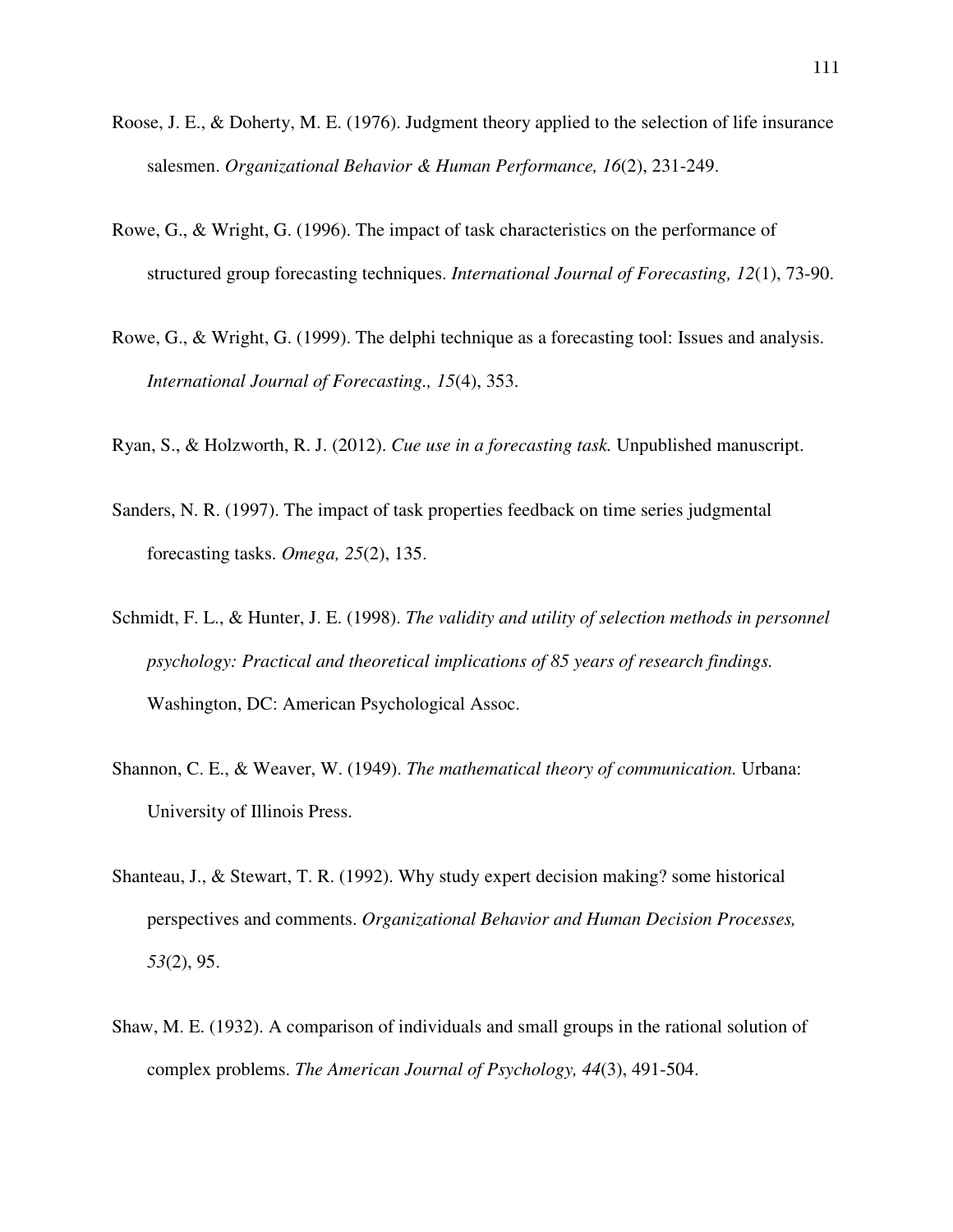- Stasser, G., & Titus, W. (2003). Hidden profiles: A brief history. *Psychological Inquiry, 14*(3-4), 304-313. doi:10.1207/S15327965PLI1403&4\_21
- Steiner, I. D. (1972). *Group process and productivity*. New York: Academic Press.
- Stoner, J. (1968). Risky and cautious shifts in group decisions: The influence of widely held values. *Journal of Experimental Social Psychology Journal of Experimental Social Psychology, 4*(4), 442-459.
- Stroop, J. R. (1932). Is the judgment of the group better than that of the average member of the group? *Journal of Experimental Psychology, 15*(5), 550-562.
- Sunstein, C. R. (2005). Group judgments: Statistical means, deliberation, and information markets. *New York University Law Review., 80*(3), 962.
- Sunstein, C. R. (2006). *Infotopia: How many minds produce knowledge*. Oxford; New York: Oxford University Press.
- Surowiecki, J. (2005). *The wisdom of crowds*. New York: Anchor Books.
- Taleb, N. (2007). *The black swan: The impact of the highly improbable*. New York: Random House.
- Taleb, N. (2012). *Antifragile: Things that gain from disorder*. New York: Random House.
- Tetlock, P. E. (2005). *Expert political judgment: How good is it? how can we know?*. Princeton, N.J.: Princeton University Press.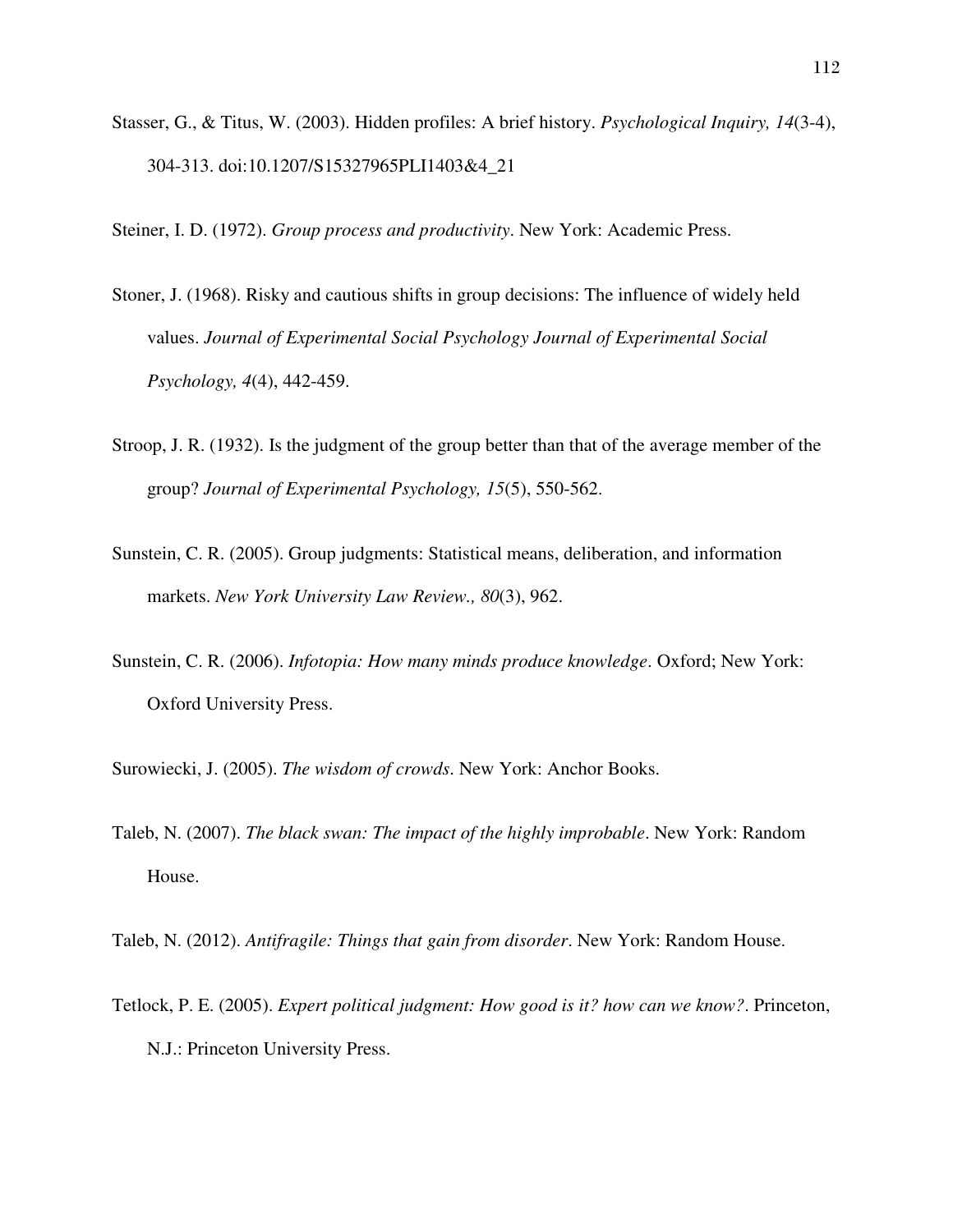- Tversky, A., & Kahneman, D. (1974). Judgment under uncertainty: Heuristics and biases. *Science (New York, N.Y.), 185*(4157), 1124-31.
- Vroom, V. H. (2000). Leadership and the decision-making process. *Organizational Dynamics, 28*(4), 82-94.
- Warwick, J., Nettelbeck, T., & Ward, L. (2010). AEIM: A new measure and method of scoring abilities-based emotional intelligence. *Personality and Individual Differences, 48*(1), 66-71. doi:10.1016/j.paid.2009.08.018
- Weaver, E., & Stewart, T. R. (2011). Dimensions of judgment: Factor analysis of individual differences. *Journal of Behavioral Decision Making,* doi:10.1002/bdm.748
- Weldon, M. S., & Bellinger, K. D. (1997). Collective memory: Collaborative and individual processes in remembering. *Journal of Experimental Psychology. Learning, Memory, and Cognition., 23*(5), 1160.
- Wright, D. B., & Klumpp, A. (2004). Collaborative inhibition is due to the product, not the process, of recalling in groups. *Psychonomic Bulletin & Review, 11*(6), 1080-1083.
- Yammarino, F. J., & Dansereau, F. (2008). Multi-level nature of and multi-level approaches to leadership. *The Leadership Quarterly, 19*(2), 135-141. doi:10.1016/j.leaqua.2008.01.001
- Yammarino, F. J., Salas, E., Serban, A., Shirreffs, K., & Shuffler, M. L. (2012). Collectivistic leadership approaches: Putting the 'we' in leadership science and practice. *Industrial & Organizational Psychology, 5*(4), 382-402. doi:10.1111/j.1754-9434.2012.01467.x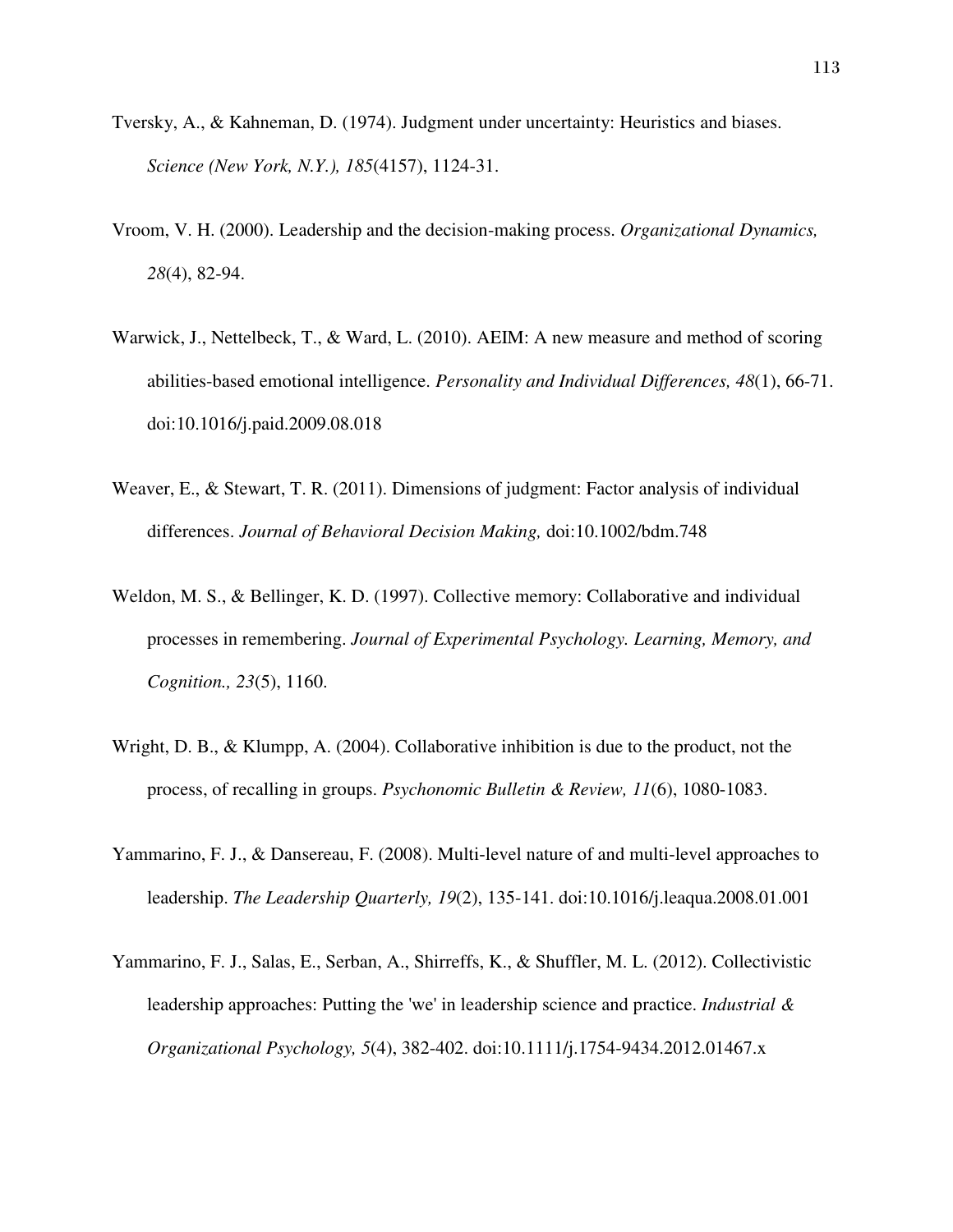Yates, J. F. (1991). Probabilistic forecasts of stock prices and earnings: The hazards of nascent expertise. *Organizational Behavior and Human Decision Processes, 49*(1), 60.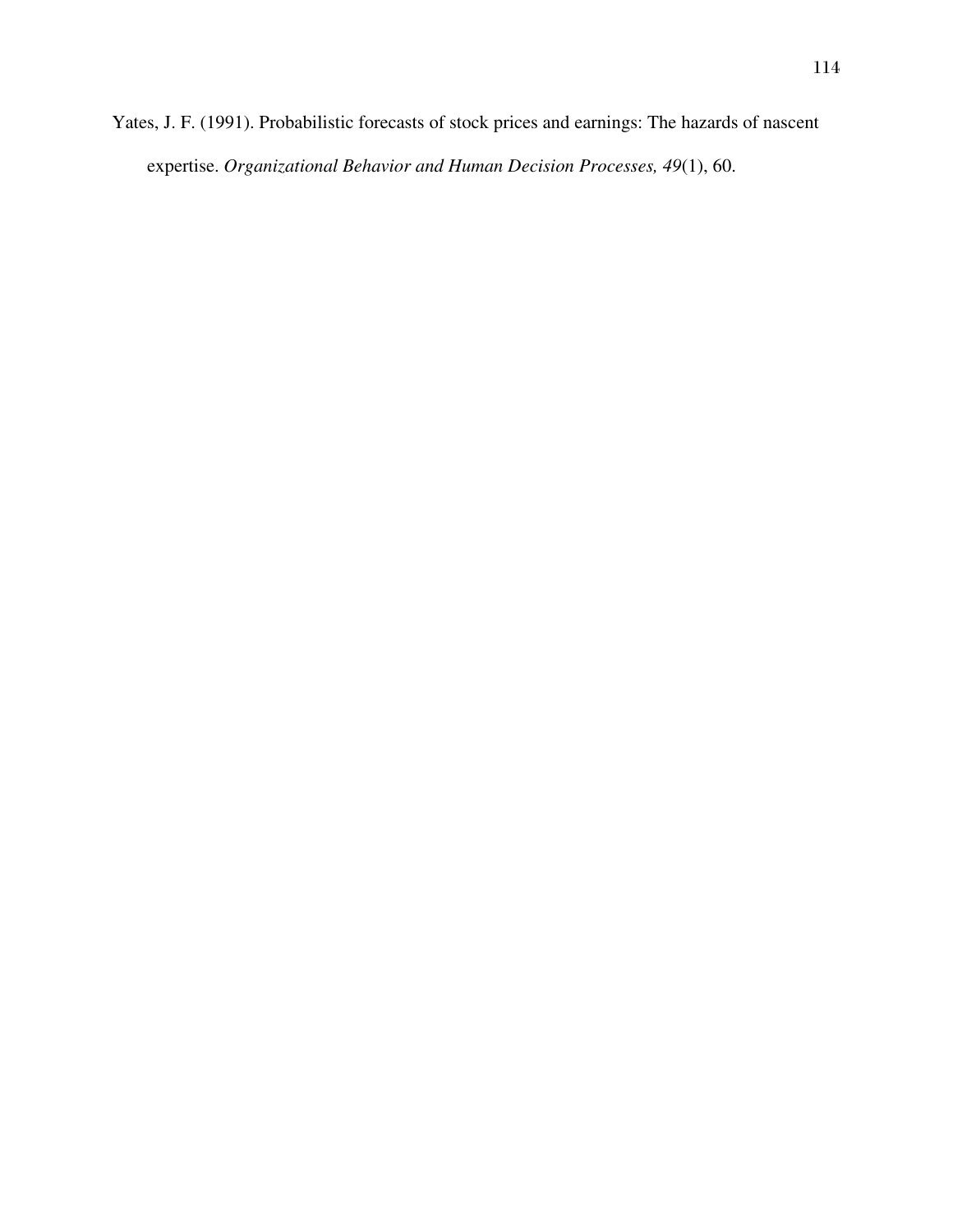|                            |                 |               |      | Control            |                  |                  | Dependent          |                  |
|----------------------------|-----------------|---------------|------|--------------------|------------------|------------------|--------------------|------------------|
| <b>Target Event</b>        | Unit            | True<br>Value | M    | Error <sup>a</sup> | $\boldsymbol{n}$ | $\boldsymbol{M}$ | Error <sup>a</sup> | $\boldsymbol{n}$ |
| U.S. GDP                   | Percent         | 2.2           | 20.3 | 820%               | 24               | 22.9             | 940%               | 21               |
| China's GDP                | Percent         | 8.1           | 37.2 | 359%               | 24               | 32.5             | 301%               | 21               |
| <b>Unemployment Rate</b>   | Percent         | 8.1           | 15.9 | 97%                | 24               | 13.0             | 60%                | 21               |
| <b>Retail Sales</b>        | Percent         | $-0.2$        | 13.7 | 6965%              | 24               | 22.2             | 11220%             | 21               |
| Gas Price                  | \$              | 3.9           | 4.0  | $4\%$              | 24               | 4.5              | 17%                | 21               |
| Gold Price                 | Hundreds of \$  | 16.6          | 7.2  | 56%                | 24               | 7.1              | 57%                | 21               |
| <b>Home Sales</b>          | <b>Millions</b> | 5.0           | 0.4  | 92%                | 24               | 0.1              | 98%                | 21               |
| <b>Unemployment Claims</b> | <b>Millions</b> | 0.4           | 2.7  | 627%               | 24               | 0.2              | 48%                | 21               |
| The Avengers Money         | Millions of \$  | 200.0         | 24.4 | 88%                | 23               | 22.9             | 89%                | 21               |
| Men in Black Money         | Millions of \$  | 55.0          | 39.9 | 27%                | 22               | 26.3             | 52%                | 21               |
| The Avengers Critics       | Percent         | 93.0          | 61.3 | 34%                | 24               | 67.6             | 27%                | 21               |
| Men in Black Critics       | Percent         | 67.0          | 63.9 | 5%                 | 24               | 68.9             | 3%                 | 21               |
| Dow                        | Percent         | $-6.2$        | 11.6 | 286%               | 24               | 16.2             | 361%               | 21               |
| Apple                      | Percent         | $-1.1$        | 17.4 | 1679%              | 24               | 21.2             | 2026%              | 21               |
| <b>GE Market Cap</b>       | Billions of \$  | 203.7         | 10.5 | 95%                | 24               | 33.4             | 84%                | 21               |
| <b>GM Market Cap</b>       | Billions of \$  | 34.8          | 9.3  | 73%                | 24               | 23.5             | 33%                | 21               |

*Unit of Measurement, True Values, Mean Judgments, and Errors for the Control and Dependent Conditions for Sample One* 

a. Error expressed as a percentage: Absolute Value((Mean Judgment - True Value) / True Value) \* 100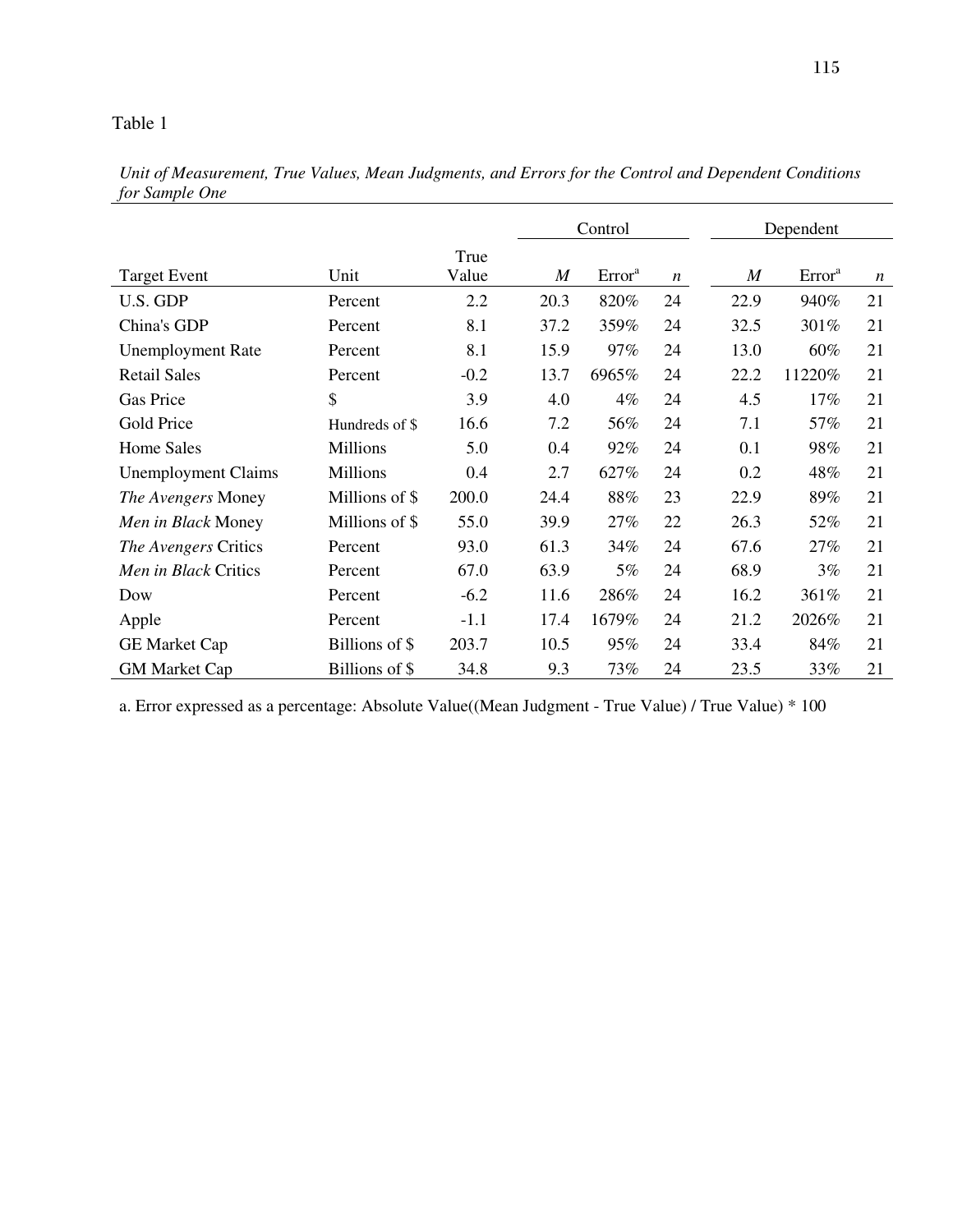|                            |                 |        | Control          |                    |                  |                  | Dependent          |                  |
|----------------------------|-----------------|--------|------------------|--------------------|------------------|------------------|--------------------|------------------|
|                            |                 | True   |                  |                    |                  |                  |                    |                  |
| <b>Target Event</b>        | Unit            | Value  | $\boldsymbol{M}$ | Error <sup>a</sup> | $\boldsymbol{n}$ | $\boldsymbol{M}$ | Error <sup>a</sup> | $\boldsymbol{n}$ |
| U.S. GDP                   | Percent         | 2.2    | 13.5             | 514%               | 24               | 19.3             | 775%               | 21               |
| China's GDP                | Percent         | 8.1    | 29.6             | 265%               | 24               | 34.1             | 321%               | 21               |
| <b>Unemployment Rate</b>   | Percent         | 8.1    | 16.3             | 101%               | 24               | 21.7             | 168%               | 21               |
| <b>Retail Sales</b>        | Percent         | $-0.2$ | 6.7              | 3425%              | 24               | 13.9             | 7055%              | 21               |
| <b>Gas Price</b>           | \$              | 3.9    | 4.1              | 7%                 | 24               | 4.2              | 8%                 | 21               |
| Gold Price                 | Hundreds of \$  | 16.6   | 6.2              | 62%                | 24               | 7.7              | 54%                | 21               |
| <b>Home Sales</b>          | <b>Millions</b> | 5.0    | 0.1              | 98%                | 24               | 1.4              | 71%                | 21               |
| <b>Unemployment Claims</b> | <b>Millions</b> | 0.4    | 3.4              | 813%               | 24               | 4.6              | 1141%              | 21               |
| The Avengers Money         | Millions of \$  | 200.0  | 26.8             | 87%                | 23               | 50.2             | 75%                | 21               |
| Men in Black Money         | Millions of \$  | 55.0   | 21.5             | 61%                | 22               | 30.4             | 45%                | 21               |
| The Avengers Critics       | Percent         | 93.0   | 59.5             | 36%                | 24               | 56.2             | 40%                | 21               |
| Men in Black Critics       | Percent         | 67.0   | 48.8             | 27%                | 24               | 42.8             | 36%                | 21               |
| Dow                        | Percent         | $-6.2$ | 15.8             | 355%               | 24               | 2.1              | 133%               | 21               |
| Apple                      | Percent         | $-1.1$ | 10.7             | 1072%              | 24               | 3.3              | 395%               | 21               |
| <b>GE Market Cap</b>       | Billions of \$  | 203.7  | 19.8             | 90%                | 24               | 48.5             | 76%                | 21               |
| <b>GM Market Cap</b>       | Billions of \$  | 34.8   | 16.7             | 52%                | 24               | 20.5             | 41%                | 21               |

*Unit of Measurement, True Values, Mean Judgments, and Errors for the Control and Dependent Conditions for Sample Two* 

a. Error expressed as a percentage: Absolute Value((Mean Judgment - True Value) / True Value) \*100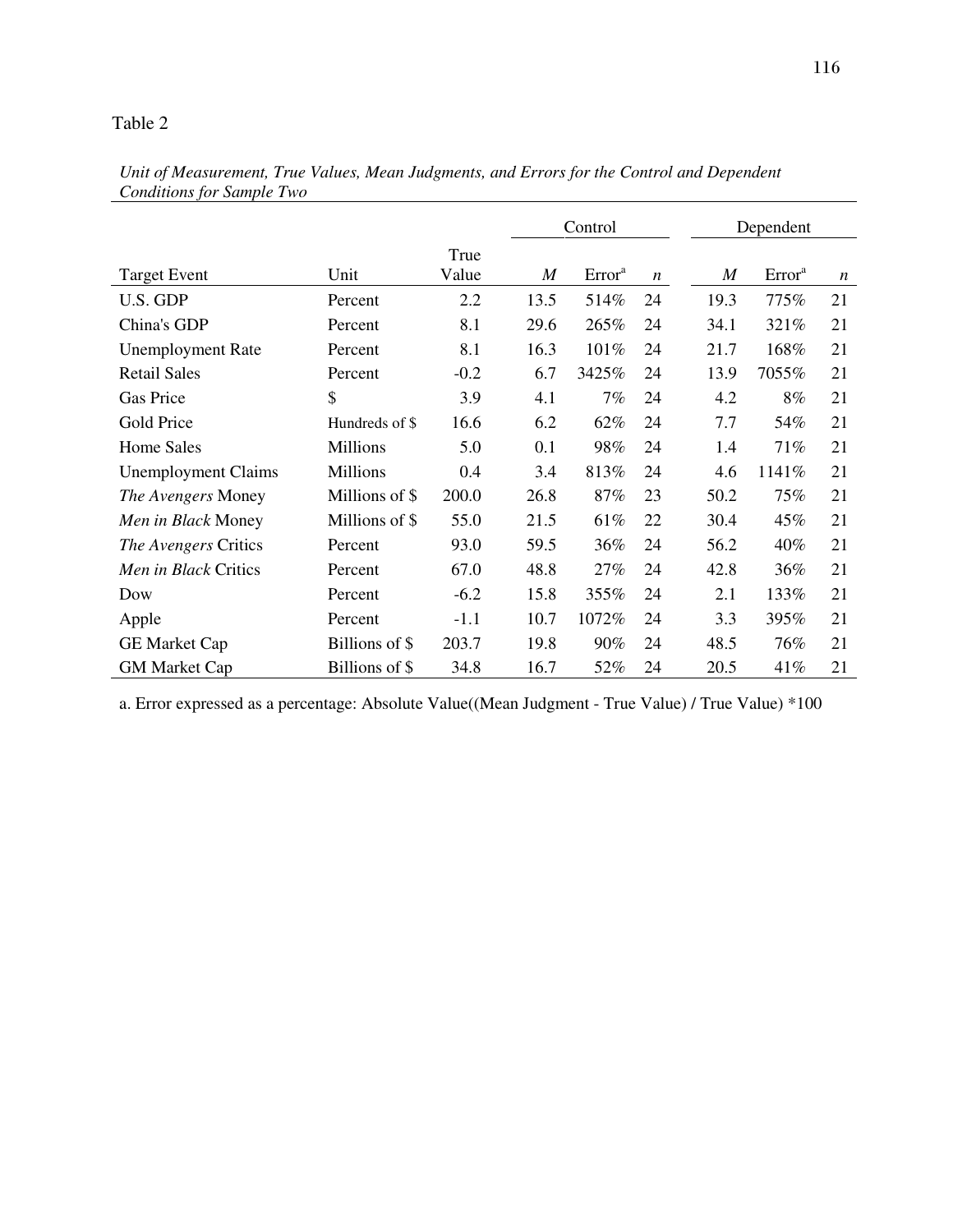|                             |                                 |         | Collective Error |         |                |  |  |
|-----------------------------|---------------------------------|---------|------------------|---------|----------------|--|--|
|                             |                                 |         |                  | Highest |                |  |  |
| <b>Target Event</b>         | Similar Prediction <sup>a</sup> | $r^{b}$ | Highest          | Three   | A11            |  |  |
| U.S. GDP                    | China's GDP                     | .55     | 2.80             | 1.47    | 17.03          |  |  |
| China's GDP                 | U.S. GDP                        | .55     | <b>3.9</b>       | 4.9     | 25.45          |  |  |
| <b>Unemployment Rate</b>    | China's GDP                     | .34     | 3.90             | 1.90    | 8.58           |  |  |
| <b>Retail Sales</b>         | <b>Unemployment Rate</b>        | .22     | 10.20            | 21.87   | 14.50          |  |  |
| Gold Price                  | <b>GE Market Cap</b>            | .27     | 15.75            | 5.66    | 9.47           |  |  |
| Home Sales                  | Dow                             | .23     | 4.96             | 4.60    | 4.45           |  |  |
| <i>The Avengers Critics</i> | <i>Men in Black Critics</i>     | .61     | 28.00            | 33.67   | 31.75          |  |  |
| <i>Men in Black Critics</i> | <i>The Avengers Critics</i>     | .61     | 5.00             | 12.33   | 10.30          |  |  |
| Dow                         | Apple                           | .60     | 9.20             | 9.87    | 17.59          |  |  |
| Apple                       | Dow                             | .60     | 11.10            | 7.43    | 14.58          |  |  |
| <b>GM Market Cap</b>        | U.S. GDP                        | .41     | 34.81            | 33.64   | 17.63          |  |  |
| Median                      |                                 |         | 9.20             | 7.43    | 14.58          |  |  |
| <b>Times Most Accurate</b>  |                                 |         | 5                | 4       | $\overline{2}$ |  |  |

*Collective Error (Deviation from the True Value) for the Highest Ranked, Highest Three Ranked, and All Participants Combined* 

*Note.* Predictions were excluded if no similar prediction was significantly correlated

with the target event. Bold values were the most accurate for each prediction.

a. Prediction used to rank participants on accuracy.

b. Correlation between accuracy of the prediction and accuracy on a similar prediction. All correlations are significant at the  $p < .05$  level.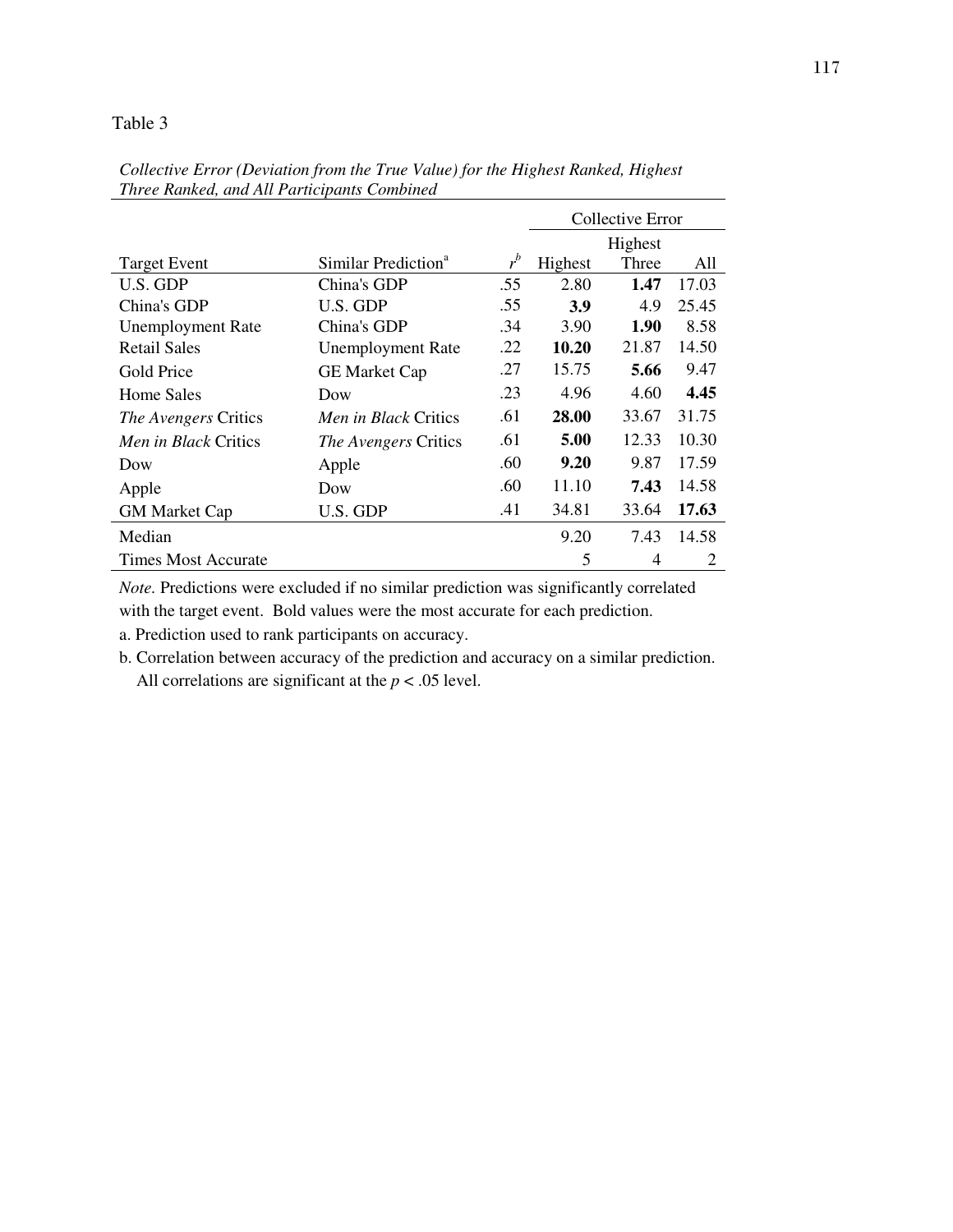|                            |                      | Sample 1               |      |          | Sample 2             |                        |                  |          |  |  |
|----------------------------|----------------------|------------------------|------|----------|----------------------|------------------------|------------------|----------|--|--|
|                            | Control<br>Condition | Dependent<br>Condition |      | More     | Control<br>Condition | Dependent<br>Condition |                  | More     |  |  |
| <b>Target Event</b>        | Error                | Error                  | D    | accurate | Error                | Error                  | $\boldsymbol{p}$ | accurate |  |  |
| U.S. GDP                   | 19.3                 | 12.8                   | 0.74 |          | 2.8                  | 15.8                   | 0.19             |          |  |  |
| China's GDP                | 26.9                 | 21.9                   | 0.67 |          | 6.9                  | 27.4                   | 0.47             |          |  |  |
| <b>Unemployment Rate</b>   | 2.0                  | 5.1                    | 0.72 |          | 4.9                  | 3.5                    | 0.84             |          |  |  |
| <b>Retail Sales</b>        | 10.2                 | 20.2                   | 0.12 |          | 5.2                  | 9.2                    | 0.33             |          |  |  |
| Gas Price                  | 0.3                  | 0.6                    | 0.01 | Control  | 0.3                  | 0.3                    | 0.59             |          |  |  |
| Gold Price                 | 13.5                 | 11.6                   | 0.17 |          | 15.6                 | 9.2                    | 0.16             |          |  |  |
| <b>Home Sales</b>          | 4.9                  | 4.9                    | 0.47 |          | 4.9                  | 3.5                    | 0.00             | Dep.     |  |  |
| <b>Unemployment Claims</b> | 0.3                  | 0.2                    | 0.00 | Dep.     | 0.4                  | 4.6                    | 0.02             | Control  |  |  |
| The Avengers Money         | 189.0                | 185.0                  | 0.22 |          | 190.0                | 154.5                  | 0.01             | Dep.     |  |  |
| Men in Black Money         | 50.0                 | 38.0                   | 0.03 | Dep.     | 45.0                 | 30.0                   | 0.00             | Dep.     |  |  |
| The Avengers Critics       | 23.0                 | 23.0                   | 0.95 |          | 28.0                 | 36.5                   | 0.37             |          |  |  |
| Men in Black Critics       | 12.5                 | 7.0                    | 0.04 | Dep.     | 13.0                 | 28.0                   | 0.16             |          |  |  |
| Dow                        | 11.2                 | 21.2                   | 0.05 |          | 11.2                 | 8.2                    | 0.01             | Dep.     |  |  |
| Apple                      | 10.1                 | 21.1                   | 0.07 |          | 7.1                  | 4.1                    | 0.00             | Dep.     |  |  |
| <b>GE Market Cap</b>       | 204.0                | 200.0                  | 0.00 | Dep.     | 204.0                | 150.0                  | 0.01             | Dep.     |  |  |
| <b>GM Market Cap</b>       | 34.8                 | 32.3                   | 0.00 | Dep.     | 34.8                 | 19.8                   | 0.02             | Dep.     |  |  |

*Results of Significance Tests Comparing Median Individual Error in the Control and Dependent Conditions*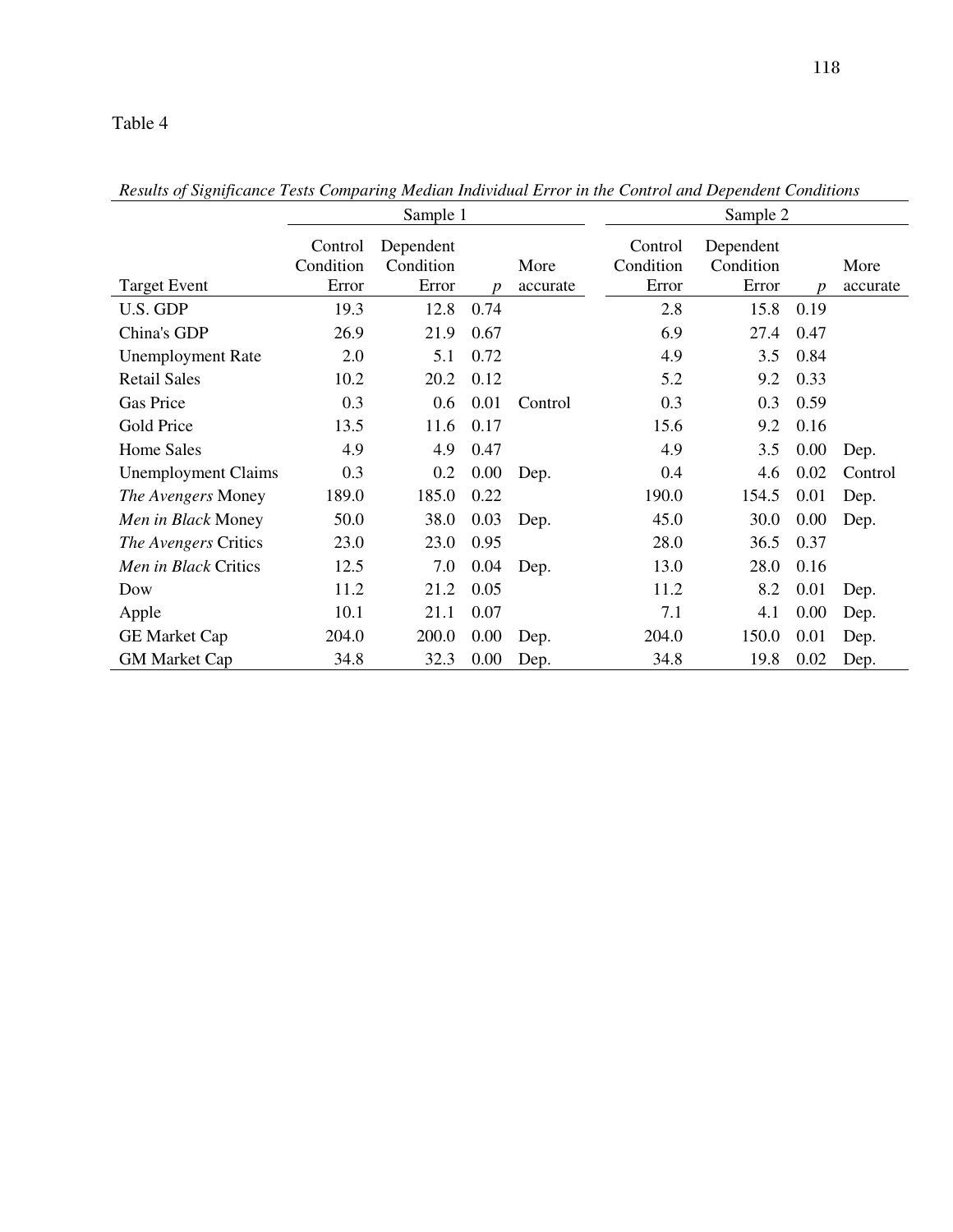*Results of Significance Tests Comparing Median Collective Error in the Control and Dependent Conditions* 

|                            |                               | Sample 1                        |                  |                  | Sample 2                      |                                 |                  |                  |  |  |
|----------------------------|-------------------------------|---------------------------------|------------------|------------------|-------------------------------|---------------------------------|------------------|------------------|--|--|
| <b>Target Event</b>        | Control<br>Condition<br>Error | Dependent<br>Condition<br>Error | $\boldsymbol{p}$ | More<br>accurate | Control<br>Condition<br>Error | Dependent<br>Condition<br>Error | $\boldsymbol{p}$ | More<br>accurate |  |  |
| U.S. GDP                   | 15.3                          | 12.8                            | 0.90             |                  | 2.7                           | 15.8                            | 0.14             |                  |  |  |
| China's GDP                | 26.9                          | 21.9                            | 0.73             |                  | 6.9                           | 27.4                            | 0.32             |                  |  |  |
| <b>Unemployment Rate</b>   | 1.8                           | 3.9                             | 0.59             |                  | 4.9                           | 2.9                             | 0.89             |                  |  |  |
| <b>Retail Sales</b>        | 10.2                          | 20.2                            | 0.02             | Control          | 2.5                           | 9.2                             | 0.02             | Control          |  |  |
| <b>Gas Price</b>           | 0.2                           | 0.6                             | 0.00             | Control          | 0.2                           | 0.3                             | 0.47             |                  |  |  |
| Gold Price                 | 12.8                          | 11.6                            | 0.42             |                  | 15.6                          | 9.2                             | 0.17             |                  |  |  |
| <b>Home Sales</b>          | 4.9                           | 4.9                             | 0.47             |                  | 4.9                           | 3.5                             | 0.00             | Dep.             |  |  |
| <b>Unemployment Claims</b> | 0.3                           | 0.2                             | 0.39             |                  | 0.2                           | 4.6                             | 0.02             |                  |  |  |
| The Avengers Money         | 190.0                         | 185.0                           | 0.22             |                  | 191.0                         | 154.5                           | 0.00             | Dep.             |  |  |
| Men in Black Money         | 43.7                          | 37.0                            | 0.18             |                  | 43.0                          | 27.5                            | 0.01             | Dep.             |  |  |
| The Avengers Critics       | 23.0                          | 23.0                            | 0.95             |                  | 28.0                          | 36.5                            | 0.37             |                  |  |  |
| Men in Black Critics       | 3.0                           | 3.0                             | 0.78             |                  | 7.0                           | 28.0                            | 0.39             |                  |  |  |
| Dow                        | 11.2                          | 21.2                            | 0.05             |                  | 11.6                          | 8.2                             | 0.00             | Dep.             |  |  |
| Apple                      | 10.1                          | 21.1                            | 0.07             |                  | 7.1                           | 4.1                             | 0.00             | Dep.             |  |  |
| <b>GE Market Cap</b>       | 203.6                         | 199.7                           | 0.00             | Dep.             | 203.7                         | 149.7                           | 0.01             | Dep.             |  |  |
| <b>GM Market Cap</b>       | 34.8                          | 32.0                            | 0.00             | Dep.             | 34.8                          | 17.3                            | 0.02             | Dep.             |  |  |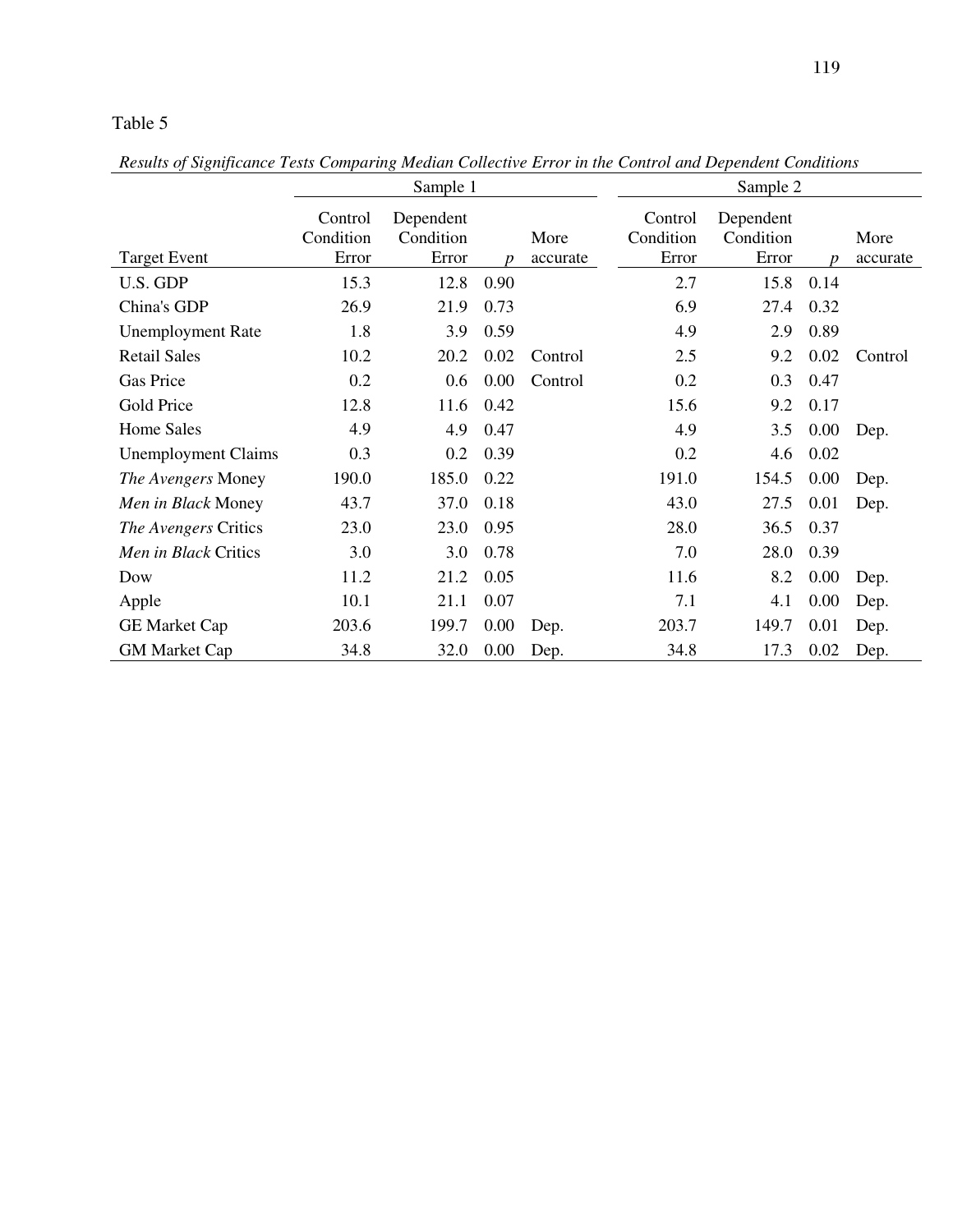*Aggregate Mean Judgments as a Function of Time for Sample One* 

|                            | Time period <sup>a</sup> |         |                |      |                            |      |      |          |
|----------------------------|--------------------------|---------|----------------|------|----------------------------|------|------|----------|
|                            | True                     |         |                |      |                            |      |      |          |
| <b>Target Event</b>        | score                    | 1       | $\overline{2}$ | 3    | 4                          | 5    | 6    | $r^b$    |
|                            |                          |         |                |      | Control condition          |      |      |          |
| U.S. GDP                   | 2.2                      | 12.8    | 17.7           | 19.9 | 20.4                       | 22.2 | 20.3 | $0.83*$  |
| China's GDP                | 8.1                      | 18.8    | 30.0           | 29.2 | 30.8                       | 35.5 | 37.2 | $0.91*$  |
| <b>Unemployment Rate</b>   | 8.1                      | 10.5    | 9.4            | 11.2 | 11.5                       | 11.9 | 16.0 | $0.84*$  |
| <b>Retail Sales</b>        | $-0.2$                   | 9.0     | 16.6           | 21.1 | 17.4                       | 17.2 | 13.8 | 0.29     |
| Gas Price                  | 3.9                      | 3.9     | 3.9            | 4.0  | 4.0                        | 4.0  | 4.0  | $0.91*$  |
| Gold Price                 | 16.6                     | 4.3     | 2.6            | 6.7  | 6.9                        | 7.2  | 7.2  | $0.81*$  |
| <b>Home Sales</b>          | 5.0                      | 0.2     | 0.3            | 0.7  | 0.6                        | 0.5  | 0.4  | 0.48     |
| <b>Unemployment Claims</b> | 0.4                      | 0.5     | 1.0            | 0.7  | 2.9                        | 3.1  | 2.7  | $0.86*$  |
| The Avengers Money         | 200.0                    | 7.5     | 10.3           | 13.1 | 22.1                       | 27.4 | 24.5 | $0.94*$  |
| Men in Black Money         | 55.0                     | 14.3    | 12.8           | 46.7 | 50.1                       | 46.9 | 39.9 | $0.73*$  |
| The Avengers Critics       | 93.0                     | 79.8    | 68.0           | 55.6 | 63.2                       | 62.9 | 61.3 | $-0.65$  |
| Men in Black Critics       | 67.0                     | 81.3    | 77.6           | 64.5 | 64.3                       | 66.6 | 63.9 | $-0.83*$ |
| Dow                        | $-6.2$                   | 15.8    | 12.1           | 9.6  | 7.8                        | 11.7 | 11.6 | $-0.48$  |
| Apple                      | $-1.1$                   | 12.0    | 13.0           | 12.0 | 11.9                       | 17.0 | 17.4 | $0.80*$  |
| <b>GE Market Cap</b>       | 203.7                    | 1.4     | 0.8            | 18.7 | 15.7                       | 12.6 | 10.5 | 0.56     |
| <b>GM Market Cap</b>       | 34.8                     | 1.0     | 0.5            | 18.6 | 13.8                       | 11.1 | 9.3  | 0.51     |
|                            |                          |         |                |      | <b>Dependent Condition</b> |      |      |          |
| U.S. GDP                   | 2.2                      | 11.3    | 20.8           | 19.9 | 25.8                       | 24.0 | 22.9 | $0.77*$  |
| China's GDP                | 8.1                      | 40.3    | 39.5           | 36.1 | 32.5                       | 32.2 | 32.5 | $-0.93*$ |
| <b>Unemployment Rate</b>   | 8.1                      | 12.0    | 14.1           | 13.1 | 13.4                       | 13.4 | 13.0 | 0.24     |
| <b>Retail Sales</b>        | $-0.2$                   | 31.5    | 29.1           | 27.3 | 23.7                       | 22.7 | 22.2 | $-0.97*$ |
| Gas Price                  | 3.9                      | 5.1     | 4.7            | 4.6  | 4.6                        | 4.5  | 4.5  | $-0.84*$ |
| Gold Price                 | 16.6                     | 4.7     | 4.8            | 5.9  | 6.5                        | 6.4  | 7.1  | $0.96*$  |
| <b>Home Sales</b>          | 5.0                      | 0.0     | 0.1            | 0.1  | 0.1                        | 0.1  | 0.1  | 0.72     |
| <b>Unemployment Claims</b> | 0.4                      | 0.2     | 0.2            | 0.2  | 0.2                        | 0.2  | 0.2  | $0.83*$  |
| The Avengers Money         | 200.0                    | 18.8    | 19.3           | 18.2 | 17.3                       | 16.7 | 22.9 | 0.30     |
| Men in Black Money         | 55.0                     | 13.8    | 15.3           | 15.5 | 17.9                       | 17.9 | 26.3 | $0.87*$  |
| The Avengers Critics       | 93.0                     | 67.0    | 68.4           | 66.7 | 67.6                       | 66.9 | 67.6 | $-0.03$  |
| Men in Black Critics       | 67.0                     | 78.3    | 74.0           | 73.4 | 71.5                       | 70.8 | 68.9 | $-0.96*$ |
| Dow                        | $-6.2$                   | 19.0    | 19.0           | 17.2 | 17.6                       | 16.4 | 16.2 | $-0.93*$ |
| Apple                      | $-1.1$                   | 25.0    | 23.8           | 21.5 | 20.4                       | 20.0 | 21.2 | $-0.85*$ |
| <b>GE Market Cap</b>       | 203.7                    | 2.5     | 2.1            | 3.9  | 17.1                       | 16.3 | 33.4 | $0.92*$  |
| <b>GM</b> Market Cap       | 34.8                     | $2.5\,$ | 2.4            | 2.4  | 22.3                       | 22.8 | 23.5 | $0.89*$  |

a. Aggregate mean judgments include the noted time period and all previous time periods combined.

b. Correlation between time period and mean judgment.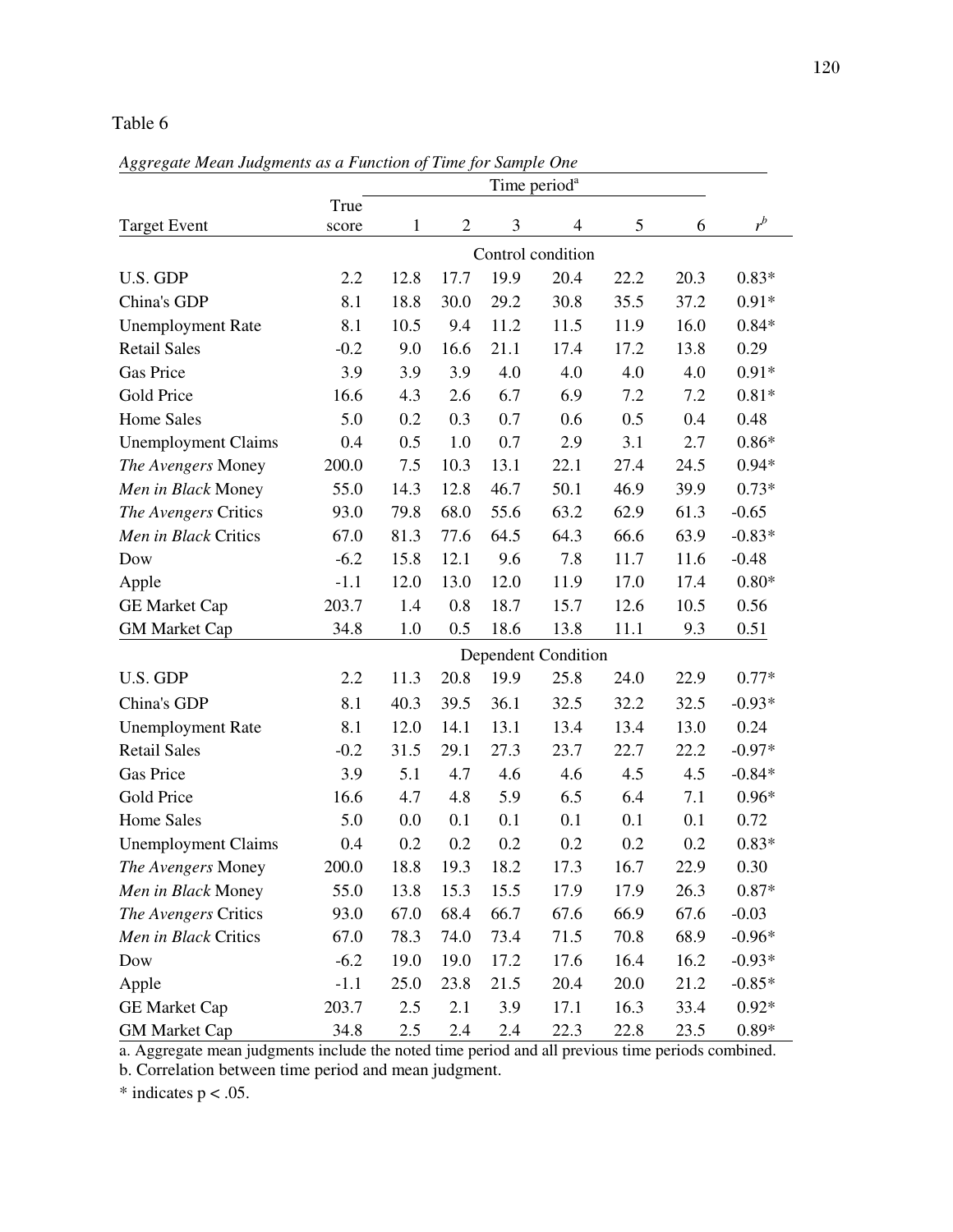### *Aggregate Mean Judgments as a Function of Time for Sample Two*

|                            |        |              |                | Time period <sup>a</sup> |                |      |          |
|----------------------------|--------|--------------|----------------|--------------------------|----------------|------|----------|
|                            | True   |              |                |                          |                |      |          |
| <b>Target Event</b>        | score  | $\mathbf{1}$ | $\overline{2}$ | 3                        | $\overline{4}$ | 5    | $r^{b}$  |
|                            |        |              |                | Control condition        |                |      |          |
| U.S. GDP                   | 2.2    | 6.7          | 14.0           | 19.9                     | 14.8           | 13.5 | 0.48     |
| China's GDP                | 8.1    | 39.3         | 31.4           | 42.5                     | 34.4           | 29.6 | $-0.48$  |
| <b>Unemployment Rate</b>   | 8.1    | 20.7         | 21.7           | 19.0                     | 17.6           | 16.3 | $-0.92*$ |
| <b>Retail Sales</b>        | $-0.2$ | 5.0          | 0.6            | 1.2                      | 2.1            | 6.6  | 0.29     |
| <b>Gas Price</b>           | 3.9    | 4.1          | 4.1            | 4.2                      | 4.1            | 4.1  | $-0.56$  |
| Gold Price                 | 16.6   | 7.7          | 6.0            | 4.4                      | 5.4            | 6.2  | $-0.46$  |
| <b>Home Sales</b>          | 5.0    | 0.1          | 0.0            | 0.0                      | 0.1            | 0.1  | $0.84*$  |
| <b>Unemployment Claims</b> | 0.4    | 1.8          | 3.0            | 2.1                      | 3.4            | 3.4  | 0.76     |
| The Avengers Money         | 200.0  | 6.3          | 19.0           | 13.2                     | 17.0           | 26.8 | $0.82*$  |
| Men in Black Money         | 55.0   | 12.0         | 16.3           | 12.4                     | 12.7           | 21.5 | 0.60     |
| The Avengers Critics       | 93.0   | 50.0         | 52.7           | 57.9                     | 61.1           | 59.5 | $0.92*$  |
| Men in Black Critics       | 67.0   | 33.3         | 42.9           | 46.0                     | 49.7           | 48.8 | $0.90*$  |
| Dow                        | $-6.2$ | 12.3         | 7.5            | 8.6                      | 6.9            | 15.8 | 0.27     |
| Apple                      | $-1.1$ | 21.7         | 13.0           | 11.3                     | 9.3            | 10.7 | $-0.82*$ |
| <b>GE Market Cap</b>       | 203.7  | 1.3          | 0.7            | 0.6                      | 8.1            | 19.8 | $0.85*$  |
| <b>GM Market Cap</b>       | 34.8   | 1.0          | 0.4            | 0.3                      | 16.2           | 16.7 | $0.86*$  |
|                            |        |              |                | Dependent condition      |                |      |          |
| U.S. GDP                   | 2.2    | 26.3         | 22.3           | 20.3                     | 18.0           | 19.3 | $-0.89*$ |
| China's GDP                | 8.1    | 42.5         | 41.3           | 39.7                     | 35.4           | 34.1 | $-0.98*$ |
| <b>Unemployment Rate</b>   | 8.1    | 30.8         | 23.5           | 23.3                     | 23.1           | 21.8 | $-0.81*$ |
| <b>Retail Sales</b>        | $-0.2$ | 16.0         | 12.9           | 11.1                     | 10.1           | 13.9 | $-0.47$  |
| <b>Gas Price</b>           | 3.9    | 4.0          | 3.9            | 4.0                      | 4.2            | 4.2  | $0.94*$  |
| Gold Price                 | 16.6   | 7.8          | 7.2            | 7.0                      | 8.2            | 7.7  | 0.21     |
| <b>Home Sales</b>          | 5.0    | 1.6          | 1.7            | 1.7                      | 1.5            | 1.4  | $-0.59$  |
| <b>Unemployment Claims</b> | 0.4    | 4.4          | 5.2            | 5.1                      | 4.8            | 4.6  | $-0.07$  |
| The Avengers Money         | 200.0  | 31.0         | 34.3           | 37.3                     | 41.8           | 50.2 | $0.97*$  |
| Men in Black Money         | 55.0   | 22.2         | 26.8           | 27.6                     | 31.3           | 30.4 | $0.92*$  |
| The Avengers Critics       | 93.0   | 49.0         | 50.3           | 51.4                     | 54.3           | 56.2 | $0.99*$  |
| Men in Black Critics       | 67.0   | 44.3         | 40.6           | 37.3                     | 38.1           | 42.8 | $-0.29$  |
| Dow                        | $-6.2$ | 2.3          | 2.4            | 1.8                      | 1.8            | 2.1  | $-0.51$  |
| Apple                      | $-1.1$ | 1.8          | 2.4            | 3.0                      | 3.3            | 3.4  | $0.95*$  |
| <b>GE Market Cap</b>       | 203.7  | 57.5         | 56.7           | 56.9                     | 51.0           | 48.5 | $-0.91*$ |
| <b>GM</b> Market Cap       | 34.8   | 12.9         | 27.3           | 24.6                     | 21.7           | 20.5 | 0.28     |

a. Aggregate mean judgments include the noted time period and all previous time periods combined.

a. Correlation between time period and mean judgment.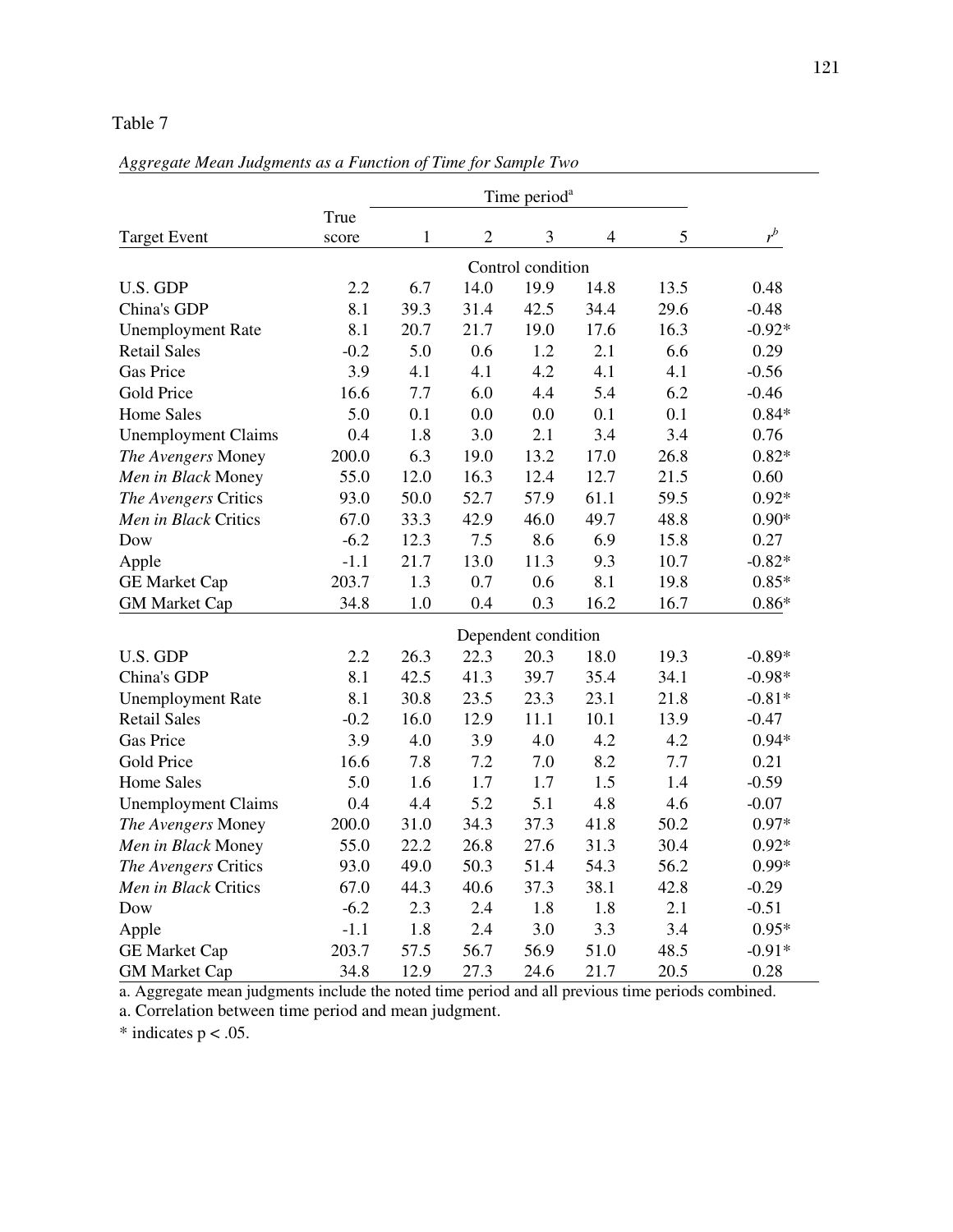*Results of Significance Tests Between SDs in the Control and Dependent Conditions* 

|                            |                                   | Sample 1                            |         |                            | Sample 2                            |         |
|----------------------------|-----------------------------------|-------------------------------------|---------|----------------------------|-------------------------------------|---------|
|                            | Control<br>Condition<br><b>SD</b> | Dependent<br>Condition<br><b>SD</b> | p       | Control<br>Condition<br>SD | Dependent<br>Condition<br><b>SD</b> | p       |
| U.S. GDP                   | 26.16                             | 24.70                               | 0.43    | 19.92                      | 18.07                               | 0.32    |
| China's GDP                | 25.10                             | 14.54                               | $0.00*$ | 28.68                      | 22.94                               | 0.16    |
| <b>Unemployment Rate</b>   | 15.11                             | 6.57                                | 0.07    | 8.40                       | 18.94                               | $0.00*$ |
| <b>Retail Sales</b>        | 24.14                             | 13.16                               | 0.14    | 22.97                      | 18.23                               | 0.75    |
| <b>Gas Price</b>           | 0.33                              | 0.89                                | 0.12    | 0.38                       | 0.41                                | 0.84    |
| Gold Price                 | 7.93                              | 5.14                                | $0.02*$ | 7.26                       | 4.15                                | $0.00*$ |
| <b>Home Sales</b>          | 1.02                              | 0.11                                | $0.02*$ | 0.13                       | 1.13                                | $0.00*$ |
| <b>Unemployment Claims</b> | 8.03                              | 0.08                                | $0.01*$ | 6.59                       | 3.22                                | $0.04*$ |
| The Avengers Money         | 39.26                             | 30.74                               | 0.20    | 47.18                      | 33.24                               | 0.44    |
| Men in Black Money         | 63.94                             | 40.69                               | $0.03*$ | 30.18                      | 19.28                               | 0.42    |
| The Avengers Critics       | 28.03                             | 12.92                               | $0.00*$ | 22.04                      | 20.98                               | 0.80    |
| Men in Black Critics       | 25.39                             | 10.23                               | $0.01*$ | 22.63                      | 21.73                               | 0.65    |
| Dow                        | 14.32                             | 12.78                               | 0.55    | 26.28                      | 2.21                                | $0.00*$ |
| Apple                      | 20.05                             | 12.50                               | 0.14    | 10.26                      | 1.46                                | $0.00*$ |
| <b>GE Market Cap</b>       | 41.38                             | 89.18                               | 0.09    | 53.51                      | 44.78                               | 0.59    |
| <b>GM Market Cap</b>       | 40.74                             | 64.43                               | 0.40    | 49.64                      | 27.09                               | 0.24    |

*Note.* For all significant differences the control condition SD is significantly higher than dependent condition SD.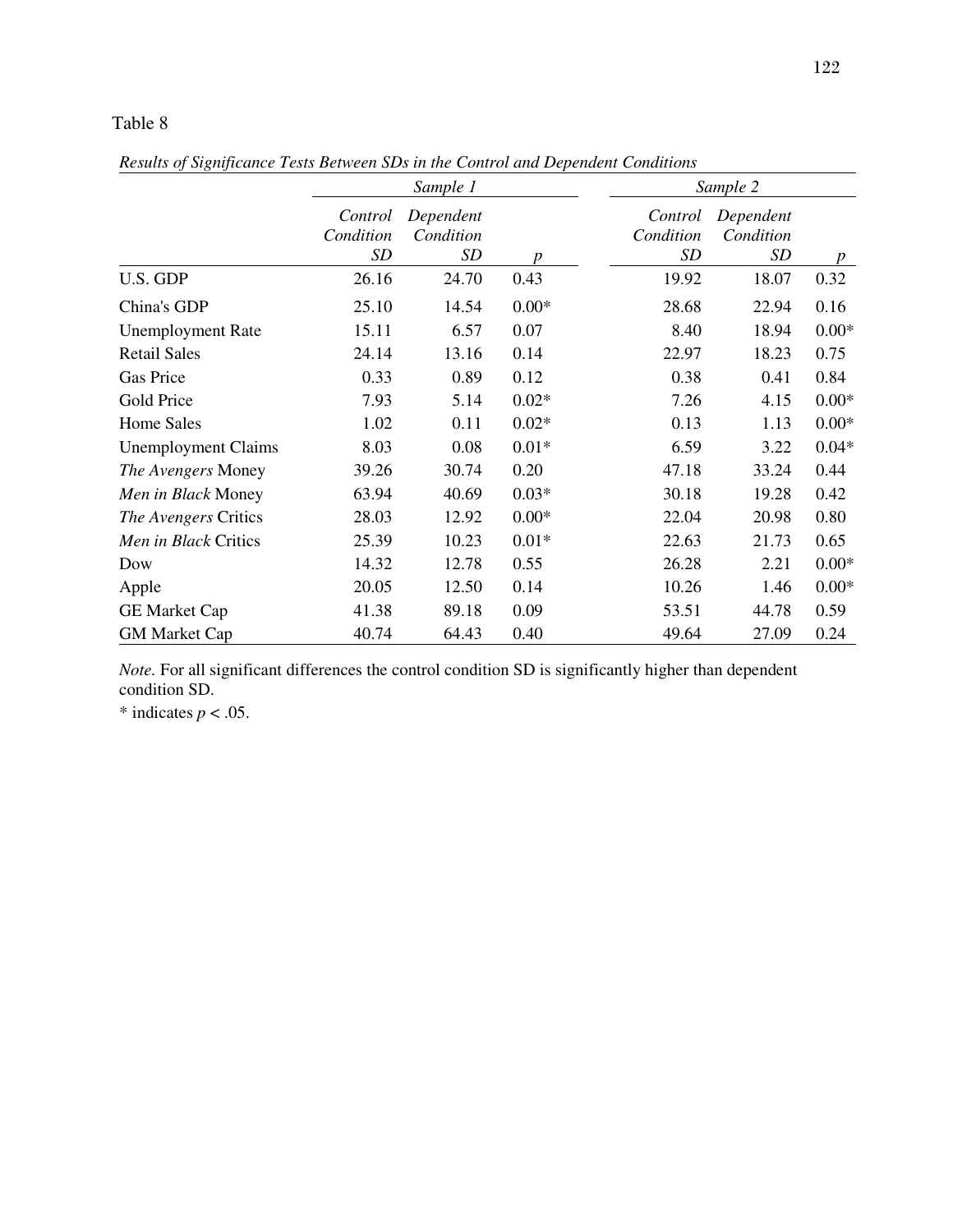|               |          | No overconfidence information |          |  |  |  |  |  |  |
|---------------|----------|-------------------------------|----------|--|--|--|--|--|--|
|               | 0-trials | 2-trials                      | 5-trials |  |  |  |  |  |  |
| $0$ -cues     | 27       | 26                            | 24       |  |  |  |  |  |  |
| 2-recent cues | 22       | 26                            | 27       |  |  |  |  |  |  |
| 2-long cues   | 27       | 21                            | 29       |  |  |  |  |  |  |
| 4-cues        | 28       | 27                            | 28       |  |  |  |  |  |  |

*Design and Number of Participants in Each Condition in Experiment 2* 

|               |          | Overconfidence information |    |  |  |  |  |  |  |
|---------------|----------|----------------------------|----|--|--|--|--|--|--|
|               | 0-trials | 2-trials                   |    |  |  |  |  |  |  |
| $0$ -cues     | 22       | 18                         | 27 |  |  |  |  |  |  |
| 2-recent cues | 26       | 23                         | 35 |  |  |  |  |  |  |
| 2-long cues   | 25       | 18                         | 19 |  |  |  |  |  |  |
| 4-cues        | 22.      | 24                         |    |  |  |  |  |  |  |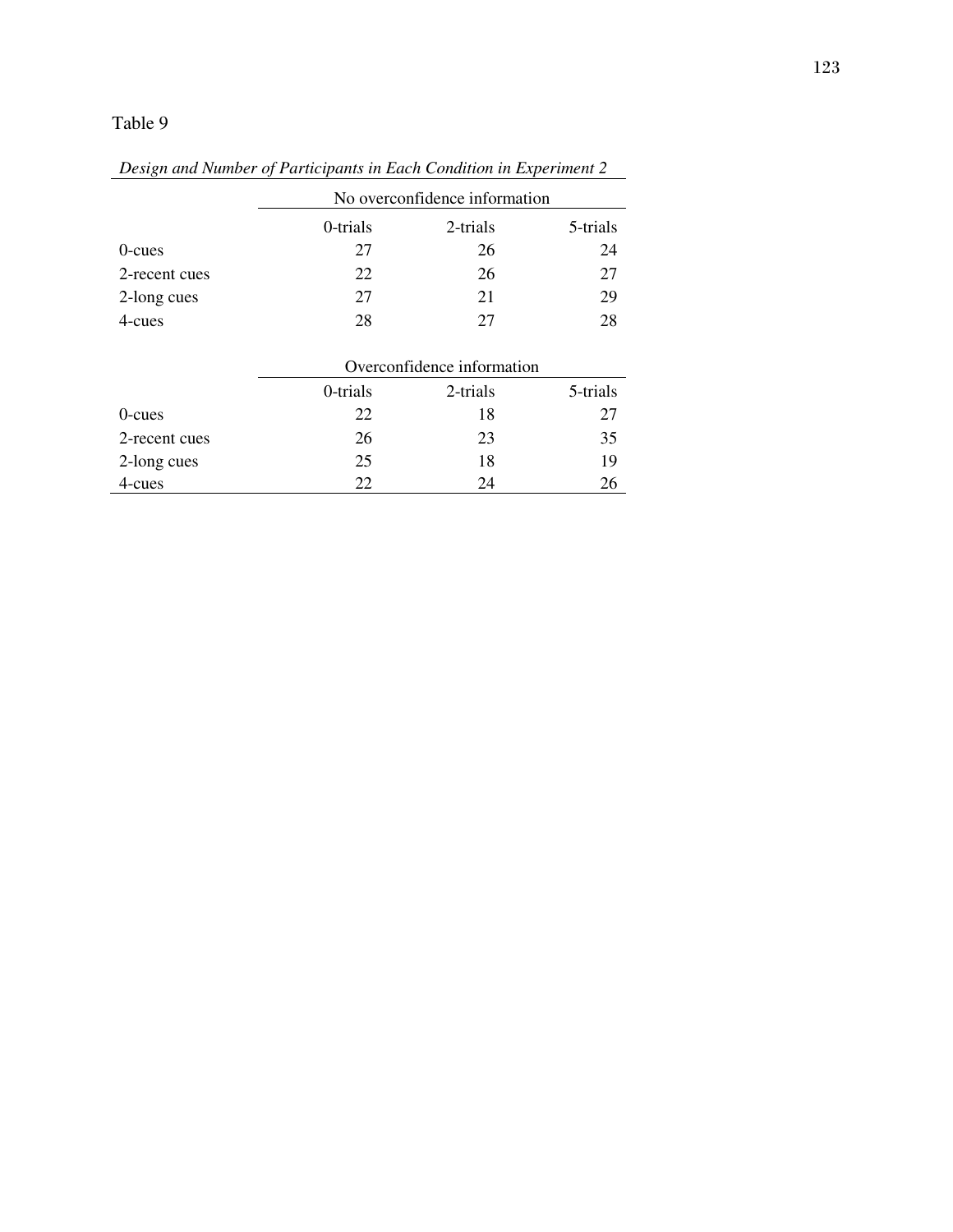| Conditions                   |                 |               |                  |                    |                  |                  |                    |                  |
|------------------------------|-----------------|---------------|------------------|--------------------|------------------|------------------|--------------------|------------------|
|                              |                 |               |                  | Control            |                  |                  | Experimental       |                  |
| <b>Target Event</b>          | Unit            | True<br>Value | $\boldsymbol{M}$ | Error <sup>a</sup> | $\boldsymbol{n}$ | $\boldsymbol{M}$ | Error <sup>a</sup> | $\boldsymbol{n}$ |
| <b>Ground Beef Prices</b>    | \$              | 3.48          | 3.94             | 13%                | 50               | 3.45             | $1\%$              | 553              |
| <b>Gas Prices</b>            | \$              | 3.86          | 4.06             | 5%                 | 50               | 3.86             | $0\%$              | 553              |
| <b>Unemployment Rate</b>     | Percent         | 7.80          | 12.19            | 56%                | 50               | 8.45             | $8\%$              | 553              |
| New Unemployment             | <b>Millions</b> | 1.25          | 19.67            | 1477%              | 50               | 1.35             | $9\%$              | 553              |
| <b>GDP</b> Change            | Percent         | 2.00          | 8.22             | 311%               | 49               | 1.84             | 8%                 | 553              |
| <b>Northeast Home Prices</b> | Thousands of \$ | 1.78          | 2.61             | 47%                | 50               | 1.65             | 8%                 | 553              |
| <b>Midwest Home Prices</b>   | Thousands of \$ | 1.01          | 2.11             | 109%               | 50               | 1.01             | $0\%$              | 553              |
| <b>South Home Prices</b>     | Thousands of \$ | 1.27          | 1.84             | 45%                | 50               | 1.34             | 5%                 | 553              |
| <b>West Home Prices</b>      | Thousands of \$ | 1.88          | 2.57             | 37%                | 50               | 1.73             | 8%                 | 553              |
| 3M Stock Change              | Percent         | $-5.22$       | 8.01             | 254%               | 50               | 1.76             | 134%               | 553              |
| <b>Apple Stock Change</b>    | Percent         | $-10.76$      | 14.74            | 237%               | 50               | 4.57             | 142%               | 553              |
| <b>GE Stock Change</b>       | Percent         | $-7.27$       | 8.77             | 221%               | 50               | 2.77             | 138%               | 553              |
| Microsoft Stock Change       | Percent         | $-4.10$       | 7.36             | 280%               | 50               | 1.11             | 127%               | 553              |
| <b>Jackson Touchdowns</b>    | Touchdowns/game | 0.21          | 7.37             | 3337%              | 50               | 0.43             | 100%               | 553              |
| <b>Turner Touchdowns</b>     | Touchdowns/game | 0.71          | 8.44             | 1082%              | 50               | 0.70             | $2\%$              | 552              |
| McGahee Touchdowns           | Touchdowns/game | 0.40          | 5.94             | 1386%              | 50               | 0.41             | 3%                 | 552              |
| Gore Touchdowns              | Touchdowns/game | 0.57          | 5.46             | 855%               | 50               | 0.55             | $4\%$              | 548              |

*Unit of Measurement, True Values, Mean Judgments, and Errors in the Combined Control and Experimental Conditions* 

a. Error expressed as a percentage: Absolute Value((Mean Judgment - True Value) / True Value)  $* 100$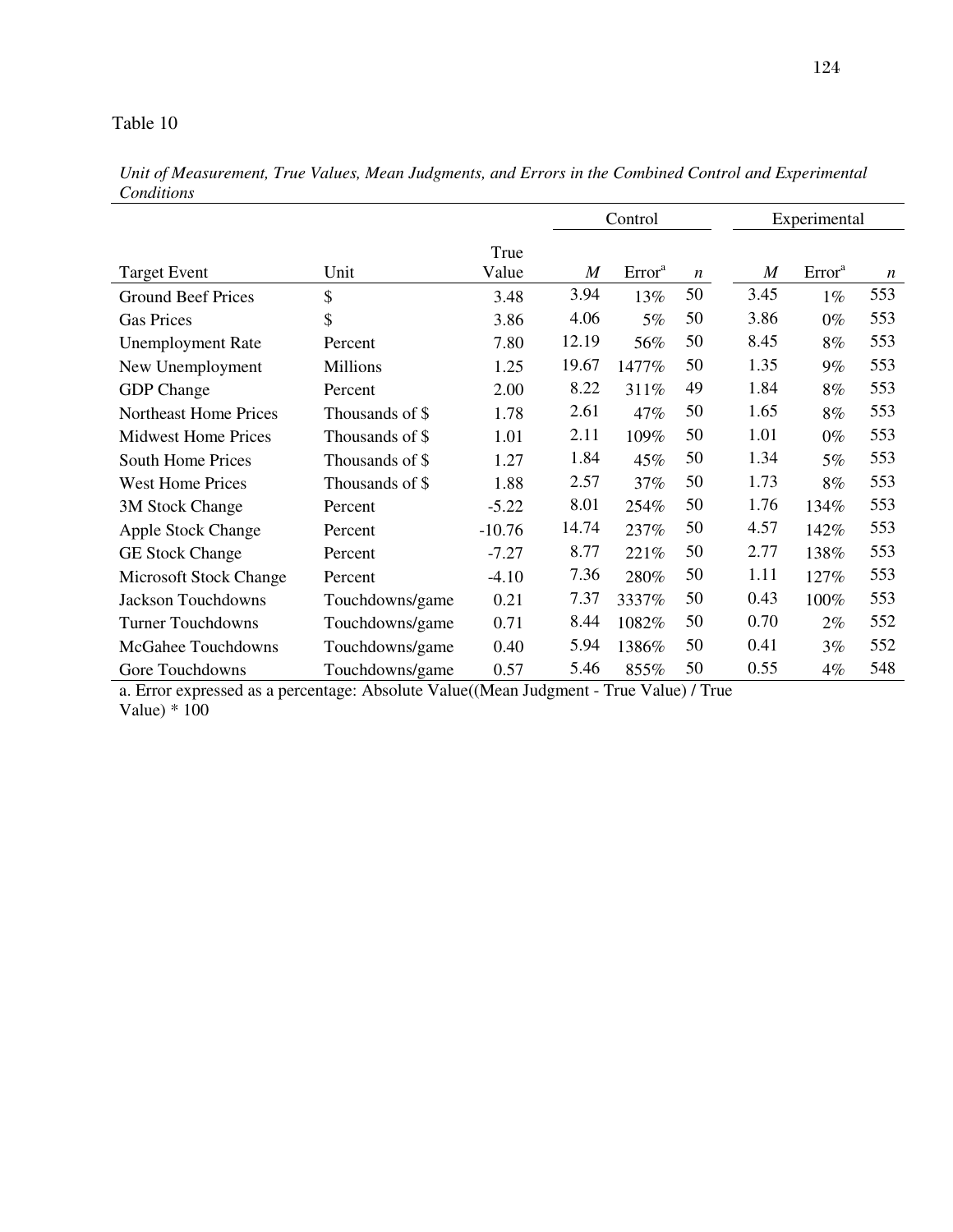|                              |                         |         |         | Control |             |         | Experimental |                |             |  |  |
|------------------------------|-------------------------|---------|---------|---------|-------------|---------|--------------|----------------|-------------|--|--|
|                              | Similar                 |         |         | Highest |             |         |              | Highest        |             |  |  |
| <b>Target Event</b>          | Prediction <sup>a</sup> | $r^{b}$ | Highest | Three   | All         | $r^{b}$ | Highest      | Three          | All         |  |  |
| <b>Ground Beef Prices</b>    | Unemp. Rate             | .34     | 20.20   | 5.20    | 4.56        | .23     | .30          | .30            | .28         |  |  |
| <b>Unemployment Rate</b>     | <b>GDP</b> Change       | .57     | 2.80    | .72     | 11.87       | .28     | .30          | .37            | .65         |  |  |
| <b>GDP</b> Change            | Unemp. Rate             | .57     | 6.20    | 9.53    | 11.65       | .28     | 6.30         | 6.33           | 6.96        |  |  |
| <b>Northeast Home Prices</b> | Midwest Home            | .80     | 10.75   | 13.45   | 25.54       | .39     | 13.10        | 11.97          | 15.37       |  |  |
| <b>Midwest Home Prices</b>   | South Home              | .57     | .75     | .08     | 6.22        | .28     | .90          | .73            | .16         |  |  |
| <b>South Home Prices</b>     | <b>West Home</b>        | .72     | 22.00   | 31.30   | 82.88       | .33     | 39.00        | 23.00          | 13.50       |  |  |
| <b>West Home Prices</b>      | South Home              | .72     | 49.00   | 75.70   | 110.04      | .33     | 5.00         | 5.30           | .41         |  |  |
| 3M Stock Change              | South Home              | .33     | 27.00   | 3.60    | 56.74       | .22     | .00.         | 3.70           | 6.52        |  |  |
| Apple Stock Change           | <b>GE Stock</b>         | .44     | 18.00   | 4.60    | 69.36       | .31     | 4.00         | 6.30           | 14.56       |  |  |
| <b>GE Stock Change</b>       | Micro. Stock            | .88     | 7.20    | 11.60   | 16.07       | .16     | 1.40         | 1.43           | 10.04       |  |  |
| Microsoft Stock Change       | <b>GE Stock</b>         | .88     | 4.00    | 8.00    | 11.46       | .16     | 10.70        | 3.47           | 10.07       |  |  |
| Jackson Touchdowns           | Turner T.D.s            | .89     | .29     | .32     | 7.15        | .31     | .01          | .22            | .21         |  |  |
| <b>Turner Touchdowns</b>     | McGahee T.D.s           | .89     | .09     | .04     | 7.73        | .41     | .29          | .16            | .01         |  |  |
| McGahee Touchdowns           | Gore T.D.s              | .61     | .02     | .01     | 5.54        | .42     | .20          | .15            | .01         |  |  |
| Gore Touchdowns              | McGahee T.D.s           | .61     | .03     | .08     | 4.88        | .42     | .07          | .04            | .02         |  |  |
| Median                       |                         |         | 4.00    | 3.60    | 11.46       |         | .90          | 1.43           | .41         |  |  |
| <b>Number Most Accurate</b>  |                         |         | 8       | 6       | $1^{\circ}$ |         | 6            | $\overline{2}$ | $7^{\circ}$ |  |  |

*Collective Error (Deviation from the True Value) for the Highest Ranked, Highest Three Ranked, and All Participants Combined* 

*Note.* Predictions were excluded if no similar prediction was significantly correlated

with the target event. Bold values were the most accurate for each prediction.

a. Prediction used to rank participants on accuracy.

- b. Correlation between accuracy of the prediction and accuracy on a similar prediction. All correlations are significant at the  $p < .05$  level.
- c. The number of times the "all" category was most accurate was significantly greater in the experimental than the control conditions,  $p = .04$ .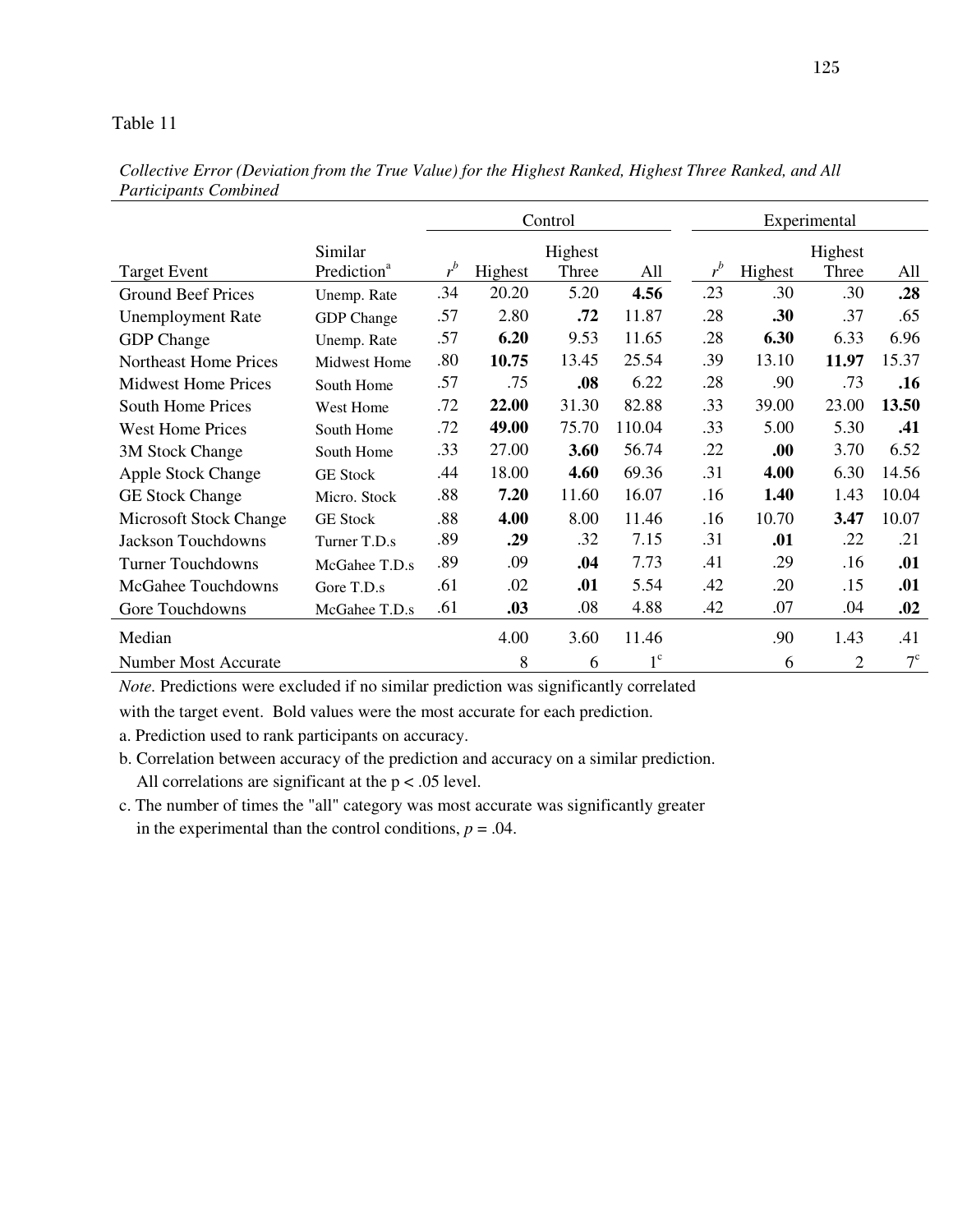|                            |                  | Control |       |                  | Experimental |      |
|----------------------------|------------------|---------|-------|------------------|--------------|------|
| <b>Target Event</b>        | $\boldsymbol{n}$ | Error   | SD    | $\boldsymbol{n}$ | Error        | SD   |
| <b>Ground Beef Prices</b>  | 50               | 1.26    | 1.13  | 553              | 0.14         | 0.23 |
| <b>Gas Prices</b>          | 50               | 0.35    | 0.41  | 553              | 0.14         | 0.12 |
| <b>Unemployment Rate</b>   | 50               | 4.81    | 9.54  | 553              | 0.67         | 1.10 |
| New Unemployment           | 50               | 18.52   | 49.07 | 553              | 0.13         | 0.30 |
| <b>GDP</b> Change          | 49               | 7.09    | 11.56 | 553              | 0.50         | 0.90 |
| Northeast Home Prices      | 50               | 1.08    | 1.22  | 553              | 0.22         | 0.19 |
| <b>Midwest Home Prices</b> | 50               | 1.21    | 1.46  | 553              | 0.07         | 0.12 |
| <b>South Home Prices</b>   | 50               | 0.85    | 0.81  | 553              | 0.08         | 0.08 |
| <b>West Home Prices</b>    | 50               | 1.09    | 1.27  | 553              | 0.19         | 0.14 |
| 3M Stock Change            | 50               | 13.23   | 13.52 | 553              | 6.99         | 1.64 |
| Apple Stock Change         | 50               | 26.27   | 26.29 | 553              | 15.33        | 3.92 |
| <b>GE Stock Change</b>     | 50               | 16.04   | 11.42 | 553              | 10.13        | 4.43 |
| Microsoft Stock Change     | 50               | 12.89   | 11.81 | 553              | 5.63         | 6.28 |
| Jackson Touchdowns         | 50               | 7.16    | 7.39  | 553              | 0.23         | 0.49 |
| <b>Turner Touchdowns</b>   | 50               | 7.81    | 8.88  | 552              | 0.17         | 0.38 |
| McGahee Touchdowns         | 50               | 5.58    | 7.51  | 552              | 0.13         | 0.32 |
| Gore Touchdowns            | 50               | 4.91    | 7.15  | 548              | 0.20         | 0.65 |

*Individual Error (Deviation from the True Value) and SDs for Judgments from the Combined Experimental Conditions and Combined Control Conditions* 

*Note.* Error is significantly lower in the experimental groups for all judgments at the  $p < .05$  level. SD is significantly higher in control conditions for all judgments at the  $p < .05$  level.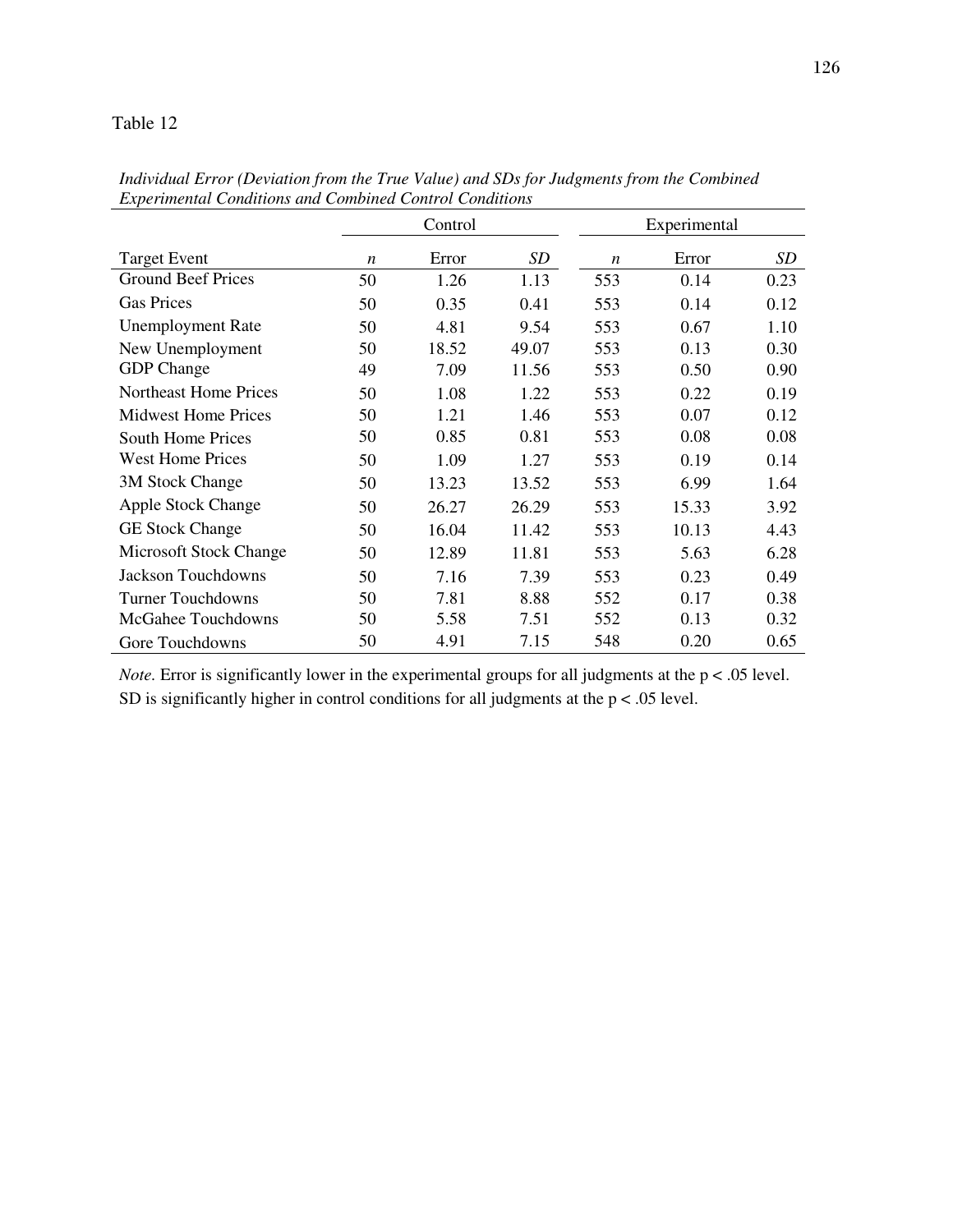### *Correlations Between Condition Mean Judgment Error and Condition SD*

 $\overline{\phantom{a}}$ 

| <b>Target Event</b>        | r      |
|----------------------------|--------|
| <b>Ground Beef Prices</b>  | .31    |
| <b>Gas Prices</b>          | -.10   |
| <b>Unemployment Rate</b>   | .95*   |
| New Unemployment           | $.95*$ |
| <b>GDP</b> Change          | $-14$  |
| Northeast Home Prices      | .10    |
| <b>Midwest Home Prices</b> | $.75*$ |
| <b>South Home Prices</b>   | .09    |
| <b>West Home Prices</b>    | -.38   |
| 3M Stock Change            | .00    |
| <b>Apple Stock Change</b>  | $-.27$ |
| <b>GE Stock Change</b>     | $-.28$ |
| Microsoft Stock Change     | -.15   |
| Jackson Touchdowns         | $.96*$ |
| <b>Turner Touchdowns</b>   | $.84*$ |
| McGahee Touchdowns         | .94*   |
| Gore Touchdowns            | $.85*$ |

*Note.* N = 22.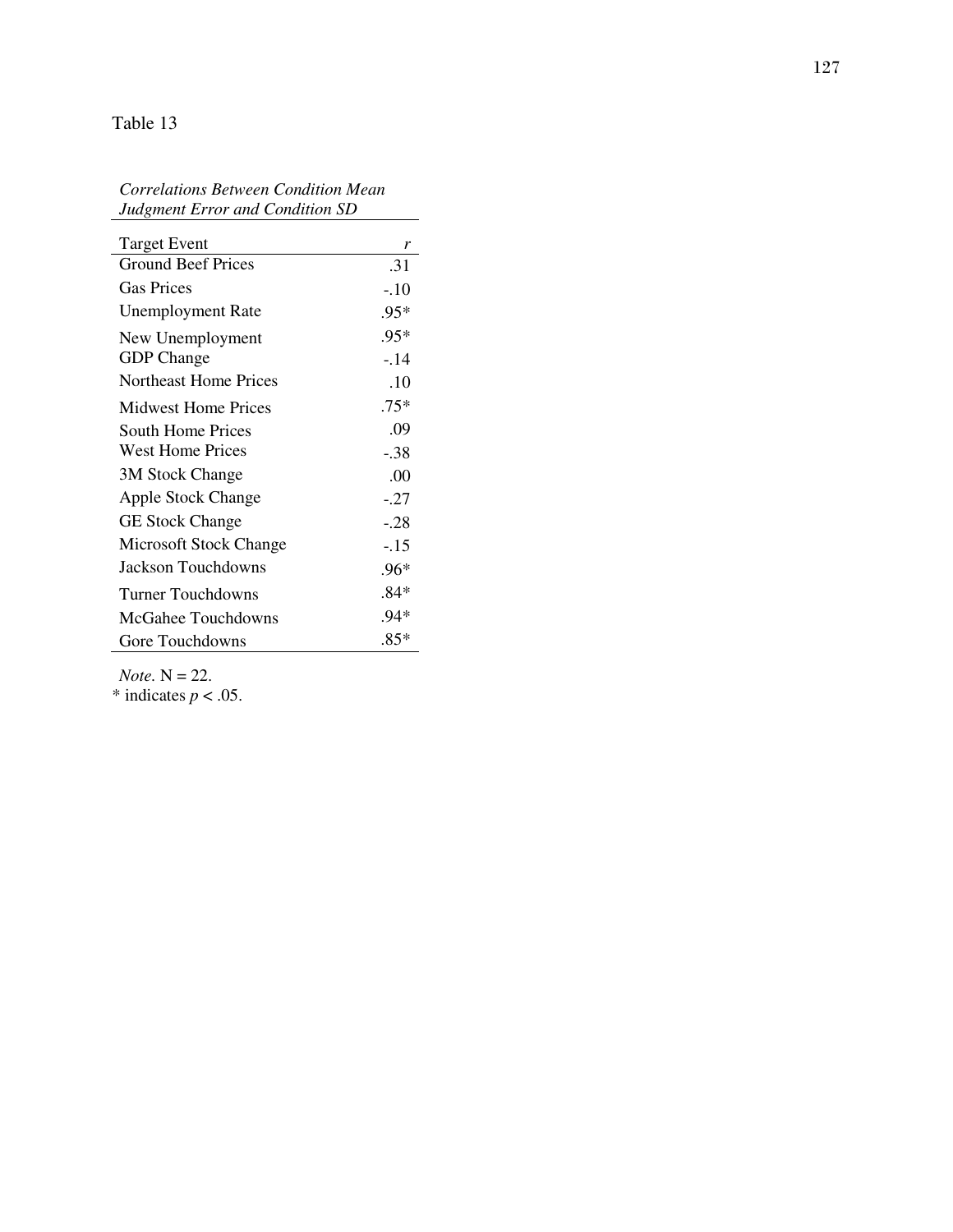Control Experimental Target Event Mean Median Mode Mean Median Mode Ground Beef Prices 0.46 **0.16** 0.48 **0.03** 0.03 0.03 Gas Prices 0.20 0.19 **0.14 0.00** 0.01 0.06 Unemployment Rate 4.39 0.30 **0.20** 0.65 0.40 **0.20** New Unemployment 18.42 4.45 **1.75** 0.11 **0.05 0.05** GDP Change 6.22 1.90 **1.00 0.16** 0.20 0.50 Northeast Home Prices 82.88 **59.50** 72.00 **13.50** 18.00 28.00 Midwest Home Prices 110.04 83.50 **49.00 0.41** 1.00 1.00 South Home Prices 56.74 33.05 **27.00** 6.52 5.00 **3.00** West Home Prices 69.36 **42.00** 112.00 14.56 **14.00** 18.00 3M Stock Change 13.23 **8.22 8.22** 6.98 6.72 **6.22** Apple Stock Change 25.50 15.93 **14.76 15.33** 15.76 15.76 GE Stock Change 16.04 11.52 **10.27 10.04** 10.67 12.27 Microsoft Stock Change 11.46 7.80 **6.10 5.21** 6.10 6.10 Jackson Touchdowns 7.15 5.79 **0.79** 0.21 **0.19 0.19** Turner Touchdowns 7.73 5.29 **0.29 0.01** 0.06 0.11 McGahee Touchdowns 5.54 2.60 **0.60** 0.01 **0.00** 0.10 Gore Touchdowns 4.88 **1.43 1.43 0.02** 0.17 0.17 Number most accurate  $0 \t 4 \t 12 \t 10 \t 2 \t 3$ 

*Collective Errors of Means, Medians, and Modes of Judgments* 

*Note.* Bold values are the most accurate in the condition.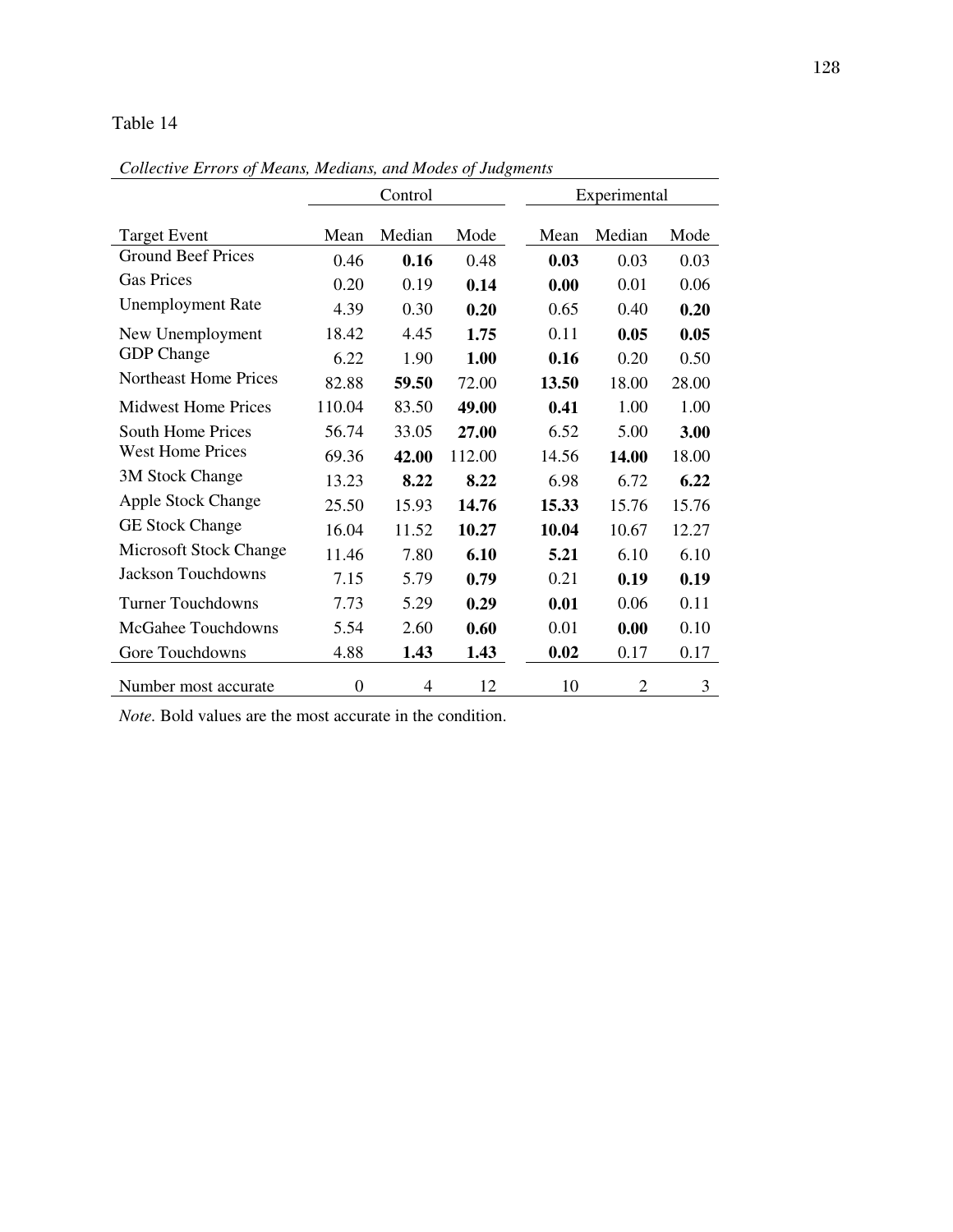|--|

| <b>Target Event</b>        | Knowledge | Similar prediction | Confidence |
|----------------------------|-----------|--------------------|------------|
| <b>Ground Beef Prices</b>  | 0.02      | $0.32*$            | $-0.06$    |
| <b>Gas Prices</b>          | $0.13*$   | $0.20*$            | $-0.01$    |
| <b>Unemployment Rate</b>   | $-0.03$   | $0.68*$            | 0.03       |
| New Unemployment           | $-0.04$   | $0.39*$            | 0.02       |
| <b>GDP</b> Change          | 0.02      | $0.12*$            | $-0.02$    |
| Northeast Home Prices      | $-0.01$   | 0.02               | $-0.02$    |
| <b>Midwest Home Prices</b> | 0.00      | $0.54*$            | 0.02       |
| South Home Prices          | $-0.02$   | $0.39*$            | 0.09       |
| <b>West Home Prices</b>    | 0.00      | $0.31*$            | 0.04       |
| 3M Stock Change            | $-0.15*$  | $-0.05$            | $-0.04$    |
| <b>Apple Stock Change</b>  | 0.00      | $0.11*$            | $-0.11*$   |
| <b>GE Stock Change</b>     | 0.05      | $0.11*$            | $-0.05$    |
| Microsoft Stock Change     | 0.00      | $0.11*$            | 0.01       |
| Jackson Touchdowns         | 0.07      | $0.18*$            | 0.04       |
| <b>Turner Touchdowns</b>   | $-0.02$   | $0.43*$            | 0.01       |
| McGahee Touchdowns         | 0.02      | 0.08               | $-0.03$    |
| Gore Touchdowns            | $-0.01$   | $0.19*$            | 0.06       |

*Note.* Each event was predicted by knowledge, similar prediction,

and confidence in a single regression equation.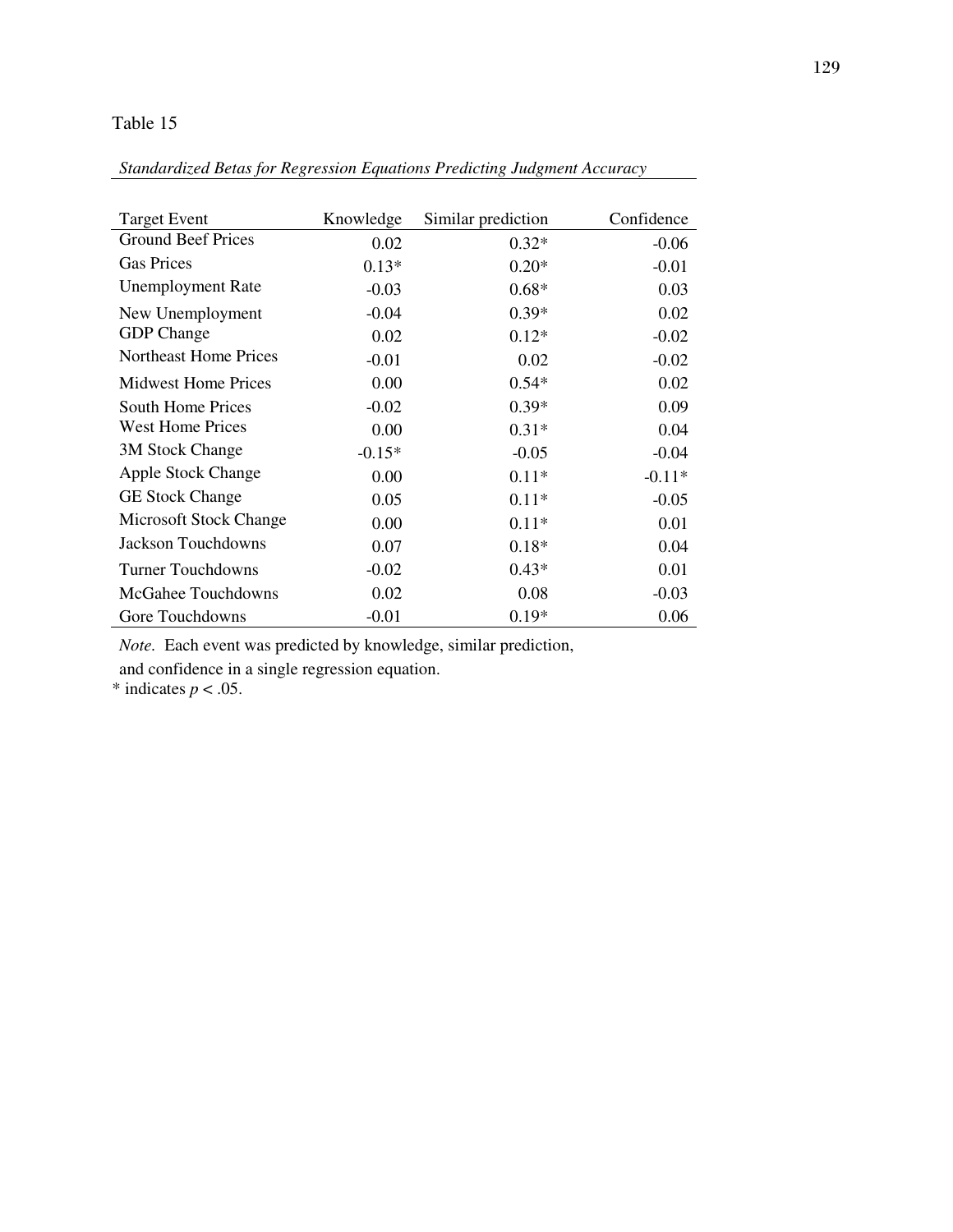|               | No overconfidence information |                            |                  |                        |
|---------------|-------------------------------|----------------------------|------------------|------------------------|
|               | 0-trials                      | 2-trials                   | 5-trials         | Total                  |
| $0$ -cues     | $-1.72(1.39, 27)$             | 0.11(0.20, 26)             | 0.03(0.27, 24)   | $-0.56(1.20, 77)$      |
| 2-recent cues | 0.10(0.07, 22)                | 0.17(0.19, 26)             | 0.16(0.08, 27)   | 0.15(0.13, 75)         |
| 2-long cues   | 0.08(0.15, 27)                | 0.20(0.07, 21)             | 0.18(0.08, 29)   | 0.15(0.12, 77)         |
| 4-cues        | 0.13(0.06, 28)                | 0.20(0.05, 27)             | 0.15(0.06, 28)   | 0.16(0.06, 83)         |
| Total         | $-0.37(1.07, 104)$            | 0.17(0.15, 100)            | 0.13(0.15, 108)  | $-0.02(0.67, 312)$     |
|               |                               |                            |                  |                        |
|               |                               | Overconfidence information |                  |                        |
|               | 0-trials                      | 2-trials                   | 5-trials         | Total                  |
| $0$ -cues     | $-1.19(0.67, 22)$             | 0.15(0.14, 18)             | 0.09(0.20, 27)   | $-0.31(0.74, 67)$      |
| 2-recent cues | 0.12(0.05, 26)                | 0.17(0.07, 23)             | 0.18(0.09, 35)   | 0.16(0.08, 84)         |
| 2-long cues   | 0.03(0.19, 25)                | 0.20(0.06, 18)             | 0.20(0.09, 19)   | 0.13(0.16, 62)         |
| 4-cues        | 0.14(0.08, 22)                | 0.19(0.06, 24)             | 0.19(0.12, 26)   | 0.17(0.09, 72)         |
| Total         | $-0.20(0.64, 95)$             | 0.18(0.08, 83)             | 0.16(0.14, 107)  | 0.05(0.42, 285)        |
|               |                               |                            |                  |                        |
|               |                               | Total                      |                  |                        |
|               | 0-trials                      | 2-trials                   | 5-trials         | Total                  |
| $0$ -cues     | $-1.48(1.15, 49)$             | 0.13(0.17, 44)             | 0.06(0.23, 51)   | $-0.44$ $(1.02, 144)z$ |
| 2-recent cues | 0.11(0.06, 48)                | 0.17(0.14, 49)             | 0.17(0.08, 62)   | 0.15(0.10, 159)x       |
| 2-long cues   | 0.05(0.17, 52)                | 0.20(0.07, 39)             | 0.19(0.09, 48)   | 0.14(0.14, 139)x       |
| 4-cues        | 0.13(0.07, 50)                | 0.19(0.06, 51)             | 0.17(0.09, 54)   | 0.17(0.08, 155)x       |
| Total         | $-0.29(0.89, 199)a$           | 0.17(0.12, 183)b           | 0.15(0.15, 215)c | $0.01$ $(0.57, 597)$   |

*Mean (SD, N) standardized judgment accuracy scores by condition* 

*Note.* Means in each row or column that do not share subscripts differ significantly at the  $p < .05$  level.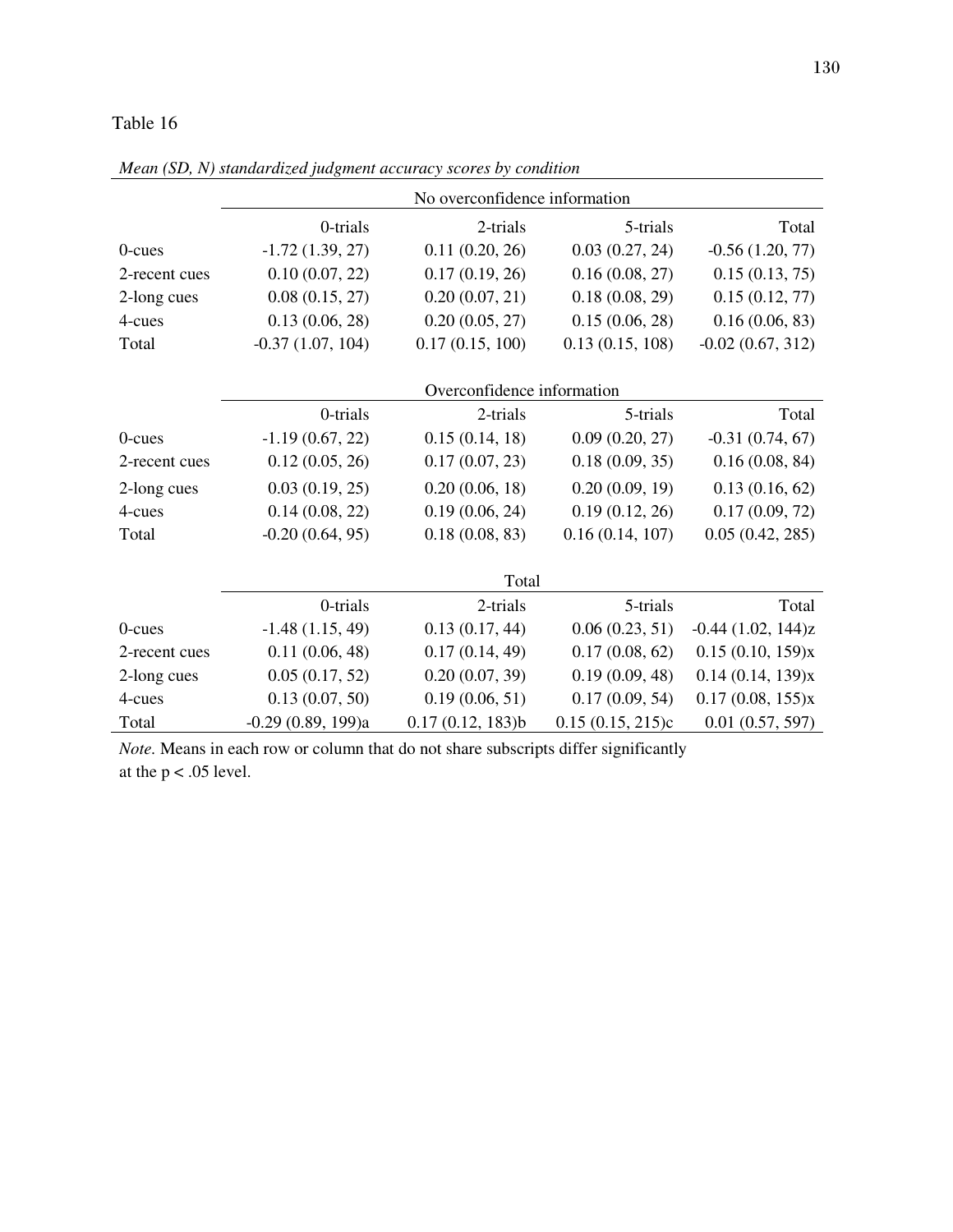Table 17

| Source                                     |                             | F      | n2   |        |
|--------------------------------------------|-----------------------------|--------|------|--------|
| Trials                                     |                             | 69.05  | 0.19 | < 0.01 |
| Cues                                       | 3                           | 41.40  | 0.18 | < 0.01 |
| Overconfidence Information                 |                             | 4.39   | 0.01 | 0.04   |
| Trials x Cues                              | 6                           | -18.09 | 0.16 | < .001 |
| Trials x Overconfidence Information        | $\mathcal{D}_{\mathcal{A}}$ | 1.43   | 0.01 | 0.24   |
| Cues x Overconfidence Information          | $\mathcal{F}$               | 1.64   | 0.01 | 0.18   |
| Trials x Cues x Overconfidence Information | 6                           | 0.78   | 0.01 | 0.58   |
| Error                                      | 573                         |        |      |        |

*ANOVA on Accuracy: 3 (trials: 0, 2, 5) x 4 (cues: zero, 2 recent, 2 long, 4) x 2 (overconfidence information, no overconfidence information)*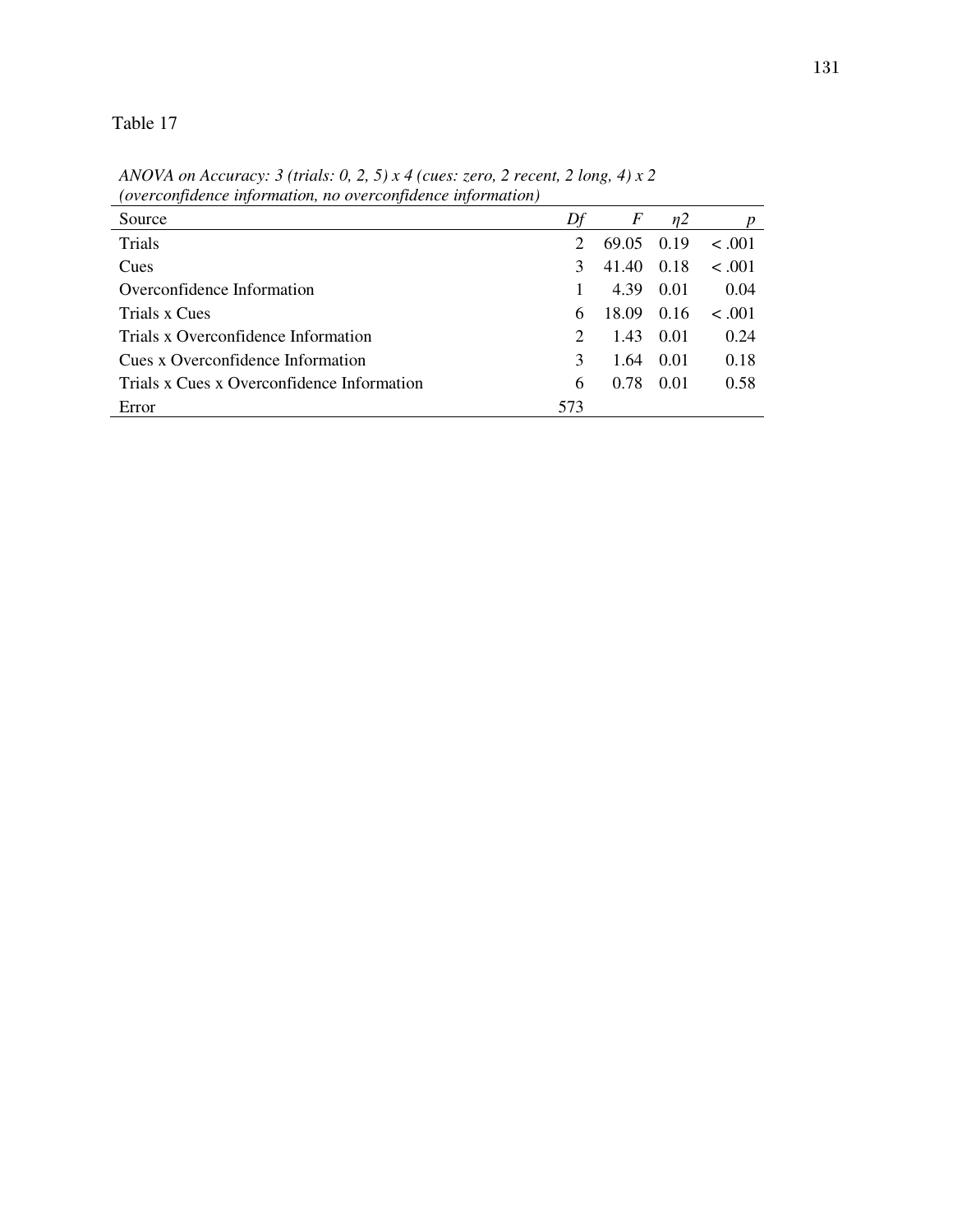### Appendix A

### Experiment 1 sample procedure

Please write the three digit code that you were emailed.

Code:

We are going to ask you to make a series of predictions. Please use all of your personal knowledge, intuitions, and reasoning ability to make the predictions. Please do not look up additional information as you are making predictions. You will be provided with the average response from other participants who have already made these same predictions. Please feel free to use that information if you wish. It's up to you.

When asked for numbers please write only numbers and not symbols like % or \$. Feel free to use decimals or not. You can input positive numbers (like 5.0) or negative numbers (like -5.0).

When reported on April 27, what do you think the percentage growth in real GDP of the U.S. over last year will be? (Real GDP is basically the total economic output of the U.S., a major indicator of how the economy is performing.) The average of previous participants in this study was 18.0 based on 16 participants.

percentage, 0.0 - 100.0:

What is your percentage of confidence in this prediction? Please enter a number from 0 to 100.

When reported for the first quarter of 2012, what do you think the percentage growth in real GDP in China over last year will be? (Real GDP is basically the total economic output of China, a major indicator of how the economy is performing.) The average of previous participants in this study was 35.5 based on 16 participants.

percentage, 0.0 - 100.0: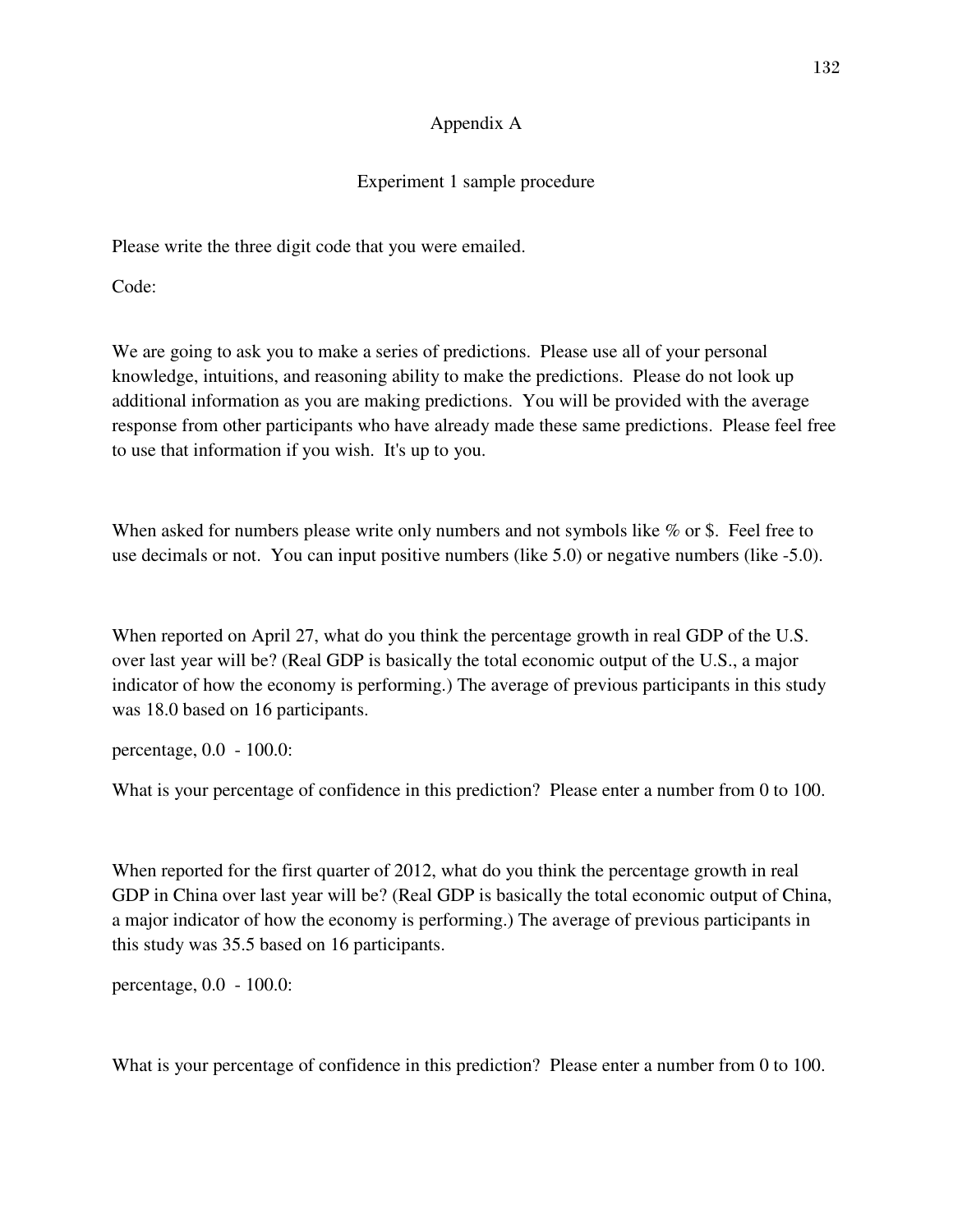When reported at the beginning of this May what do you think the unemployment rate will be, in terms of percent? The average of previous participants in this study was 23.0 based on 16 participants.

percentage, 0.0 - 100.0:

What is your percentage of confidence in this prediction? Please enter a number from 0 to 100.

By what percentage will total retail sales in the U.S. change from the month of April to May (type in a positive or negative number). The average of previous participants in this study was 10.1 based on 16 participants.

percentage, 0.0 - 100.0:

What is your percentage of confidence in this prediction? Please enter a number from 0 to 100.

When measured early this May, what do you think the price of gasoline will be per gallon on average for the U.S.? The average of previous participants in this study was 4.15 based on 16 participants.

Price in dollars and cents: example: 0.00

What is your percentage of confidence in this prediction? Please enter a number from 0 to 100.

On May 1, what will be the price of one ounce of gold? The average of previous participants in this study was 815 based on 16 participants.

Price in dollars and cents: example: 0.00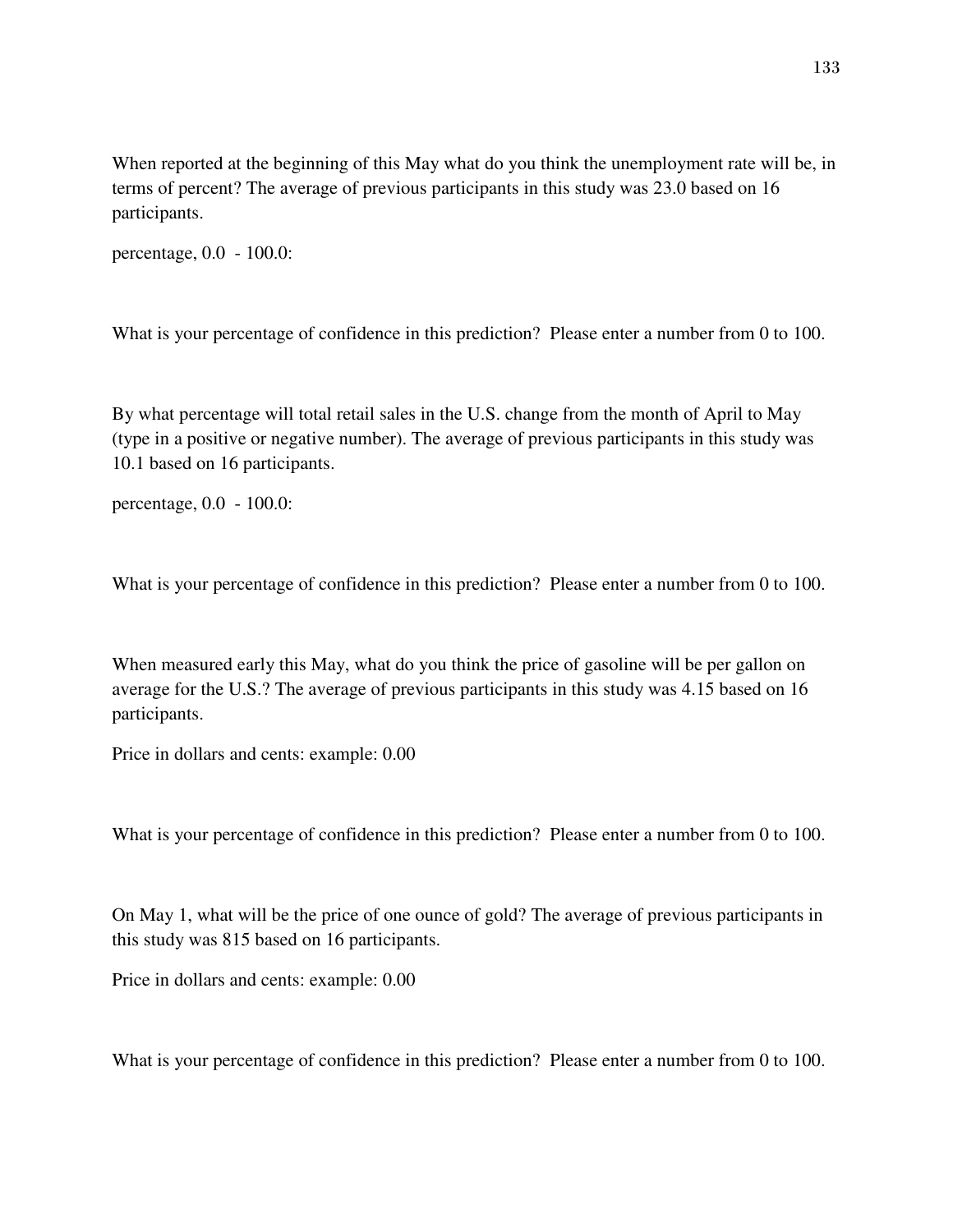How many homes will be sold in the U.S. for the month of April? The average of previous participants in this study was 1,484,475 based on 16 participants.

total homes:

What is your percentage of confidence in this prediction? Please enter a number from 0 to 100.

How many individuals will claim unemployment in the U.S. in April? The average of previous participants in this study was 4,796,093 based on 16 participants.

total individuals:

What is your percentage of confidence in this prediction? Please enter a number from 0 to 100.

How much money, in millions, will the movie "The Avengers" make in its opening weekend (Friday, Saturday, and Sunday)? The average of previous participants in this study was 41.8 based on 16 participants.

#### **Millions**

What is your percentage of confidence in this prediction? Please enter a number from 0 to 100.

How much money, in millions, will the movie "Men In Black 3" make in its opening weekend (Friday, Saturday, and Sunday)? The average of previous participants in this study was 31.3 based on 16 participants.

#### **Millions**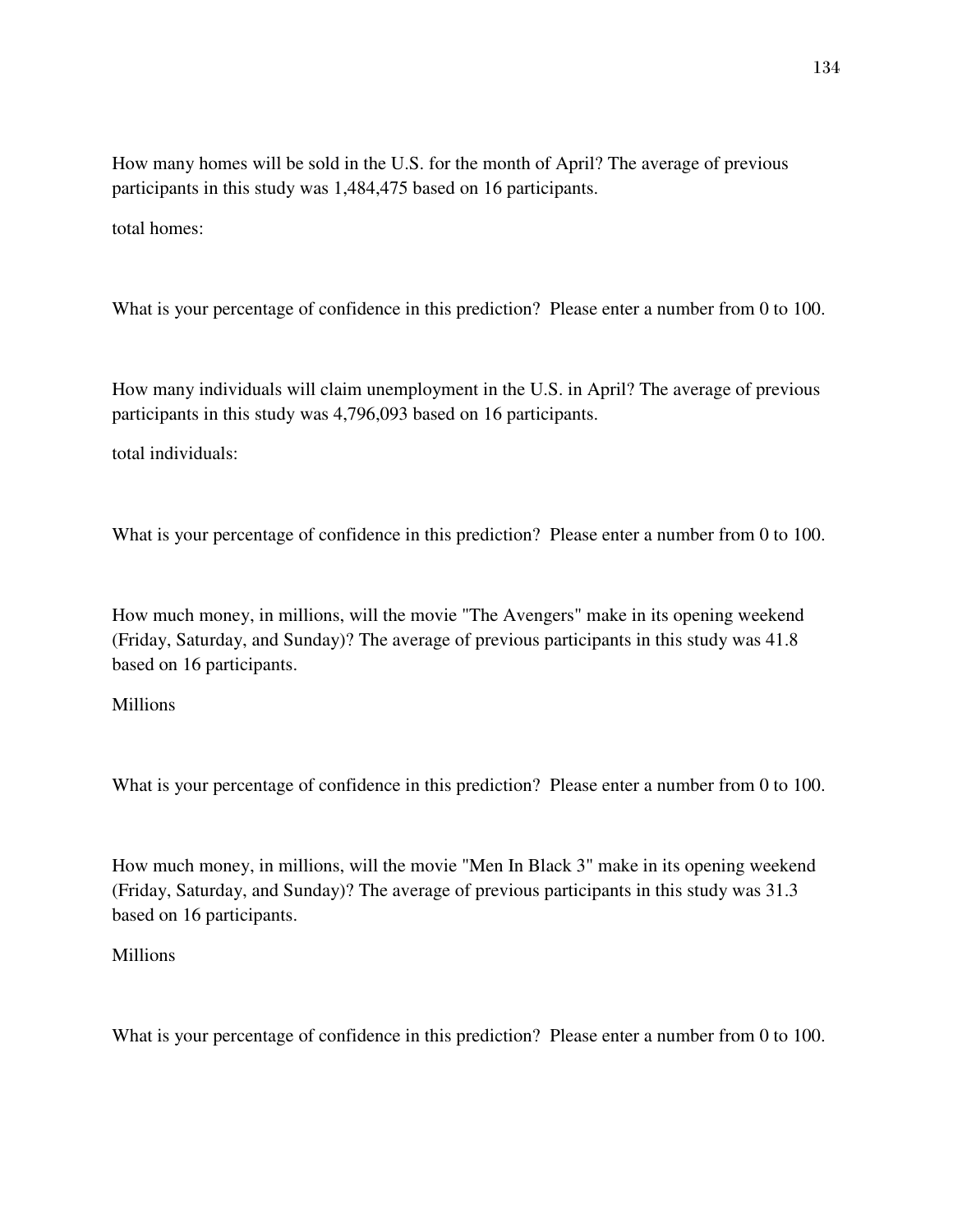What will be the rating that top critics on the website "Rotten Tomatoes" give the movie "The Avengers?" The average of previous participants in this study was 54.3 based on 16 participants.

Percentage positive (0 to 100)

What is your percentage of confidence in this prediction? Please enter a number from 0 to 100.

What will be the rating that top critics on the website "Rotten Tomatoes" give the movie "Men in Black 3?" The average of previous participants in this study was 38.1 based on 16 participants.

Percentage positive (0 to 100)

What is your percentage of confidence in this prediction? Please enter a number from 0 to 100.

For the month of May, what will be the percentage change of the Dow Jones Industrial Average (DJIA, the main stock market)? The average of previous participants in this study was 1.7 based on 16 participants.

% change:

What is your percentage of confidence in this prediction? Please enter a number from 0 to 100.

For the month of May, what will be the percentage change of the computer company "Apple's" stock. The average of previous participants in this study was 3.2 based on 16 participants.

% change: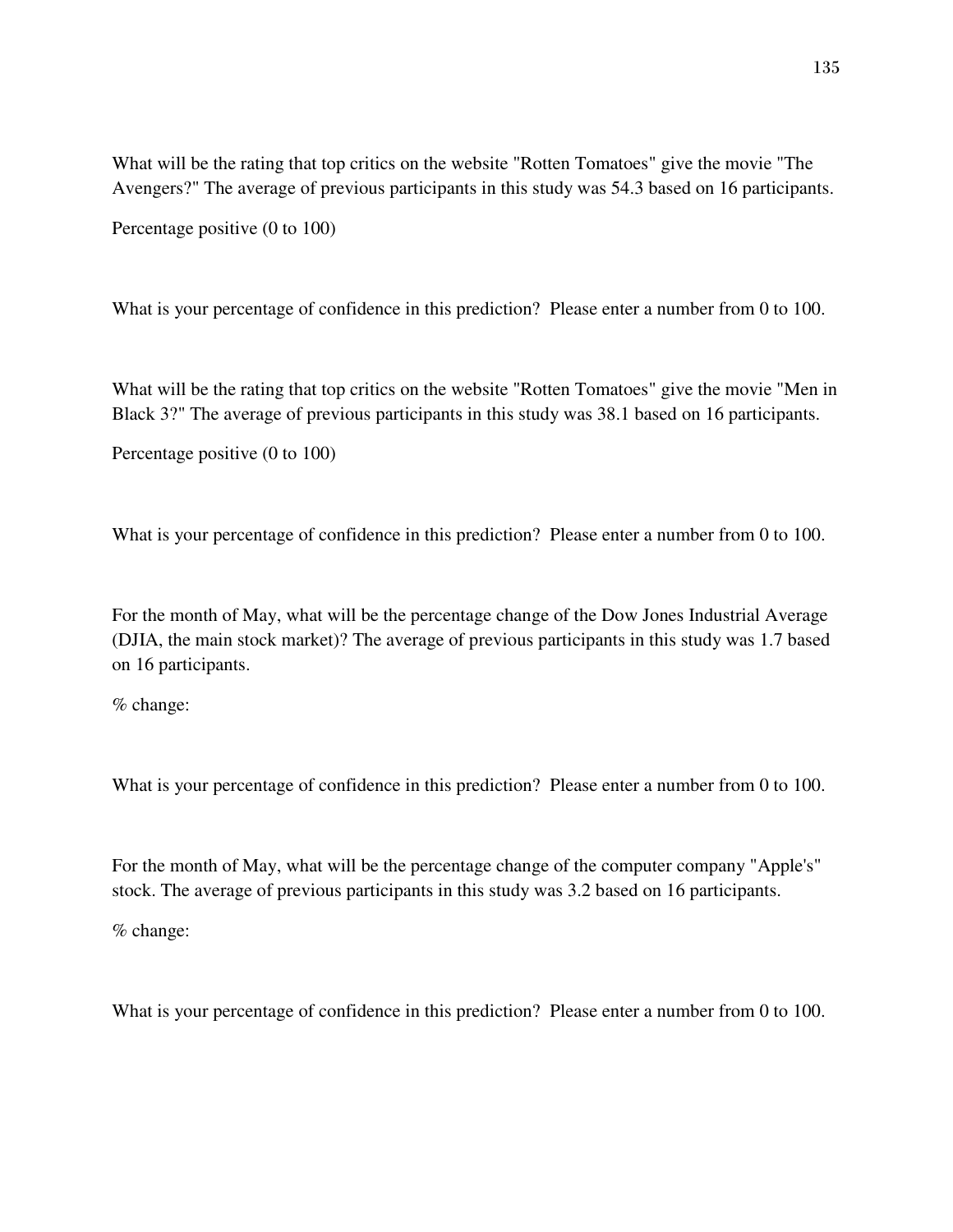What will be the market capitalization (total value of all stock) of General Electric on May 1? The average of previous participants in this study was 51,008,103,125 based on 16 participants.

Total Value:

What is your percentage of confidence in this prediction? Please enter a number from 0 to 100.

What will be the market capitalization (total value of all stock) of General Motors on May 1? The average of previous participants in this study was 21,676,542,847 based on 16 participants.

Total value: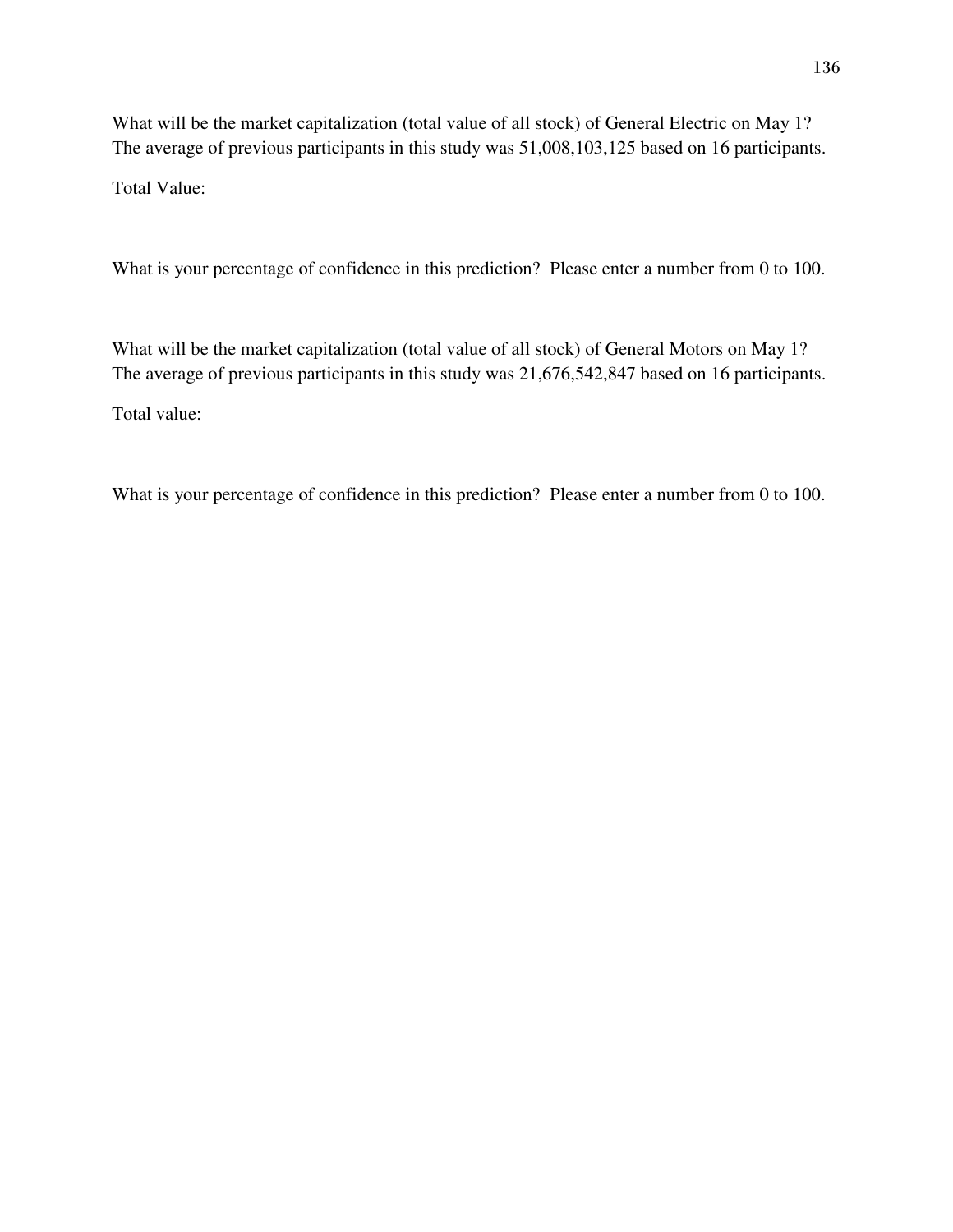#### **Individual difference measures:**

What is your gender?

Q Female

O Male

What is your major?

Taking the good with the bad, how happy and contented are you on the average now, compared with other people?

- $\circ$  the lowest 5% of the population
- $\bullet$  the lower 30%
- $\bigcirc$  the middle 30%
- $\bigcirc$  the upper 30%
- $\circ$  the highest 5% of the population

Please rate your usual style of thinking on the following scale

- **O** Highly Intuitive
- **O** Somewhat Intuitive
- Equally Intuitive and Analytical
- **O** Somewhat Analytical
- **O** Highly Analytical

Please rate your preferred style of thinking on the following scale

- **O** Highly Intuitive
- **O** Somewhat Intuitive
- Equally Intuitive and Analytical
- **O** Somewhat Analytical
- **O** Highly Analytical

Isaiah Berlin classified intellectuals as hedgehogs or foxes. The hedgehog knows one big thing and tries to explain as much as possible within that conceptual framework, whereas the fox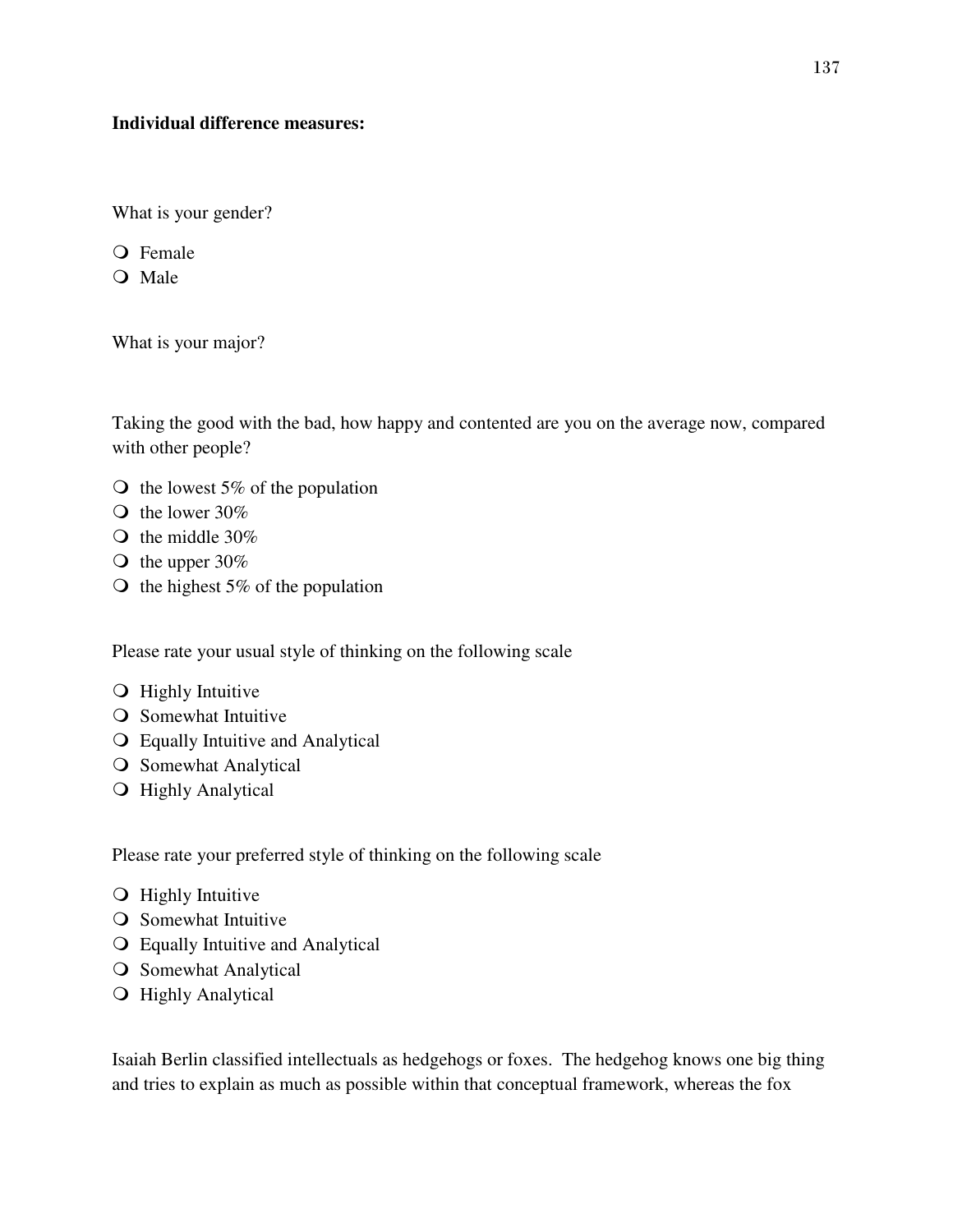knows many small things and is content to improvise explanations on a case by case basis. I place myself toward the hedgehog or fox end of this scale:

O Hedgehog  $\bigcirc$  $\bullet$  $\overline{O}$ **O** Uncertain  $\Omega$  $\overline{O}$  $\overline{O}$ Fox

I think politics is more cloudlike than clocklike ("cloudlike" meaning inherently unpredictable, "clocklike" meaning perfectly predictable if we have adequate knowledge).

Q Clocklike  $\overline{O}$  $\bullet$  $\Omega$ **O** Uncertain  $\bigcirc$  $\overline{O}$  $\Omega$ Q Cloudlike

When considering most conflicts, I can usually see how both sides could be right.

**Q** Completely Disagree  $\circ$  $\overline{O}$  $\bigcirc$ **O** Uncertain  $\bigcirc$  $\bigcirc$  $\bigcirc$ **O** Completely Agree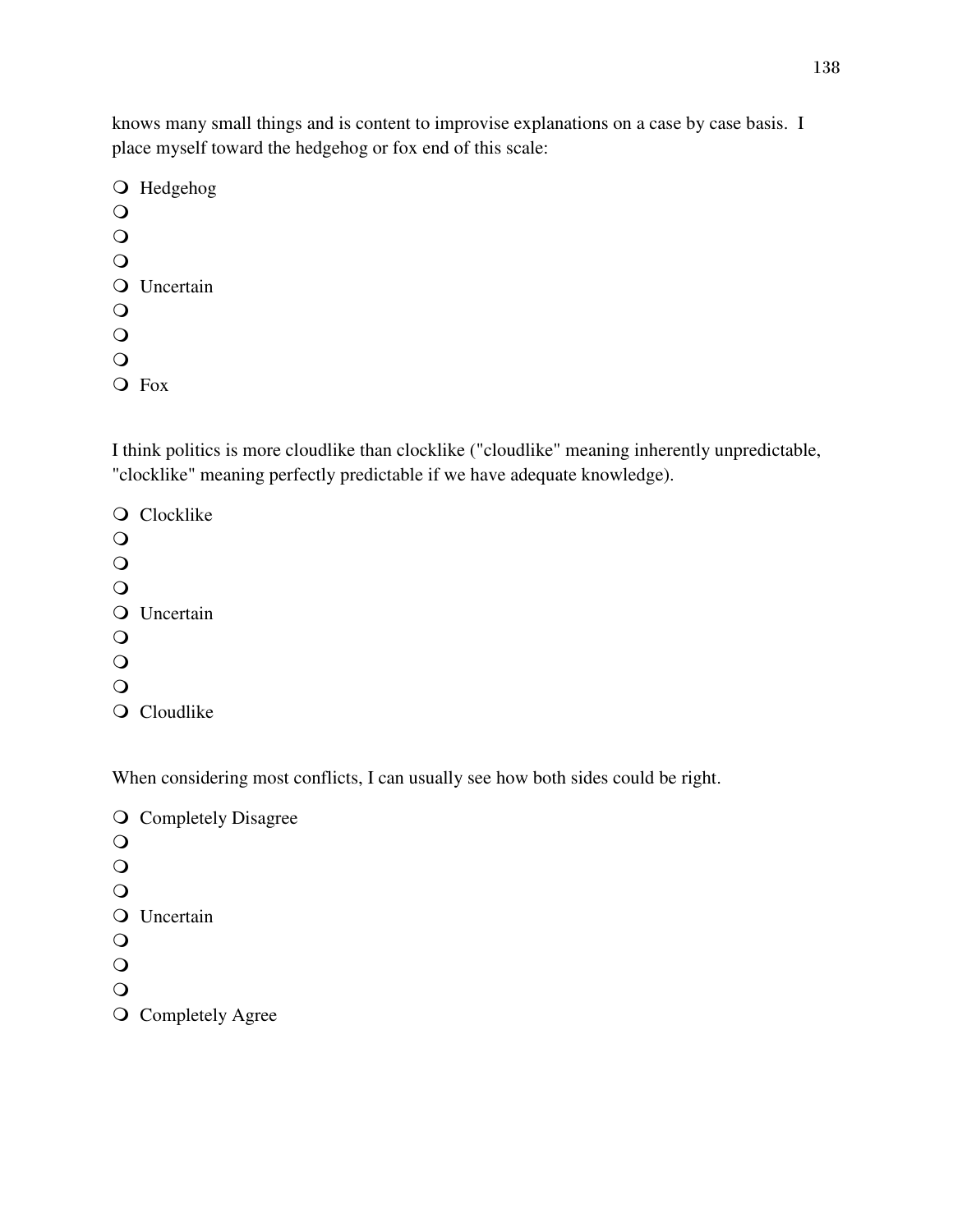Free markets are the best path to prosperity.

**Q** Completely Disagree  $\bigcirc$  $\overline{O}$  $\overline{O}$ **O** Uncertain  $\overline{O}$  $\circ$  $\overline{O}$ **O** Completely Agree

I see an irreversible trend toward global economic interdependence.

O Completely Disagree  $\bigcirc$  $\bullet$  $\overline{O}$ **O** Uncertain  $\bigcirc$  $\overline{O}$  $\bigcirc$ O Completely Agree

I am optimistic about the long-term growth trajectory of the world economy.

**Q** Completely Disagree  $\bullet$  $\overline{O}$  $\Omega$ Q Uncertain  $\bigcirc$  $\overline{O}$  $\bigcirc$ 

**O** Completely Agree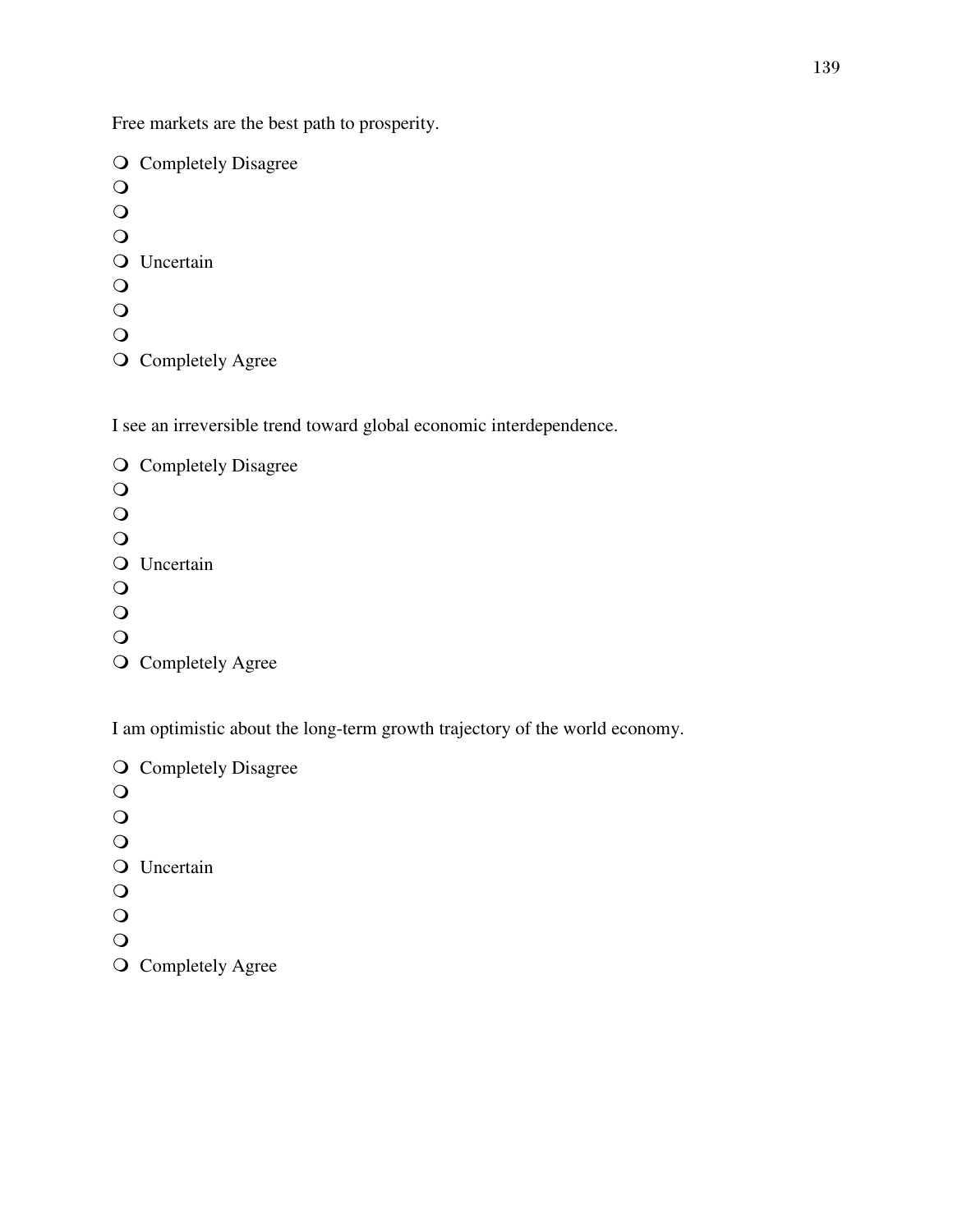What was your score on the SAT verbal (critical reading) section? (Please leave blank if you didn't take this test or can't remember).

Score

What was your score on the SAT mathematics section? (Please leave blank if you didn't take this test or can't remember).

Score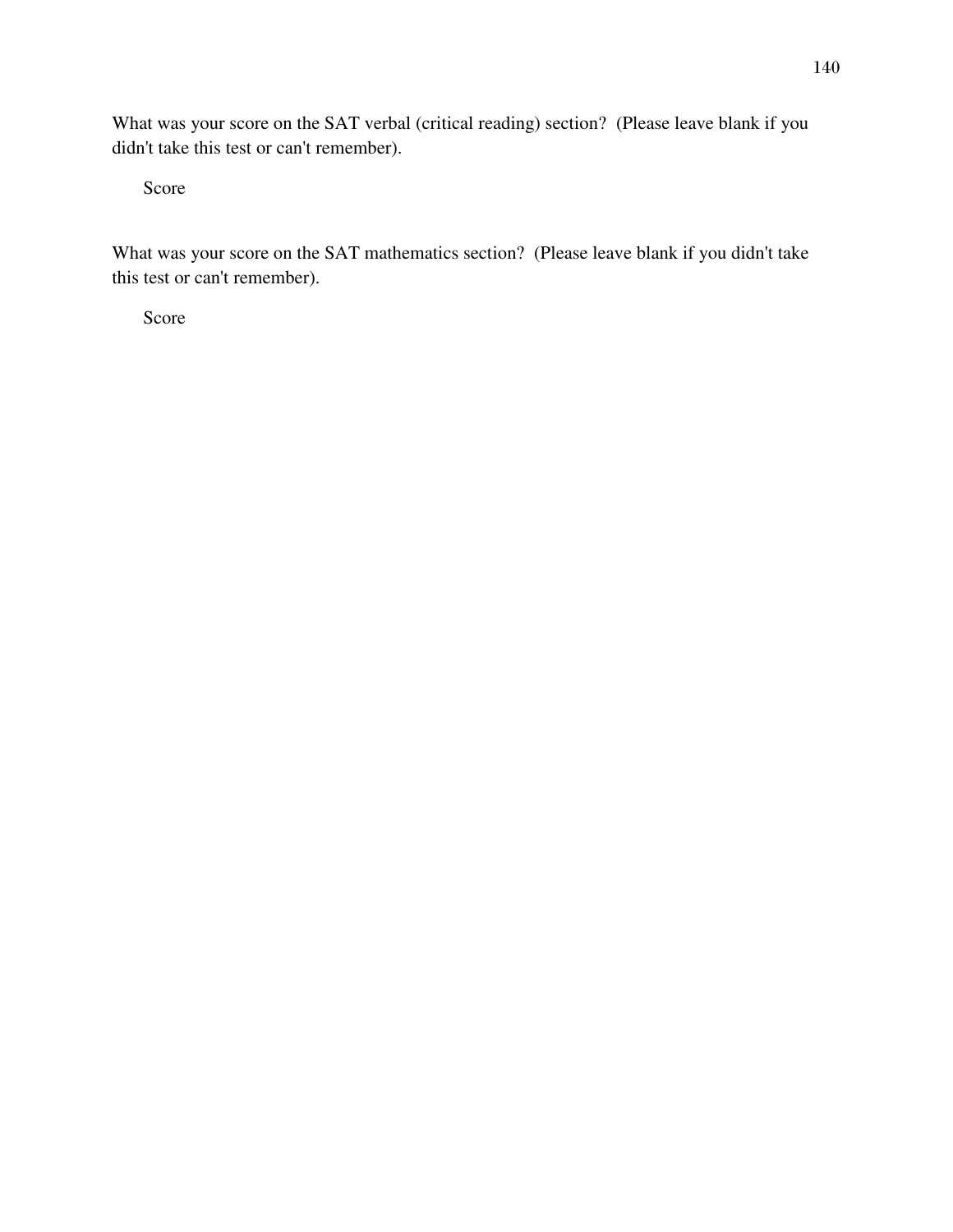### Appendix B

### Experiment 2 sample procedure

Please enter the three digit code that you were emailed so that we can give you credit for participating.

In this study you will be asked to make predictions and asked about your confidence in the predictions. The individuals with the most accurate predictions, weighted by confidence, will be awarded a \$150 gift certificate. The opinion questions at the end of the study will not figure in to the gift certificate calculations. Two certificates will be awarded. If you win, which gift certificate do you want?

- Amazon.com
- Q Apple
- UConn Co-op

Please type your predicted values into the small boxes on this page. Please just use numbers, do not use symbols like % or \$. You may need to use decimals in some cases.

How much does ground beef cost per pound?

How much does regular unleaded gas cost per gallon?

What was the unemployment rate in percent in August of this year?

How many individuals who were looking for their first job were still unemployed last August (answer in millions)?

What is the average yearly GDP growth over the last 20 years?

How much is the national average home price?

How much did the stock price of General Electric increase per year over the last 20 years?

How many touchdowns did Michael Turner score last season (2011 season)?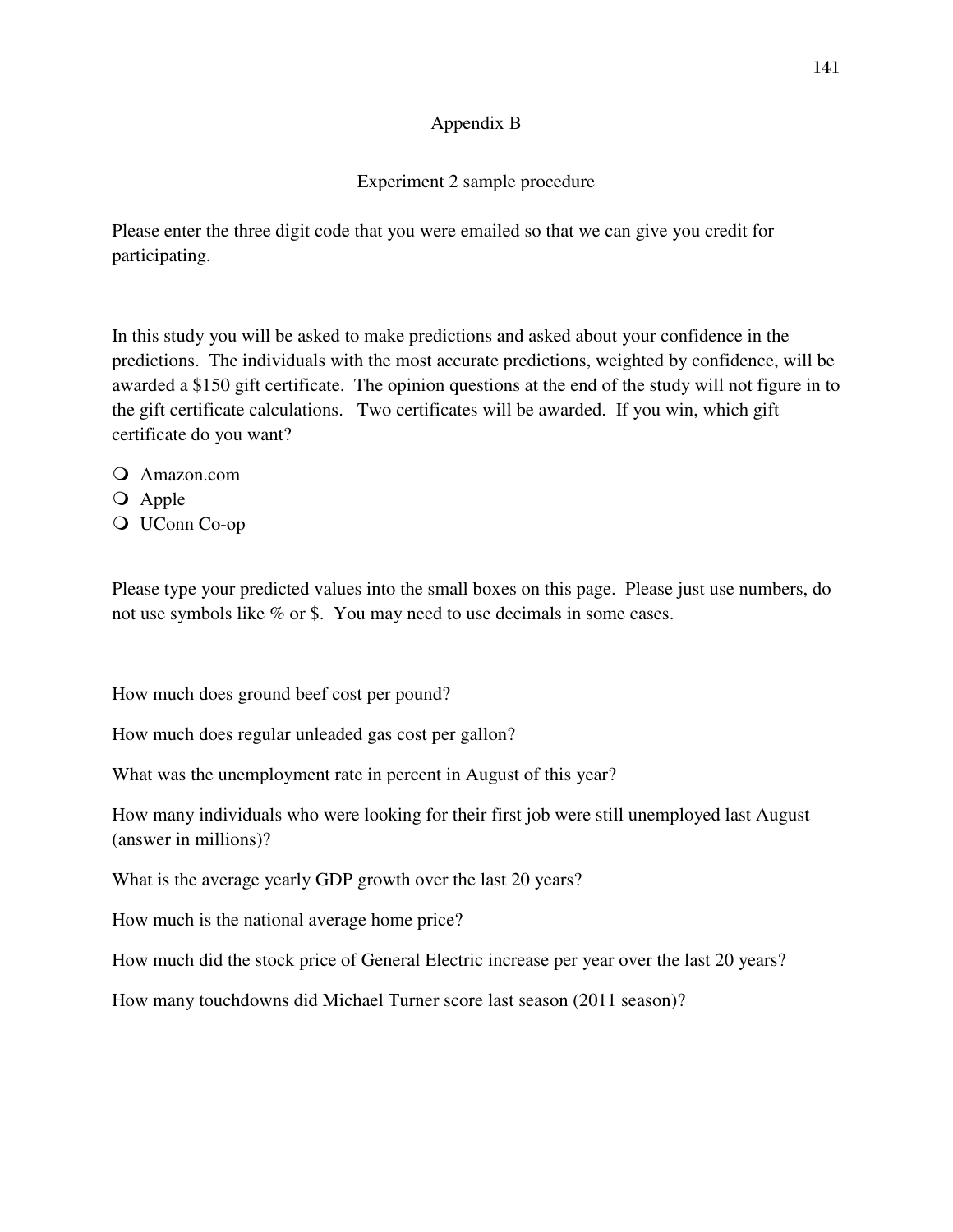This study is going to ask you to make predictions about the value of certain future events (unemployment rate, number of touchdowns thrown by Tom Brady, etc.). You will be given a series of variables that you can use to predict that value (see table below). Your job is to try to use this information, along with any personal knowledge you might have, to try to predict the next value. In some cases all of the variables may be useful, in some cases only a few may be useful, and in some cases there won't be much of a pattern at all. If there is no pattern at all, it may be wise to simply use the long term average (usually shown in the last column), because that may be the best guess. In some cases you may learn more after making a few guesses. As a simple example, below is the U.S. population in millions:

| September,         | 1 month | 2 months | average of entire | overall average from  |
|--------------------|---------|----------|-------------------|-----------------------|
| <b>2012 value:</b> | before  | before   | previous year     | the previous 20 years |
|                    | 314.1   | 313.9    | 312.1             | 272.6                 |

the guess for August 2012 might be around 314.3, because there seems to be a minor upward trend.

Individuals tend to be overconfident in their estimates. One way to avoid overconfidence is to think of reasons why your estimate may not be correct. Please rate your confidence carefully.

Please type your answers into the small boxes on the following pages. Please just use numbers, do not use symbols like % or \$. Please do not look up any additional information when making your predictions.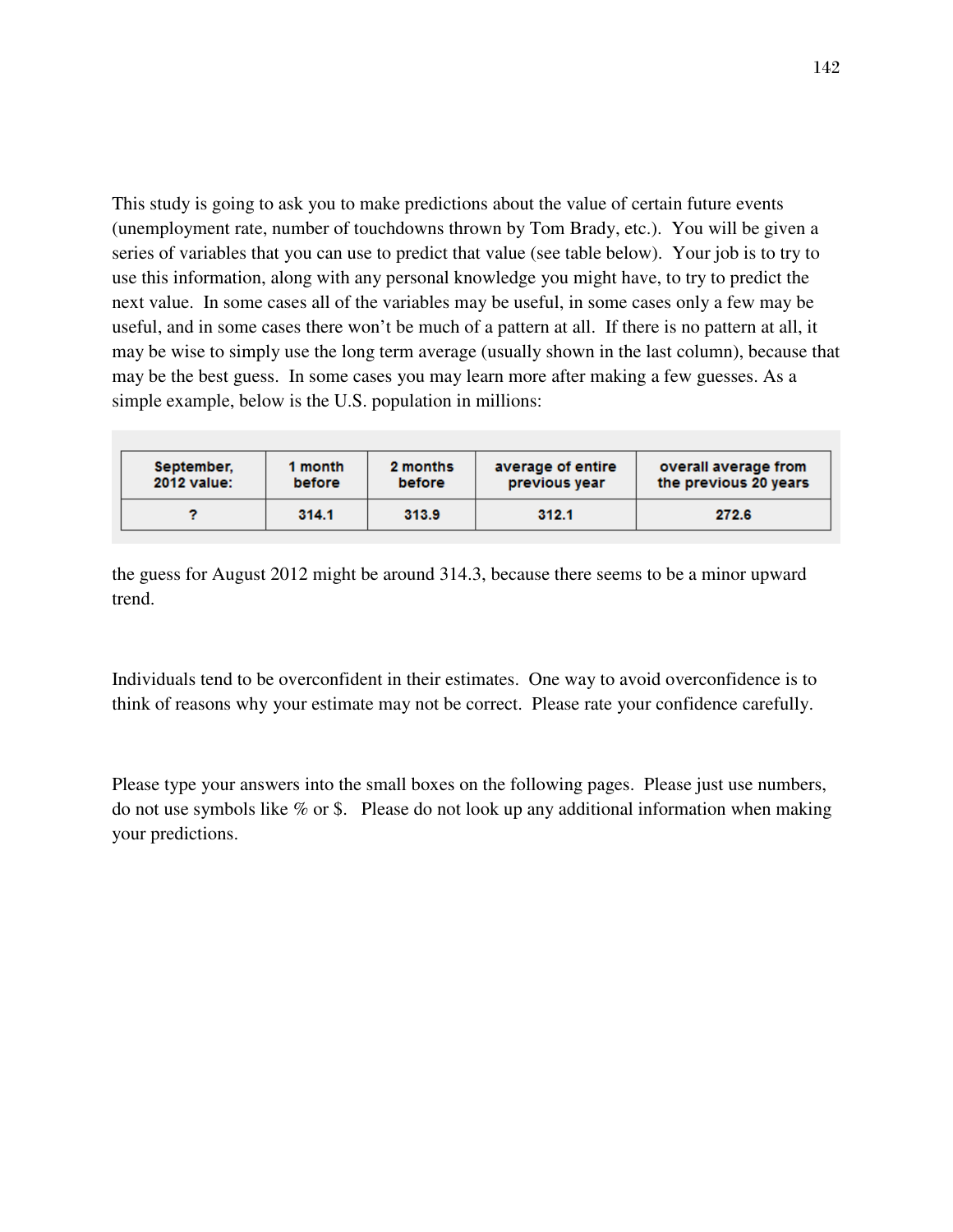# Next page:

For the next group of questions you will be predicting the national average price of ground beef per pound.

#### Ground beef prices in 2010:

| September, | 1 month | 2 months | Average of entire | Overall average from |
|------------|---------|----------|-------------------|----------------------|
| 2010 Value | before  | before   | previous year     | the past 20 years    |
|            | 2.85    | 2.94     | 2.86              | 2.20                 |

Your estimate for the 2010 value

### Next page:

#### The real answer is:

| September. | 1 month       | 2 months | Average of entire | <b>Overall average from</b> |
|------------|---------------|----------|-------------------|-----------------------------|
| 2010 Value | <b>before</b> | before   | previous year     | the past 20 years           |
| 2.92       | 2.85          | 2.94     | 2.86              | 2.20                        |

Next page:

#### Ground beef prices in 2011:

| September, 2011 | 1 month | 2 months | Average of entire | Overall average from |
|-----------------|---------|----------|-------------------|----------------------|
| <b>Value</b>    | before  | before   | previous year     | the past 20 years    |
|                 | 3.23    | 3.27     | 3.10              | 2.25                 |

Your estimate for the 2011 value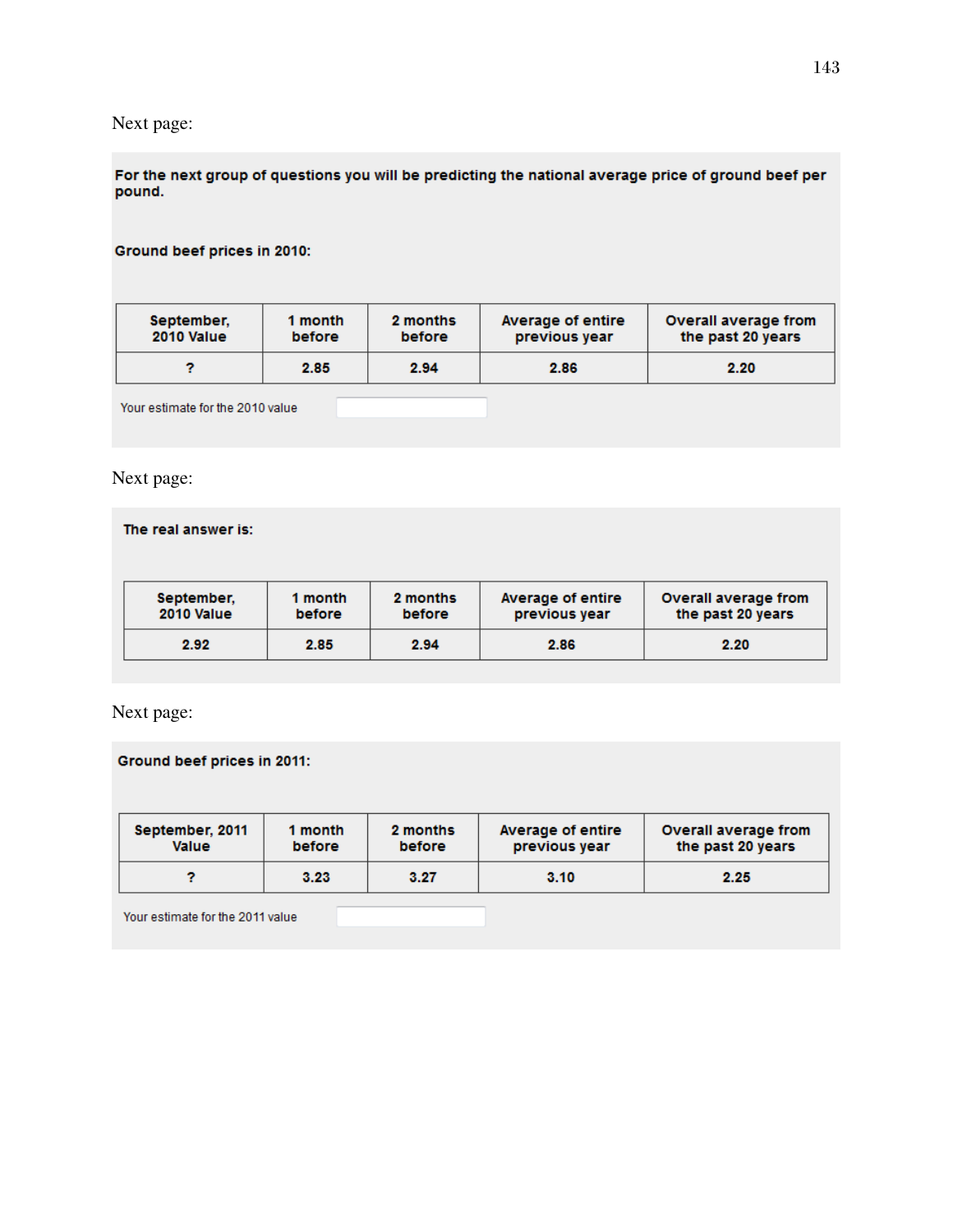## Next page:

| The real answer is:             |                   |                    |                                    |                                           |
|---------------------------------|-------------------|--------------------|------------------------------------|-------------------------------------------|
| September, 2011<br><b>Value</b> | 1 month<br>before | 2 months<br>before | Average of entire<br>previous year | Overall average from<br>the past 20 years |
| 3.11                            | 3.23              | 3.27               | 3.10                               | 2.25                                      |

Next page:

**Future prediction:** 

Ground beef prices in 2012:

| September. | 1 month | 2 months | Average of entire | Overall average from |
|------------|---------|----------|-------------------|----------------------|
| 2012 Value | before  | before   | previous year     | the past 20 years    |
|            | 3.45    | 3.45     | 3.32              | 2.32                 |

Your estimate for the 2012 value

What is your percentage of confidence in this prediction? Please enter a number from 0 to 100.

 $0 - 100$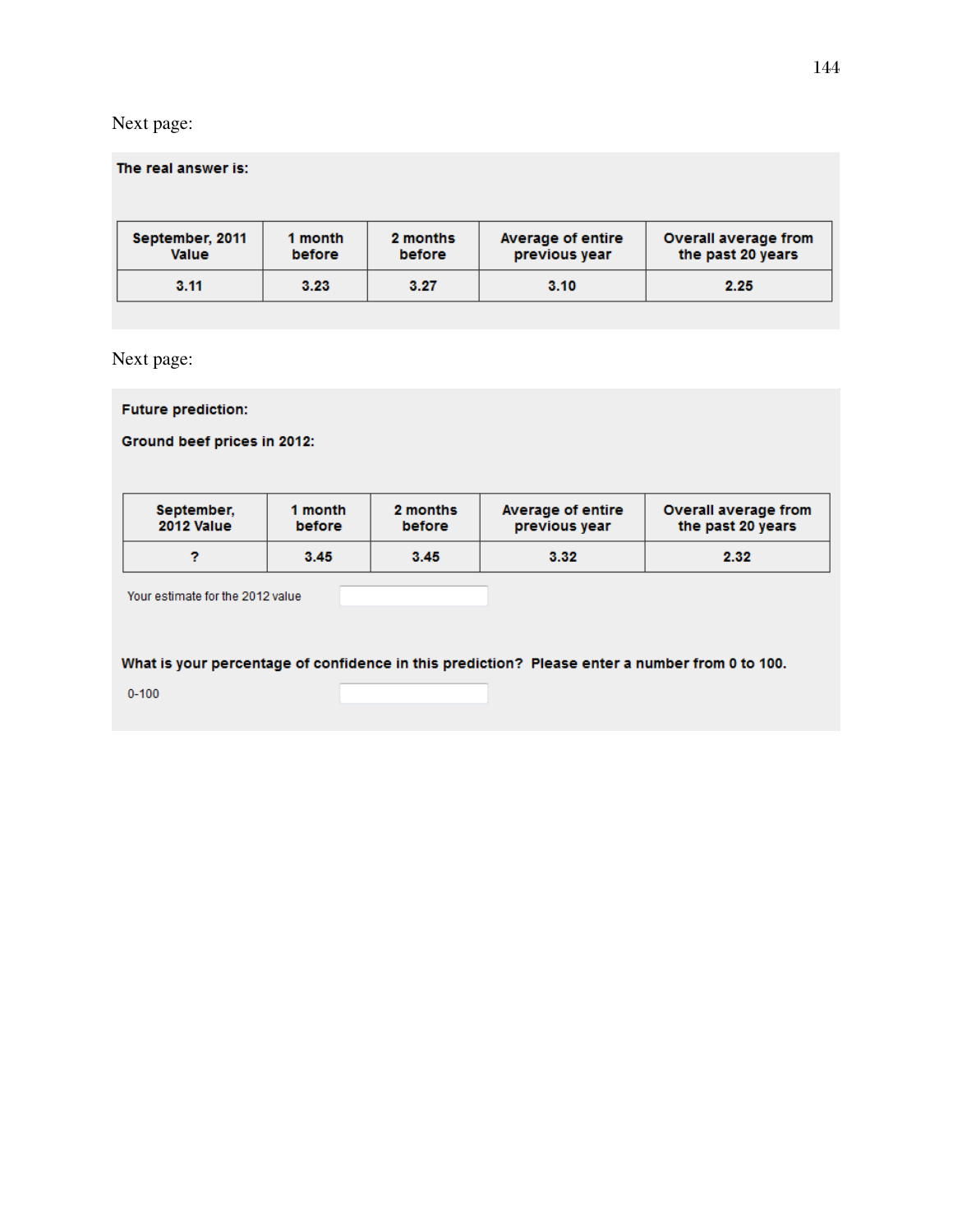## **Individual difference measures:**

What is your gender?

Female

O Male

What is your major?

Taking the good with the bad, how happy and contented are you on the average now, compared with other people?

- $\circ$  the lowest 5% of the population
- $\bigcirc$  the lower 30%
- $\circ$  the middle 30%
- $\circ$  the upper 30%
- $\bigcirc$  the highest 5% of the population

I tend to agree with Democratic politicians on most issues.

- **O** Strongly Disagree
- O Disagree
- O Neither Agree nor Disagree
- O Agree
- **O** Strongly Agree

I tend to agree with Republican politicians on most issues.

- **O** Strongly Disagree
- O Disagree
- O Neither Agree nor Disagree
- **O** Agree
- **O** Strongly Agree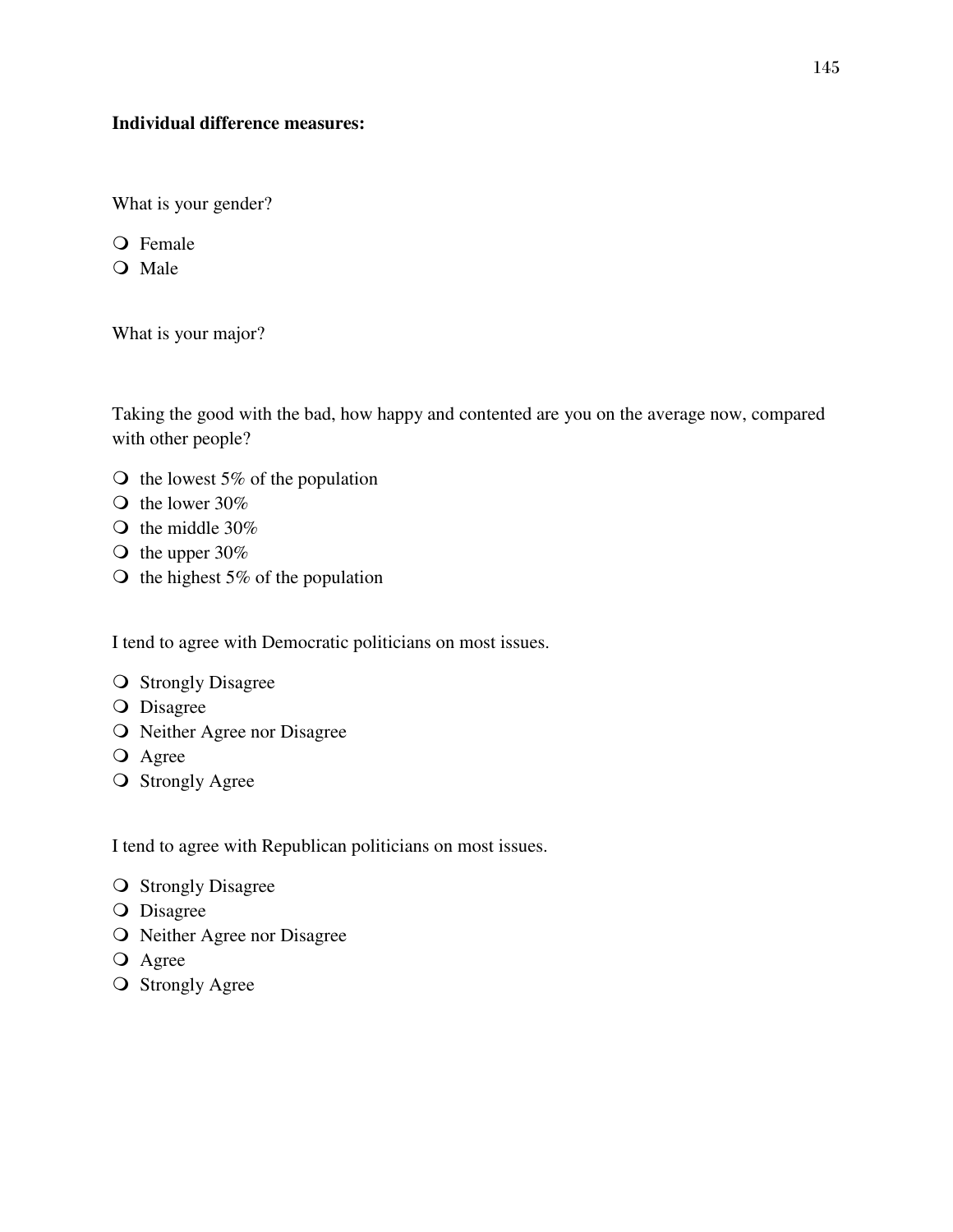The hedgehog knows one big thing and tries to explain as much as possible within that conceptual framework, whereas the fox knows many small things and is content to improvise explanations on a case by case basis. I am like a fox:

- **O** Strongly Disagree
- **O** Disagree
- O Neither Agree nor Disagree
- O Agree
- **O** Strongly Agree

Free markets are the best path to prosperity.

- **O** Strongly Disagree
- **O** Disagree
- O Neither Agree nor Disagree
- O Agree
- **O** Strongly Agree

I think rich people make most of their money by exploiting people.

- **O** Strongly Disagree
- **O** Disagree
- O Neither Agree nor Disagree
- **O** Agree
- **O** Strongly Agree

I am optimistic about the long-term growth trajectory of the world economy.

- **O** Strongly Disagree
- **O** Disagree
- O Neither Agree nor Disagree
- O Agree
- **O** Strongly Agree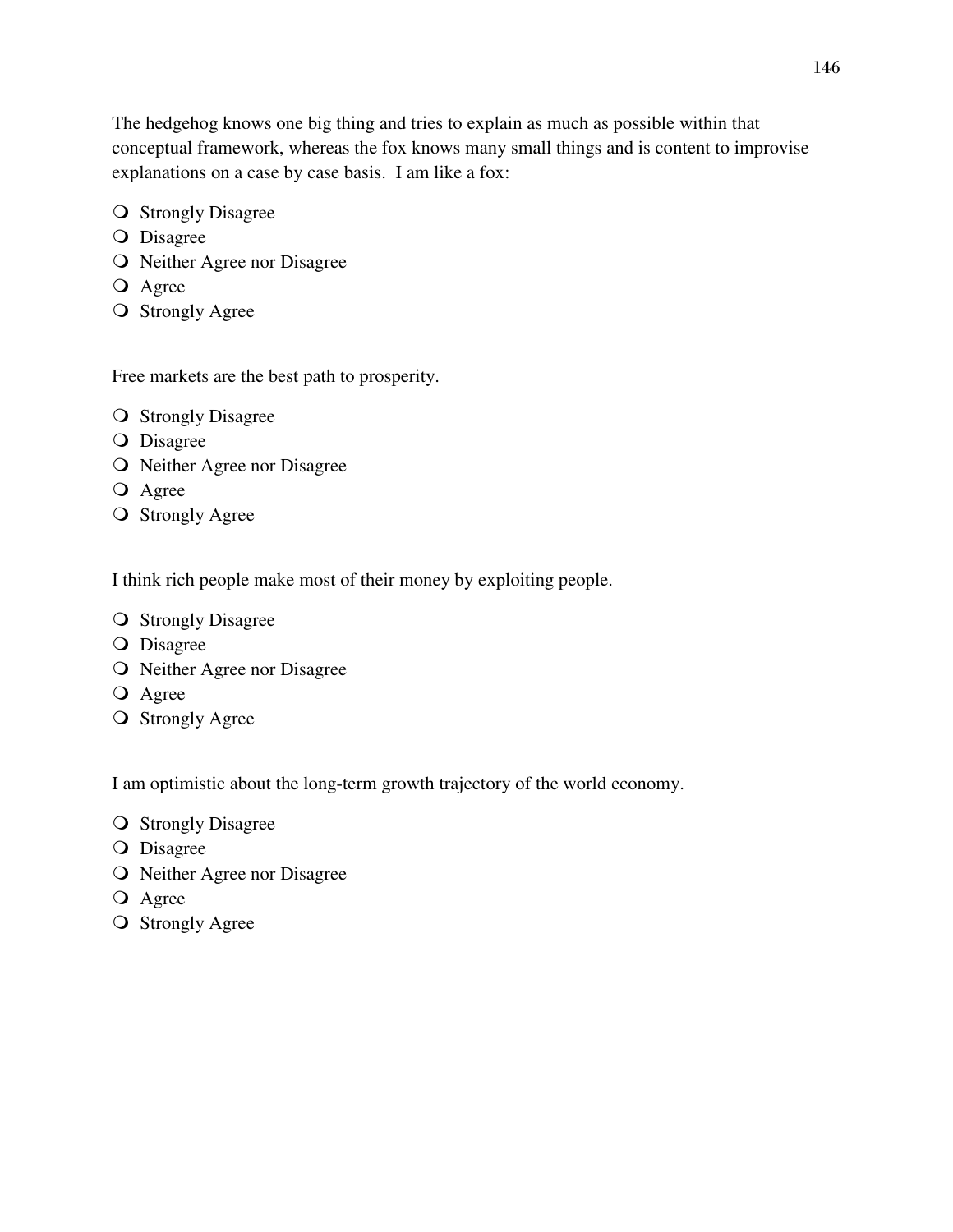I am worried that environmental problems will eventually lead to disastrous consequences.

- **O** Strongly Disagree
- O Disagree
- O Neither Agree nor Disagree
- **O** Agree
- **O** Strongly Agree

I think that in general the condition of the world improves as time moves on.

- **O** Strongly Disagree
- **O** Disagree
- O Neither Agree nor Disagree
- **O** Agree
- **O** Strongly Agree

I am an optimistic person.

- **O** Strongly Disagree
- **O** Disagree
- O Neither Agree nor Disagree
- O Agree
- **O** Strongly Agree

I think that most events in life are determined by chance forces that no one can control.

- **O** Strongly Disagree
- O Disagree
- O Neither Agree nor Disagree
- O Agree
- **O** Strongly Agree

I see myself as dependable, self-disciplined.

- **O** Strongly Disagree
- **O** Disagree
- O Neither Agree nor Disagree
- **O** Agree
- O Strongly Agree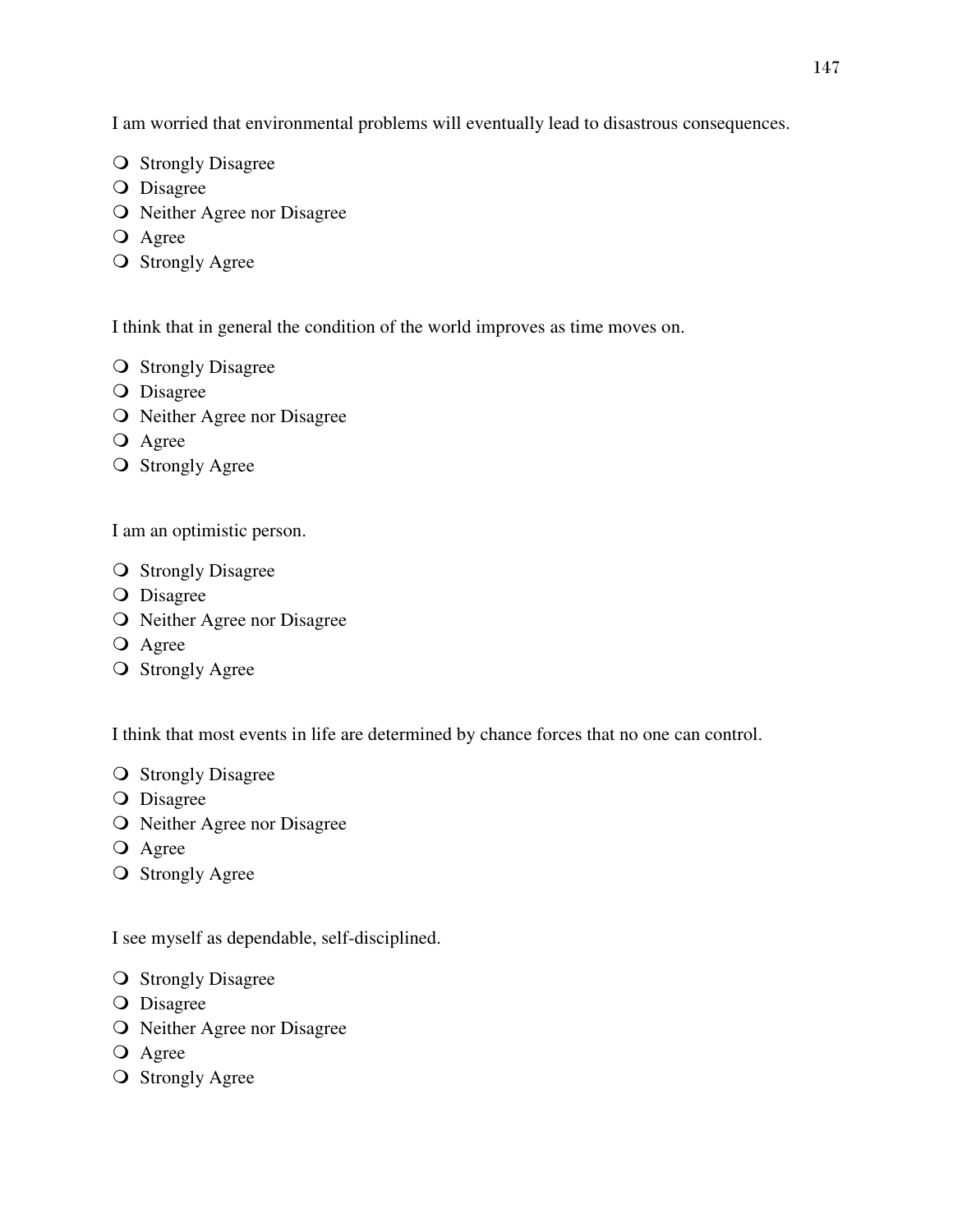I see myself as disorganized, careless.

- **O** Strongly Disagree
- **O** Disagree
- O Neither Agree nor Disagree
- O Agree
- **O** Strongly Agree

I am good at coming up with explanations for why things have occurred.

- **O** Strongly Disagree
- **O** Disagree
- O Neither Agree nor Disagree
- **O** Agree
- **O** Strongly Agree

I am good at predicting things.

- **O** Strongly Disagree
- **O** Disagree
- O Neither Agree nor Disagree
- O Agree
- **O** Strongly Agree

I am knowledgeable about professional football.

- **O** Strongly Disagree
- O Disagree
- O Neither Agree nor Disagree
- O Agree
- **O** Strongly Agree

I am knowledgeable about economics.

- **O** Strongly Disagree
- O Disagree
- O Neither Agree nor Disagree
- O Agree
- **O** Strongly Agree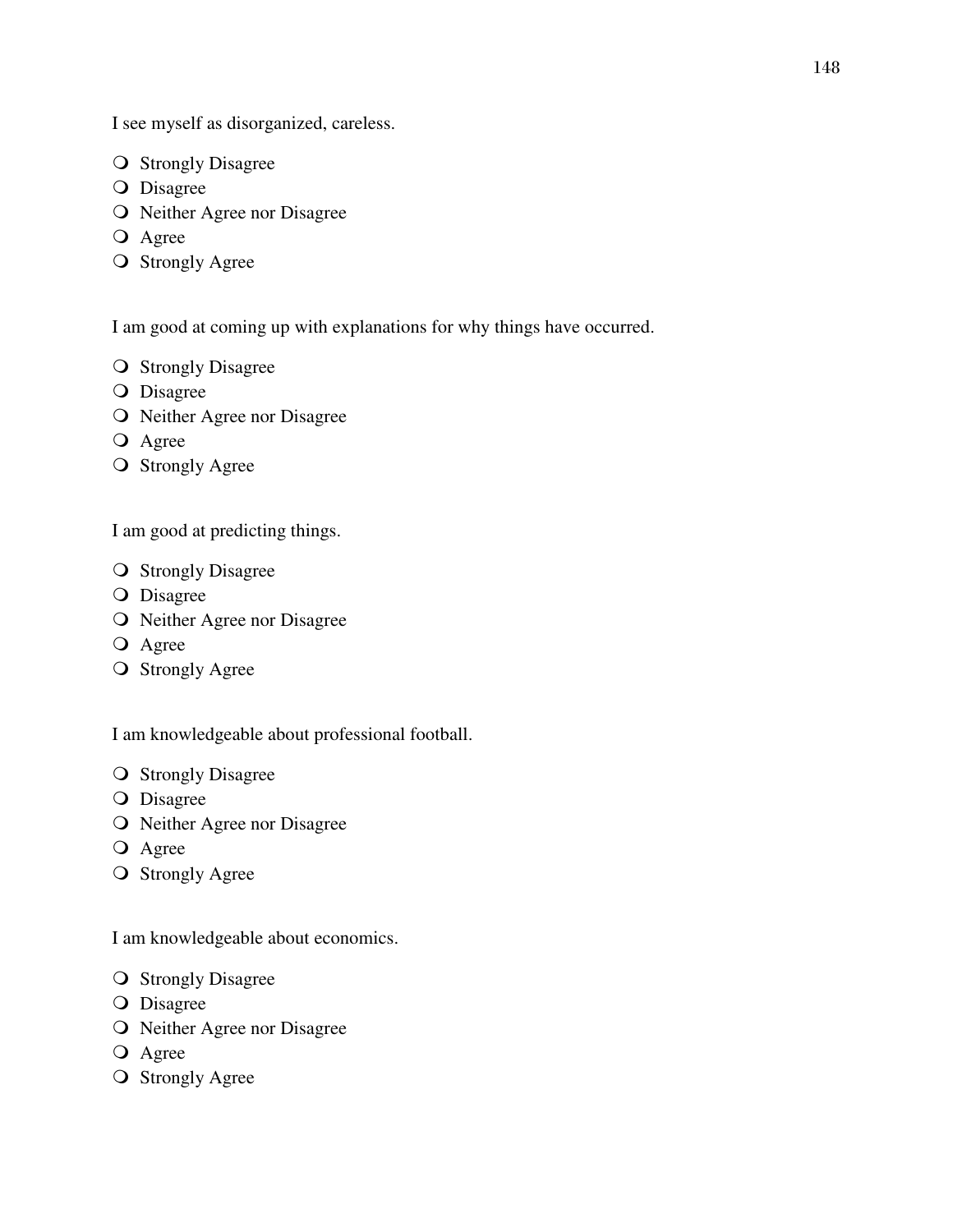What position does Adrian Peterson play?

- Wide Receiver
- **O** Running Back
- **Q** Quaterback
- O Tight End
- Q I don't know

Which economist first came up with the idea of stimulating the economy through spending?

- Hayek
- O Keynes
- O Friedman
- O Reagan
- Q I don't know

What was your score on the SAT verbal (critical reading) section? (Please leave blank if you didn't take this test or can't remember).

Q Score

What was your score on the SAT mathematics section? (Please leave blank if you didn't take this test or can't remember).

Q Score

I think the predictions I made in this study were accurate.

- **O** Strongly Disagree
- **O** Disagree
- O Neither Agree nor Disagree
- O Agree
- **O** Strongly Agree